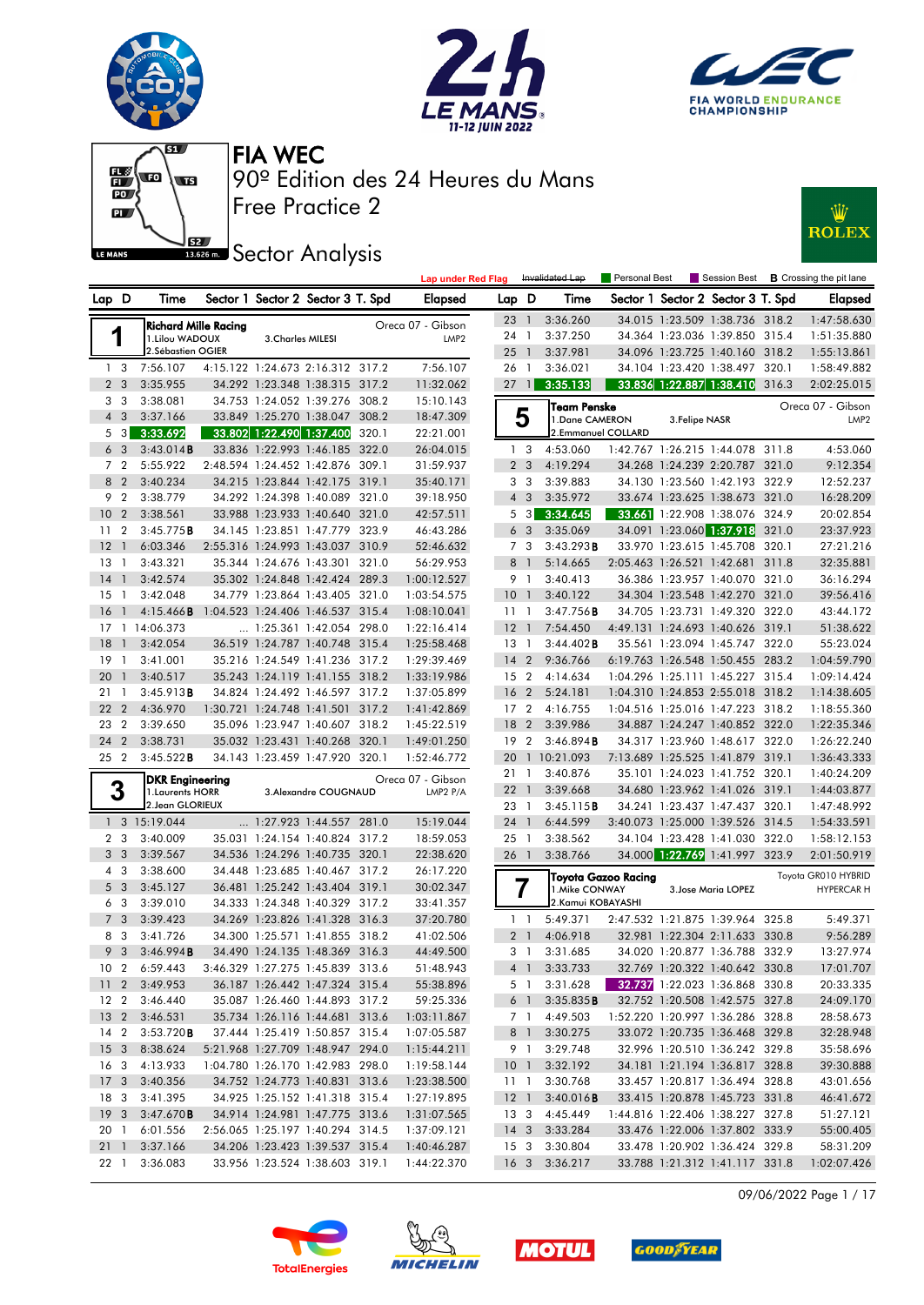











| Sector 1 Sector 2 Sector 3 T. Spd<br>Sector 1 Sector 2 Sector 3 T. Spd<br>Lap D<br>Time<br><b>Elapsed</b><br>Lap D<br>Time<br>Elapsed<br>3:41.698B<br>17 <sub>3</sub><br>33.865 1:20.915 1:46.918 332.9<br>1:05:49.124<br>2 <sub>3</sub><br>4:18.079<br>34.712 1:24.083 2:19.284 317.2<br>8:18.411<br>18<br>3<br>5:48.955<br>2:03.524 1:22.344 2:23.087 324.9<br>1:11:38.079<br>3 <sub>3</sub><br>3:37.405<br>35.138 1:22.919 1:39.348 321.0<br>11:55.816<br>19<br>$\overline{\mathbf{3}}$<br>4:09.151<br>1:04.181 1:22.992 1:41.978 324.9<br>$4 \quad 3$<br>3:39.010<br>34.349 1:23.257 1:41.404 323.9<br>15:34.826<br>1:15:47.230<br>20<br>3<br>4:07.973<br>1:04.064 1:23.341 1:40.568 332.9<br>1:19:55.203<br>5 3<br>3:42.317B<br>33.584 1:22.173 1:46.560 321.0<br>19:17.143<br>21<br>3<br>3:30.154<br>33.277 1:20.762 1:36.115 328.8<br>6 <sup>1</sup><br>5:27.543<br>2:19.301 1:24.837 1:43.405 324.9<br>24:44.686<br>1:23:25.357<br>22<br>$\overline{\mathbf{3}}$<br>3:38.335B<br>33.153 1:21.132 1:44.050 326.8<br>1:27:03.692<br>7 1<br>3:34.739<br>34.186 1:22.425 1:38.128 321.0<br>28:19.425<br>23<br>$\overline{2}$<br>4:35.769<br>1:36.195 1:21.633 1:37.941 321.0<br>8<br>$\overline{1}$<br>3:39.023<br>33.977 1:22.190 1:42.856 324.9<br>31:58.448<br>1:31:39.461<br>24<br>$\overline{2}$<br>3:34.450<br>34.121 1:22.654 1:37.675 331.8<br>9 1<br>3:35.230<br>33.691 1:22.939 1:38.600 322.0<br>35:33.678<br>1:35:13.911<br>$\overline{2}$<br>3:31.916<br>33.649 1:21.134 1:37.133 327.8<br>10<br>3:35.537<br>34.540 1:22.936 1:38.061 321.0<br>39:09.215<br>25<br>1:38:45.827<br>$\overline{1}$<br>33.078 1:20.185 1:36.762 332.9<br>26<br>$\overline{2}$<br>3:30.025<br>3:37.320<br>34.425 1:22.479 1:40.416 322.9<br>42:46.535<br>1:42:15.852<br>11 <sub>1</sub><br>34.536 1:22.966 1:42.760 323.9<br>27 <sub>2</sub><br>3:36.621B<br>33.055 1:20.555 1:43.011 332.9<br>1:45:52.473<br>$12-1$<br>3:40.262<br>46:26.797<br>28<br>$\overline{2}$<br>2:46.831 1:21.006 1:37.946 327.8<br>3:33.559<br>33.657 1:21.892 1:38.010 322.9<br>5:45.783<br>1:51:38.256<br>$13-1$<br>50:00.356<br>29<br>$\overline{2}$<br>33.242 1:20.728 1:35.926 332.9<br>33.565 1:21.954 1:46.007 321.0<br>3:29.896<br>14<br>$\overline{1}$<br>3:41.526B<br>53:41.882<br>1:55:08.152<br>30<br>33.382 1:20.983 1:36.174 320.1<br>6:26.949 1:26.406 1:41.337 321.0<br>$\overline{2}$<br>3:30.539<br>1:58:38.691<br>15 <sub>2</sub><br>9:34.692<br>1:03:16.574<br>3:29.164<br>33.042 1:20.358 1:35.764 324.9<br>$\sqrt{2}$<br>31<br>2:02:07.855<br>16 <sub>2</sub><br>3:47.113<br>40.225 1:24.450 1:42.438 296.4<br>1:07:03.687<br>17 2<br>5:23.658<br>1:03.230 1:24.125 2:56.303 312.7<br>1:12:27.345<br>Toyota GR010 HYBRID<br>Toyota Gazoo Racing<br>8<br>18 2<br>4:08.843<br>1:03.868 1:24.102 1:40.873 318.2<br>1:16:36.188<br><b>HYPERCAR H</b><br>1. Sébastien BUEMI<br>3. Ryo HIRAKAWA<br>2.Brendon HARTLEY<br>192<br>3:56.502<br>52.994 1:24.842 1:38.666 310.9<br>1:20:32.690<br>3:44.463 1:21.855 2:14.556 326.8<br>20 2<br>33.994 1:23.447 1:46.191 316.3<br>$1\quad2$<br>7:20.874<br>7:20.874<br>3:43.632B<br>1:24:16.322<br>2 <sub>2</sub><br>3:30.045<br>33.305 1:20.734 1:36.006 328.8<br>21 3<br>5:23.312<br>2:19.094 1:23.710 1:40.508 317.2<br>10:50.919<br>1:29:39.634<br>$3 \quad 2$<br>3:29.248<br>33.119 1:20.408 1:35.721<br>330.8<br>22 <sub>3</sub><br>3:36.294<br>34.060 1:22.955 1:39.279 317.2<br>14:20.167<br>1:33:15.928<br>33.552 1:20.679 1:36.951 332.9<br>3:35.347<br>33.878 1:23.173 1:38.296 318.2<br>1:36:51.275<br>4 2<br>3:31.182<br>17:51.349<br>23 3<br>5 <sub>2</sub><br>3:37.604B<br>32.987 1:20.961 1:43.656 337.0<br>21:28.953<br>24 3<br>3:34.874<br>33.837 1:22.570 1:38.467 316.3<br>6 <sub>2</sub><br>4:28.528<br>1:27.945 1:22.176 1:38.407 303.9<br>253<br>3:40.588<br>33.795 1:23.284 1:43.509 317.2<br>25:57.481<br>7 <sup>2</sup><br>33.348 1:21.043 1:44.356 331.8<br>3:38.747<br>29:36.228<br>26<br>$\overline{\mathbf{3}}$<br>3:35.457<br>33.658 1:22.458 1:39.341 320.1<br>1:47:42.194<br>33.164 1:20.000 1:56.201 332.9<br>8 2<br>3:49.365<br>33:25.593<br>27 <sub>3</sub><br>3:35.296<br>33.642 1:22.269 1:39.385 322.9<br>9 <sub>2</sub><br>3:34.329<br>28 3<br>33.862 1:22.337 1:37.830<br>321.0<br>33.383 1:22.085 1:38.861<br>329.8<br>36:59.922<br>3:34.029<br>$\overline{2}$<br>35.144 1:21.889 1:44.224 328.8<br>10<br>3:41.257B<br>40:41.179<br>293<br>$3:40.203$ <b>B</b><br>33.632 1:22.455 1:44.116 322.0<br>1:58:31.722<br>3<br>4:53.414<br>1:53.412 1:21.626 1:38.376 331.8<br>11<br>45:34.593<br><b>Vector Sport</b><br>Oreca 07 - Gibson<br>1<br>12 <sub>3</sub><br>3:31.913<br>33.430 1:20.904 1:37.579 329.8<br>O<br>49:06.506<br>1. Nico MÜLLER<br>3. Sébastien BOURDAIS<br>LMP <sub>2</sub><br>13<br>3<br>3:33.382<br>34.575 1:21.901 1:36.906 331.8<br>2. Ryan CULLEN<br>52:39.888<br>14<br>3<br>3:33.030<br>34.187 1:21.438 1:37.405 327.8<br>1 3 20:18.968 <b>B</b><br>1:30.262 1:51.279 290.8<br>20:18.968<br>56:12.918<br>15 <sub>3</sub><br>3:32.445<br>33.332 1:22.001 1:37.112 325.8<br>59:45.363<br>9:44.886<br>6:34.507 1:26.749 1:43.630 291.6<br>30:03.854<br>2 3<br>16 <sub>3</sub><br>3:31.827<br>33.554 1:20.809 1:37.464 331.8<br>3 <sub>3</sub><br>3:39.279<br>34.890 1:24.573 1:39.816 322.0<br>33:43.133<br>1:03:17.190<br>33.884 1:22.842 1:41.234 319.1<br>17<br>3<br>3:40.825<br>40.050 1:21.695 1:39.080 317.2<br>1:06:58.015<br>4 3<br>3:37.960<br>37:21.093<br>18<br>3<br>5:08.877<br>1:03.355 1:21.080 2:44.442 326.8<br>5 <sub>3</sub><br>3:45.057B<br>34.414 1:24.297 1:46.346 321.0<br>41:06.150<br>1:12:06.892<br>19<br>3<br>4:02.431<br>1:03.427 1:21.215 1:37.789 319.1<br>6 2<br>5:27.875<br>2:20.130 1:24.590 1:43.155 319.1<br>46:34.025<br>1:16:09.323<br>20<br>$\overline{\mathbf{3}}$<br>7 <sub>2</sub><br>3:39.853<br>34.693 1:24.388 1:40.772 300.5<br>50:13.878<br>4:02.716<br>1:03.270 1:20.886 1:38.560 314.5<br>1:20:12.039<br>21<br>3<br>33.672 1:21.292 1:44.967 329.8<br>8<br>$\overline{2}$<br>3:37.640<br>53:51.518<br>3:39.931B<br>1:23:51.970<br>34.283 1:23.572 1:39.785 317.2<br>9 <sub>2</sub><br>57:29.984<br>4:52.403<br>1:53.618 1:21.171 1:37.614 328.8<br>3:38.466<br>34.274 1:23.567 1:40.625 322.0<br>$22 \quad 1$<br>1:28:44.373<br>$10 \quad 2 \quad 3:52.161$ <b>B</b><br>3:31.726<br>33.393 1:21.627 1:36.706 283.9<br>1:32:16.099<br>36.048 1:26.089 1:50.024 316.3<br>1:01:22.145<br>23 1<br>33.916 1:21.237 1:39.358 329.8<br>5:16.814<br>2:04.429 1:27.548 1:44.837 315.4<br>1:06:38.959<br>24 1<br>3:34.511<br>1:35:50.610<br>111<br>$25 \quad 1$<br>3:29.808<br>33.198 1:20.439 1:36.171 323.9<br>4:43.983<br>1:04.075 1:25.173 2:14.735 314.5<br>1:39:20.418<br>$12-1$<br>1:11:22.942<br>3:30.728<br>33.855 1:20.755 1:36.118 331.8<br>13 <sup>1</sup><br>4:22.013<br>1:04.840 1:25.166 1:52.007 312.7<br>1:15:44.955<br>26 1<br>1:42:51.146<br>33.274 1:20.723 1:36.223 320.1<br>4:11.452<br>$27-1$<br>3:30.220<br>1:46:21.366<br>1:04.256 1:24.541 1:42.655 316.3<br>1:19:56.407<br>14 1<br>33.133 1:20.525 1:38.108 326.8<br>3:38.088<br>34.132 1:23.690 1:40.266 318.2<br>1:23:34.495<br>28 1<br>3:31.766<br>1:49:53.132<br>$15-1$<br>29 1<br>3:32.415<br>33.283 1:22.542 1:36.590 322.0<br>3:45.661B<br>34.995 1:24.239 1:46.427 317.2<br>1:27:20.156<br>1:53:25.547<br>16 1<br>8:29.839 1:25.779 1:41.935 276.0<br>30 <sub>1</sub><br>3:29.692<br>33.038 1:20.630 1:36.024 316.3<br>17 2 11:37.553<br>1:38:57.709<br>1:56:55.239<br>$31 \quad 1$<br>3:30.637<br>33.278 1:20.260 1:37.099 323.9<br>2:00:25.876<br>18 2 3:38.476<br>34.504 1:23.763 1:40.209 317.2<br>1:42:36.185<br>19 <sub>2</sub><br>3:37.095<br>34.409 1:23.099 1:39.587 319.1<br>1:46:13.280<br>Oreca 07 - Gibson<br> Prema Orlen Team<br>9<br>3:41.296<br>34.261 1:24.504 1:42.531 322.0<br>1:49:54.576<br>20 2<br>3.Lorenzo COLOMBO<br>1. Robert KUBICA<br>LMP2<br>2. Louis DELETRAZ<br>34.807 1:24.618 1:41.568 286.2<br>$21\quad2$<br>3:40.993<br>1:53:35.569<br>4:00.332<br>1:57:13.230<br>1 <sub>3</sub><br>4:00.332<br>47.277 1:27.433 1:45.622 321.0<br>22 2 3:37.661<br>34.272 1:23.653 1:39.736 316.3 |  |  |  | <b>Lap under Red Flag</b> |  | Invalidated Lap | Personal Best |  | Session Best <b>B</b> Crossing the pit lane |
|-----------------------------------------------------------------------------------------------------------------------------------------------------------------------------------------------------------------------------------------------------------------------------------------------------------------------------------------------------------------------------------------------------------------------------------------------------------------------------------------------------------------------------------------------------------------------------------------------------------------------------------------------------------------------------------------------------------------------------------------------------------------------------------------------------------------------------------------------------------------------------------------------------------------------------------------------------------------------------------------------------------------------------------------------------------------------------------------------------------------------------------------------------------------------------------------------------------------------------------------------------------------------------------------------------------------------------------------------------------------------------------------------------------------------------------------------------------------------------------------------------------------------------------------------------------------------------------------------------------------------------------------------------------------------------------------------------------------------------------------------------------------------------------------------------------------------------------------------------------------------------------------------------------------------------------------------------------------------------------------------------------------------------------------------------------------------------------------------------------------------------------------------------------------------------------------------------------------------------------------------------------------------------------------------------------------------------------------------------------------------------------------------------------------------------------------------------------------------------------------------------------------------------------------------------------------------------------------------------------------------------------------------------------------------------------------------------------------------------------------------------------------------------------------------------------------------------------------------------------------------------------------------------------------------------------------------------------------------------------------------------------------------------------------------------------------------------------------------------------------------------------------------------------------------------------------------------------------------------------------------------------------------------------------------------------------------------------------------------------------------------------------------------------------------------------------------------------------------------------------------------------------------------------------------------------------------------------------------------------------------------------------------------------------------------------------------------------------------------------------------------------------------------------------------------------------------------------------------------------------------------------------------------------------------------------------------------------------------------------------------------------------------------------------------------------------------------------------------------------------------------------------------------------------------------------------------------------------------------------------------------------------------------------------------------------------------------------------------------------------------------------------------------------------------------------------------------------------------------------------------------------------------------------------------------------------------------------------------------------------------------------------------------------------------------------------------------------------------------------------------------------------------------------------------------------------------------------------------------------------------------------------------------------------------------------------------------------------------------------------------------------------------------------------------------------------------------------------------------------------------------------------------------------------------------------------------------------------------------------------------------------------------------------------------------------------------------------------------------------------------------------------------------------------------------------------------------------------------------------------------------------------------------------------------------------------------------------------------------------------------------------------------------------------------------------------------------------------------------------------------------------------------------------------------------------------------------------------------------------------------------------------------------------------------------------------------------------------------------------------------------------------------------------------------------------------------------------------------------------------------------------------------------------------------------------------------------------------------------------------------------------------------------------------------------------------------------------------------------------------------------------------------------------------------------------------------------------------------------------------------------------------------------------------------------------------------------------------------------------------------------------------------------------------------------------------------------------------------------------------------------------------------------------------------------------------------------------------------------------------------------------------------------------------------------------------------------------------------------------------------------------------------------------------------------------------------------------------------------------------------------------------------------------------------------------------------------------------------------------------------------------------------------------------------------------------------------------------------------------------------------------------------------------------------------------------------------------------------------------------------------------------------------------------------------------------------------------------------------------------------------------------------------------------------------------------------------------------------------------------------------------------------------------------------------------------------------------------------------------------------------------------------------------------------------------------------------------------------------------------------------------------------------------------------------------------------------------------------------------------------------------------|--|--|--|---------------------------|--|-----------------|---------------|--|---------------------------------------------|
|                                                                                                                                                                                                                                                                                                                                                                                                                                                                                                                                                                                                                                                                                                                                                                                                                                                                                                                                                                                                                                                                                                                                                                                                                                                                                                                                                                                                                                                                                                                                                                                                                                                                                                                                                                                                                                                                                                                                                                                                                                                                                                                                                                                                                                                                                                                                                                                                                                                                                                                                                                                                                                                                                                                                                                                                                                                                                                                                                                                                                                                                                                                                                                                                                                                                                                                                                                                                                                                                                                                                                                                                                                                                                                                                                                                                                                                                                                                                                                                                                                                                                                                                                                                                                                                                                                                                                                                                                                                                                                                                                                                                                                                                                                                                                                                                                                                                                                                                                                                                                                                                                                                                                                                                                                                                                                                                                                                                                                                                                                                                                                                                                                                                                                                                                                                                                                                                                                                                                                                                                                                                                                                                                                                                                                                                                                                                                                                                                                                                                                                                                                                                                                                                                                                                                                                                                                                                                                                                                                                                                                                                                                                                                                                                                                                                                                                                                                                                                                                                                                                                                                                                                                                                                                                                                                                                                                                                                                                                                                                                                                                                                                                                         |  |  |  |                           |  |                 |               |  |                                             |
|                                                                                                                                                                                                                                                                                                                                                                                                                                                                                                                                                                                                                                                                                                                                                                                                                                                                                                                                                                                                                                                                                                                                                                                                                                                                                                                                                                                                                                                                                                                                                                                                                                                                                                                                                                                                                                                                                                                                                                                                                                                                                                                                                                                                                                                                                                                                                                                                                                                                                                                                                                                                                                                                                                                                                                                                                                                                                                                                                                                                                                                                                                                                                                                                                                                                                                                                                                                                                                                                                                                                                                                                                                                                                                                                                                                                                                                                                                                                                                                                                                                                                                                                                                                                                                                                                                                                                                                                                                                                                                                                                                                                                                                                                                                                                                                                                                                                                                                                                                                                                                                                                                                                                                                                                                                                                                                                                                                                                                                                                                                                                                                                                                                                                                                                                                                                                                                                                                                                                                                                                                                                                                                                                                                                                                                                                                                                                                                                                                                                                                                                                                                                                                                                                                                                                                                                                                                                                                                                                                                                                                                                                                                                                                                                                                                                                                                                                                                                                                                                                                                                                                                                                                                                                                                                                                                                                                                                                                                                                                                                                                                                                                                                         |  |  |  |                           |  |                 |               |  |                                             |
| 1:40:26.149<br>1:51:17.490<br>1:54:51.519                                                                                                                                                                                                                                                                                                                                                                                                                                                                                                                                                                                                                                                                                                                                                                                                                                                                                                                                                                                                                                                                                                                                                                                                                                                                                                                                                                                                                                                                                                                                                                                                                                                                                                                                                                                                                                                                                                                                                                                                                                                                                                                                                                                                                                                                                                                                                                                                                                                                                                                                                                                                                                                                                                                                                                                                                                                                                                                                                                                                                                                                                                                                                                                                                                                                                                                                                                                                                                                                                                                                                                                                                                                                                                                                                                                                                                                                                                                                                                                                                                                                                                                                                                                                                                                                                                                                                                                                                                                                                                                                                                                                                                                                                                                                                                                                                                                                                                                                                                                                                                                                                                                                                                                                                                                                                                                                                                                                                                                                                                                                                                                                                                                                                                                                                                                                                                                                                                                                                                                                                                                                                                                                                                                                                                                                                                                                                                                                                                                                                                                                                                                                                                                                                                                                                                                                                                                                                                                                                                                                                                                                                                                                                                                                                                                                                                                                                                                                                                                                                                                                                                                                                                                                                                                                                                                                                                                                                                                                                                                                                                                                                               |  |  |  |                           |  |                 |               |  |                                             |
|                                                                                                                                                                                                                                                                                                                                                                                                                                                                                                                                                                                                                                                                                                                                                                                                                                                                                                                                                                                                                                                                                                                                                                                                                                                                                                                                                                                                                                                                                                                                                                                                                                                                                                                                                                                                                                                                                                                                                                                                                                                                                                                                                                                                                                                                                                                                                                                                                                                                                                                                                                                                                                                                                                                                                                                                                                                                                                                                                                                                                                                                                                                                                                                                                                                                                                                                                                                                                                                                                                                                                                                                                                                                                                                                                                                                                                                                                                                                                                                                                                                                                                                                                                                                                                                                                                                                                                                                                                                                                                                                                                                                                                                                                                                                                                                                                                                                                                                                                                                                                                                                                                                                                                                                                                                                                                                                                                                                                                                                                                                                                                                                                                                                                                                                                                                                                                                                                                                                                                                                                                                                                                                                                                                                                                                                                                                                                                                                                                                                                                                                                                                                                                                                                                                                                                                                                                                                                                                                                                                                                                                                                                                                                                                                                                                                                                                                                                                                                                                                                                                                                                                                                                                                                                                                                                                                                                                                                                                                                                                                                                                                                                                                         |  |  |  |                           |  |                 |               |  |                                             |
|                                                                                                                                                                                                                                                                                                                                                                                                                                                                                                                                                                                                                                                                                                                                                                                                                                                                                                                                                                                                                                                                                                                                                                                                                                                                                                                                                                                                                                                                                                                                                                                                                                                                                                                                                                                                                                                                                                                                                                                                                                                                                                                                                                                                                                                                                                                                                                                                                                                                                                                                                                                                                                                                                                                                                                                                                                                                                                                                                                                                                                                                                                                                                                                                                                                                                                                                                                                                                                                                                                                                                                                                                                                                                                                                                                                                                                                                                                                                                                                                                                                                                                                                                                                                                                                                                                                                                                                                                                                                                                                                                                                                                                                                                                                                                                                                                                                                                                                                                                                                                                                                                                                                                                                                                                                                                                                                                                                                                                                                                                                                                                                                                                                                                                                                                                                                                                                                                                                                                                                                                                                                                                                                                                                                                                                                                                                                                                                                                                                                                                                                                                                                                                                                                                                                                                                                                                                                                                                                                                                                                                                                                                                                                                                                                                                                                                                                                                                                                                                                                                                                                                                                                                                                                                                                                                                                                                                                                                                                                                                                                                                                                                                                         |  |  |  |                           |  |                 |               |  |                                             |
|                                                                                                                                                                                                                                                                                                                                                                                                                                                                                                                                                                                                                                                                                                                                                                                                                                                                                                                                                                                                                                                                                                                                                                                                                                                                                                                                                                                                                                                                                                                                                                                                                                                                                                                                                                                                                                                                                                                                                                                                                                                                                                                                                                                                                                                                                                                                                                                                                                                                                                                                                                                                                                                                                                                                                                                                                                                                                                                                                                                                                                                                                                                                                                                                                                                                                                                                                                                                                                                                                                                                                                                                                                                                                                                                                                                                                                                                                                                                                                                                                                                                                                                                                                                                                                                                                                                                                                                                                                                                                                                                                                                                                                                                                                                                                                                                                                                                                                                                                                                                                                                                                                                                                                                                                                                                                                                                                                                                                                                                                                                                                                                                                                                                                                                                                                                                                                                                                                                                                                                                                                                                                                                                                                                                                                                                                                                                                                                                                                                                                                                                                                                                                                                                                                                                                                                                                                                                                                                                                                                                                                                                                                                                                                                                                                                                                                                                                                                                                                                                                                                                                                                                                                                                                                                                                                                                                                                                                                                                                                                                                                                                                                                                         |  |  |  |                           |  |                 |               |  |                                             |
|                                                                                                                                                                                                                                                                                                                                                                                                                                                                                                                                                                                                                                                                                                                                                                                                                                                                                                                                                                                                                                                                                                                                                                                                                                                                                                                                                                                                                                                                                                                                                                                                                                                                                                                                                                                                                                                                                                                                                                                                                                                                                                                                                                                                                                                                                                                                                                                                                                                                                                                                                                                                                                                                                                                                                                                                                                                                                                                                                                                                                                                                                                                                                                                                                                                                                                                                                                                                                                                                                                                                                                                                                                                                                                                                                                                                                                                                                                                                                                                                                                                                                                                                                                                                                                                                                                                                                                                                                                                                                                                                                                                                                                                                                                                                                                                                                                                                                                                                                                                                                                                                                                                                                                                                                                                                                                                                                                                                                                                                                                                                                                                                                                                                                                                                                                                                                                                                                                                                                                                                                                                                                                                                                                                                                                                                                                                                                                                                                                                                                                                                                                                                                                                                                                                                                                                                                                                                                                                                                                                                                                                                                                                                                                                                                                                                                                                                                                                                                                                                                                                                                                                                                                                                                                                                                                                                                                                                                                                                                                                                                                                                                                                                         |  |  |  |                           |  |                 |               |  |                                             |
|                                                                                                                                                                                                                                                                                                                                                                                                                                                                                                                                                                                                                                                                                                                                                                                                                                                                                                                                                                                                                                                                                                                                                                                                                                                                                                                                                                                                                                                                                                                                                                                                                                                                                                                                                                                                                                                                                                                                                                                                                                                                                                                                                                                                                                                                                                                                                                                                                                                                                                                                                                                                                                                                                                                                                                                                                                                                                                                                                                                                                                                                                                                                                                                                                                                                                                                                                                                                                                                                                                                                                                                                                                                                                                                                                                                                                                                                                                                                                                                                                                                                                                                                                                                                                                                                                                                                                                                                                                                                                                                                                                                                                                                                                                                                                                                                                                                                                                                                                                                                                                                                                                                                                                                                                                                                                                                                                                                                                                                                                                                                                                                                                                                                                                                                                                                                                                                                                                                                                                                                                                                                                                                                                                                                                                                                                                                                                                                                                                                                                                                                                                                                                                                                                                                                                                                                                                                                                                                                                                                                                                                                                                                                                                                                                                                                                                                                                                                                                                                                                                                                                                                                                                                                                                                                                                                                                                                                                                                                                                                                                                                                                                                                         |  |  |  |                           |  |                 |               |  |                                             |
|                                                                                                                                                                                                                                                                                                                                                                                                                                                                                                                                                                                                                                                                                                                                                                                                                                                                                                                                                                                                                                                                                                                                                                                                                                                                                                                                                                                                                                                                                                                                                                                                                                                                                                                                                                                                                                                                                                                                                                                                                                                                                                                                                                                                                                                                                                                                                                                                                                                                                                                                                                                                                                                                                                                                                                                                                                                                                                                                                                                                                                                                                                                                                                                                                                                                                                                                                                                                                                                                                                                                                                                                                                                                                                                                                                                                                                                                                                                                                                                                                                                                                                                                                                                                                                                                                                                                                                                                                                                                                                                                                                                                                                                                                                                                                                                                                                                                                                                                                                                                                                                                                                                                                                                                                                                                                                                                                                                                                                                                                                                                                                                                                                                                                                                                                                                                                                                                                                                                                                                                                                                                                                                                                                                                                                                                                                                                                                                                                                                                                                                                                                                                                                                                                                                                                                                                                                                                                                                                                                                                                                                                                                                                                                                                                                                                                                                                                                                                                                                                                                                                                                                                                                                                                                                                                                                                                                                                                                                                                                                                                                                                                                                                         |  |  |  |                           |  |                 |               |  |                                             |
|                                                                                                                                                                                                                                                                                                                                                                                                                                                                                                                                                                                                                                                                                                                                                                                                                                                                                                                                                                                                                                                                                                                                                                                                                                                                                                                                                                                                                                                                                                                                                                                                                                                                                                                                                                                                                                                                                                                                                                                                                                                                                                                                                                                                                                                                                                                                                                                                                                                                                                                                                                                                                                                                                                                                                                                                                                                                                                                                                                                                                                                                                                                                                                                                                                                                                                                                                                                                                                                                                                                                                                                                                                                                                                                                                                                                                                                                                                                                                                                                                                                                                                                                                                                                                                                                                                                                                                                                                                                                                                                                                                                                                                                                                                                                                                                                                                                                                                                                                                                                                                                                                                                                                                                                                                                                                                                                                                                                                                                                                                                                                                                                                                                                                                                                                                                                                                                                                                                                                                                                                                                                                                                                                                                                                                                                                                                                                                                                                                                                                                                                                                                                                                                                                                                                                                                                                                                                                                                                                                                                                                                                                                                                                                                                                                                                                                                                                                                                                                                                                                                                                                                                                                                                                                                                                                                                                                                                                                                                                                                                                                                                                                                                         |  |  |  |                           |  |                 |               |  |                                             |
|                                                                                                                                                                                                                                                                                                                                                                                                                                                                                                                                                                                                                                                                                                                                                                                                                                                                                                                                                                                                                                                                                                                                                                                                                                                                                                                                                                                                                                                                                                                                                                                                                                                                                                                                                                                                                                                                                                                                                                                                                                                                                                                                                                                                                                                                                                                                                                                                                                                                                                                                                                                                                                                                                                                                                                                                                                                                                                                                                                                                                                                                                                                                                                                                                                                                                                                                                                                                                                                                                                                                                                                                                                                                                                                                                                                                                                                                                                                                                                                                                                                                                                                                                                                                                                                                                                                                                                                                                                                                                                                                                                                                                                                                                                                                                                                                                                                                                                                                                                                                                                                                                                                                                                                                                                                                                                                                                                                                                                                                                                                                                                                                                                                                                                                                                                                                                                                                                                                                                                                                                                                                                                                                                                                                                                                                                                                                                                                                                                                                                                                                                                                                                                                                                                                                                                                                                                                                                                                                                                                                                                                                                                                                                                                                                                                                                                                                                                                                                                                                                                                                                                                                                                                                                                                                                                                                                                                                                                                                                                                                                                                                                                                                         |  |  |  |                           |  |                 |               |  |                                             |
|                                                                                                                                                                                                                                                                                                                                                                                                                                                                                                                                                                                                                                                                                                                                                                                                                                                                                                                                                                                                                                                                                                                                                                                                                                                                                                                                                                                                                                                                                                                                                                                                                                                                                                                                                                                                                                                                                                                                                                                                                                                                                                                                                                                                                                                                                                                                                                                                                                                                                                                                                                                                                                                                                                                                                                                                                                                                                                                                                                                                                                                                                                                                                                                                                                                                                                                                                                                                                                                                                                                                                                                                                                                                                                                                                                                                                                                                                                                                                                                                                                                                                                                                                                                                                                                                                                                                                                                                                                                                                                                                                                                                                                                                                                                                                                                                                                                                                                                                                                                                                                                                                                                                                                                                                                                                                                                                                                                                                                                                                                                                                                                                                                                                                                                                                                                                                                                                                                                                                                                                                                                                                                                                                                                                                                                                                                                                                                                                                                                                                                                                                                                                                                                                                                                                                                                                                                                                                                                                                                                                                                                                                                                                                                                                                                                                                                                                                                                                                                                                                                                                                                                                                                                                                                                                                                                                                                                                                                                                                                                                                                                                                                                                         |  |  |  |                           |  |                 |               |  |                                             |
|                                                                                                                                                                                                                                                                                                                                                                                                                                                                                                                                                                                                                                                                                                                                                                                                                                                                                                                                                                                                                                                                                                                                                                                                                                                                                                                                                                                                                                                                                                                                                                                                                                                                                                                                                                                                                                                                                                                                                                                                                                                                                                                                                                                                                                                                                                                                                                                                                                                                                                                                                                                                                                                                                                                                                                                                                                                                                                                                                                                                                                                                                                                                                                                                                                                                                                                                                                                                                                                                                                                                                                                                                                                                                                                                                                                                                                                                                                                                                                                                                                                                                                                                                                                                                                                                                                                                                                                                                                                                                                                                                                                                                                                                                                                                                                                                                                                                                                                                                                                                                                                                                                                                                                                                                                                                                                                                                                                                                                                                                                                                                                                                                                                                                                                                                                                                                                                                                                                                                                                                                                                                                                                                                                                                                                                                                                                                                                                                                                                                                                                                                                                                                                                                                                                                                                                                                                                                                                                                                                                                                                                                                                                                                                                                                                                                                                                                                                                                                                                                                                                                                                                                                                                                                                                                                                                                                                                                                                                                                                                                                                                                                                                                         |  |  |  |                           |  |                 |               |  |                                             |
|                                                                                                                                                                                                                                                                                                                                                                                                                                                                                                                                                                                                                                                                                                                                                                                                                                                                                                                                                                                                                                                                                                                                                                                                                                                                                                                                                                                                                                                                                                                                                                                                                                                                                                                                                                                                                                                                                                                                                                                                                                                                                                                                                                                                                                                                                                                                                                                                                                                                                                                                                                                                                                                                                                                                                                                                                                                                                                                                                                                                                                                                                                                                                                                                                                                                                                                                                                                                                                                                                                                                                                                                                                                                                                                                                                                                                                                                                                                                                                                                                                                                                                                                                                                                                                                                                                                                                                                                                                                                                                                                                                                                                                                                                                                                                                                                                                                                                                                                                                                                                                                                                                                                                                                                                                                                                                                                                                                                                                                                                                                                                                                                                                                                                                                                                                                                                                                                                                                                                                                                                                                                                                                                                                                                                                                                                                                                                                                                                                                                                                                                                                                                                                                                                                                                                                                                                                                                                                                                                                                                                                                                                                                                                                                                                                                                                                                                                                                                                                                                                                                                                                                                                                                                                                                                                                                                                                                                                                                                                                                                                                                                                                                                         |  |  |  |                           |  |                 |               |  |                                             |
|                                                                                                                                                                                                                                                                                                                                                                                                                                                                                                                                                                                                                                                                                                                                                                                                                                                                                                                                                                                                                                                                                                                                                                                                                                                                                                                                                                                                                                                                                                                                                                                                                                                                                                                                                                                                                                                                                                                                                                                                                                                                                                                                                                                                                                                                                                                                                                                                                                                                                                                                                                                                                                                                                                                                                                                                                                                                                                                                                                                                                                                                                                                                                                                                                                                                                                                                                                                                                                                                                                                                                                                                                                                                                                                                                                                                                                                                                                                                                                                                                                                                                                                                                                                                                                                                                                                                                                                                                                                                                                                                                                                                                                                                                                                                                                                                                                                                                                                                                                                                                                                                                                                                                                                                                                                                                                                                                                                                                                                                                                                                                                                                                                                                                                                                                                                                                                                                                                                                                                                                                                                                                                                                                                                                                                                                                                                                                                                                                                                                                                                                                                                                                                                                                                                                                                                                                                                                                                                                                                                                                                                                                                                                                                                                                                                                                                                                                                                                                                                                                                                                                                                                                                                                                                                                                                                                                                                                                                                                                                                                                                                                                                                                         |  |  |  |                           |  |                 |               |  |                                             |
|                                                                                                                                                                                                                                                                                                                                                                                                                                                                                                                                                                                                                                                                                                                                                                                                                                                                                                                                                                                                                                                                                                                                                                                                                                                                                                                                                                                                                                                                                                                                                                                                                                                                                                                                                                                                                                                                                                                                                                                                                                                                                                                                                                                                                                                                                                                                                                                                                                                                                                                                                                                                                                                                                                                                                                                                                                                                                                                                                                                                                                                                                                                                                                                                                                                                                                                                                                                                                                                                                                                                                                                                                                                                                                                                                                                                                                                                                                                                                                                                                                                                                                                                                                                                                                                                                                                                                                                                                                                                                                                                                                                                                                                                                                                                                                                                                                                                                                                                                                                                                                                                                                                                                                                                                                                                                                                                                                                                                                                                                                                                                                                                                                                                                                                                                                                                                                                                                                                                                                                                                                                                                                                                                                                                                                                                                                                                                                                                                                                                                                                                                                                                                                                                                                                                                                                                                                                                                                                                                                                                                                                                                                                                                                                                                                                                                                                                                                                                                                                                                                                                                                                                                                                                                                                                                                                                                                                                                                                                                                                                                                                                                                                                         |  |  |  |                           |  |                 |               |  |                                             |
|                                                                                                                                                                                                                                                                                                                                                                                                                                                                                                                                                                                                                                                                                                                                                                                                                                                                                                                                                                                                                                                                                                                                                                                                                                                                                                                                                                                                                                                                                                                                                                                                                                                                                                                                                                                                                                                                                                                                                                                                                                                                                                                                                                                                                                                                                                                                                                                                                                                                                                                                                                                                                                                                                                                                                                                                                                                                                                                                                                                                                                                                                                                                                                                                                                                                                                                                                                                                                                                                                                                                                                                                                                                                                                                                                                                                                                                                                                                                                                                                                                                                                                                                                                                                                                                                                                                                                                                                                                                                                                                                                                                                                                                                                                                                                                                                                                                                                                                                                                                                                                                                                                                                                                                                                                                                                                                                                                                                                                                                                                                                                                                                                                                                                                                                                                                                                                                                                                                                                                                                                                                                                                                                                                                                                                                                                                                                                                                                                                                                                                                                                                                                                                                                                                                                                                                                                                                                                                                                                                                                                                                                                                                                                                                                                                                                                                                                                                                                                                                                                                                                                                                                                                                                                                                                                                                                                                                                                                                                                                                                                                                                                                                                         |  |  |  |                           |  |                 |               |  |                                             |
|                                                                                                                                                                                                                                                                                                                                                                                                                                                                                                                                                                                                                                                                                                                                                                                                                                                                                                                                                                                                                                                                                                                                                                                                                                                                                                                                                                                                                                                                                                                                                                                                                                                                                                                                                                                                                                                                                                                                                                                                                                                                                                                                                                                                                                                                                                                                                                                                                                                                                                                                                                                                                                                                                                                                                                                                                                                                                                                                                                                                                                                                                                                                                                                                                                                                                                                                                                                                                                                                                                                                                                                                                                                                                                                                                                                                                                                                                                                                                                                                                                                                                                                                                                                                                                                                                                                                                                                                                                                                                                                                                                                                                                                                                                                                                                                                                                                                                                                                                                                                                                                                                                                                                                                                                                                                                                                                                                                                                                                                                                                                                                                                                                                                                                                                                                                                                                                                                                                                                                                                                                                                                                                                                                                                                                                                                                                                                                                                                                                                                                                                                                                                                                                                                                                                                                                                                                                                                                                                                                                                                                                                                                                                                                                                                                                                                                                                                                                                                                                                                                                                                                                                                                                                                                                                                                                                                                                                                                                                                                                                                                                                                                                                         |  |  |  |                           |  |                 |               |  |                                             |
|                                                                                                                                                                                                                                                                                                                                                                                                                                                                                                                                                                                                                                                                                                                                                                                                                                                                                                                                                                                                                                                                                                                                                                                                                                                                                                                                                                                                                                                                                                                                                                                                                                                                                                                                                                                                                                                                                                                                                                                                                                                                                                                                                                                                                                                                                                                                                                                                                                                                                                                                                                                                                                                                                                                                                                                                                                                                                                                                                                                                                                                                                                                                                                                                                                                                                                                                                                                                                                                                                                                                                                                                                                                                                                                                                                                                                                                                                                                                                                                                                                                                                                                                                                                                                                                                                                                                                                                                                                                                                                                                                                                                                                                                                                                                                                                                                                                                                                                                                                                                                                                                                                                                                                                                                                                                                                                                                                                                                                                                                                                                                                                                                                                                                                                                                                                                                                                                                                                                                                                                                                                                                                                                                                                                                                                                                                                                                                                                                                                                                                                                                                                                                                                                                                                                                                                                                                                                                                                                                                                                                                                                                                                                                                                                                                                                                                                                                                                                                                                                                                                                                                                                                                                                                                                                                                                                                                                                                                                                                                                                                                                                                                                                         |  |  |  |                           |  |                 |               |  |                                             |
|                                                                                                                                                                                                                                                                                                                                                                                                                                                                                                                                                                                                                                                                                                                                                                                                                                                                                                                                                                                                                                                                                                                                                                                                                                                                                                                                                                                                                                                                                                                                                                                                                                                                                                                                                                                                                                                                                                                                                                                                                                                                                                                                                                                                                                                                                                                                                                                                                                                                                                                                                                                                                                                                                                                                                                                                                                                                                                                                                                                                                                                                                                                                                                                                                                                                                                                                                                                                                                                                                                                                                                                                                                                                                                                                                                                                                                                                                                                                                                                                                                                                                                                                                                                                                                                                                                                                                                                                                                                                                                                                                                                                                                                                                                                                                                                                                                                                                                                                                                                                                                                                                                                                                                                                                                                                                                                                                                                                                                                                                                                                                                                                                                                                                                                                                                                                                                                                                                                                                                                                                                                                                                                                                                                                                                                                                                                                                                                                                                                                                                                                                                                                                                                                                                                                                                                                                                                                                                                                                                                                                                                                                                                                                                                                                                                                                                                                                                                                                                                                                                                                                                                                                                                                                                                                                                                                                                                                                                                                                                                                                                                                                                                                         |  |  |  |                           |  |                 |               |  |                                             |
|                                                                                                                                                                                                                                                                                                                                                                                                                                                                                                                                                                                                                                                                                                                                                                                                                                                                                                                                                                                                                                                                                                                                                                                                                                                                                                                                                                                                                                                                                                                                                                                                                                                                                                                                                                                                                                                                                                                                                                                                                                                                                                                                                                                                                                                                                                                                                                                                                                                                                                                                                                                                                                                                                                                                                                                                                                                                                                                                                                                                                                                                                                                                                                                                                                                                                                                                                                                                                                                                                                                                                                                                                                                                                                                                                                                                                                                                                                                                                                                                                                                                                                                                                                                                                                                                                                                                                                                                                                                                                                                                                                                                                                                                                                                                                                                                                                                                                                                                                                                                                                                                                                                                                                                                                                                                                                                                                                                                                                                                                                                                                                                                                                                                                                                                                                                                                                                                                                                                                                                                                                                                                                                                                                                                                                                                                                                                                                                                                                                                                                                                                                                                                                                                                                                                                                                                                                                                                                                                                                                                                                                                                                                                                                                                                                                                                                                                                                                                                                                                                                                                                                                                                                                                                                                                                                                                                                                                                                                                                                                                                                                                                                                                         |  |  |  |                           |  |                 |               |  |                                             |
|                                                                                                                                                                                                                                                                                                                                                                                                                                                                                                                                                                                                                                                                                                                                                                                                                                                                                                                                                                                                                                                                                                                                                                                                                                                                                                                                                                                                                                                                                                                                                                                                                                                                                                                                                                                                                                                                                                                                                                                                                                                                                                                                                                                                                                                                                                                                                                                                                                                                                                                                                                                                                                                                                                                                                                                                                                                                                                                                                                                                                                                                                                                                                                                                                                                                                                                                                                                                                                                                                                                                                                                                                                                                                                                                                                                                                                                                                                                                                                                                                                                                                                                                                                                                                                                                                                                                                                                                                                                                                                                                                                                                                                                                                                                                                                                                                                                                                                                                                                                                                                                                                                                                                                                                                                                                                                                                                                                                                                                                                                                                                                                                                                                                                                                                                                                                                                                                                                                                                                                                                                                                                                                                                                                                                                                                                                                                                                                                                                                                                                                                                                                                                                                                                                                                                                                                                                                                                                                                                                                                                                                                                                                                                                                                                                                                                                                                                                                                                                                                                                                                                                                                                                                                                                                                                                                                                                                                                                                                                                                                                                                                                                                                         |  |  |  |                           |  |                 |               |  |                                             |
|                                                                                                                                                                                                                                                                                                                                                                                                                                                                                                                                                                                                                                                                                                                                                                                                                                                                                                                                                                                                                                                                                                                                                                                                                                                                                                                                                                                                                                                                                                                                                                                                                                                                                                                                                                                                                                                                                                                                                                                                                                                                                                                                                                                                                                                                                                                                                                                                                                                                                                                                                                                                                                                                                                                                                                                                                                                                                                                                                                                                                                                                                                                                                                                                                                                                                                                                                                                                                                                                                                                                                                                                                                                                                                                                                                                                                                                                                                                                                                                                                                                                                                                                                                                                                                                                                                                                                                                                                                                                                                                                                                                                                                                                                                                                                                                                                                                                                                                                                                                                                                                                                                                                                                                                                                                                                                                                                                                                                                                                                                                                                                                                                                                                                                                                                                                                                                                                                                                                                                                                                                                                                                                                                                                                                                                                                                                                                                                                                                                                                                                                                                                                                                                                                                                                                                                                                                                                                                                                                                                                                                                                                                                                                                                                                                                                                                                                                                                                                                                                                                                                                                                                                                                                                                                                                                                                                                                                                                                                                                                                                                                                                                                                         |  |  |  |                           |  |                 |               |  |                                             |
|                                                                                                                                                                                                                                                                                                                                                                                                                                                                                                                                                                                                                                                                                                                                                                                                                                                                                                                                                                                                                                                                                                                                                                                                                                                                                                                                                                                                                                                                                                                                                                                                                                                                                                                                                                                                                                                                                                                                                                                                                                                                                                                                                                                                                                                                                                                                                                                                                                                                                                                                                                                                                                                                                                                                                                                                                                                                                                                                                                                                                                                                                                                                                                                                                                                                                                                                                                                                                                                                                                                                                                                                                                                                                                                                                                                                                                                                                                                                                                                                                                                                                                                                                                                                                                                                                                                                                                                                                                                                                                                                                                                                                                                                                                                                                                                                                                                                                                                                                                                                                                                                                                                                                                                                                                                                                                                                                                                                                                                                                                                                                                                                                                                                                                                                                                                                                                                                                                                                                                                                                                                                                                                                                                                                                                                                                                                                                                                                                                                                                                                                                                                                                                                                                                                                                                                                                                                                                                                                                                                                                                                                                                                                                                                                                                                                                                                                                                                                                                                                                                                                                                                                                                                                                                                                                                                                                                                                                                                                                                                                                                                                                                                                         |  |  |  |                           |  |                 |               |  |                                             |
|                                                                                                                                                                                                                                                                                                                                                                                                                                                                                                                                                                                                                                                                                                                                                                                                                                                                                                                                                                                                                                                                                                                                                                                                                                                                                                                                                                                                                                                                                                                                                                                                                                                                                                                                                                                                                                                                                                                                                                                                                                                                                                                                                                                                                                                                                                                                                                                                                                                                                                                                                                                                                                                                                                                                                                                                                                                                                                                                                                                                                                                                                                                                                                                                                                                                                                                                                                                                                                                                                                                                                                                                                                                                                                                                                                                                                                                                                                                                                                                                                                                                                                                                                                                                                                                                                                                                                                                                                                                                                                                                                                                                                                                                                                                                                                                                                                                                                                                                                                                                                                                                                                                                                                                                                                                                                                                                                                                                                                                                                                                                                                                                                                                                                                                                                                                                                                                                                                                                                                                                                                                                                                                                                                                                                                                                                                                                                                                                                                                                                                                                                                                                                                                                                                                                                                                                                                                                                                                                                                                                                                                                                                                                                                                                                                                                                                                                                                                                                                                                                                                                                                                                                                                                                                                                                                                                                                                                                                                                                                                                                                                                                                                                         |  |  |  |                           |  |                 |               |  | 1:44:06.737                                 |
|                                                                                                                                                                                                                                                                                                                                                                                                                                                                                                                                                                                                                                                                                                                                                                                                                                                                                                                                                                                                                                                                                                                                                                                                                                                                                                                                                                                                                                                                                                                                                                                                                                                                                                                                                                                                                                                                                                                                                                                                                                                                                                                                                                                                                                                                                                                                                                                                                                                                                                                                                                                                                                                                                                                                                                                                                                                                                                                                                                                                                                                                                                                                                                                                                                                                                                                                                                                                                                                                                                                                                                                                                                                                                                                                                                                                                                                                                                                                                                                                                                                                                                                                                                                                                                                                                                                                                                                                                                                                                                                                                                                                                                                                                                                                                                                                                                                                                                                                                                                                                                                                                                                                                                                                                                                                                                                                                                                                                                                                                                                                                                                                                                                                                                                                                                                                                                                                                                                                                                                                                                                                                                                                                                                                                                                                                                                                                                                                                                                                                                                                                                                                                                                                                                                                                                                                                                                                                                                                                                                                                                                                                                                                                                                                                                                                                                                                                                                                                                                                                                                                                                                                                                                                                                                                                                                                                                                                                                                                                                                                                                                                                                                                         |  |  |  |                           |  |                 |               |  |                                             |
|                                                                                                                                                                                                                                                                                                                                                                                                                                                                                                                                                                                                                                                                                                                                                                                                                                                                                                                                                                                                                                                                                                                                                                                                                                                                                                                                                                                                                                                                                                                                                                                                                                                                                                                                                                                                                                                                                                                                                                                                                                                                                                                                                                                                                                                                                                                                                                                                                                                                                                                                                                                                                                                                                                                                                                                                                                                                                                                                                                                                                                                                                                                                                                                                                                                                                                                                                                                                                                                                                                                                                                                                                                                                                                                                                                                                                                                                                                                                                                                                                                                                                                                                                                                                                                                                                                                                                                                                                                                                                                                                                                                                                                                                                                                                                                                                                                                                                                                                                                                                                                                                                                                                                                                                                                                                                                                                                                                                                                                                                                                                                                                                                                                                                                                                                                                                                                                                                                                                                                                                                                                                                                                                                                                                                                                                                                                                                                                                                                                                                                                                                                                                                                                                                                                                                                                                                                                                                                                                                                                                                                                                                                                                                                                                                                                                                                                                                                                                                                                                                                                                                                                                                                                                                                                                                                                                                                                                                                                                                                                                                                                                                                                                         |  |  |  |                           |  |                 |               |  |                                             |
|                                                                                                                                                                                                                                                                                                                                                                                                                                                                                                                                                                                                                                                                                                                                                                                                                                                                                                                                                                                                                                                                                                                                                                                                                                                                                                                                                                                                                                                                                                                                                                                                                                                                                                                                                                                                                                                                                                                                                                                                                                                                                                                                                                                                                                                                                                                                                                                                                                                                                                                                                                                                                                                                                                                                                                                                                                                                                                                                                                                                                                                                                                                                                                                                                                                                                                                                                                                                                                                                                                                                                                                                                                                                                                                                                                                                                                                                                                                                                                                                                                                                                                                                                                                                                                                                                                                                                                                                                                                                                                                                                                                                                                                                                                                                                                                                                                                                                                                                                                                                                                                                                                                                                                                                                                                                                                                                                                                                                                                                                                                                                                                                                                                                                                                                                                                                                                                                                                                                                                                                                                                                                                                                                                                                                                                                                                                                                                                                                                                                                                                                                                                                                                                                                                                                                                                                                                                                                                                                                                                                                                                                                                                                                                                                                                                                                                                                                                                                                                                                                                                                                                                                                                                                                                                                                                                                                                                                                                                                                                                                                                                                                                                                         |  |  |  |                           |  |                 |               |  |                                             |
|                                                                                                                                                                                                                                                                                                                                                                                                                                                                                                                                                                                                                                                                                                                                                                                                                                                                                                                                                                                                                                                                                                                                                                                                                                                                                                                                                                                                                                                                                                                                                                                                                                                                                                                                                                                                                                                                                                                                                                                                                                                                                                                                                                                                                                                                                                                                                                                                                                                                                                                                                                                                                                                                                                                                                                                                                                                                                                                                                                                                                                                                                                                                                                                                                                                                                                                                                                                                                                                                                                                                                                                                                                                                                                                                                                                                                                                                                                                                                                                                                                                                                                                                                                                                                                                                                                                                                                                                                                                                                                                                                                                                                                                                                                                                                                                                                                                                                                                                                                                                                                                                                                                                                                                                                                                                                                                                                                                                                                                                                                                                                                                                                                                                                                                                                                                                                                                                                                                                                                                                                                                                                                                                                                                                                                                                                                                                                                                                                                                                                                                                                                                                                                                                                                                                                                                                                                                                                                                                                                                                                                                                                                                                                                                                                                                                                                                                                                                                                                                                                                                                                                                                                                                                                                                                                                                                                                                                                                                                                                                                                                                                                                                                         |  |  |  |                           |  |                 |               |  |                                             |
|                                                                                                                                                                                                                                                                                                                                                                                                                                                                                                                                                                                                                                                                                                                                                                                                                                                                                                                                                                                                                                                                                                                                                                                                                                                                                                                                                                                                                                                                                                                                                                                                                                                                                                                                                                                                                                                                                                                                                                                                                                                                                                                                                                                                                                                                                                                                                                                                                                                                                                                                                                                                                                                                                                                                                                                                                                                                                                                                                                                                                                                                                                                                                                                                                                                                                                                                                                                                                                                                                                                                                                                                                                                                                                                                                                                                                                                                                                                                                                                                                                                                                                                                                                                                                                                                                                                                                                                                                                                                                                                                                                                                                                                                                                                                                                                                                                                                                                                                                                                                                                                                                                                                                                                                                                                                                                                                                                                                                                                                                                                                                                                                                                                                                                                                                                                                                                                                                                                                                                                                                                                                                                                                                                                                                                                                                                                                                                                                                                                                                                                                                                                                                                                                                                                                                                                                                                                                                                                                                                                                                                                                                                                                                                                                                                                                                                                                                                                                                                                                                                                                                                                                                                                                                                                                                                                                                                                                                                                                                                                                                                                                                                                                         |  |  |  |                           |  |                 |               |  |                                             |
|                                                                                                                                                                                                                                                                                                                                                                                                                                                                                                                                                                                                                                                                                                                                                                                                                                                                                                                                                                                                                                                                                                                                                                                                                                                                                                                                                                                                                                                                                                                                                                                                                                                                                                                                                                                                                                                                                                                                                                                                                                                                                                                                                                                                                                                                                                                                                                                                                                                                                                                                                                                                                                                                                                                                                                                                                                                                                                                                                                                                                                                                                                                                                                                                                                                                                                                                                                                                                                                                                                                                                                                                                                                                                                                                                                                                                                                                                                                                                                                                                                                                                                                                                                                                                                                                                                                                                                                                                                                                                                                                                                                                                                                                                                                                                                                                                                                                                                                                                                                                                                                                                                                                                                                                                                                                                                                                                                                                                                                                                                                                                                                                                                                                                                                                                                                                                                                                                                                                                                                                                                                                                                                                                                                                                                                                                                                                                                                                                                                                                                                                                                                                                                                                                                                                                                                                                                                                                                                                                                                                                                                                                                                                                                                                                                                                                                                                                                                                                                                                                                                                                                                                                                                                                                                                                                                                                                                                                                                                                                                                                                                                                                                                         |  |  |  |                           |  |                 |               |  |                                             |
|                                                                                                                                                                                                                                                                                                                                                                                                                                                                                                                                                                                                                                                                                                                                                                                                                                                                                                                                                                                                                                                                                                                                                                                                                                                                                                                                                                                                                                                                                                                                                                                                                                                                                                                                                                                                                                                                                                                                                                                                                                                                                                                                                                                                                                                                                                                                                                                                                                                                                                                                                                                                                                                                                                                                                                                                                                                                                                                                                                                                                                                                                                                                                                                                                                                                                                                                                                                                                                                                                                                                                                                                                                                                                                                                                                                                                                                                                                                                                                                                                                                                                                                                                                                                                                                                                                                                                                                                                                                                                                                                                                                                                                                                                                                                                                                                                                                                                                                                                                                                                                                                                                                                                                                                                                                                                                                                                                                                                                                                                                                                                                                                                                                                                                                                                                                                                                                                                                                                                                                                                                                                                                                                                                                                                                                                                                                                                                                                                                                                                                                                                                                                                                                                                                                                                                                                                                                                                                                                                                                                                                                                                                                                                                                                                                                                                                                                                                                                                                                                                                                                                                                                                                                                                                                                                                                                                                                                                                                                                                                                                                                                                                                                         |  |  |  |                           |  |                 |               |  |                                             |
|                                                                                                                                                                                                                                                                                                                                                                                                                                                                                                                                                                                                                                                                                                                                                                                                                                                                                                                                                                                                                                                                                                                                                                                                                                                                                                                                                                                                                                                                                                                                                                                                                                                                                                                                                                                                                                                                                                                                                                                                                                                                                                                                                                                                                                                                                                                                                                                                                                                                                                                                                                                                                                                                                                                                                                                                                                                                                                                                                                                                                                                                                                                                                                                                                                                                                                                                                                                                                                                                                                                                                                                                                                                                                                                                                                                                                                                                                                                                                                                                                                                                                                                                                                                                                                                                                                                                                                                                                                                                                                                                                                                                                                                                                                                                                                                                                                                                                                                                                                                                                                                                                                                                                                                                                                                                                                                                                                                                                                                                                                                                                                                                                                                                                                                                                                                                                                                                                                                                                                                                                                                                                                                                                                                                                                                                                                                                                                                                                                                                                                                                                                                                                                                                                                                                                                                                                                                                                                                                                                                                                                                                                                                                                                                                                                                                                                                                                                                                                                                                                                                                                                                                                                                                                                                                                                                                                                                                                                                                                                                                                                                                                                                                         |  |  |  |                           |  |                 |               |  |                                             |
|                                                                                                                                                                                                                                                                                                                                                                                                                                                                                                                                                                                                                                                                                                                                                                                                                                                                                                                                                                                                                                                                                                                                                                                                                                                                                                                                                                                                                                                                                                                                                                                                                                                                                                                                                                                                                                                                                                                                                                                                                                                                                                                                                                                                                                                                                                                                                                                                                                                                                                                                                                                                                                                                                                                                                                                                                                                                                                                                                                                                                                                                                                                                                                                                                                                                                                                                                                                                                                                                                                                                                                                                                                                                                                                                                                                                                                                                                                                                                                                                                                                                                                                                                                                                                                                                                                                                                                                                                                                                                                                                                                                                                                                                                                                                                                                                                                                                                                                                                                                                                                                                                                                                                                                                                                                                                                                                                                                                                                                                                                                                                                                                                                                                                                                                                                                                                                                                                                                                                                                                                                                                                                                                                                                                                                                                                                                                                                                                                                                                                                                                                                                                                                                                                                                                                                                                                                                                                                                                                                                                                                                                                                                                                                                                                                                                                                                                                                                                                                                                                                                                                                                                                                                                                                                                                                                                                                                                                                                                                                                                                                                                                                                                         |  |  |  |                           |  |                 |               |  |                                             |
|                                                                                                                                                                                                                                                                                                                                                                                                                                                                                                                                                                                                                                                                                                                                                                                                                                                                                                                                                                                                                                                                                                                                                                                                                                                                                                                                                                                                                                                                                                                                                                                                                                                                                                                                                                                                                                                                                                                                                                                                                                                                                                                                                                                                                                                                                                                                                                                                                                                                                                                                                                                                                                                                                                                                                                                                                                                                                                                                                                                                                                                                                                                                                                                                                                                                                                                                                                                                                                                                                                                                                                                                                                                                                                                                                                                                                                                                                                                                                                                                                                                                                                                                                                                                                                                                                                                                                                                                                                                                                                                                                                                                                                                                                                                                                                                                                                                                                                                                                                                                                                                                                                                                                                                                                                                                                                                                                                                                                                                                                                                                                                                                                                                                                                                                                                                                                                                                                                                                                                                                                                                                                                                                                                                                                                                                                                                                                                                                                                                                                                                                                                                                                                                                                                                                                                                                                                                                                                                                                                                                                                                                                                                                                                                                                                                                                                                                                                                                                                                                                                                                                                                                                                                                                                                                                                                                                                                                                                                                                                                                                                                                                                                                         |  |  |  |                           |  |                 |               |  |                                             |
|                                                                                                                                                                                                                                                                                                                                                                                                                                                                                                                                                                                                                                                                                                                                                                                                                                                                                                                                                                                                                                                                                                                                                                                                                                                                                                                                                                                                                                                                                                                                                                                                                                                                                                                                                                                                                                                                                                                                                                                                                                                                                                                                                                                                                                                                                                                                                                                                                                                                                                                                                                                                                                                                                                                                                                                                                                                                                                                                                                                                                                                                                                                                                                                                                                                                                                                                                                                                                                                                                                                                                                                                                                                                                                                                                                                                                                                                                                                                                                                                                                                                                                                                                                                                                                                                                                                                                                                                                                                                                                                                                                                                                                                                                                                                                                                                                                                                                                                                                                                                                                                                                                                                                                                                                                                                                                                                                                                                                                                                                                                                                                                                                                                                                                                                                                                                                                                                                                                                                                                                                                                                                                                                                                                                                                                                                                                                                                                                                                                                                                                                                                                                                                                                                                                                                                                                                                                                                                                                                                                                                                                                                                                                                                                                                                                                                                                                                                                                                                                                                                                                                                                                                                                                                                                                                                                                                                                                                                                                                                                                                                                                                                                                         |  |  |  |                           |  |                 |               |  |                                             |
|                                                                                                                                                                                                                                                                                                                                                                                                                                                                                                                                                                                                                                                                                                                                                                                                                                                                                                                                                                                                                                                                                                                                                                                                                                                                                                                                                                                                                                                                                                                                                                                                                                                                                                                                                                                                                                                                                                                                                                                                                                                                                                                                                                                                                                                                                                                                                                                                                                                                                                                                                                                                                                                                                                                                                                                                                                                                                                                                                                                                                                                                                                                                                                                                                                                                                                                                                                                                                                                                                                                                                                                                                                                                                                                                                                                                                                                                                                                                                                                                                                                                                                                                                                                                                                                                                                                                                                                                                                                                                                                                                                                                                                                                                                                                                                                                                                                                                                                                                                                                                                                                                                                                                                                                                                                                                                                                                                                                                                                                                                                                                                                                                                                                                                                                                                                                                                                                                                                                                                                                                                                                                                                                                                                                                                                                                                                                                                                                                                                                                                                                                                                                                                                                                                                                                                                                                                                                                                                                                                                                                                                                                                                                                                                                                                                                                                                                                                                                                                                                                                                                                                                                                                                                                                                                                                                                                                                                                                                                                                                                                                                                                                                                         |  |  |  |                           |  |                 |               |  |                                             |
|                                                                                                                                                                                                                                                                                                                                                                                                                                                                                                                                                                                                                                                                                                                                                                                                                                                                                                                                                                                                                                                                                                                                                                                                                                                                                                                                                                                                                                                                                                                                                                                                                                                                                                                                                                                                                                                                                                                                                                                                                                                                                                                                                                                                                                                                                                                                                                                                                                                                                                                                                                                                                                                                                                                                                                                                                                                                                                                                                                                                                                                                                                                                                                                                                                                                                                                                                                                                                                                                                                                                                                                                                                                                                                                                                                                                                                                                                                                                                                                                                                                                                                                                                                                                                                                                                                                                                                                                                                                                                                                                                                                                                                                                                                                                                                                                                                                                                                                                                                                                                                                                                                                                                                                                                                                                                                                                                                                                                                                                                                                                                                                                                                                                                                                                                                                                                                                                                                                                                                                                                                                                                                                                                                                                                                                                                                                                                                                                                                                                                                                                                                                                                                                                                                                                                                                                                                                                                                                                                                                                                                                                                                                                                                                                                                                                                                                                                                                                                                                                                                                                                                                                                                                                                                                                                                                                                                                                                                                                                                                                                                                                                                                                         |  |  |  |                           |  |                 |               |  |                                             |
|                                                                                                                                                                                                                                                                                                                                                                                                                                                                                                                                                                                                                                                                                                                                                                                                                                                                                                                                                                                                                                                                                                                                                                                                                                                                                                                                                                                                                                                                                                                                                                                                                                                                                                                                                                                                                                                                                                                                                                                                                                                                                                                                                                                                                                                                                                                                                                                                                                                                                                                                                                                                                                                                                                                                                                                                                                                                                                                                                                                                                                                                                                                                                                                                                                                                                                                                                                                                                                                                                                                                                                                                                                                                                                                                                                                                                                                                                                                                                                                                                                                                                                                                                                                                                                                                                                                                                                                                                                                                                                                                                                                                                                                                                                                                                                                                                                                                                                                                                                                                                                                                                                                                                                                                                                                                                                                                                                                                                                                                                                                                                                                                                                                                                                                                                                                                                                                                                                                                                                                                                                                                                                                                                                                                                                                                                                                                                                                                                                                                                                                                                                                                                                                                                                                                                                                                                                                                                                                                                                                                                                                                                                                                                                                                                                                                                                                                                                                                                                                                                                                                                                                                                                                                                                                                                                                                                                                                                                                                                                                                                                                                                                                                         |  |  |  |                           |  |                 |               |  |                                             |
|                                                                                                                                                                                                                                                                                                                                                                                                                                                                                                                                                                                                                                                                                                                                                                                                                                                                                                                                                                                                                                                                                                                                                                                                                                                                                                                                                                                                                                                                                                                                                                                                                                                                                                                                                                                                                                                                                                                                                                                                                                                                                                                                                                                                                                                                                                                                                                                                                                                                                                                                                                                                                                                                                                                                                                                                                                                                                                                                                                                                                                                                                                                                                                                                                                                                                                                                                                                                                                                                                                                                                                                                                                                                                                                                                                                                                                                                                                                                                                                                                                                                                                                                                                                                                                                                                                                                                                                                                                                                                                                                                                                                                                                                                                                                                                                                                                                                                                                                                                                                                                                                                                                                                                                                                                                                                                                                                                                                                                                                                                                                                                                                                                                                                                                                                                                                                                                                                                                                                                                                                                                                                                                                                                                                                                                                                                                                                                                                                                                                                                                                                                                                                                                                                                                                                                                                                                                                                                                                                                                                                                                                                                                                                                                                                                                                                                                                                                                                                                                                                                                                                                                                                                                                                                                                                                                                                                                                                                                                                                                                                                                                                                                                         |  |  |  |                           |  |                 |               |  |                                             |
|                                                                                                                                                                                                                                                                                                                                                                                                                                                                                                                                                                                                                                                                                                                                                                                                                                                                                                                                                                                                                                                                                                                                                                                                                                                                                                                                                                                                                                                                                                                                                                                                                                                                                                                                                                                                                                                                                                                                                                                                                                                                                                                                                                                                                                                                                                                                                                                                                                                                                                                                                                                                                                                                                                                                                                                                                                                                                                                                                                                                                                                                                                                                                                                                                                                                                                                                                                                                                                                                                                                                                                                                                                                                                                                                                                                                                                                                                                                                                                                                                                                                                                                                                                                                                                                                                                                                                                                                                                                                                                                                                                                                                                                                                                                                                                                                                                                                                                                                                                                                                                                                                                                                                                                                                                                                                                                                                                                                                                                                                                                                                                                                                                                                                                                                                                                                                                                                                                                                                                                                                                                                                                                                                                                                                                                                                                                                                                                                                                                                                                                                                                                                                                                                                                                                                                                                                                                                                                                                                                                                                                                                                                                                                                                                                                                                                                                                                                                                                                                                                                                                                                                                                                                                                                                                                                                                                                                                                                                                                                                                                                                                                                                                         |  |  |  |                           |  |                 |               |  |                                             |
|                                                                                                                                                                                                                                                                                                                                                                                                                                                                                                                                                                                                                                                                                                                                                                                                                                                                                                                                                                                                                                                                                                                                                                                                                                                                                                                                                                                                                                                                                                                                                                                                                                                                                                                                                                                                                                                                                                                                                                                                                                                                                                                                                                                                                                                                                                                                                                                                                                                                                                                                                                                                                                                                                                                                                                                                                                                                                                                                                                                                                                                                                                                                                                                                                                                                                                                                                                                                                                                                                                                                                                                                                                                                                                                                                                                                                                                                                                                                                                                                                                                                                                                                                                                                                                                                                                                                                                                                                                                                                                                                                                                                                                                                                                                                                                                                                                                                                                                                                                                                                                                                                                                                                                                                                                                                                                                                                                                                                                                                                                                                                                                                                                                                                                                                                                                                                                                                                                                                                                                                                                                                                                                                                                                                                                                                                                                                                                                                                                                                                                                                                                                                                                                                                                                                                                                                                                                                                                                                                                                                                                                                                                                                                                                                                                                                                                                                                                                                                                                                                                                                                                                                                                                                                                                                                                                                                                                                                                                                                                                                                                                                                                                                         |  |  |  |                           |  |                 |               |  |                                             |
|                                                                                                                                                                                                                                                                                                                                                                                                                                                                                                                                                                                                                                                                                                                                                                                                                                                                                                                                                                                                                                                                                                                                                                                                                                                                                                                                                                                                                                                                                                                                                                                                                                                                                                                                                                                                                                                                                                                                                                                                                                                                                                                                                                                                                                                                                                                                                                                                                                                                                                                                                                                                                                                                                                                                                                                                                                                                                                                                                                                                                                                                                                                                                                                                                                                                                                                                                                                                                                                                                                                                                                                                                                                                                                                                                                                                                                                                                                                                                                                                                                                                                                                                                                                                                                                                                                                                                                                                                                                                                                                                                                                                                                                                                                                                                                                                                                                                                                                                                                                                                                                                                                                                                                                                                                                                                                                                                                                                                                                                                                                                                                                                                                                                                                                                                                                                                                                                                                                                                                                                                                                                                                                                                                                                                                                                                                                                                                                                                                                                                                                                                                                                                                                                                                                                                                                                                                                                                                                                                                                                                                                                                                                                                                                                                                                                                                                                                                                                                                                                                                                                                                                                                                                                                                                                                                                                                                                                                                                                                                                                                                                                                                                                         |  |  |  |                           |  |                 |               |  |                                             |
|                                                                                                                                                                                                                                                                                                                                                                                                                                                                                                                                                                                                                                                                                                                                                                                                                                                                                                                                                                                                                                                                                                                                                                                                                                                                                                                                                                                                                                                                                                                                                                                                                                                                                                                                                                                                                                                                                                                                                                                                                                                                                                                                                                                                                                                                                                                                                                                                                                                                                                                                                                                                                                                                                                                                                                                                                                                                                                                                                                                                                                                                                                                                                                                                                                                                                                                                                                                                                                                                                                                                                                                                                                                                                                                                                                                                                                                                                                                                                                                                                                                                                                                                                                                                                                                                                                                                                                                                                                                                                                                                                                                                                                                                                                                                                                                                                                                                                                                                                                                                                                                                                                                                                                                                                                                                                                                                                                                                                                                                                                                                                                                                                                                                                                                                                                                                                                                                                                                                                                                                                                                                                                                                                                                                                                                                                                                                                                                                                                                                                                                                                                                                                                                                                                                                                                                                                                                                                                                                                                                                                                                                                                                                                                                                                                                                                                                                                                                                                                                                                                                                                                                                                                                                                                                                                                                                                                                                                                                                                                                                                                                                                                                                         |  |  |  |                           |  |                 |               |  |                                             |
|                                                                                                                                                                                                                                                                                                                                                                                                                                                                                                                                                                                                                                                                                                                                                                                                                                                                                                                                                                                                                                                                                                                                                                                                                                                                                                                                                                                                                                                                                                                                                                                                                                                                                                                                                                                                                                                                                                                                                                                                                                                                                                                                                                                                                                                                                                                                                                                                                                                                                                                                                                                                                                                                                                                                                                                                                                                                                                                                                                                                                                                                                                                                                                                                                                                                                                                                                                                                                                                                                                                                                                                                                                                                                                                                                                                                                                                                                                                                                                                                                                                                                                                                                                                                                                                                                                                                                                                                                                                                                                                                                                                                                                                                                                                                                                                                                                                                                                                                                                                                                                                                                                                                                                                                                                                                                                                                                                                                                                                                                                                                                                                                                                                                                                                                                                                                                                                                                                                                                                                                                                                                                                                                                                                                                                                                                                                                                                                                                                                                                                                                                                                                                                                                                                                                                                                                                                                                                                                                                                                                                                                                                                                                                                                                                                                                                                                                                                                                                                                                                                                                                                                                                                                                                                                                                                                                                                                                                                                                                                                                                                                                                                                                         |  |  |  |                           |  |                 |               |  |                                             |
|                                                                                                                                                                                                                                                                                                                                                                                                                                                                                                                                                                                                                                                                                                                                                                                                                                                                                                                                                                                                                                                                                                                                                                                                                                                                                                                                                                                                                                                                                                                                                                                                                                                                                                                                                                                                                                                                                                                                                                                                                                                                                                                                                                                                                                                                                                                                                                                                                                                                                                                                                                                                                                                                                                                                                                                                                                                                                                                                                                                                                                                                                                                                                                                                                                                                                                                                                                                                                                                                                                                                                                                                                                                                                                                                                                                                                                                                                                                                                                                                                                                                                                                                                                                                                                                                                                                                                                                                                                                                                                                                                                                                                                                                                                                                                                                                                                                                                                                                                                                                                                                                                                                                                                                                                                                                                                                                                                                                                                                                                                                                                                                                                                                                                                                                                                                                                                                                                                                                                                                                                                                                                                                                                                                                                                                                                                                                                                                                                                                                                                                                                                                                                                                                                                                                                                                                                                                                                                                                                                                                                                                                                                                                                                                                                                                                                                                                                                                                                                                                                                                                                                                                                                                                                                                                                                                                                                                                                                                                                                                                                                                                                                                                         |  |  |  |                           |  |                 |               |  |                                             |
|                                                                                                                                                                                                                                                                                                                                                                                                                                                                                                                                                                                                                                                                                                                                                                                                                                                                                                                                                                                                                                                                                                                                                                                                                                                                                                                                                                                                                                                                                                                                                                                                                                                                                                                                                                                                                                                                                                                                                                                                                                                                                                                                                                                                                                                                                                                                                                                                                                                                                                                                                                                                                                                                                                                                                                                                                                                                                                                                                                                                                                                                                                                                                                                                                                                                                                                                                                                                                                                                                                                                                                                                                                                                                                                                                                                                                                                                                                                                                                                                                                                                                                                                                                                                                                                                                                                                                                                                                                                                                                                                                                                                                                                                                                                                                                                                                                                                                                                                                                                                                                                                                                                                                                                                                                                                                                                                                                                                                                                                                                                                                                                                                                                                                                                                                                                                                                                                                                                                                                                                                                                                                                                                                                                                                                                                                                                                                                                                                                                                                                                                                                                                                                                                                                                                                                                                                                                                                                                                                                                                                                                                                                                                                                                                                                                                                                                                                                                                                                                                                                                                                                                                                                                                                                                                                                                                                                                                                                                                                                                                                                                                                                                                         |  |  |  |                           |  |                 |               |  |                                             |
|                                                                                                                                                                                                                                                                                                                                                                                                                                                                                                                                                                                                                                                                                                                                                                                                                                                                                                                                                                                                                                                                                                                                                                                                                                                                                                                                                                                                                                                                                                                                                                                                                                                                                                                                                                                                                                                                                                                                                                                                                                                                                                                                                                                                                                                                                                                                                                                                                                                                                                                                                                                                                                                                                                                                                                                                                                                                                                                                                                                                                                                                                                                                                                                                                                                                                                                                                                                                                                                                                                                                                                                                                                                                                                                                                                                                                                                                                                                                                                                                                                                                                                                                                                                                                                                                                                                                                                                                                                                                                                                                                                                                                                                                                                                                                                                                                                                                                                                                                                                                                                                                                                                                                                                                                                                                                                                                                                                                                                                                                                                                                                                                                                                                                                                                                                                                                                                                                                                                                                                                                                                                                                                                                                                                                                                                                                                                                                                                                                                                                                                                                                                                                                                                                                                                                                                                                                                                                                                                                                                                                                                                                                                                                                                                                                                                                                                                                                                                                                                                                                                                                                                                                                                                                                                                                                                                                                                                                                                                                                                                                                                                                                                                         |  |  |  |                           |  |                 |               |  |                                             |
|                                                                                                                                                                                                                                                                                                                                                                                                                                                                                                                                                                                                                                                                                                                                                                                                                                                                                                                                                                                                                                                                                                                                                                                                                                                                                                                                                                                                                                                                                                                                                                                                                                                                                                                                                                                                                                                                                                                                                                                                                                                                                                                                                                                                                                                                                                                                                                                                                                                                                                                                                                                                                                                                                                                                                                                                                                                                                                                                                                                                                                                                                                                                                                                                                                                                                                                                                                                                                                                                                                                                                                                                                                                                                                                                                                                                                                                                                                                                                                                                                                                                                                                                                                                                                                                                                                                                                                                                                                                                                                                                                                                                                                                                                                                                                                                                                                                                                                                                                                                                                                                                                                                                                                                                                                                                                                                                                                                                                                                                                                                                                                                                                                                                                                                                                                                                                                                                                                                                                                                                                                                                                                                                                                                                                                                                                                                                                                                                                                                                                                                                                                                                                                                                                                                                                                                                                                                                                                                                                                                                                                                                                                                                                                                                                                                                                                                                                                                                                                                                                                                                                                                                                                                                                                                                                                                                                                                                                                                                                                                                                                                                                                                                         |  |  |  |                           |  |                 |               |  |                                             |
|                                                                                                                                                                                                                                                                                                                                                                                                                                                                                                                                                                                                                                                                                                                                                                                                                                                                                                                                                                                                                                                                                                                                                                                                                                                                                                                                                                                                                                                                                                                                                                                                                                                                                                                                                                                                                                                                                                                                                                                                                                                                                                                                                                                                                                                                                                                                                                                                                                                                                                                                                                                                                                                                                                                                                                                                                                                                                                                                                                                                                                                                                                                                                                                                                                                                                                                                                                                                                                                                                                                                                                                                                                                                                                                                                                                                                                                                                                                                                                                                                                                                                                                                                                                                                                                                                                                                                                                                                                                                                                                                                                                                                                                                                                                                                                                                                                                                                                                                                                                                                                                                                                                                                                                                                                                                                                                                                                                                                                                                                                                                                                                                                                                                                                                                                                                                                                                                                                                                                                                                                                                                                                                                                                                                                                                                                                                                                                                                                                                                                                                                                                                                                                                                                                                                                                                                                                                                                                                                                                                                                                                                                                                                                                                                                                                                                                                                                                                                                                                                                                                                                                                                                                                                                                                                                                                                                                                                                                                                                                                                                                                                                                                                         |  |  |  |                           |  |                 |               |  |                                             |
|                                                                                                                                                                                                                                                                                                                                                                                                                                                                                                                                                                                                                                                                                                                                                                                                                                                                                                                                                                                                                                                                                                                                                                                                                                                                                                                                                                                                                                                                                                                                                                                                                                                                                                                                                                                                                                                                                                                                                                                                                                                                                                                                                                                                                                                                                                                                                                                                                                                                                                                                                                                                                                                                                                                                                                                                                                                                                                                                                                                                                                                                                                                                                                                                                                                                                                                                                                                                                                                                                                                                                                                                                                                                                                                                                                                                                                                                                                                                                                                                                                                                                                                                                                                                                                                                                                                                                                                                                                                                                                                                                                                                                                                                                                                                                                                                                                                                                                                                                                                                                                                                                                                                                                                                                                                                                                                                                                                                                                                                                                                                                                                                                                                                                                                                                                                                                                                                                                                                                                                                                                                                                                                                                                                                                                                                                                                                                                                                                                                                                                                                                                                                                                                                                                                                                                                                                                                                                                                                                                                                                                                                                                                                                                                                                                                                                                                                                                                                                                                                                                                                                                                                                                                                                                                                                                                                                                                                                                                                                                                                                                                                                                                                         |  |  |  |                           |  |                 |               |  |                                             |
|                                                                                                                                                                                                                                                                                                                                                                                                                                                                                                                                                                                                                                                                                                                                                                                                                                                                                                                                                                                                                                                                                                                                                                                                                                                                                                                                                                                                                                                                                                                                                                                                                                                                                                                                                                                                                                                                                                                                                                                                                                                                                                                                                                                                                                                                                                                                                                                                                                                                                                                                                                                                                                                                                                                                                                                                                                                                                                                                                                                                                                                                                                                                                                                                                                                                                                                                                                                                                                                                                                                                                                                                                                                                                                                                                                                                                                                                                                                                                                                                                                                                                                                                                                                                                                                                                                                                                                                                                                                                                                                                                                                                                                                                                                                                                                                                                                                                                                                                                                                                                                                                                                                                                                                                                                                                                                                                                                                                                                                                                                                                                                                                                                                                                                                                                                                                                                                                                                                                                                                                                                                                                                                                                                                                                                                                                                                                                                                                                                                                                                                                                                                                                                                                                                                                                                                                                                                                                                                                                                                                                                                                                                                                                                                                                                                                                                                                                                                                                                                                                                                                                                                                                                                                                                                                                                                                                                                                                                                                                                                                                                                                                                                                         |  |  |  |                           |  |                 |               |  |                                             |
|                                                                                                                                                                                                                                                                                                                                                                                                                                                                                                                                                                                                                                                                                                                                                                                                                                                                                                                                                                                                                                                                                                                                                                                                                                                                                                                                                                                                                                                                                                                                                                                                                                                                                                                                                                                                                                                                                                                                                                                                                                                                                                                                                                                                                                                                                                                                                                                                                                                                                                                                                                                                                                                                                                                                                                                                                                                                                                                                                                                                                                                                                                                                                                                                                                                                                                                                                                                                                                                                                                                                                                                                                                                                                                                                                                                                                                                                                                                                                                                                                                                                                                                                                                                                                                                                                                                                                                                                                                                                                                                                                                                                                                                                                                                                                                                                                                                                                                                                                                                                                                                                                                                                                                                                                                                                                                                                                                                                                                                                                                                                                                                                                                                                                                                                                                                                                                                                                                                                                                                                                                                                                                                                                                                                                                                                                                                                                                                                                                                                                                                                                                                                                                                                                                                                                                                                                                                                                                                                                                                                                                                                                                                                                                                                                                                                                                                                                                                                                                                                                                                                                                                                                                                                                                                                                                                                                                                                                                                                                                                                                                                                                                                                         |  |  |  |                           |  |                 |               |  |                                             |
|                                                                                                                                                                                                                                                                                                                                                                                                                                                                                                                                                                                                                                                                                                                                                                                                                                                                                                                                                                                                                                                                                                                                                                                                                                                                                                                                                                                                                                                                                                                                                                                                                                                                                                                                                                                                                                                                                                                                                                                                                                                                                                                                                                                                                                                                                                                                                                                                                                                                                                                                                                                                                                                                                                                                                                                                                                                                                                                                                                                                                                                                                                                                                                                                                                                                                                                                                                                                                                                                                                                                                                                                                                                                                                                                                                                                                                                                                                                                                                                                                                                                                                                                                                                                                                                                                                                                                                                                                                                                                                                                                                                                                                                                                                                                                                                                                                                                                                                                                                                                                                                                                                                                                                                                                                                                                                                                                                                                                                                                                                                                                                                                                                                                                                                                                                                                                                                                                                                                                                                                                                                                                                                                                                                                                                                                                                                                                                                                                                                                                                                                                                                                                                                                                                                                                                                                                                                                                                                                                                                                                                                                                                                                                                                                                                                                                                                                                                                                                                                                                                                                                                                                                                                                                                                                                                                                                                                                                                                                                                                                                                                                                                                                         |  |  |  |                           |  |                 |               |  |                                             |

09/06/2022 Page 2 / 17







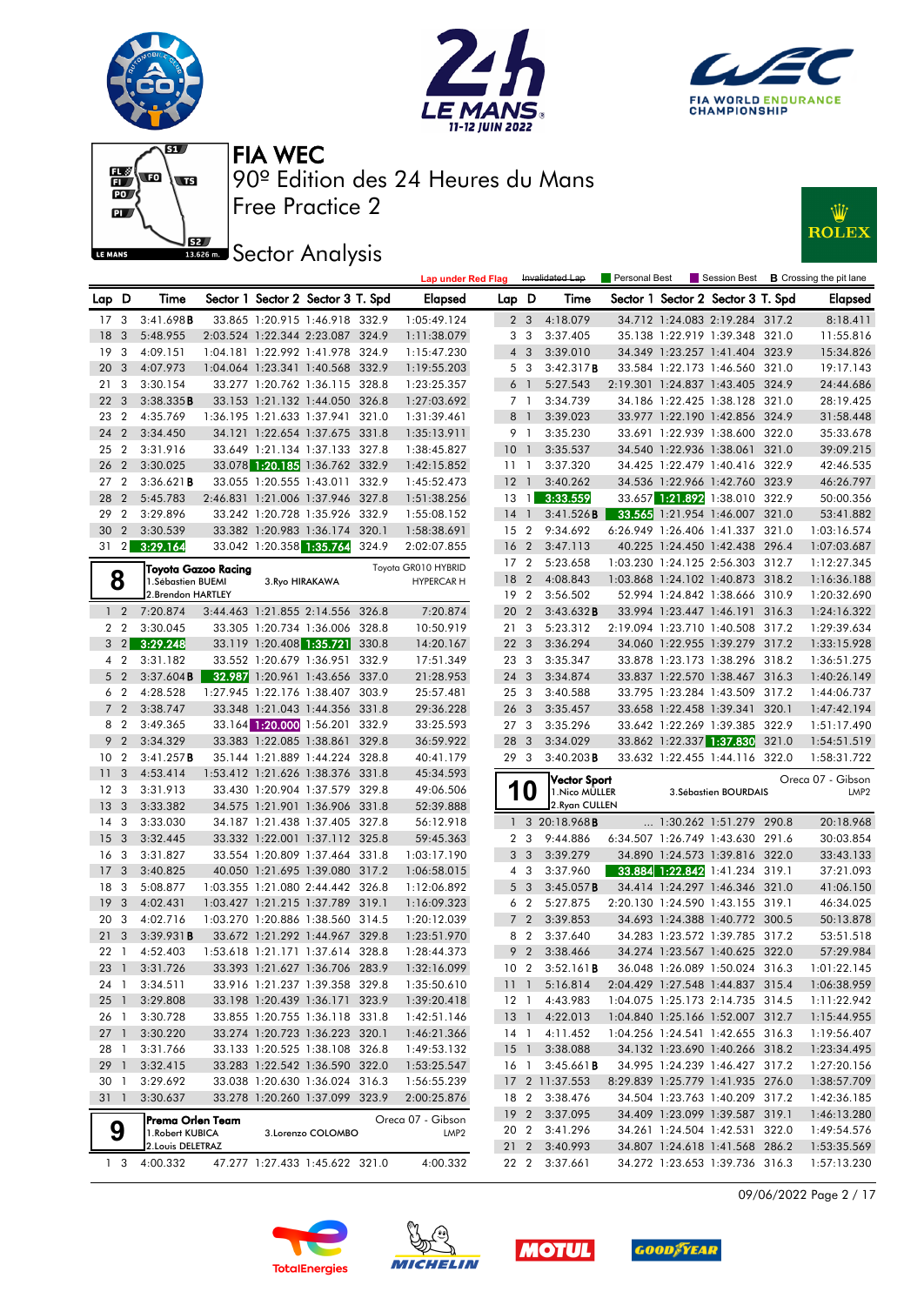







#### **SEE Sector Analysis**



|                 |                 |                                                    |                                  |                 |                                   | <b>Lap under Red Flag</b> |                 |                         | Invalidated Lap                | Personal Best                |              | Session Best                                                     |       | <b>B</b> Crossing the pit lane |
|-----------------|-----------------|----------------------------------------------------|----------------------------------|-----------------|-----------------------------------|---------------------------|-----------------|-------------------------|--------------------------------|------------------------------|--------------|------------------------------------------------------------------|-------|--------------------------------|
| Lap D           |                 | Time                                               |                                  |                 | Sector 1 Sector 2 Sector 3 T. Spd | Elapsed                   | Lap D           |                         | Time                           |                              |              | Sector 1 Sector 2 Sector 3 T. Spd                                |       | <b>Elapsed</b>                 |
|                 |                 | 23 2 3:35.711                                      |                                  |                 | 34.109 1:22.968 1:38.634 320.1    | 2:00:48.941               | 20 3            |                         | 3:59.970                       |                              |              | 37.338 1:31.813 1:50.819 290.8                                   |       | 1:32:28.333                    |
|                 |                 |                                                    | <b>TDS Racing x Vaillante</b>    |                 |                                   | Oreca 07 - Gibson         | 21              | $\overline{\mathbf{3}}$ | 3:59.115                       |                              |              | 37.692 1:31.638 1:49.785 288.5                                   |       | 1:36:27.448                    |
|                 | 3               | 1.Philippe CIMADOMO                                |                                  |                 | 3. Tijmen VAN DER HELM            | LMP2 P/A                  | 22 3            |                         | 4:06.111B                      |                              |              | 37.672 1:31.648 1:56.791 290.8                                   |       | 1:40:33.559                    |
|                 |                 | 2. Mathias BECHE                                   |                                  |                 |                                   |                           | 23 3            |                         | 5:16.300                       |                              |              | 1:54.238 1:32.394 1:49.668 288.5                                 |       | 1:45:49.859                    |
|                 | 1 <sup>3</sup>  | 4:02.260                                           |                                  |                 | 50.898 1:26.230 1:45.132 311.8    | 4:02.260                  | 24 3            |                         | 3:58.127                       |                              |              | 37.487 1:31.746 1:48.894 290.0                                   |       | 1:49:47.986                    |
|                 | 2 <sub>3</sub>  | 4:26.018                                           |                                  |                 | 36.430 1:26.313 2:23.275 322.0    | 8:28.278                  | 25 <sub>3</sub> |                         | 3:59.203                       |                              |              | 37.313 1:31.424 1:50.466 292.4                                   |       | 1:53:47.189                    |
|                 | 3 <sub>3</sub>  | 3:42.620                                           |                                  |                 | 34.477 1:26.525 1:41.618 320.1    | 12:10.898                 | $26 \quad 3$    |                         | 3:56.679                       |                              |              | 37.062 1:31.337 1:48.280                                         | 290.8 | 1:57:43.868                    |
|                 | $4 \quad 3$     | 3:38.606                                           |                                  |                 | 33.866 1:23.016 1:41.724 322.9    | 15:49.504                 | 27 <sub>3</sub> |                         | 4:06.661B                      |                              |              | 37.122 1:31.156 1:58.383 290.0                                   |       | 2:01:50.529                    |
| 5               | 3               | 3:34.270                                           |                                  |                 | 33.800 1:22.531 1:37.939 322.0    | 19:23.774                 |                 |                         |                                | <b>United Autosports USA</b> |              |                                                                  |       | Oreca 07 - Gibson              |
|                 | 6 <sub>3</sub>  | 3:37.117                                           |                                  |                 | 34.655 1:23.425 1:39.037 321.0    | 23:00.891                 |                 | 22                      | 1. Philip HANSON               |                              | 3. Will OWEN |                                                                  |       | LMP <sub>2</sub>               |
|                 | 7 3             | 3:35.447                                           |                                  |                 | 34.757 1:22.799 1:37.891 319.1    | 26:36.338                 |                 |                         | 2. Filipe ALBUQUERQUE          |                              |              |                                                                  |       |                                |
|                 | 8 3             | 3:41.060                                           |                                  |                 | 33.856 1:22.484 1:44.720 322.0    | 30:17.398                 | $\mathbf{1}$    | $\overline{2}$          | 7:43.716                       |                              |              | 4:01.071 1:25.748 2:16.897 294.0                                 |       | 7:43.716                       |
| 9               | 3               | 3:43.936B                                          |                                  |                 | 33.679 1:22.791 1:47.466 325.8    | 34:01.334                 |                 | 2 <sub>2</sub>          | 3:34.182                       |                              |              | 33.794 1:23.082 1:37.306 315.4                                   |       | 11:17.898                      |
| 10              | $\overline{2}$  | 5:34.870                                           |                                  |                 | 2:28.027 1:25.496 1:41.347 310.9  | 39:36.204                 |                 | 3 <sub>2</sub>          | 3:37.322                       | 33.460                       |              | 1:23.128 1:40.734 320.1                                          |       | 14:55.220                      |
| 11              | $\overline{2}$  | 3:42.983                                           |                                  |                 | 34.953 1:26.849 1:41.181 316.3    | 43:19.187                 |                 | $4 \quad 2$             | 3:33.382                       |                              |              | 33.630 1:22.966 1:36.786 319.1                                   |       | 18:28.602                      |
| 12              | $\overline{2}$  | 3:36.915                                           |                                  |                 | 34.135 1:22.763 1:40.017 324.9    | 46:56.102                 |                 | 5 2                     | 3:45.445B                      |                              |              | 34.053 1:23.013 1:48.379 323.9                                   |       | 22:14.047                      |
| 13              | $\overline{2}$  | 3:36.933                                           |                                  |                 | 34.342 1:23.593 1:38.998 322.9    | 50:33.035                 |                 |                         | 6 3 15:25.648                  |                              |              | $\ldots$ 1:24.704 1:39.735 316.3                                 |       | 37:39.695                      |
| 14              | $\overline{2}$  | 3:37.175                                           |                                  |                 | 33.789 1:22.913 1:40.473 322.9    | 54:10.210                 |                 | 7 <sub>3</sub>          | 3:39.187                       |                              |              | 34.148 1:23.109 1:41.930 321.0                                   |       | 41:18.882                      |
| 15              | $\overline{2}$  | 3:34.535                                           |                                  |                 | 33.682 1:23.132 1:37.721 324.9    | 57:44.745                 |                 | 8 3                     | 3:39.260                       |                              |              | 34.155 1:23.058 1:42.047 322.0                                   |       | 44:58.142                      |
| 16              | $\overline{2}$  | 3:35.623                                           |                                  |                 | 33.790 1:22.466 1:39.367 326.8    | 1:01:20.368               |                 | 9 3                     | 3:35.499                       |                              |              | 33.959 1:23.127 1:38.413 320.1                                   |       | 48:33.641                      |
| 17              | $\overline{2}$  | 3:39.906                                           |                                  |                 | 33.666 1:21.950 1:44.290 322.9    | 1:05:00.274               | 10 <sub>3</sub> |                         | 3:36.040                       |                              |              | 34.019 1:23.501 1:38.520 323.9                                   |       | 52:09.681                      |
| 18              | $\overline{2}$  | 4:16.095 <b>B</b> 1:04.485 1:23.544 1:48.066 322.0 |                                  |                 |                                   | 1:09:16.369               | 11 <sub>3</sub> |                         | 3:35.250                       |                              |              | 34.034 1:22.846 1:38.370 322.0                                   |       | 55:44.931                      |
| 19              | - 1             | 9:58.329                                           |                                  |                 | 6:16.666 1:37.924 2:03.739 231.2  | 1:19:14.698               | 12 <sub>3</sub> |                         | 3:47.848B                      |                              |              | 34.020 1:23.507 1:50.321 320.1                                   |       | 59:32.779                      |
| 20              | $\mathbf{1}$    | 3:55.778                                           |                                  |                 | 36.621 1:27.843 1:51.314 317.2    | 1:23:10.476               | 13 <sub>3</sub> |                         | 6:59.409                       |                              |              | 3:54.032 1:24.918 1:40.459 317.2                                 |       | 1:06:32.188                    |
| 21              | -1              | 3:48.514                                           |                                  |                 | 35.921 1:25.842 1:46.751 320.1    | 1:26:58.990               | $14 \quad 3$    |                         | 4:23.169                       |                              |              | 1:04.289 1:23.876 1:55.004 318.2                                 |       | 1:10:55.357                    |
| 22              | $\mathbf{1}$    | 3:48.727                                           |                                  |                 | 36.111 1:26.740 1:45.876 319.1    | 1:30:47.717               | 15 <sup>3</sup> |                         | 4:42.069B                      |                              |              | 1:05.071 1:24.913 2:12.085 316.3                                 |       | 1:15:37.426                    |
| 23              | - 1             | 3:47.242                                           |                                  |                 | 35.193 1:25.884 1:46.165 317.2    | 1:34:34.959               | 16              | $\overline{1}$          | 5:29.611                       |                              |              | 2:22.471 1:26.170 1:40.970 310.0                                 |       | 1:21:07.037                    |
| 24              | $\overline{1}$  | 3:47.320                                           |                                  |                 | 35.320 1:25.794 1:46.206 320.1    | 1:38:22.279               | $17-1$          |                         | 3:37.751                       |                              |              | 34.118 1:23.638 1:39.995 322.0                                   |       | 1:24:44.788                    |
| 25              | $\overline{1}$  | 3:47.815                                           |                                  |                 | 35.428 1:26.203 1:46.184 320.1    | 1:42:10.094               | 18              | $\overline{1}$          | 3:36.304                       |                              |              | 33.816 1:23.036 1:39.452 324.9                                   |       | 1:28:21.092                    |
| 26              | $\mathbf{1}$    | 3:48.871                                           |                                  |                 | 36.380 1:25.482 1:47.009 319.1    | 1:45:58.965               | $19-1$          |                         | 3:47.234                       |                              |              | 34.084 1:23.009 1:50.141 322.9                                   |       | 1:32:08.326                    |
| 27 1            |                 | 3:55.785B                                          |                                  |                 | 35.166 1:25.605 1:55.014 321.0    | 1:49:54.750               | 20              | $\overline{1}$          | 3:34.518                       |                              |              | 33.682 1:22.774 1:38.062 320.1                                   |       | 1:35:42.844                    |
|                 |                 | <b>AF Corse</b>                                    |                                  |                 |                                   | Ferrari 488 GTE Evo       | 21 1            |                         | 3:34.892                       |                              |              | 33.794 1:23.258 1:37.840 323.9                                   |       | 1:39:17.736                    |
|                 | 21              | 1.Simon MANN                                       |                                  | 3.Toni VILANDER |                                   | LMGTE Am                  | 22              | $\overline{1}$          | 3:44.285B                      |                              |              | 34.532 1:23.345 1:46.408 321.0                                   |       | 1:43:02.021                    |
|                 |                 | 2. Christoph ULRICH                                |                                  |                 |                                   |                           | 23 1            |                         | 5:30.237                       |                              |              | 2:27.762 1:23.447 1:39.028 317.2                                 |       | 1:48:32.258                    |
|                 | $1\quad$        | 4:33.538                                           |                                  |                 | 58.469 1:39.706 1:55.363 234.2    | 4:33.538                  | 24 1            |                         | 3:34.457                       |                              |              | 33.489 1:22.087 1:38.881 320.1                                   |       | 1:52:06.715                    |
|                 | 2 <sub>1</sub>  | 4:40.043                                           |                                  |                 | 38.074 1:33.063 2:28.906 290.0    | 9:13.581                  | 25 1            |                         | 3:34.302                       |                              |              | 34.341 1:23.146 1:36.815 318.2                                   |       | 1:55:41.017                    |
|                 | 3 <sup>1</sup>  | 4:02.334                                           |                                  |                 | 37.784 1:33.262 1:51.288 289.3    | 13:15.915                 | 26 1            |                         | 3:35.738                       |                              |              | 33.690 1:22.017 1:40.031 322.0                                   |       | 1:59:16.755                    |
|                 | 4 1             | 4:07.929                                           |                                  |                 | 40.270 1:34.007 1:53.652 287.7    | 17:23.844                 | 27 <sub>1</sub> |                         | 3:34.310                       |                              |              | 33.518 1:22.671 1:38.121 321.0                                   |       | 2:02:51.065                    |
|                 | 5 <sub>1</sub>  | 4:00.956                                           |                                  |                 | 37.755 1:32.542 1:50.659 290.0    | 21:24.800                 |                 |                         |                                | United Autosports USA        |              |                                                                  |       | Oreca 07 - Gibson              |
|                 | 6 1             | 4:00.145                                           |                                  |                 | 37.509 1:32.383 1:50.253 289.3    | 25:24.945                 |                 | 23                      | 1. Alexander LYNN              |                              |              | 3. Joshua PIERSON                                                |       | LMP <sub>2</sub>               |
|                 |                 | 7 1 4:00.298                                       |                                  |                 | 37.623 1:32.677 1:49.998 290.8    | 29:25.243                 |                 |                         | 2. Oliver JARVIS               |                              |              |                                                                  |       |                                |
|                 |                 | 8 1 4:03.795                                       |                                  |                 | 37.512 1:32.210 1:54.073 290.0    | 33:29.038                 |                 |                         | $1 \quad 3 \quad 3:47.309$     |                              |              | 42.515 1:25.503 1:39.291 315.4                                   |       | 3:47.309                       |
|                 |                 | 9 1 4:08.416 <b>B</b>                              |                                  |                 | 37.711 1:32.198 1:58.507 290.0    | 37:37.454                 |                 |                         | 2 3 4:15.789                   |                              |              | 34.395 1:23.775 2:17.619 321.0                                   |       | 8:03.098                       |
|                 |                 | 10 2 6:04.939                                      |                                  |                 | 2:33.081 1:37.331 1:54.527 285.4  | 43:42.393                 |                 |                         | 3 3 3:36.585                   |                              |              | 33.911 1:24.141 1:38.533 322.0                                   |       | 11:39.683                      |
|                 |                 | 11 2 4:05.972                                      |                                  |                 | 38.668 1:33.633 1:53.671 291.6    | 47:48.365                 |                 | 4 3                     | 3:38.584                       |                              |              | 33.747 1:23.113 1:41.724 322.9                                   |       | 15:18.267                      |
|                 |                 | 12 2 4:07.006                                      |                                  |                 | 38.372 1:35.456 1:53.178 289.3    | 51:55.371                 |                 | 5 <sub>3</sub>          | 3:35.699                       |                              |              | 33.754 1:22.798 1:39.147 324.9                                   |       | 18:53.966                      |
|                 |                 | 13 2 4:03.832                                      |                                  |                 | 38.494 1:33.260 1:52.078 289.3    | 55:59.203                 |                 |                         | $6\quad 3\quad 3:35.362$       |                              |              | 33.789 1:22.843 1:38.730 321.0                                   |       | 22:29.328                      |
|                 |                 | 14 2 4:03.826                                      |                                  |                 | 38.587 1:33.074 1:52.165 290.0    | 1:00:03.029               |                 | 7 <sub>3</sub>          | $3:47.650$ B                   |                              |              | 33.799 1:22.767 1:51.084 322.9                                   |       | 26:16.978                      |
|                 |                 | 15 2 4:10.168                                      |                                  |                 | 38.671 1:33.132 1:58.365 289.3    | 1:04:13.197               |                 | 8 2                     | 6:21.854                       |                              |              | 3:14.408 1:25.077 1:42.369 319.1                                 |       | 32:38.832                      |
|                 |                 | 16 2 10:25.517 <b>B</b>                            | 1:09.058 1:36.093 7:40.366 290.8 |                 | 2:22.302 1:34.583 1:51.486 286.2  | 1:14:38.714               |                 |                         | 9 2 3:49.436                   |                              |              | 34.958 1:24.335 1:50.143 318.2<br>33.836 1:23.460 1:38.425 317.2 |       | 36:28.268                      |
| 17 <sub>3</sub> |                 | 5:48.371                                           |                                  |                 | 37.836 1:32.268 1:51.751 292.4    | 1:20:27.085               |                 |                         | 10 2 3:35.721<br>11 2 3:36.443 |                              |              |                                                                  |       | 40:03.989                      |
| 18 3            |                 | 4:01.855                                           |                                  |                 | 37.574 1:31.912 1:49.937 291.6    | 1:24:28.940               |                 |                         |                                |                              |              | 34.202 1:23.446 1:38.795 322.9                                   |       | 43:40.432                      |
|                 | 19 <sup>3</sup> | 3:59.423                                           |                                  |                 |                                   | 1:28:28.363               |                 |                         | 12 2 3:36.355                  |                              |              | 34.274 1:23.453 1:38.628 319.1                                   |       | 47:16.787                      |

09/06/2022 Page 3 / 17







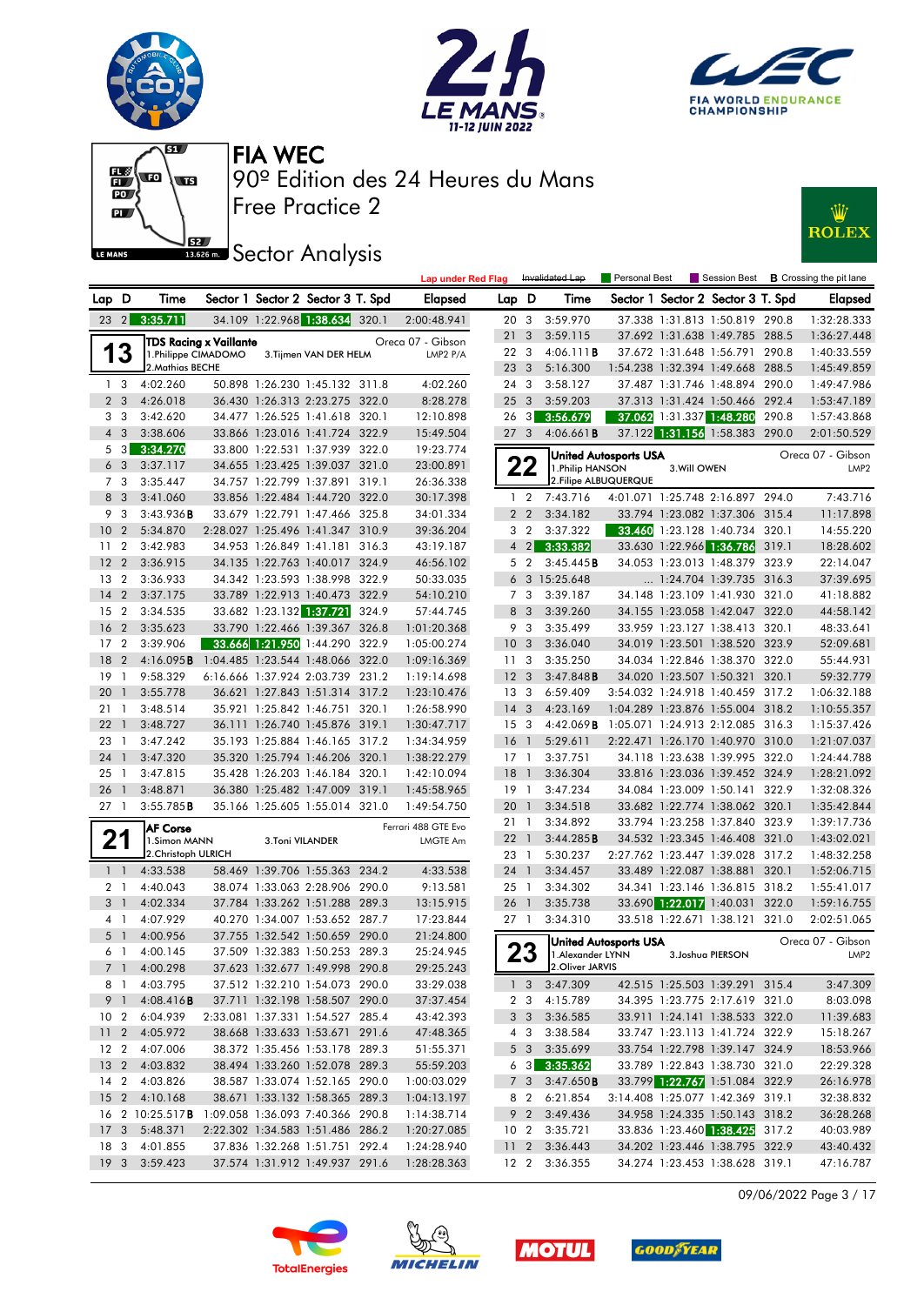











|                 |                         |                                          |              |                                   | <b>Lap under Red Flag</b> |                 |                | Invalidated Lap                            | Personal Best |                                                                  |       | Session Best <b>B</b> Crossing the pit lane |
|-----------------|-------------------------|------------------------------------------|--------------|-----------------------------------|---------------------------|-----------------|----------------|--------------------------------------------|---------------|------------------------------------------------------------------|-------|---------------------------------------------|
| Lap D           |                         | Time                                     |              | Sector 1 Sector 2 Sector 3 T. Spd | <b>Elapsed</b>            | Lap D           |                | Time                                       |               | Sector 1 Sector 2 Sector 3 T. Spd                                |       | Elapsed                                     |
| 13 <sub>2</sub> |                         | 3:44.815                                 |              | 34.254 1:25.366 1:45.195 320.1    | 51:01.602                 |                 | 6 <sub>2</sub> | 9:10.834                                   |               | 5:45.739 1:31.249 1:53.846 301.3                                 |       | 41:18.909                                   |
| 14 2            |                         | 3:36.655                                 |              | 34.372 1:23.226 1:39.057 317.2    | 54:38.257                 |                 | 7 <sup>2</sup> | 3:59.106                                   |               | 38.141 1:29.673 1:51.292 310.9                                   |       | 45:18.015                                   |
| 15              | $\overline{2}$          | 3:43.154B                                |              | 33.540 1:24.942 1:44.672 324.9    | 58:21.411                 | 8               | $\overline{2}$ | 3:56.007                                   |               | 37.448 1:28.631 1:49.928 311.8                                   |       | 49:14.022                                   |
| 16              | $\overline{1}$          | 5:45.434                                 |              | 2:37.685 1:24.336 1:43.413 320.1  | 1:04:06.845               | 9               | $\overline{2}$ | 3:53.764                                   |               | 37.360 1:28.267 1:48.137 308.2                                   |       | 53:07.786                                   |
| $17-1$          |                         | 4:10.159                                 |              | 1:04.229 1:24.309 1:41.621 320.1  | 1:08:17.004               | 10 <sub>2</sub> |                | 4:02.574B                                  |               | 37.290 1:29.550 1:55.734 300.5                                   |       | 57:10.360                                   |
| 18              | $\overline{1}$          | 5:24.328                                 |              | 1:04.532 1:25.248 2:54.548 318.2  | 1:13:41.332               | 11 <sub>1</sub> |                | 6:28.869                                   |               | 3:00.390 1:32.558 1:55.921 309.1                                 |       | 1:03:39.229                                 |
| 19              | $\overline{1}$          | 4:09.106                                 |              | 1:05.292 1:24.473 1:39.341 314.5  | 1:17:50.438               | $12-1$          |                | 4:29.024                                   |               | 1:06.660 1:29.106 1:53.258                                       | 310.0 | 1:08:08.253                                 |
| 20 <sub>1</sub> |                         | 3:36.141                                 |              | 34.140 1:23.338 1:38.663 322.0    | 1:21:26.579               | 13              | $\overline{1}$ | 5:43.898                                   |               | 1:07.346 1:30.668 3:05.884 309.1                                 |       | 1:13:52.151                                 |
| 21              | $\overline{1}$          | 3:42.601B                                |              | 33.853 1:22.908 1:45.840 321.0    | 1:25:09.180               | 14 1            |                | 4:24.525                                   |               | 1:06.176 1:28.546 1:49.803 310.0                                 |       | 1:18:16.676                                 |
| 22              | - 3                     | 5:01.777                                 |              | 1:56.856 1:24.414 1:40.507 321.0  | 1:30:10.957               | $15-1$          |                | 3:58.679                                   |               | 37.212 1:28.515 1:52.952 310.9                                   |       | 1:22:15.355                                 |
| 23              | $\overline{\mathbf{3}}$ | 3:42.423                                 |              | 36.787 1:25.288 1:40.348 318.2    | 1:33:53.380               | 16 1            |                | 3:53.198                                   |               | 37.312 1:28.171 1:47.715 310.9                                   |       | 1:26:08.553                                 |
| 24 3            |                         | 3:38.661                                 |              | 34.455 1:24.230 1:39.976 318.2    | 1:37:32.041               | 17              | $\overline{1}$ | 4:04.946B                                  |               | 36.652 1:26.815 2:01.479 311.8                                   |       | 1:30:13.499                                 |
| 25              | $\overline{\mathbf{3}}$ | 3:38.800                                 |              | 34.943 1:23.841 1:40.016 318.2    | 1:41:10.841               | 18 2            |                | 7:16.945                                   |               | 3:52.385 1:31.825 1:52.735 306.5                                 |       | 1:37:30.444                                 |
| 26              | $\overline{\mathbf{3}}$ | 3:37.278                                 |              | 34.175 1:23.663 1:39.440 320.1    | 1:44:48.119               | 192             |                | 3:57.409                                   |               | 38.374 1:29.895 1:49.140 310.0                                   |       | 1:41:27.853                                 |
| 27              | $\overline{\mathbf{3}}$ | 3:35.793                                 |              | 33.923 1:23.066 1:38.804 322.9    | 1:48:23.912               | 20 2            |                | 3:54.378                                   |               | 37.146 1:29.116 1:48.116 308.2                                   |       | 1:45:22.231                                 |
| 28              | - 3                     | 3:38.280                                 |              | 33.968 1:23.741 1:40.571 322.0    | 1:52:02.192               | 21              | $\overline{2}$ | 4:01.180B                                  |               | 37.074 1:28.831 1:55.275 310.0                                   |       | 1:49:23.411                                 |
| 29              | $\overline{3}$          | 3:41.640                                 |              | 33.969 1:24.906 1:42.765 322.0    | 1:55:43.832               | 22 1            |                | 6:28.597                                   |               | 3:10.769 1:29.163 1:48.665 307.3                                 |       | 1:55:52.008                                 |
| 30 3            |                         | 3:43.792B                                |              | 33.788 1:23.515 1:46.489 322.0    | 1:59:27.624               | 23              | $\overline{1}$ | 3:54.188                                   |               | 37.457 1:27.881 1:48.850 309.1                                   |       | 1:59:46.196                                 |
|                 |                         | Nielsen Racing                           |              |                                   | Oreca 07 - Gibson         | 24 1            |                | 3:50.379                                   |               | 36.379 1:27.403 1:46.597 309.1                                   |       | 2:03:36.575                                 |
|                 | 24                      | 1. Rodrigo SALES                         | 3.Ben HANLEY |                                   | LMP2 P/A                  |                 |                | <b>ATOL</b>                                |               |                                                                  |       | Oreca 07 - Gibson                           |
|                 |                         | 2. Matthew BELL                          |              |                                   |                           |                 | 28             | 1. Oliver RASMUSSEN                        |               | 3. Jonathan ABERDEIN                                             |       | LMP2                                        |
|                 | $1\quad1$               | 4:20.105                                 |              | 1:00.214 1:31.735 1:48.156 294.8  | 4:20.105                  |                 |                | 2. Edward JONES                            |               |                                                                  |       |                                             |
|                 | 2 <sub>1</sub>          | 4:45.122                                 |              | 36.152 1:30.707 2:38.263 271.1    | 9:05.227                  |                 | $1\quad 2$     | 3:59.299                                   |               | 41.016 1:32.333 1:45.950 285.4                                   |       | 3:59.299                                    |
| 3 1             |                         | 3:57.493                                 |              | 36.320 1:27.913 1:53.260 317.2    | 13:02.720                 |                 | 2 <sub>2</sub> | 4:25.569                                   |               | 37.630 1:26.250 2:21.689 320.1                                   |       | 8:24.868                                    |
|                 | 4 1                     | 3:50.722                                 |              | 36.081 1:26.529 1:48.112 319.1    | 16:53.442                 |                 | 3 <sub>2</sub> | 3:52.093                                   |               | 34.988 1:25.496 1:51.609 322.9                                   |       | 12:16.961                                   |
| 5 1             |                         | 4:03.014B                                |              | 35.563 1:28.844 1:58.607 321.0    | 20:56.456                 |                 | 4 <sup>2</sup> | 3:46.234                                   |               | 35.371 1:25.021 1:45.842 314.5                                   |       | 16:03.195                                   |
|                 | 6 <sub>2</sub>          | 5:00.510                                 |              | 1:51.141 1:26.868 1:42.501 318.2  | 25:56.966                 |                 | 5 <sub>2</sub> | 3:38.347                                   |               | 34.569 1:23.968 1:39.810 321.0                                   |       | 19:41.542                                   |
|                 | 7 <sub>2</sub>          | 3:42.148                                 |              | 35.004 1:25.657 1:41.487 318.2    | 29:39.114                 |                 | 6 <sub>2</sub> | 3:37.480                                   |               | 34.087 1:23.798 1:39.595 322.9                                   |       | 23:19.022                                   |
|                 | 8 2                     | 3:39.911                                 |              | 34.372 1:23.650 1:41.889 319.1    | 33:19.025                 |                 | 7 <sup>2</sup> | 3:35.366                                   |               | 33.810 1:23.275 1:38.281 323.9                                   |       | 26:54.388                                   |
| 9               | $\overline{2}$          | 3:40.319                                 |              | 36.048 1:24.036 1:40.235 319.1    | 36:59.344                 | 8               | $\overline{2}$ | 3:38.998                                   |               | 34.942 1:23.453 1:40.603 322.9                                   |       | 30:33.386                                   |
| 10 <sub>2</sub> |                         | 3:47.897B                                |              | 35.015 1:25.193 1:47.689 322.0    | 40:47.241                 | 9               | $\overline{2}$ | 3:47.349B                                  |               | 33.797 1:23.409 1:50.143 323.9                                   |       | 34:20.735                                   |
| 11              | $\overline{\mathbf{3}}$ | 6:40.509                                 |              | 3:34.246 1:25.737 1:40.526 291.6  | 47:27.750                 | 10 <sup>3</sup> |                | 5:19.420                                   |               | 2:14.461 1:24.636 1:40.323 322.0                                 |       | 39:40.155                                   |
| 12 <sup>3</sup> |                         | 3:36.700                                 |              | 34.192 1:23.058 1:39.450 321.0    | 51:04.450                 | 11              | 3              | 3:38.125                                   |               | 34.083 1:23.375 1:40.667 324.9                                   |       | 43:18.280                                   |
| 13              | $\overline{\mathbf{3}}$ | 3:38.814                                 |              | 35.378 1:24.630 1:38.806 320.1    | 54:43.264                 | 12 <sup>3</sup> |                | 3:35.976                                   |               | 33.824 1:23.382 1:38.770 326.8                                   |       | 46:54.256                                   |
| 14 3            |                         | 3:35.509                                 |              | 34.071 1:22.930 1:38.508 321.0    | 58:18.773                 | 13              | 3              | 3:35.314                                   |               | 33.634 1:23.546 1:38.134                                         | 320.1 | 50:29.570                                   |
| 15              | $\overline{\mathbf{3}}$ | 3:36.901                                 |              | 34.059 1:23.507 1:39.335 314.5    | 1:01:55.674               | 14 <sup>3</sup> |                | 3:36.836                                   |               | 33.511 1:23.232 1:40.093 326.8                                   |       | 54:06.406                                   |
| 16              | $\overline{\mathbf{3}}$ | 3:41.283                                 |              | 34.869 1:23.522 1:42.892 319.1    | 1:05:36.957               | 15 <sub>3</sub> |                | 3:35.638                                   |               | 33.885 1:22.873 1:38.880 326.8                                   |       | 57:42.044                                   |
| 17              | $\overline{\mathbf{3}}$ | 4:11.089                                 |              | 1:03.877 1:23.089 1:44.123 315.4  | 1:09:48.046               | 16 <sub>3</sub> |                | 3:45.014                                   |               | 35.072 1:24.596 1:45.346 326.8                                   |       | 1:01:27.058                                 |
| 18 3            |                         | 5:15.642                                 |              | 1:03.857 1:23.352 2:48.433 312.7  | 1:15:03.688               | 17 <sub>3</sub> |                | 3:38.591                                   |               | 33.648 1:24.159 1:40.784 322.9                                   |       | 1:05:05.649                                 |
| 19              | $\overline{\mathbf{3}}$ | 4:13.841B                                |              | 1:04.186 1:23.727 1:45.928 304.7  | 1:19:17.529               | 18              | -3             | 4:14.321B 1:03.574 1:23.319 1:47.428 322.9 |               |                                                                  |       | 1:09:19.970                                 |
|                 |                         | 20 3 16:53.459                           |              | 1:24.555 1:39.637 298.8           | 1:36:10.988               |                 |                | 19 1 11:06.078                             |               | 7:57.286 1:26.383 1:42.409 309.1                                 |       | 1:20:26.048                                 |
|                 | 21 3                    | 3:35.983                                 |              | 34.020 1:22.807 1:39.156 317.2    | 1:39:46.971               | 20 1            |                | 3:38.461                                   |               | 34.849 1:24.293 1:39.319 324.9                                   |       | 1:24:04.509                                 |
|                 | 22 3                    | 3:39.893                                 |              | 33.742 1:24.286 1:41.865 323.9    | 1:43:26.864               | $21 \quad 1$    |                | 3:36.702                                   |               | 34.164 1:23.394 1:39.144 318.2                                   |       | 1:27:41.211                                 |
|                 |                         | 23 3 3:34.589                            |              | 33.789 1:22.813 1:37.987 322.9    | 1:47:01.453               | 22 1            |                | 3:38.913                                   |               | 35.014 1:22.768 1:41.131 322.9                                   |       | 1:31:20.124                                 |
|                 | 24 3                    | 3:41.492B                                |              | 33.960 1:22.538 1:44.994 322.0    | 1:50:42.945               | 23 1            |                | 3:37.472                                   |               | 34.200 1:24.222 1:39.050 323.9                                   |       | 1:34:57.596                                 |
|                 |                         | <b>CD Sport</b>                          |              |                                   | Ligier JSP217 - Gibson    | 24 1            |                | 3:35.858                                   |               | 34.108 1:22.290 1:39.460 323.9                                   |       | 1:38:33.454                                 |
|                 |                         | 1. Christophe CRESP<br>2. Michael JENSEN |              | 3.Steven PALETTE                  | LMP2 P/A                  | 25 1            |                | 3:36.898                                   |               | 34.088 1:22.587 1:40.223 325.8<br>34.941 1:22.893 1:42.162 324.9 |       | 1:42:10.352                                 |
|                 |                         | 1 3 17:04.329                            |              | 1:29.009 1:45.382 269.1           | 17:04.329                 | 26 1<br>$27-1$  |                | 3:39.996<br>3:41.798B                      |               | 34.080 1:22.779 1:44.939 326.8                                   |       | 1:45:50.348<br>1:49:32.146                  |
|                 |                         |                                          |              |                                   |                           |                 |                |                                            |               |                                                                  |       |                                             |

09/06/2022 Page 4 / 17



 2 3 3:45.163 35.405 1:26.214 1:43.544 313.6 20:49.492 3 3 3:43.084 35.032 1:25.675 1:42.377 310.9 24:32.576 4 3 3:40.964 34.525 1:24.909 1:41.530 313.6 28:13.540<br>5 3 3:54.535 **34.422** 1:25.002 1:55.111 298.8 32:08.075

5 3 3:54.535**B** 34.422 1:25.002 1:55.111 298.8







 28 2 4:53.775 1:45.624 1:25.724 1:42.427 302.2 1:54:25.921 29 2 3:39.889 34.455 1:23.661 1:41.773 323.9 1:58:05.810 30 2 3:40.338 34.396 1:23.627 1:42.315 309.1 2:01:46.148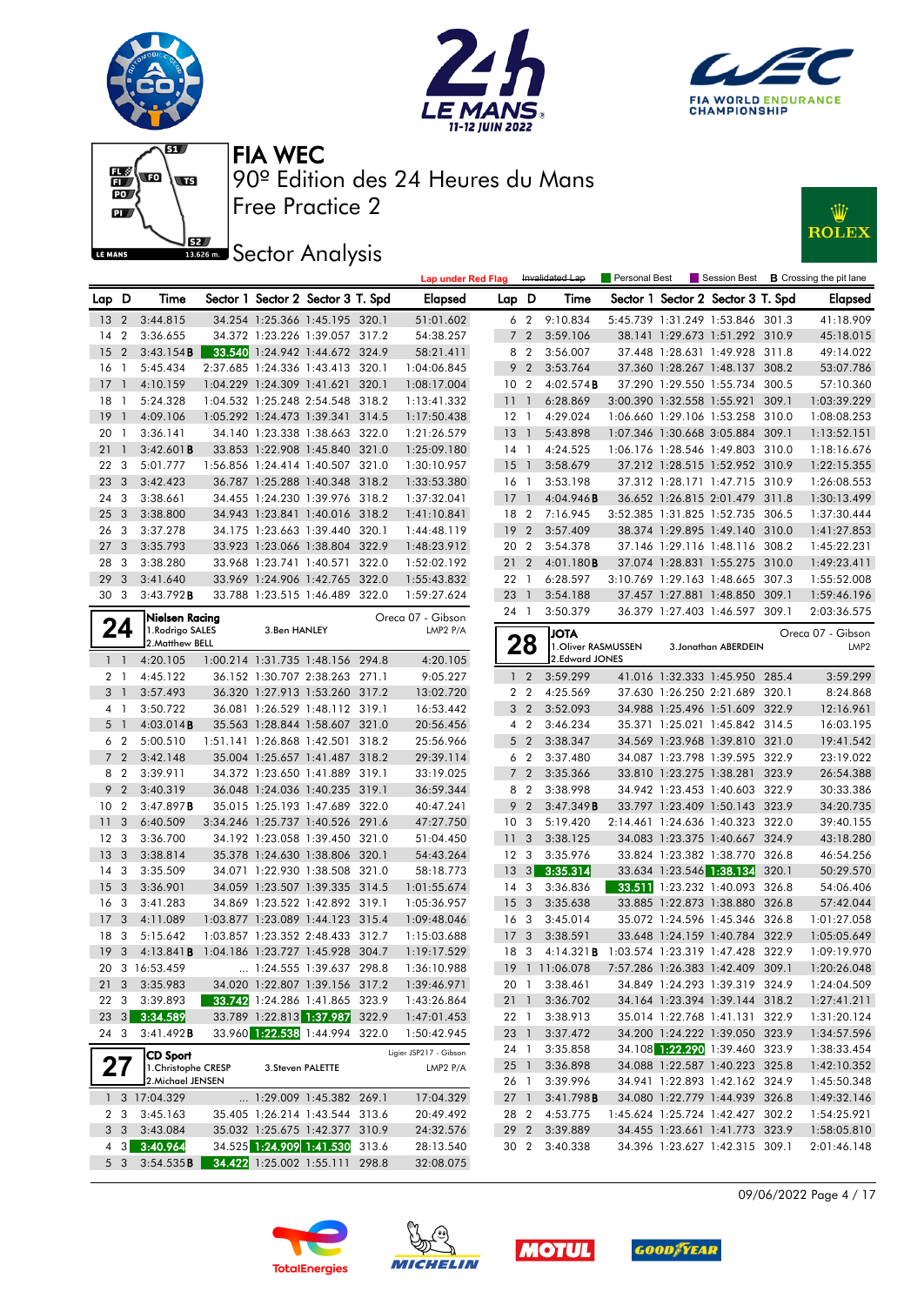











|                        |                         |                          |             |                                                                    |       | <b>Lap under Red Flag</b> |                 |                | Invalidated Lap                     | Personal Best |                                   | Session Best <b>B</b> Crossing the pit lane |
|------------------------|-------------------------|--------------------------|-------------|--------------------------------------------------------------------|-------|---------------------------|-----------------|----------------|-------------------------------------|---------------|-----------------------------------|---------------------------------------------|
| Lap D                  |                         | Time                     |             | Sector 1 Sector 2 Sector 3 T. Spd                                  |       | <b>Elapsed</b>            | Lap D           |                | Time                                |               | Sector 1 Sector 2 Sector 3 T. Spd | <b>Elapsed</b>                              |
|                        |                         | <b>Duqueine Team</b>     |             |                                                                    |       | Oreca 07 - Gibson         | $21 \t2$        |                | 3:36.601                            |               | 34.083 1:23.465 1:39.053 322.9    | 1:24:26.485                                 |
| <b>30</b>              |                         | 1. Richard BRADLEY       |             | 3. Reshad DE GERUS                                                 |       | LMP <sub>2</sub>          | 22 2            |                | 3:34.288                            |               | 33.654 1:22.901 1:37.733 323.9    | 1:28:00.773                                 |
|                        |                         | 2.Guillermo ROJAS        |             |                                                                    |       |                           | 23 2            |                | 3:41.454B                           |               | 34.051 1:23.366 1:44.037 322.9    | 1:31:42.227                                 |
| $1\quad$               |                         | 4:07.746                 |             | 58.730 1:26.531 1:42.485 311.8                                     |       | 4:07.746                  | 24              | $\overline{1}$ | 4:59.491B                           |               | 1:45.899 1:24.642 1:48.950 318.2  | 1:36:41.718                                 |
| 2 <sub>1</sub>         |                         | 4:17.993                 |             | 33.829 1:23.994 2:20.170 322.9                                     |       | 8:25.739                  | 25 1            |                | 4:09.560                            |               | 55.626 1:23.878 1:50.056 317.2    | 1:40:51.278                                 |
| 3 <sup>1</sup>         |                         | 3:38.211                 |             | 34.300 1:24.069 1:39.842 322.0                                     |       | 12:03.950                 | 26 1            |                | 3:35.396                            |               | 33.940 1:23.302 1:38.154 319.1    | 1:44:26.674                                 |
| 4 1                    |                         | 3:36.095                 |             | 34.197 1:23.116 1:38.782 323.9                                     |       | 15:40.045                 | $27-1$          |                | 3:34.582                            |               | 33.835 1:22.971 1:37.776 321.0    | 1:48:01.256                                 |
| 5 <sub>1</sub>         |                         | 3:36.917                 |             | 34.040 1:22.724 1:40.153 322.0                                     |       | 19:16.962                 | 28              | $\overline{1}$ | 3:38.035                            |               | 33.887 1:23.415 1:40.733 322.0    | 1:51:39.291                                 |
| 6 1                    |                         | 3:44.134B                |             | 34.201 1:23.663 1:46.270 322.9                                     |       | 23:01.096                 | 29 1            |                | 3:38.356                            |               | 33.967 1:23.031 1:41.358 322.9    | 1:55:17.647                                 |
|                        | 7 <sub>2</sub>          | 4:58.887                 |             | 1:50.282 1:25.360 1:43.245 317.2                                   |       | 27:59.983                 | 30 <sub>1</sub> |                | 3:36.536                            |               | 33.796 1:23.024 1:39.716 320.1    | 1:58:54.183                                 |
|                        | 8 2                     | 3:42.713                 |             | 34.704 1:23.993 1:44.016 319.1                                     |       | 31:42.696                 | 31 1            |                | 3:33.978                            |               | 33.747 1:22.437 1:37.794 319.1    | 2:02:28.161                                 |
| 9 <sub>2</sub>         |                         | 3:39.777                 |             | 34.569 1:24.749 1:40.459 323.9                                     |       | 35:22.473                 |                 |                | <b>Team WRT</b>                     |               |                                   | Oreca 07 - Gibson                           |
| 10 <sub>2</sub>        |                         | 3:39.116                 |             | 34.497 1:23.555 1:41.064 321.0                                     |       | 39:01.589                 |                 | 32             | 1. Rolf INEICHEN                    |               | 3. Dries VANTHOOR                 | LMP <sub>2</sub>                            |
| 11                     | $\overline{2}$          | 3:47.189B                |             | 34.966 1:23.607 1:48.616 322.0                                     |       | 42:48.778                 |                 |                | 2. Mirko BORTOLOTTI                 |               |                                   |                                             |
| 12 <sup>3</sup>        |                         | 4:48.573                 |             | 1:42.190 1:25.616 1:40.767 319.1                                   |       | 47:37.351                 |                 | $1\quad1$      | 4:46.513                            |               | 1:32.398 1:26.544 1:47.571 318.2  | 4:46.513                                    |
| 13 <sub>3</sub>        |                         | 3:40.258                 |             | 34.282 1:23.604 1:42.372 323.9                                     |       | 51:17.609                 |                 | 2 1            | 4:27.394                            |               | 35.552 1:25.101 2:26.741 318.2    | 9:13.907                                    |
| 14 <sup>3</sup>        |                         | $4:32.101$ <b>B</b>      |             | 34.322 1:32.127 2:25.652 321.0                                     |       | 55:49.710                 |                 | 3 <sup>1</sup> | 3:46.585                            |               | 34.786 1:24.527 1:47.272 321.0    | 13:00.492                                   |
| 15                     | $\overline{\mathbf{3}}$ | 4:52.815                 |             | 1:47.916 1:24.462 1:40.437 320.1                                   |       | 1:00:42.525               |                 | $4-1$          | 3:43.871                            |               | 34.682 1:25.864 1:43.325 316.3    | 16:44.363                                   |
| 16                     | -3                      | 3:42.195                 |             | 34.883 1:26.112 1:41.200 301.3                                     |       | 1:04:24.720               |                 | 5 <sub>1</sub> | 3:48.798B                           |               | 35.802 1:24.617 1:48.379 319.1    | 20:33.161                                   |
| 17                     | 3                       | 5:35.896B                |             | 1:04.353 1:27.870 3:03.673 323.9                                   |       | 1:10:00.616               |                 | 6 2            | 5:14.889                            |               | 2:10.480 1:25.126 1:39.283 316.3  | 25:48.050                                   |
| 18                     |                         | 3 11:04.441              |             | 7:59.618 1:25.614 1:39.209 309.1                                   |       | 1:21:05.057               |                 | 7 <sub>2</sub> | 3:37.740                            |               | 35.443 1:23.990 1:38.307 322.0    | 29:25.790                                   |
| <sup>19</sup>          | 3                       | 3:35.383                 |             | 34.013 1:23.049 1:38.321 323.9                                     |       | 1:24:40.440               | 8               | $\overline{2}$ | 3:34.783                            |               | 33.833 1:23.000 1:37.950 322.0    | 33:00.573                                   |
| 20                     | 3                       | 3:36.918                 |             | 34.120 1:22.774 1:40.024 322.0                                     |       | 1:28:17.358               |                 | 9 <sub>2</sub> | 3:40.340                            |               | 36.794 1:24.163 1:39.383 309.1    | 36:40.913                                   |
| 21                     | $\overline{\mathbf{3}}$ | 3:45.671B                |             | 35.222 1:24.550 1:45.899 318.2                                     |       | 1:32:03.029               | 10 <sub>2</sub> |                | 3:43.790B                           |               | 33.958 1:24.229 1:45.603 322.0    | 40:24.703                                   |
| 221                    |                         | 8:51.596                 |             | 5:36.919 1:24.861 1:49.816 317.2                                   |       | 1:40:54.625               | 11 <sub>3</sub> |                | 5:13.545                            |               | 2:07.543 1:25.573 1:40.429 298.0  | 45:38.248                                   |
| 23                     | $\overline{1}$          | 3:37.773                 |             | 34.246 1:23.793 1:39.734 319.1                                     |       | 1:44:32.398               | 12 <sup>3</sup> |                | 3:39.786                            |               | 35.186 1:24.044 1:40.556 303.0    | 49:18.034                                   |
| 24                     | -1                      | 3:37.403                 |             | 34.127 1:23.292 1:39.984 319.1                                     |       | 1:48:09.801               | 13 <sub>3</sub> |                | 3:35.535                            |               | 33.929 1:23.365 1:38.241 319.1    | 52:53.569                                   |
| 25                     | $\overline{1}$          | 3:44.092B                |             | 34.489 1:23.814 1:45.789 318.2                                     |       | 1:51:53.893               | 14 <sup>3</sup> |                | 3:36.663                            |               | 33.648 1:22.412 1:40.603 321.0    | 56:30.232                                   |
| 26 2                   |                         | 4:54.402                 |             | 1:47.700 1:25.203 1:41.499 320.1                                   |       | 1:56:48.295               | 15 <sub>3</sub> |                | 3:45.460B                           |               | 35.349 1:24.024 1:46.087 273.2    | 1:00:15.692                                 |
| 27 <sub>2</sub>        |                         | 3:38.748                 |             | 34.624 1:23.640 1:40.484 319.1                                     |       | 2:00:27.043               | 16 <sub>1</sub> |                | 5:17.290                            |               | 2:04.684 1:26.206 1:46.400 315.4  | 1:05:32.982                                 |
|                        |                         | <b>WRT</b>               |             |                                                                    |       | Oreca 07 - Gibson         | 17              | $\bigcap$      | 4:17.429                            |               | 1:04.225 1:24.580 1:48.624 318.2  | 1:09:50.411                                 |
| 31                     |                         | 1.Sean GELAEL            | 3.René RAST |                                                                    |       | LMP <sub>2</sub>          | 18 1            |                | 5:18.673                            |               | 1:04.509 1:25.545 2:48.619 317.2  | 1:15:09.084                                 |
|                        |                         | 2. Robin FRIJNS          |             |                                                                    |       |                           | $19-1$          |                | 4:15.864                            |               | 1:04.686 1:25.899 1:45.279 320.1  | 1:19:24.948                                 |
|                        | 1 <sub>3</sub>          | 3:44.701                 |             | 41.256 1:25.262 1:38.183 308.2                                     |       | 3:44.701                  | 20 1            |                | 3:43.607                            |               | 34.748 1:24.114 1:44.745 315.4    | 1:23:08.555                                 |
|                        | 2 <sub>3</sub>          | 4:14.189                 |             | 33.567 1:22.292 2:18.330 322.9                                     |       | 7:58.890                  | 21              | $\overline{1}$ | 3:40.258                            |               | 34.445 1:24.207 1:41.606 318.2    | 1:26:48.813                                 |
|                        | 3 3                     | 3:35.936                 |             | 33.775 1:23.085 1:39.076 322.0                                     |       | 11:34.826                 | 22 1            |                | 3:44.127                            |               | 36.691 1:25.288 1:42.148 319.1    | 1:30:32.940                                 |
| $4 \quad 3$            |                         | 3:39.628                 |             | 33.612 1:22.812 1:43.204 322.9                                     |       | 15:14.454                 | $23 \quad 1$    |                | 3:49.754B                           |               | 34.576 1:24.774 1:50.404 317.2    | 1:34:22.694                                 |
|                        | 5 3                     | 3:34.018                 |             | 34.505 1:22.564 1:36.949                                           | 322.0 | 18:48.472                 | 24 2            |                | 5:07.550                            |               | 2:00.365 1:24.612 1:42.573 302.2  | 1:39:30.244                                 |
|                        | 6 <sub>3</sub>          | 3:43.094B                |             | 33.482 1:22.074 1:47.538 325.8                                     |       | 22:31.566                 | 25 2            |                | 3:37.967                            |               | 33.837 1:22.958 1:41.172 317.2    | 1:43:08.211                                 |
|                        | 7 3                     | 5:30.100<br>8 3 3:38.956 |             | 2:25.536 1:24.550 1:40.014 321.0                                   |       | 28:01.666                 |                 | 26 2           | 3:34.631                            |               | 33.746 1:22.956 1:37.929 319.1    | 1:46:42.842                                 |
|                        |                         |                          |             | 33.934 1:23.410 1:41.612 322.0                                     |       | 31:40.622                 |                 |                | 27 2 3:43.076 <b>B</b>              |               | 33.795 1:22.508 1:46.773 320.1    | 1:50:25.918                                 |
|                        |                         | $9\quad 3\quad 3:33.119$ |             | 33.525 1:22.352 1:37.242 322.9                                     |       | 35:13.741                 |                 |                | 28 3 4:47.010                       |               | 1:42.425 1:24.915 1:39.670 316.3  | 1:55:12.928                                 |
| 10 <sub>3</sub>        |                         | 3:43.067B                |             | 33.809 1:23.057 1:46.201 323.9                                     |       | 38:56.808                 | 29 <sub>3</sub> |                | 3:35.081                            |               | 33.990 1:23.008 1:38.083 318.2    | 1:58:48.009                                 |
| $11-1$<br>$12 \quad 1$ |                         | 5:43.184<br>3:40.033     |             | 2:34.952 1:25.737 1:42.495 316.3<br>34.596 1:24.399 1:41.038 318.2 |       | 44:39.992                 |                 |                | 30 3 3:33.399                       |               | 33.479 1:22.414 1:37.506 317.2    | 2:02:21.408                                 |
| $13-1$                 |                         |                          |             | 34.487 1:23.434 1:38.097 317.2                                     |       | 48:20.025                 |                 |                | <b>TF Sport</b>                     |               |                                   | Aston Martin VANTAGE AMR                    |
|                        |                         | 3:36.018                 |             | 34.031 1:23.488 1:43.209 320.1                                     |       | 51:56.043                 |                 | 33             | 1.Ben KEATING<br>2. Henrique CHAVES |               | 3. Marco SØRENSEN                 | LMGTE Am                                    |
| $14-1$<br>$15-1$       |                         | 3:40.728<br>3:36.339     |             | 33.981 1:23.696 1:38.662 322.9                                     |       | 55:36.771<br>59:13.110    |                 | $1\quad1$      | 4:49.185                            |               | 1:21.060 1:34.281 1:53.844 286.9  | 4:49.185                                    |
| 16 <sub>1</sub>        |                         | 3:40.817                 |             | 34.568 1:24.548 1:41.701 321.0                                     |       | 1:02:53.927               |                 | 2 1            | 4:39.141                            |               | 38.469 1:32.951 2:27.721 288.5    | 9:28.326                                    |
| $17-1$                 |                         | $3:45.067$ <b>B</b>      |             | 34.113 1:24.847 1:46.107 305.6                                     |       | 1:06:38.994               |                 | 3 1            | 4:01.702                            |               | 38.078 1:32.345 1:51.279 289.3    | 13:30.028                                   |
| 18 <sub>2</sub>        |                         | 6:26.006                 |             | 2:06.450 1:25.309 2:54.247 316.3                                   |       | 1:13:05.000               |                 | 4 1            | 4:04.614                            |               | 37.786 1:32.453 1:54.375 291.6    | 17:34.642                                   |
| 19 <sup>2</sup>        |                         | 4:09.528                 |             | 1:04.206 1:24.477 1:40.845 319.1                                   |       | 1:17:14.528               |                 | 5 1            | 4:13.421B                           |               | 38.951 1:34.151 2:00.319 292.4    | 21:48.063                                   |
|                        |                         | 20 2 3:35.356            |             | 33.946 1:23.040 1:38.370 320.1                                     |       | 1:20:49.884               |                 | 6 2            | 5:46.135                            |               | 2:23.527 1:32.778 1:49.830 287.7  | 27:34.198                                   |
|                        |                         |                          |             |                                                                    |       |                           |                 |                |                                     |               |                                   |                                             |

09/06/2022 Page 5 / 17







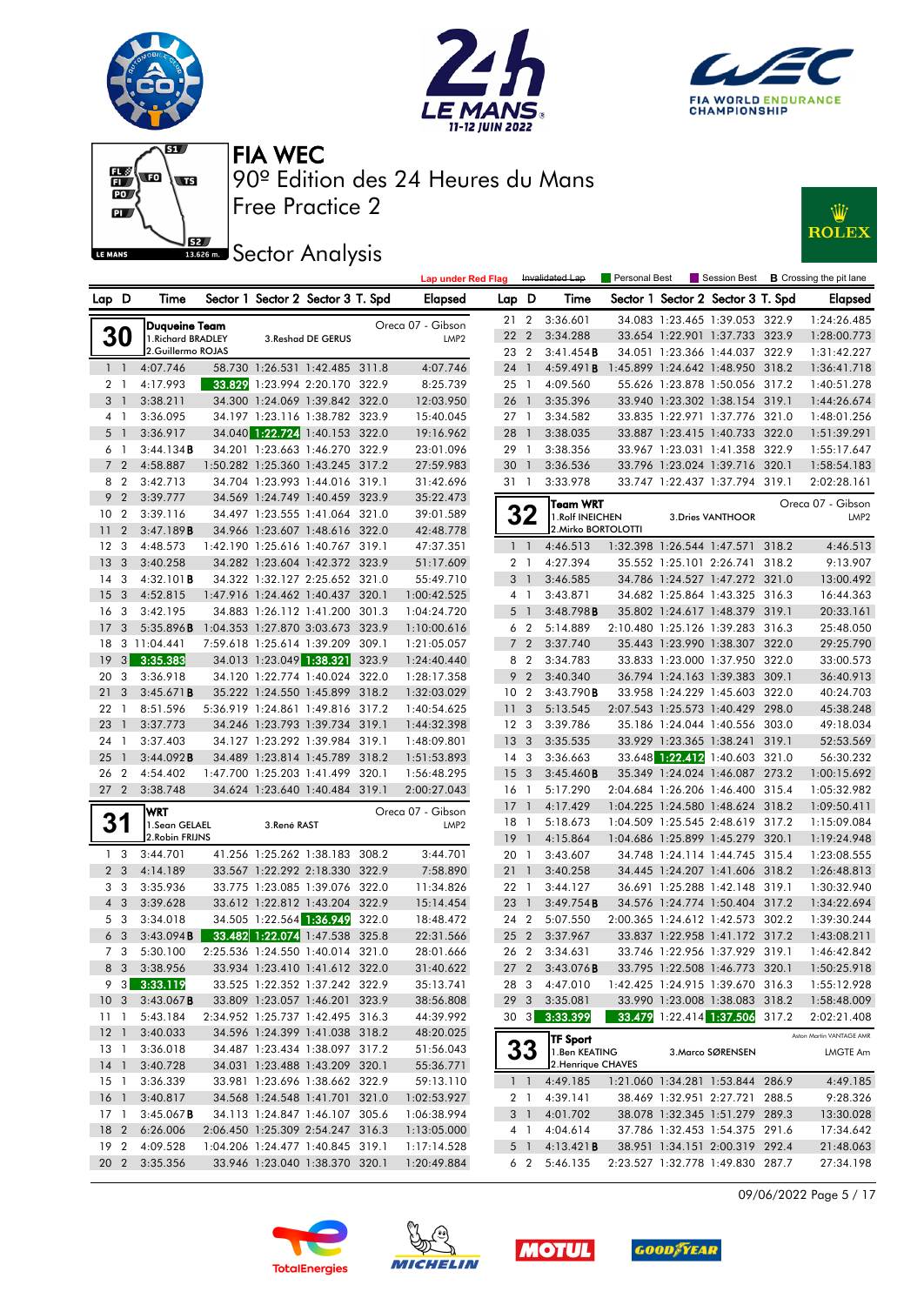











|                 |                 |                                                  |  |                                   |       | <b>Lap under Red Flag</b> |                 |                 | Invalidated Lap                                    | Personal Best           |                          | Session Best                      |       | <b>B</b> Crossing the pit lane |
|-----------------|-----------------|--------------------------------------------------|--|-----------------------------------|-------|---------------------------|-----------------|-----------------|----------------------------------------------------|-------------------------|--------------------------|-----------------------------------|-------|--------------------------------|
| Lap D           |                 | Time                                             |  | Sector 1 Sector 2 Sector 3 T. Spd |       | Elapsed                   | Lap D           |                 | Time                                               |                         |                          | Sector 1 Sector 2 Sector 3 T. Spd |       | <b>Elapsed</b>                 |
|                 | 7 <sub>2</sub>  | 3:58.305                                         |  | 37.022 1:31.752 1:49.531 290.0    |       | 31:32.503                 |                 |                 | Ultimate                                           |                         |                          |                                   |       | Oreca 07 - Gibson              |
| 8               | $\overline{2}$  | 3:56.940                                         |  | 36.724 1:31.113 1:49.103 289.3    |       | 35:29.443                 |                 | 35              |                                                    | 1. Jean-Baptiste LAHAYE |                          | 3. François HERIAU                |       | LMP2 P/A                       |
| 9               | $\overline{2}$  | 4:02.428                                         |  | 37.697 1:34.697 1:50.034 290.0    |       | 39:31.871                 |                 |                 | 2. Matthieu LAHAYE                                 |                         |                          |                                   |       |                                |
| 10 <sub>2</sub> |                 | $4:08.055$ B                                     |  | 38.757 1:33.741 1:55.557 265.8    |       | 43:39.926                 |                 | 1 <sub>3</sub>  | 4:17.338                                           |                         |                          | 58.206 1:33.233 1:45.899 280.3    |       | 4:17.338                       |
| 11              | 3               | 5:23.176                                         |  | 2:00.332 1:32.488 1:50.356 287.7  |       | 49:03.102                 |                 | 2 <sub>3</sub>  | 4:19.576                                           |                         |                          | 35.339 1:25.764 2:18.473 315.4    |       | 8:36.914                       |
| $12 \,$         | -3              | 3:59.072                                         |  | 38.291 1:31.618 1:49.163 291.6    |       | 53:02.174                 |                 | 3 <sub>3</sub>  | 3:48.375                                           |                         |                          | 37.346 1:27.145 1:43.884 314.5    |       | 12:25.289                      |
| 13              | -3              | 3:56.878                                         |  | 37.140 1:31.162 1:48.576 289.3    |       | 56:59.052                 |                 | $4\quad 3$      | 3:45.560                                           |                         |                          | 35.229 1:25.892 1:44.439 316.3    |       | 16:10.849                      |
| 14              | -3              | 3:58.994                                         |  | 37.054 1:30.842 1:51.098 290.8    |       | 1:00:58.046               |                 | 5 <sub>3</sub>  | 3:50.597B                                          |                         |                          | 35.444 1:25.171 1:49.982 318.2    |       | 20:01.446                      |
| 15              | 3               | 4:03.953                                         |  | 37.197 1:31.100 1:55.656 294.0    |       | 1:05:01.999               |                 | 6 <sub>2</sub>  | 5:51.380                                           |                         |                          | 2:43.260 1:26.327 1:41.793 309.1  |       | 25:52.826                      |
| 16              | 3               | 4:28.549                                         |  | 1:05.408 1:31.019 1:52.122 294.0  |       | 1:09:30.548               |                 | 7 <sub>2</sub>  | 3:42.883                                           |                         |                          | 34.548 1:24.910 1:43.425 320.1    |       | 29:35.709                      |
| 17              | 3               | 5:34.804                                         |  | 1:04.861 1:31.734 2:58.209 291.6  |       | 1:15:05.352               |                 | 8 2             | 3:42.174                                           |                         |                          | 35.027 1:24.657 1:42.490 320.1    |       | 33:17.883                      |
| 18              | -3              | 4:28.006                                         |  | 1:05.943 1:32.479 1:49.584 276.7  |       | 1:19:33.358               |                 | 9 <sub>2</sub>  | 3:40.211                                           |                         |                          | 34.869 1:24.128 1:41.214 319.1    |       | 36:58.094                      |
| 19              | 3               | 3:57.608                                         |  | 37.107 1:30.889 1:49.612 289.3    |       | 1:23:30.966               | 10 <sup>°</sup> | $\overline{2}$  | 3:47.965B                                          |                         |                          | 35.989 1:24.903 1:47.073 315.4    |       | 40:46.059                      |
| 20              | 3               | $4:03.126$ <b>B</b>                              |  | 37.091 1:31.000 1:55.035 288.5    |       | 1:27:34.092               | 11              | $\overline{1}$  | 5:42.101                                           |                         |                          | 2:32.655 1:25.850 1:43.596 318.2  |       | 46:28.160                      |
| 21              | $\overline{2}$  | 7:24.669                                         |  | 3:55.603 1:36.371 1:52.695 265.1  |       | 1:34:58.761               | $12 \quad 1$    |                 | 3:39.584                                           |                         |                          | 34.406 1:24.265 1:40.913 320.1    |       | 50:07.744                      |
| 22              | $\overline{2}$  | 3:59.848                                         |  | 37.347 1:32.376 1:50.125 290.0    |       | 1:38:58.609               | $13 \quad 1$    |                 | 3:37.960                                           |                         |                          | 34.171 1:23.818 1:39.971          | 317.2 | 53:45.704                      |
| 23              | $\overline{2}$  | 3:58.932                                         |  | 37.276 1:31.842 1:49.814 290.0    |       | 1:42:57.541               | $14-1$          |                 | 3:41.198                                           |                         | 34.427 1:23.666 1:43.105 |                                   | 322.0 | 57:26.902                      |
| 24              | $\overline{2}$  | 4:04.453B                                        |  | 37.665 1:31.371 1:55.417 290.0    |       | 1:47:01.994               | 15              | $\overline{1}$  | 3:40.987                                           |                         |                          | 35.887 1:24.499 1:40.601          | 318.2 | 1:01:07.889                    |
| 25              | $\overline{2}$  | 6:05.186                                         |  | 2:42.995 1:31.820 1:50.371 287.7  |       | 1:53:07.180               | 16 1            |                 | 3:44.699                                           |                         |                          | 35.114 1:24.681 1:44.904 317.2    |       | 1:04:52.588                    |
| 26              | $\overline{2}$  | 3:58.391                                         |  | 37.208 1:31.811 1:49.372 289.3    |       | 1:57:05.571               | $17-1$          |                 | 4:13.413                                           |                         |                          | 1:04.206 1:24.317 1:44.890 316.3  |       | 1:09:06.001                    |
| 27              | $\vert$ 2       | 3:56.637                                         |  | 36.819 1:31.039 1:48.779 289.3    |       | 2:01:02.208               | 18              | $\overline{1}$  | 5:22.344                                           |                         |                          | 1:04.018 1:24.950 2:53.376 321.0  |       | 1:14:28.345                    |
|                 |                 | <b>Inter Europol Competition</b>                 |  |                                   |       | Oreca 07 - Gibson         | 19              | $\overline{1}$  | 4:17.842B                                          |                         |                          | 1:05.017 1:25.675 1:47.150 315.4  |       | 1:18:46.187                    |
|                 | 34              | 1. Jakub SMIECHOWSKI                             |  | 3.Esteban GUTIERREZ               |       | LMP <sub>2</sub>          | 20 3            |                 | 5:01.136                                           |                         |                          | 1:49.681 1:26.338 1:45.117 315.4  |       | 1:23:47.323                    |
|                 |                 | 2.Alex BRUNDLE                                   |  |                                   |       |                           | 21 <sub>3</sub> |                 | 3:44.459                                           |                         |                          | 35.138 1:25.328 1:43.993 317.2    |       | 1:27:31.782                    |
|                 | $1\quad$        | 4:25.832                                         |  | 1:10.958 1:28.985 1:45.889 276.7  |       | 4:25.832                  | 22 3            |                 | 3:46.352                                           |                         |                          | 35.588 1:26.223 1:44.541 313.6    |       | 1:31:18.134                    |
|                 | 2 <sub>1</sub>  | 4:23.277                                         |  | 35.295 1:26.488 2:21.494 290.0    |       | 8:49.109                  | 23 3            |                 | 3:44.515                                           |                         |                          | 34.945 1:25.947 1:43.623 316.3    |       | 1:35:02.649                    |
|                 | 31              | 3:49.299                                         |  | 35.537 1:26.180 1:47.582 317.2    |       | 12:38.408                 | 24 3            |                 | 3:42.691                                           |                         |                          | 34.967 1:24.933 1:42.791 317.2    |       | 1:38:45.340                    |
|                 | 4 <sup>1</sup>  | 3:40.645                                         |  | 34.844 1:24.400 1:41.401 319.1    |       | 16:19.053                 | 25 <sub>3</sub> |                 | 3:43.599                                           |                         |                          | 35.845 1:24.689 1:43.065 320.1    |       | 1:42:28.939                    |
|                 | 5 1             | 3:49.141B                                        |  | 34.990 1:24.511 1:49.640          | 320.1 | 20:08.194                 | 26 3            |                 | 3:42.891                                           |                         |                          | 34.914 1:24.534 1:43.443 317.2    |       | 1:46:11.830                    |
|                 | 6 3             | 5:39.502                                         |  | 2:31.379 1:24.985 1:43.138 319.1  |       | 25:47.696                 | 27              | 3               | 3:42.423                                           |                         |                          | 34.550 1:24.640 1:43.233 320.1    |       | 1:49:54.253                    |
|                 | 7 <sub>3</sub>  | 3:46.044                                         |  | 35.445 1:26.397 1:44.202 304.7    |       | 29:33.740                 | 28 3            |                 | 3:47.493B                                          |                         |                          | 34.675 1:24.652 1:48.166 318.2    |       | 1:53:41.746                    |
|                 | 8 3             | 3:43.360                                         |  | 34.658 1:24.727 1:43.975 320.1    |       | 33:17.100                 | 29              | $\overline{1}$  | 4:54.511 <b>B</b> 1:40.213 1:25.302 1:48.996 317.2 |                         |                          |                                   |       | 1:58:36.257                    |
|                 | 9 3             | 3:39.572                                         |  | 34.647 1:24.066 1:40.859 321.0    |       | 36:56.672                 |                 |                 | Alpine ELF Team                                    |                         |                          |                                   |       | Alpine A480 - Gibson           |
| 10              | -3              | 3:46.797B                                        |  | 35.280 1:24.433 1:47.084 320.1    |       | 40:43.469                 |                 | 36              | 1.André NEGRÃO                                     |                         |                          | 3. Matthieu VAXIVIERE             |       | <b>HYPERCAR</b>                |
| 11              | $\overline{2}$  | 5:11.153                                         |  | 2:06.430 1:24.771 1:39.952 318.2  |       | 45:54.622                 |                 |                 | 2. Nicolas LAPIERRE                                |                         |                          |                                   |       |                                |
| 12              | $\overline{2}$  | 3:38.301                                         |  | 34.576 1:24.047 1:39.678 317.2    |       | 49:32.923                 |                 | $1\quad$        | 3:49.352                                           |                         |                          | 43.559 1:25.651 1:40.142 267.1    |       | 3:49.352                       |
| 13              | $\overline{2}$  | 3:38.299                                         |  | 34.911 1:24.261 1:39.127 317.2    |       | 53:11.222                 |                 | 2 <sub>1</sub>  | 4:10.047                                           |                         |                          | 33.769 1:21.919 2:14.359 327.8    |       | 7:59.399                       |
| 14              | $\overline{2}$  | 3:39.277                                         |  | 34.969 1:25.240 1:39.068 322.0    |       | 56:50.499                 |                 | 31              | 3:33.037                                           |                         |                          | 33.935 1:21.923 1:37.179 326.8    |       | 11:32.436                      |
| 15              | $\overline{2}$  | 3:36.977                                         |  | 34.292 1:23.192 1:39.493 321.0    |       | 1:00:27.476               |                 | 4 <sup>1</sup>  | 3:44.860B                                          |                         |                          | 34.639 1:26.017 1:44.204 322.9    |       | 15:17.296                      |
|                 | 16 <sub>2</sub> | 3:50.545B                                        |  | 35.525 1:25.659 1:49.361 319.1    |       | 1:04:18.021               |                 | 5 <sub>3</sub>  | 7:16.997                                           |                         |                          | 4:14.919 1:23.285 1:38.793 322.9  |       | 22:34.293                      |
|                 |                 | 17 1 5:28.415                                    |  | 2:00.459 1:31.471 1:56.485 317.2  |       | 1:09:46.436               |                 |                 | 6 3 3:35.706                                       |                         |                          | 33.805 1:22.253 1:39.648 323.9    |       | 26:09.999                      |
|                 |                 | 18 1 5:31.800 B 1:04.816 1:27.650 2:59.334 251.6 |  |                                   |       | 1:15:18.236               |                 |                 | 7 3 3:35.030                                       |                         |                          | 33.507 1:21.880 1:39.643 326.8    |       | 29:45.029                      |
|                 |                 | 19 3 13:35.717                                   |  | 1:24.597 1:40.051 317.2           |       | 1:28:53.953               |                 |                 | 8 3 3:34.273                                       |                         |                          | 33.450 1:22.175 1:38.648 310.9    |       | 33:19.302                      |
|                 |                 | 20 3 3:39.654                                    |  | 34.499 1:24.483 1:40.672 321.0    |       | 1:32:33.607               |                 |                 | 9 3 3:37.695                                       |                         |                          | 34.977 1:22.962 1:39.756 325.8    |       | 36:56.997                      |
|                 |                 | 21 3 3:39.533                                    |  | 34.684 1:24.049 1:40.800 320.1    |       | 1:36:13.140               |                 |                 | $10 \quad 3 \quad 3:42.191$ <b>B</b>               |                         |                          | 35.172 1:22.405 1:44.614 322.9    |       | 40:39.188                      |
|                 |                 | 22 3 3:35.121                                    |  | 34.092 1:22.670 1:38.359 318.2    |       | 1:39:48.261               |                 |                 | 11 3 4:31.762                                      |                         |                          | 1:29.254 1:23.151 1:39.357 322.0  |       | 45:10.950                      |
|                 |                 | 23 3 3:45.789 <b>B</b>                           |  | 33.934 1:23.140 1:48.715 322.0    |       | 1:43:34.050               |                 |                 | 12 3 3:32.592                                      |                         |                          | 33.635 1:22.516 1:36.441 322.9    |       | 48:43.542                      |
|                 |                 | 24 2 5:49.746                                    |  | 2:39.876 1:25.845 1:44.025 316.3  |       | 1:49:23.796               |                 |                 | 13 3 3:33.686                                      |                         |                          | 33.431 1:21.880 1:38.375 322.9    |       | 52:17.228                      |
|                 |                 | 25 2 3:37.430                                    |  | 33.867 1:23.229 1:40.334 319.1    |       | 1:53:01.226               |                 | 14 <sub>3</sub> | 3:32.974                                           |                         |                          | 34.241 1:21.995 1:36.738 323.9    |       | 55:50.202                      |
|                 |                 | 26 2 3:34.957                                    |  | 34.036 1:23.112 1:37.809 317.2    |       | 1:56:36.183               |                 |                 | 15 3 3:35.314                                      |                         |                          | 33.773 1:21.716 1:39.825 323.9    |       | 59:25.516                      |
|                 |                 | 27 2 3:36.353                                    |  | 34.114 1:23.654 1:38.585 322.0    |       | 2:00:12.536               |                 |                 | 16 3 3:43.928 <b>B</b>                             |                         |                          | 33.398 1:21.723 1:48.807 322.0    |       | 1:03:09.444                    |
|                 |                 |                                                  |  |                                   |       |                           |                 |                 | 17 2 12:14.831                                     |                         |                          | 8:27.946 1:24.760 2:22.125 314.5  |       | 1:15:24.275                    |
|                 |                 |                                                  |  |                                   |       |                           |                 |                 | 18 2 4:05.815                                      |                         |                          | 1:04.026 1:22.923 1:38.866 321.0  |       | 1:19:30.090                    |

09/06/2022 Page 6 / 17







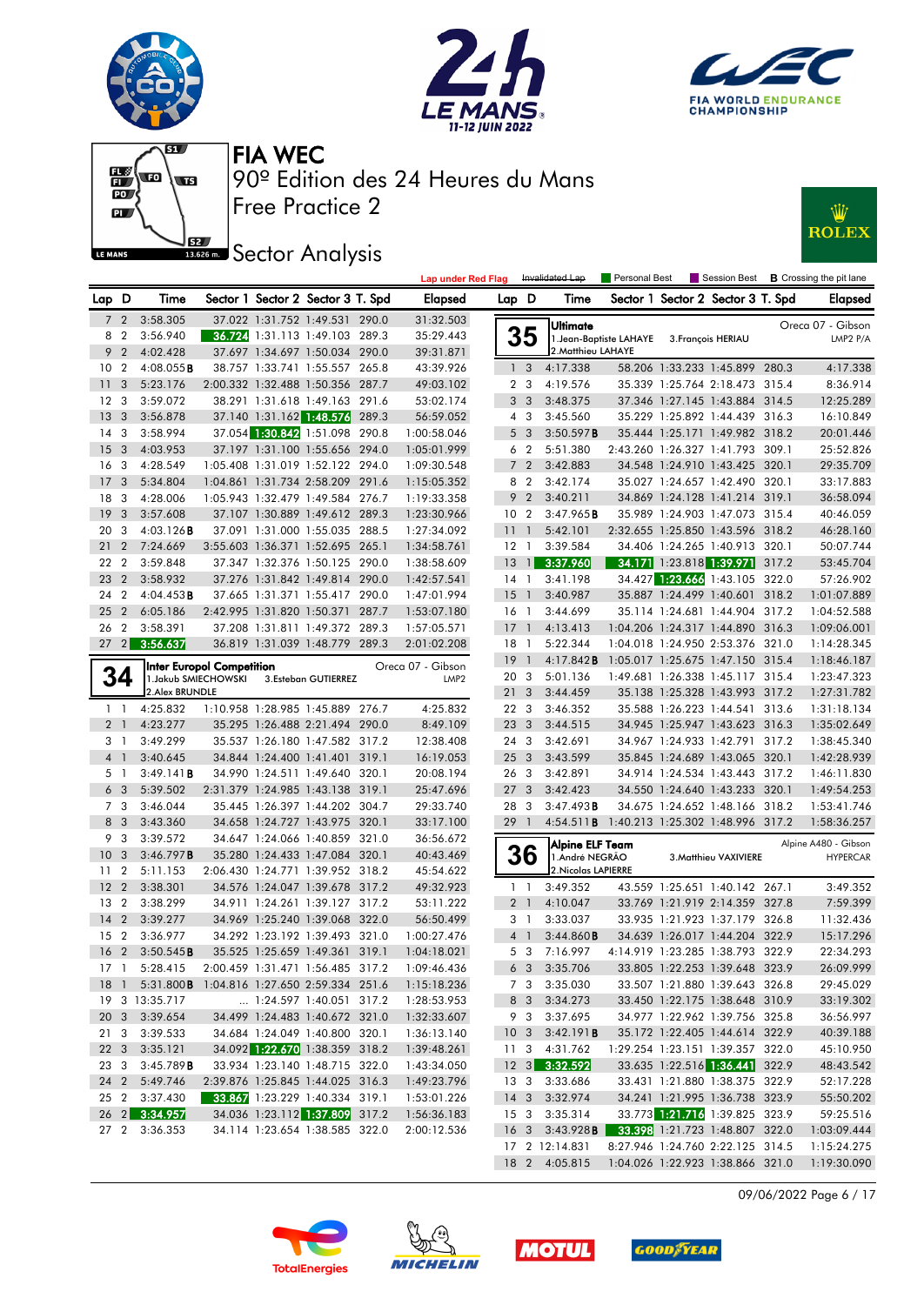







## **J**BEZ Sector Analysis



| Sector 1 Sector 2 Sector 3 T. Spd<br>Sector 1 Sector 2 Sector 3 T. Spd<br>Lap D<br>Time<br>Elapsed<br>Lap D<br>Time<br><b>Elapsed</b><br>3:36.022<br>3:36.646<br>19<br>$\overline{2}$<br>33.445 1:22.183 1:40.394 322.9<br>1:23:06.112<br>34.107 1:23.134 1:39.405 322.0<br>38:57.367<br>10 <sub>1</sub><br>3:39.623B<br>3:40.386<br>$\overline{2}$<br>33.491 1:22.184 1:43.948 323.9<br>1:26:45.735<br>34.427 1:23.387 1:42.572 323.9<br>42:37.753<br>20<br>11 <sub>1</sub><br>46:25.702<br>$\overline{2}$<br>4:55.314<br>1:52.024 1:24.384 1:38.906 321.0<br>$12-1$<br>3:47.949B<br>34.742 1:24.901 1:48.306 299.7<br>21<br>1:31:41.049<br>22<br>$\overline{2}$<br>13 <sub>3</sub><br>1:52.756 1:24.350 1:40.643 323.9<br>3:33.329<br>33.643 1:22.150 1:37.536 326.8<br>1:35:14.378<br>4:57.749<br>51:23.451<br>$\overline{2}$<br>14 <sub>3</sub><br>3:39.059<br>34.714 1:24.018 1:40.327 322.0<br>55:02.510<br>23<br>3:38.839B<br>33.626 1:21.737 1:43.476 324.9<br>1:38:53.217<br>34.689 1:23.250 1:38.212 322.9<br>58:38.661<br>24 <sub>1</sub><br>4:52.010<br>1:48.253 1:23.571 1:40.186 321.0<br>1:43:45.227<br>15 <sub>3</sub><br>3:36.151<br>34.011 1:22.644 1:38.228 309.1<br>$16 \quad 3$<br>3:34.773<br>33.740 1:23.178 1:37.855 324.9<br>1:02:13.434<br>25 1<br>3:34.883<br>1:47:20.110<br>34.366 1:22.475 1:38.180 321.0<br>17 <sub>3</sub><br>3:39.230<br>322.9<br>26<br>$\overline{1}$<br>3:35.021<br>1:50:55.131<br>36.043 1:23.713 1:39.474<br>1:05:52.664<br>27<br>3:34.712<br>34.135 1:23.011 1:37.566 322.0<br>1:54:29.843<br>18<br>3<br>4:13.345B<br>1:03.614 1:23.333 1:46.398 322.0<br>1:10:06.009<br>$\overline{1}$<br>28<br>33.717 1:22.223 1:39.128 323.9<br>7:51.401<br>4:49.129 1:24.132 1:38.140 308.2<br>3:35.068<br>19 <sup>3</sup><br>1:17:57.410<br>-1<br>1:58:04.911<br>33.841 1:21.824 1:37.982 322.9<br>20 <sub>3</sub><br>3:35.723<br>33.733 1:22.503 1:39.487 322.9<br>1:21:33.133<br>291<br>3:33.647<br>2:01:38.558<br>21 3<br>3:40.647B<br>323.9<br>33.918 1:22.678 1:44.051<br>1:25:13.780<br><b>COOL Racing</b><br>Oreca 07 - Gibson<br>37<br>22 2<br>9:08.146<br>6:02.371 1:24.316 1:41.459 315.4<br>1:34:21.926<br>1.Yifei YE<br>3. Niklas KRUETTEN<br>LMP <sub>2</sub><br>2. Ricky TAYLOR<br>3:37.225<br>34.682 1:23.317 1:39.226 321.0<br>23 2<br>1:37:59.151<br>1:04.113 1:26.436 1:41.464 315.4<br>1 <sub>2</sub><br>4:12.013<br>4:12.013<br>24 2<br>3:37.851<br>34.551 1:23.247 1:40.053 320.1<br>1:41:37.002<br>2 <sub>2</sub><br>25 2<br>4:21.026<br>33.719 1:22.999 2:24.308 320.1<br>8:33.039<br>3:38.169<br>34.548 1:23.096 1:40.525 321.0<br>1:45:15.171<br>3 <sub>2</sub><br>3:43.885<br>33.924 1:22.905 1:47.056 318.2<br>12:16.924<br>26 2<br>3:38.131<br>34.754 1:24.264 1:39.113 321.0<br>1:48:53.302<br>4 2<br>3:34.568<br>33.764 1:22.730 1:38.074 319.1<br>15:51.492<br>27 <sub>2</sub><br>3:35.649<br>34.135 1:22.677 1:38.837 321.0<br>1:52:28.951<br>$5 \quad 2$<br>3:33.473<br>33.671 1:22.152 1:37.650 322.0<br>28 2<br>34.009 1:22.928 1:40.015 321.0<br>19:24.965<br>3:36.952<br>1:56:05.903<br>29 2<br>6 <sub>2</sub><br>3:37.850<br>34.351 1:23.123 1:40.376 322.0<br>23:02.815<br>3:37.671<br>34.018 1:23.149 1:40.504 310.9<br>1:59:43.574<br>7 <sub>2</sub><br>34.239 1:22.842 1:41.435 320.1<br>30 2<br>3:41.457B<br>33.730 1:22.510 1:45.217 321.0<br>3:38.516<br>26:41.331<br>2:03:25.031<br>8 2<br>3:37.216<br>33.605 1:22.298 1:41.313 321.0<br>30:18.547<br><b>Graff Racing</b><br>Oreca 07 - Gibson<br>39<br>9 <sub>2</sub><br>3:51.709B<br>33.980 1:25.463 1:52.266 322.9<br>34:10.256<br>1. Eric TROUILLET<br>3. David DROUX<br>LMP2 P/A<br>10 <sub>3</sub><br>9:37.391<br>6:30.071 1:24.934 1:42.386 319.1<br>43:47.647<br>2. Sébastien PAGE<br>4:20.587<br>4:20.587<br>11<br>$\overline{\mathbf{3}}$<br>3:38.207<br>34.605 1:23.685 1:39.917 320.1<br>47:25.854<br>1:05.390 1:29.750 1:45.447 283.2<br>$1\quad$<br>12 <sup>3</sup><br>3:39.665<br>34.366 1:24.407 1:40.892 319.1<br>51:05.519<br>2 <sub>1</sub><br>4:39.772B<br>36.177 1:25.118 2:38.477 318.2<br>9:00.359<br>13<br>$\overline{\mathbf{3}}$<br>3:38.341<br>34.524 1:24.823 1:38.994 301.3<br>54:43.860<br>3 1<br>7:47.104<br>4:33.928 1:28.646 1:44.530 318.2<br>16:47.463<br>3:47.269<br>20:34.732<br>14<br>3<br>3:38.094<br>34.112 1:22.877 1:41.105 324.9<br>58:21.954<br>4 <sup>1</sup><br>36.506 1:25.982 1:44.781 319.1<br>15<br>$\overline{\mathbf{3}}$<br>3:35.305<br>33.956 1:22.924 1:38.425 323.9<br>1:01:57.259<br>3:44.134<br>35.269 1:25.255 1:43.610 320.1<br>24:18.866<br>5 1<br>3<br>16<br>3:43.274<br>34.871 1:24.324 1:44.079 322.0<br>3:55.519B<br>35.291 1:27.258 1:52.970 318.2<br>28:14.385<br>1:05:40.533<br>6 1<br>7 <sub>2</sub><br>17<br>3<br>4:10.316<br>1:03.028 1:23.276 1:44.012 320.1<br>1:09:50.849<br>7:57.239<br>4:41.924 1:29.600 1:45.715 314.5<br>36:11.624<br>39:59.264<br>18<br>3<br>5:21.426B<br>1:04.432 1:24.455 2:52.539 322.0<br>1:15:12.275<br>8 2<br>3:47.640<br>35.900 1:25.457 1:46.283 315.4<br>43:49.265<br>19<br>9:48.134<br>6:42.718 1:25.121 1:40.295 312.7<br>1:25:00.409<br>9 2<br>3:50.001<br>35.566 1:27.362 1:47.073 318.2<br>$\overline{1}$<br>33.999 1:22.991 1:38.066 322.0<br>47:33.818<br>3:35.056<br>1:28:35.465<br>10 <sub>2</sub><br>3:44.553<br>35.284 1:25.736 1:43.533 318.2<br>20 1<br>33.729 1:22.720 1:39.939 322.0<br>21<br>3:36.388<br>1:32:11.853<br>11 <sub>2</sub><br>3:48.072<br>35.539 1:25.026 1:47.507 319.1<br>51:21.890<br>$\overline{1}$<br>33.711 1:22.601 1:38.728 321.0<br>12 <sub>2</sub><br>55:09.569<br>22<br>3:35.040<br>1:35:46.893<br>3:47.679<br>35.978 1:26.907 1:44.794 313.6<br>$\overline{1}$<br>34.125 1:23.564 1:40.840 320.1<br>23<br>3:38.529<br>1:39:25.422<br>13 2<br>4:01.132B<br>35.735 1:26.663 1:58.734 319.1<br>59:10.701<br>- 1<br>33.730 1:22.452 1:37.319<br>322.0<br>$14 \quad 2$<br>24 1<br>7:30.334<br>4:15.581 1:28.727 1:46.026 304.7<br>3:33.501<br>1:42:58.923<br>1:06:41.035<br>34.103 1:22.053 1:37.414<br>321.0<br>15 2<br>25<br>3:33.570<br>$5:05.901$ <b>B</b><br>1:05.043 1:26.096 2:34.762 315.4<br>1:11:46.936<br>$\overline{1}$<br>1:46:32.493<br>33.693 1:22.298 1:38.041 321.0<br>16 <sub>3</sub><br>5:02.483<br>1:16:49.419<br>26 1<br>3:34.032<br>1:50:06.525<br>1:52.166 1:25.989 1:44.328 313.6<br>$27-1$<br>3:49.403 <b>B</b> 33.571 1:22.548 1:53.284 322.0<br>17 3 3:51.161<br>46.106 1:23.990 1:41.065 318.2<br>1:20:40.580<br>1:53:55.928<br>18 3 3:39.269<br>34.379 1:23.475 1:41.415 320.1<br>1:24:19.849<br><b>ATOL</b><br>Oreca 07 - Gibson<br>38<br>34.694 1:24.791 1:40.130 301.3<br>19 3<br>3:39.615<br>1:27:59.464<br>1. Roberto GONZALEZ<br>3. William STEVENS<br>LMP <sub>2</sub><br>2. Antonio Felix DA COSTA<br>20 3<br>3:41.337<br>34.919 1:24.858 1:41.560 307.3<br>1:31:40.801<br>41.422 1:32.811 1:47.080 204.1<br>4:01.313<br>34.863 1:23.658 1:46.610 317.2<br>$1\quad 2$<br>4:01.313<br>3:45.131 B<br>1:35:25.932<br>213<br>2 2 4:22.290<br>36.672 1:26.289 2:19.329 281.0<br>8:23.603<br>22 1<br>6:04.430<br>2:54.205 1:26.052 1:44.173 318.2<br>1:41:30.362<br>3 <sub>2</sub><br>3:48.653B<br>34.819 1:23.790 1:50.044 320.1<br>12:12.256<br>3:42.869<br>34.993 1:25.030 1:42.846 315.4<br>1:45:13.231<br>23 1<br>1:39.890 1:25.582 1:43.719 316.3<br>4 <sup>1</sup><br>4:49.191<br>17:01.447<br>24 1<br>3:44.261<br>35.709 1:26.404 1:42.148 314.5<br>1:48:57.492<br>3:41.017<br>34.951 1:23.661 1:42.405 322.9<br>20:42.464<br>3:48.715B<br>34.755 1:24.453 1:49.507 317.2<br>5 1<br>25 1<br>1:52:46.207<br>$6-1$<br>3:38.343<br>34.428 1:23.418 1:40.497 321.0<br>24:20.807<br>4:26.843<br>1:19.165 1:25.101 1:42.577 314.5<br>1:57:13.050<br>26 1<br>3:39.540<br>34.516 1:23.992 1:41.032 322.0<br>28:00.347<br>27 1 4:03.916 <b>B</b><br>35.670 1:32.694 1:55.552 318.2<br>7 1<br>2:01:16.966<br>3:42.703<br>34.838 1:24.415 1:43.450 310.9<br>8 1<br>31:43.050 |  |          |  |  | <b>Lap under Red Flag</b> |  | Invalidated Lap | <b>Personal Best</b> |  | Session Best <b>B</b> Crossing the pit lane |
|----------------------------------------------------------------------------------------------------------------------------------------------------------------------------------------------------------------------------------------------------------------------------------------------------------------------------------------------------------------------------------------------------------------------------------------------------------------------------------------------------------------------------------------------------------------------------------------------------------------------------------------------------------------------------------------------------------------------------------------------------------------------------------------------------------------------------------------------------------------------------------------------------------------------------------------------------------------------------------------------------------------------------------------------------------------------------------------------------------------------------------------------------------------------------------------------------------------------------------------------------------------------------------------------------------------------------------------------------------------------------------------------------------------------------------------------------------------------------------------------------------------------------------------------------------------------------------------------------------------------------------------------------------------------------------------------------------------------------------------------------------------------------------------------------------------------------------------------------------------------------------------------------------------------------------------------------------------------------------------------------------------------------------------------------------------------------------------------------------------------------------------------------------------------------------------------------------------------------------------------------------------------------------------------------------------------------------------------------------------------------------------------------------------------------------------------------------------------------------------------------------------------------------------------------------------------------------------------------------------------------------------------------------------------------------------------------------------------------------------------------------------------------------------------------------------------------------------------------------------------------------------------------------------------------------------------------------------------------------------------------------------------------------------------------------------------------------------------------------------------------------------------------------------------------------------------------------------------------------------------------------------------------------------------------------------------------------------------------------------------------------------------------------------------------------------------------------------------------------------------------------------------------------------------------------------------------------------------------------------------------------------------------------------------------------------------------------------------------------------------------------------------------------------------------------------------------------------------------------------------------------------------------------------------------------------------------------------------------------------------------------------------------------------------------------------------------------------------------------------------------------------------------------------------------------------------------------------------------------------------------------------------------------------------------------------------------------------------------------------------------------------------------------------------------------------------------------------------------------------------------------------------------------------------------------------------------------------------------------------------------------------------------------------------------------------------------------------------------------------------------------------------------------------------------------------------------------------------------------------------------------------------------------------------------------------------------------------------------------------------------------------------------------------------------------------------------------------------------------------------------------------------------------------------------------------------------------------------------------------------------------------------------------------------------------------------------------------------------------------------------------------------------------------------------------------------------------------------------------------------------------------------------------------------------------------------------------------------------------------------------------------------------------------------------------------------------------------------------------------------------------------------------------------------------------------------------------------------------------------------------------------------------------------------------------------------------------------------------------------------------------------------------------------------------------------------------------------------------------------------------------------------------------------------------------------------------------------------------------------------------------------------------------------------------------------------------------------------------------------------------------------------------------------------------------------------------------------------------------------------------------------------------------------------------------------------------------------------------------------------------------------------------------------------------------------------------------------------------------------------------------------------------------------------------------------------------------------------------------------------------------------------------------------------------------------------------------------------------------------------------------------------------------------------------------------------------------------------------------------------------------------------------------------------------------------------------------------------------------------------------------------------------------------------------------------------------------------------------------------------------------------------------------------------------------------------------------------------------------------------------------------------------------------------------------------------------------------------------------------------------------------------------------------------------------------------------------------------------------------------------------------------------------------------------------------------------------------------------------------------------------------------|--|----------|--|--|---------------------------|--|-----------------|----------------------|--|---------------------------------------------|
|                                                                                                                                                                                                                                                                                                                                                                                                                                                                                                                                                                                                                                                                                                                                                                                                                                                                                                                                                                                                                                                                                                                                                                                                                                                                                                                                                                                                                                                                                                                                                                                                                                                                                                                                                                                                                                                                                                                                                                                                                                                                                                                                                                                                                                                                                                                                                                                                                                                                                                                                                                                                                                                                                                                                                                                                                                                                                                                                                                                                                                                                                                                                                                                                                                                                                                                                                                                                                                                                                                                                                                                                                                                                                                                                                                                                                                                                                                                                                                                                                                                                                                                                                                                                                                                                                                                                                                                                                                                                                                                                                                                                                                                                                                                                                                                                                                                                                                                                                                                                                                                                                                                                                                                                                                                                                                                                                                                                                                                                                                                                                                                                                                                                                                                                                                                                                                                                                                                                                                                                                                                                                                                                                                                                                                                                                                                                                                                                                                                                                                                                                                                                                                                                                                                                                                                                                                                                                                                                                                                                                                                                                                                                                                                                                                                                                                                                                                                                                                                                                                                                                                                                                                                                                                                                                                                                                                                                                              |  |          |  |  |                           |  |                 |                      |  |                                             |
|                                                                                                                                                                                                                                                                                                                                                                                                                                                                                                                                                                                                                                                                                                                                                                                                                                                                                                                                                                                                                                                                                                                                                                                                                                                                                                                                                                                                                                                                                                                                                                                                                                                                                                                                                                                                                                                                                                                                                                                                                                                                                                                                                                                                                                                                                                                                                                                                                                                                                                                                                                                                                                                                                                                                                                                                                                                                                                                                                                                                                                                                                                                                                                                                                                                                                                                                                                                                                                                                                                                                                                                                                                                                                                                                                                                                                                                                                                                                                                                                                                                                                                                                                                                                                                                                                                                                                                                                                                                                                                                                                                                                                                                                                                                                                                                                                                                                                                                                                                                                                                                                                                                                                                                                                                                                                                                                                                                                                                                                                                                                                                                                                                                                                                                                                                                                                                                                                                                                                                                                                                                                                                                                                                                                                                                                                                                                                                                                                                                                                                                                                                                                                                                                                                                                                                                                                                                                                                                                                                                                                                                                                                                                                                                                                                                                                                                                                                                                                                                                                                                                                                                                                                                                                                                                                                                                                                                                                              |  |          |  |  |                           |  |                 |                      |  |                                             |
|                                                                                                                                                                                                                                                                                                                                                                                                                                                                                                                                                                                                                                                                                                                                                                                                                                                                                                                                                                                                                                                                                                                                                                                                                                                                                                                                                                                                                                                                                                                                                                                                                                                                                                                                                                                                                                                                                                                                                                                                                                                                                                                                                                                                                                                                                                                                                                                                                                                                                                                                                                                                                                                                                                                                                                                                                                                                                                                                                                                                                                                                                                                                                                                                                                                                                                                                                                                                                                                                                                                                                                                                                                                                                                                                                                                                                                                                                                                                                                                                                                                                                                                                                                                                                                                                                                                                                                                                                                                                                                                                                                                                                                                                                                                                                                                                                                                                                                                                                                                                                                                                                                                                                                                                                                                                                                                                                                                                                                                                                                                                                                                                                                                                                                                                                                                                                                                                                                                                                                                                                                                                                                                                                                                                                                                                                                                                                                                                                                                                                                                                                                                                                                                                                                                                                                                                                                                                                                                                                                                                                                                                                                                                                                                                                                                                                                                                                                                                                                                                                                                                                                                                                                                                                                                                                                                                                                                                                              |  |          |  |  |                           |  |                 |                      |  |                                             |
|                                                                                                                                                                                                                                                                                                                                                                                                                                                                                                                                                                                                                                                                                                                                                                                                                                                                                                                                                                                                                                                                                                                                                                                                                                                                                                                                                                                                                                                                                                                                                                                                                                                                                                                                                                                                                                                                                                                                                                                                                                                                                                                                                                                                                                                                                                                                                                                                                                                                                                                                                                                                                                                                                                                                                                                                                                                                                                                                                                                                                                                                                                                                                                                                                                                                                                                                                                                                                                                                                                                                                                                                                                                                                                                                                                                                                                                                                                                                                                                                                                                                                                                                                                                                                                                                                                                                                                                                                                                                                                                                                                                                                                                                                                                                                                                                                                                                                                                                                                                                                                                                                                                                                                                                                                                                                                                                                                                                                                                                                                                                                                                                                                                                                                                                                                                                                                                                                                                                                                                                                                                                                                                                                                                                                                                                                                                                                                                                                                                                                                                                                                                                                                                                                                                                                                                                                                                                                                                                                                                                                                                                                                                                                                                                                                                                                                                                                                                                                                                                                                                                                                                                                                                                                                                                                                                                                                                                                              |  |          |  |  |                           |  |                 |                      |  |                                             |
|                                                                                                                                                                                                                                                                                                                                                                                                                                                                                                                                                                                                                                                                                                                                                                                                                                                                                                                                                                                                                                                                                                                                                                                                                                                                                                                                                                                                                                                                                                                                                                                                                                                                                                                                                                                                                                                                                                                                                                                                                                                                                                                                                                                                                                                                                                                                                                                                                                                                                                                                                                                                                                                                                                                                                                                                                                                                                                                                                                                                                                                                                                                                                                                                                                                                                                                                                                                                                                                                                                                                                                                                                                                                                                                                                                                                                                                                                                                                                                                                                                                                                                                                                                                                                                                                                                                                                                                                                                                                                                                                                                                                                                                                                                                                                                                                                                                                                                                                                                                                                                                                                                                                                                                                                                                                                                                                                                                                                                                                                                                                                                                                                                                                                                                                                                                                                                                                                                                                                                                                                                                                                                                                                                                                                                                                                                                                                                                                                                                                                                                                                                                                                                                                                                                                                                                                                                                                                                                                                                                                                                                                                                                                                                                                                                                                                                                                                                                                                                                                                                                                                                                                                                                                                                                                                                                                                                                                                              |  |          |  |  |                           |  |                 |                      |  |                                             |
|                                                                                                                                                                                                                                                                                                                                                                                                                                                                                                                                                                                                                                                                                                                                                                                                                                                                                                                                                                                                                                                                                                                                                                                                                                                                                                                                                                                                                                                                                                                                                                                                                                                                                                                                                                                                                                                                                                                                                                                                                                                                                                                                                                                                                                                                                                                                                                                                                                                                                                                                                                                                                                                                                                                                                                                                                                                                                                                                                                                                                                                                                                                                                                                                                                                                                                                                                                                                                                                                                                                                                                                                                                                                                                                                                                                                                                                                                                                                                                                                                                                                                                                                                                                                                                                                                                                                                                                                                                                                                                                                                                                                                                                                                                                                                                                                                                                                                                                                                                                                                                                                                                                                                                                                                                                                                                                                                                                                                                                                                                                                                                                                                                                                                                                                                                                                                                                                                                                                                                                                                                                                                                                                                                                                                                                                                                                                                                                                                                                                                                                                                                                                                                                                                                                                                                                                                                                                                                                                                                                                                                                                                                                                                                                                                                                                                                                                                                                                                                                                                                                                                                                                                                                                                                                                                                                                                                                                                              |  |          |  |  |                           |  |                 |                      |  |                                             |
|                                                                                                                                                                                                                                                                                                                                                                                                                                                                                                                                                                                                                                                                                                                                                                                                                                                                                                                                                                                                                                                                                                                                                                                                                                                                                                                                                                                                                                                                                                                                                                                                                                                                                                                                                                                                                                                                                                                                                                                                                                                                                                                                                                                                                                                                                                                                                                                                                                                                                                                                                                                                                                                                                                                                                                                                                                                                                                                                                                                                                                                                                                                                                                                                                                                                                                                                                                                                                                                                                                                                                                                                                                                                                                                                                                                                                                                                                                                                                                                                                                                                                                                                                                                                                                                                                                                                                                                                                                                                                                                                                                                                                                                                                                                                                                                                                                                                                                                                                                                                                                                                                                                                                                                                                                                                                                                                                                                                                                                                                                                                                                                                                                                                                                                                                                                                                                                                                                                                                                                                                                                                                                                                                                                                                                                                                                                                                                                                                                                                                                                                                                                                                                                                                                                                                                                                                                                                                                                                                                                                                                                                                                                                                                                                                                                                                                                                                                                                                                                                                                                                                                                                                                                                                                                                                                                                                                                                                              |  |          |  |  |                           |  |                 |                      |  |                                             |
|                                                                                                                                                                                                                                                                                                                                                                                                                                                                                                                                                                                                                                                                                                                                                                                                                                                                                                                                                                                                                                                                                                                                                                                                                                                                                                                                                                                                                                                                                                                                                                                                                                                                                                                                                                                                                                                                                                                                                                                                                                                                                                                                                                                                                                                                                                                                                                                                                                                                                                                                                                                                                                                                                                                                                                                                                                                                                                                                                                                                                                                                                                                                                                                                                                                                                                                                                                                                                                                                                                                                                                                                                                                                                                                                                                                                                                                                                                                                                                                                                                                                                                                                                                                                                                                                                                                                                                                                                                                                                                                                                                                                                                                                                                                                                                                                                                                                                                                                                                                                                                                                                                                                                                                                                                                                                                                                                                                                                                                                                                                                                                                                                                                                                                                                                                                                                                                                                                                                                                                                                                                                                                                                                                                                                                                                                                                                                                                                                                                                                                                                                                                                                                                                                                                                                                                                                                                                                                                                                                                                                                                                                                                                                                                                                                                                                                                                                                                                                                                                                                                                                                                                                                                                                                                                                                                                                                                                                              |  |          |  |  |                           |  |                 |                      |  |                                             |
|                                                                                                                                                                                                                                                                                                                                                                                                                                                                                                                                                                                                                                                                                                                                                                                                                                                                                                                                                                                                                                                                                                                                                                                                                                                                                                                                                                                                                                                                                                                                                                                                                                                                                                                                                                                                                                                                                                                                                                                                                                                                                                                                                                                                                                                                                                                                                                                                                                                                                                                                                                                                                                                                                                                                                                                                                                                                                                                                                                                                                                                                                                                                                                                                                                                                                                                                                                                                                                                                                                                                                                                                                                                                                                                                                                                                                                                                                                                                                                                                                                                                                                                                                                                                                                                                                                                                                                                                                                                                                                                                                                                                                                                                                                                                                                                                                                                                                                                                                                                                                                                                                                                                                                                                                                                                                                                                                                                                                                                                                                                                                                                                                                                                                                                                                                                                                                                                                                                                                                                                                                                                                                                                                                                                                                                                                                                                                                                                                                                                                                                                                                                                                                                                                                                                                                                                                                                                                                                                                                                                                                                                                                                                                                                                                                                                                                                                                                                                                                                                                                                                                                                                                                                                                                                                                                                                                                                                                              |  |          |  |  |                           |  |                 |                      |  |                                             |
|                                                                                                                                                                                                                                                                                                                                                                                                                                                                                                                                                                                                                                                                                                                                                                                                                                                                                                                                                                                                                                                                                                                                                                                                                                                                                                                                                                                                                                                                                                                                                                                                                                                                                                                                                                                                                                                                                                                                                                                                                                                                                                                                                                                                                                                                                                                                                                                                                                                                                                                                                                                                                                                                                                                                                                                                                                                                                                                                                                                                                                                                                                                                                                                                                                                                                                                                                                                                                                                                                                                                                                                                                                                                                                                                                                                                                                                                                                                                                                                                                                                                                                                                                                                                                                                                                                                                                                                                                                                                                                                                                                                                                                                                                                                                                                                                                                                                                                                                                                                                                                                                                                                                                                                                                                                                                                                                                                                                                                                                                                                                                                                                                                                                                                                                                                                                                                                                                                                                                                                                                                                                                                                                                                                                                                                                                                                                                                                                                                                                                                                                                                                                                                                                                                                                                                                                                                                                                                                                                                                                                                                                                                                                                                                                                                                                                                                                                                                                                                                                                                                                                                                                                                                                                                                                                                                                                                                                                              |  |          |  |  |                           |  |                 |                      |  |                                             |
|                                                                                                                                                                                                                                                                                                                                                                                                                                                                                                                                                                                                                                                                                                                                                                                                                                                                                                                                                                                                                                                                                                                                                                                                                                                                                                                                                                                                                                                                                                                                                                                                                                                                                                                                                                                                                                                                                                                                                                                                                                                                                                                                                                                                                                                                                                                                                                                                                                                                                                                                                                                                                                                                                                                                                                                                                                                                                                                                                                                                                                                                                                                                                                                                                                                                                                                                                                                                                                                                                                                                                                                                                                                                                                                                                                                                                                                                                                                                                                                                                                                                                                                                                                                                                                                                                                                                                                                                                                                                                                                                                                                                                                                                                                                                                                                                                                                                                                                                                                                                                                                                                                                                                                                                                                                                                                                                                                                                                                                                                                                                                                                                                                                                                                                                                                                                                                                                                                                                                                                                                                                                                                                                                                                                                                                                                                                                                                                                                                                                                                                                                                                                                                                                                                                                                                                                                                                                                                                                                                                                                                                                                                                                                                                                                                                                                                                                                                                                                                                                                                                                                                                                                                                                                                                                                                                                                                                                                              |  |          |  |  |                           |  |                 |                      |  |                                             |
|                                                                                                                                                                                                                                                                                                                                                                                                                                                                                                                                                                                                                                                                                                                                                                                                                                                                                                                                                                                                                                                                                                                                                                                                                                                                                                                                                                                                                                                                                                                                                                                                                                                                                                                                                                                                                                                                                                                                                                                                                                                                                                                                                                                                                                                                                                                                                                                                                                                                                                                                                                                                                                                                                                                                                                                                                                                                                                                                                                                                                                                                                                                                                                                                                                                                                                                                                                                                                                                                                                                                                                                                                                                                                                                                                                                                                                                                                                                                                                                                                                                                                                                                                                                                                                                                                                                                                                                                                                                                                                                                                                                                                                                                                                                                                                                                                                                                                                                                                                                                                                                                                                                                                                                                                                                                                                                                                                                                                                                                                                                                                                                                                                                                                                                                                                                                                                                                                                                                                                                                                                                                                                                                                                                                                                                                                                                                                                                                                                                                                                                                                                                                                                                                                                                                                                                                                                                                                                                                                                                                                                                                                                                                                                                                                                                                                                                                                                                                                                                                                                                                                                                                                                                                                                                                                                                                                                                                                              |  |          |  |  |                           |  |                 |                      |  |                                             |
|                                                                                                                                                                                                                                                                                                                                                                                                                                                                                                                                                                                                                                                                                                                                                                                                                                                                                                                                                                                                                                                                                                                                                                                                                                                                                                                                                                                                                                                                                                                                                                                                                                                                                                                                                                                                                                                                                                                                                                                                                                                                                                                                                                                                                                                                                                                                                                                                                                                                                                                                                                                                                                                                                                                                                                                                                                                                                                                                                                                                                                                                                                                                                                                                                                                                                                                                                                                                                                                                                                                                                                                                                                                                                                                                                                                                                                                                                                                                                                                                                                                                                                                                                                                                                                                                                                                                                                                                                                                                                                                                                                                                                                                                                                                                                                                                                                                                                                                                                                                                                                                                                                                                                                                                                                                                                                                                                                                                                                                                                                                                                                                                                                                                                                                                                                                                                                                                                                                                                                                                                                                                                                                                                                                                                                                                                                                                                                                                                                                                                                                                                                                                                                                                                                                                                                                                                                                                                                                                                                                                                                                                                                                                                                                                                                                                                                                                                                                                                                                                                                                                                                                                                                                                                                                                                                                                                                                                                              |  |          |  |  |                           |  |                 |                      |  |                                             |
|                                                                                                                                                                                                                                                                                                                                                                                                                                                                                                                                                                                                                                                                                                                                                                                                                                                                                                                                                                                                                                                                                                                                                                                                                                                                                                                                                                                                                                                                                                                                                                                                                                                                                                                                                                                                                                                                                                                                                                                                                                                                                                                                                                                                                                                                                                                                                                                                                                                                                                                                                                                                                                                                                                                                                                                                                                                                                                                                                                                                                                                                                                                                                                                                                                                                                                                                                                                                                                                                                                                                                                                                                                                                                                                                                                                                                                                                                                                                                                                                                                                                                                                                                                                                                                                                                                                                                                                                                                                                                                                                                                                                                                                                                                                                                                                                                                                                                                                                                                                                                                                                                                                                                                                                                                                                                                                                                                                                                                                                                                                                                                                                                                                                                                                                                                                                                                                                                                                                                                                                                                                                                                                                                                                                                                                                                                                                                                                                                                                                                                                                                                                                                                                                                                                                                                                                                                                                                                                                                                                                                                                                                                                                                                                                                                                                                                                                                                                                                                                                                                                                                                                                                                                                                                                                                                                                                                                                                              |  |          |  |  |                           |  |                 |                      |  |                                             |
|                                                                                                                                                                                                                                                                                                                                                                                                                                                                                                                                                                                                                                                                                                                                                                                                                                                                                                                                                                                                                                                                                                                                                                                                                                                                                                                                                                                                                                                                                                                                                                                                                                                                                                                                                                                                                                                                                                                                                                                                                                                                                                                                                                                                                                                                                                                                                                                                                                                                                                                                                                                                                                                                                                                                                                                                                                                                                                                                                                                                                                                                                                                                                                                                                                                                                                                                                                                                                                                                                                                                                                                                                                                                                                                                                                                                                                                                                                                                                                                                                                                                                                                                                                                                                                                                                                                                                                                                                                                                                                                                                                                                                                                                                                                                                                                                                                                                                                                                                                                                                                                                                                                                                                                                                                                                                                                                                                                                                                                                                                                                                                                                                                                                                                                                                                                                                                                                                                                                                                                                                                                                                                                                                                                                                                                                                                                                                                                                                                                                                                                                                                                                                                                                                                                                                                                                                                                                                                                                                                                                                                                                                                                                                                                                                                                                                                                                                                                                                                                                                                                                                                                                                                                                                                                                                                                                                                                                                              |  |          |  |  |                           |  |                 |                      |  |                                             |
|                                                                                                                                                                                                                                                                                                                                                                                                                                                                                                                                                                                                                                                                                                                                                                                                                                                                                                                                                                                                                                                                                                                                                                                                                                                                                                                                                                                                                                                                                                                                                                                                                                                                                                                                                                                                                                                                                                                                                                                                                                                                                                                                                                                                                                                                                                                                                                                                                                                                                                                                                                                                                                                                                                                                                                                                                                                                                                                                                                                                                                                                                                                                                                                                                                                                                                                                                                                                                                                                                                                                                                                                                                                                                                                                                                                                                                                                                                                                                                                                                                                                                                                                                                                                                                                                                                                                                                                                                                                                                                                                                                                                                                                                                                                                                                                                                                                                                                                                                                                                                                                                                                                                                                                                                                                                                                                                                                                                                                                                                                                                                                                                                                                                                                                                                                                                                                                                                                                                                                                                                                                                                                                                                                                                                                                                                                                                                                                                                                                                                                                                                                                                                                                                                                                                                                                                                                                                                                                                                                                                                                                                                                                                                                                                                                                                                                                                                                                                                                                                                                                                                                                                                                                                                                                                                                                                                                                                                              |  |          |  |  |                           |  |                 |                      |  |                                             |
|                                                                                                                                                                                                                                                                                                                                                                                                                                                                                                                                                                                                                                                                                                                                                                                                                                                                                                                                                                                                                                                                                                                                                                                                                                                                                                                                                                                                                                                                                                                                                                                                                                                                                                                                                                                                                                                                                                                                                                                                                                                                                                                                                                                                                                                                                                                                                                                                                                                                                                                                                                                                                                                                                                                                                                                                                                                                                                                                                                                                                                                                                                                                                                                                                                                                                                                                                                                                                                                                                                                                                                                                                                                                                                                                                                                                                                                                                                                                                                                                                                                                                                                                                                                                                                                                                                                                                                                                                                                                                                                                                                                                                                                                                                                                                                                                                                                                                                                                                                                                                                                                                                                                                                                                                                                                                                                                                                                                                                                                                                                                                                                                                                                                                                                                                                                                                                                                                                                                                                                                                                                                                                                                                                                                                                                                                                                                                                                                                                                                                                                                                                                                                                                                                                                                                                                                                                                                                                                                                                                                                                                                                                                                                                                                                                                                                                                                                                                                                                                                                                                                                                                                                                                                                                                                                                                                                                                                                              |  |          |  |  |                           |  |                 |                      |  |                                             |
|                                                                                                                                                                                                                                                                                                                                                                                                                                                                                                                                                                                                                                                                                                                                                                                                                                                                                                                                                                                                                                                                                                                                                                                                                                                                                                                                                                                                                                                                                                                                                                                                                                                                                                                                                                                                                                                                                                                                                                                                                                                                                                                                                                                                                                                                                                                                                                                                                                                                                                                                                                                                                                                                                                                                                                                                                                                                                                                                                                                                                                                                                                                                                                                                                                                                                                                                                                                                                                                                                                                                                                                                                                                                                                                                                                                                                                                                                                                                                                                                                                                                                                                                                                                                                                                                                                                                                                                                                                                                                                                                                                                                                                                                                                                                                                                                                                                                                                                                                                                                                                                                                                                                                                                                                                                                                                                                                                                                                                                                                                                                                                                                                                                                                                                                                                                                                                                                                                                                                                                                                                                                                                                                                                                                                                                                                                                                                                                                                                                                                                                                                                                                                                                                                                                                                                                                                                                                                                                                                                                                                                                                                                                                                                                                                                                                                                                                                                                                                                                                                                                                                                                                                                                                                                                                                                                                                                                                                              |  |          |  |  |                           |  |                 |                      |  |                                             |
|                                                                                                                                                                                                                                                                                                                                                                                                                                                                                                                                                                                                                                                                                                                                                                                                                                                                                                                                                                                                                                                                                                                                                                                                                                                                                                                                                                                                                                                                                                                                                                                                                                                                                                                                                                                                                                                                                                                                                                                                                                                                                                                                                                                                                                                                                                                                                                                                                                                                                                                                                                                                                                                                                                                                                                                                                                                                                                                                                                                                                                                                                                                                                                                                                                                                                                                                                                                                                                                                                                                                                                                                                                                                                                                                                                                                                                                                                                                                                                                                                                                                                                                                                                                                                                                                                                                                                                                                                                                                                                                                                                                                                                                                                                                                                                                                                                                                                                                                                                                                                                                                                                                                                                                                                                                                                                                                                                                                                                                                                                                                                                                                                                                                                                                                                                                                                                                                                                                                                                                                                                                                                                                                                                                                                                                                                                                                                                                                                                                                                                                                                                                                                                                                                                                                                                                                                                                                                                                                                                                                                                                                                                                                                                                                                                                                                                                                                                                                                                                                                                                                                                                                                                                                                                                                                                                                                                                                                              |  |          |  |  |                           |  |                 |                      |  |                                             |
|                                                                                                                                                                                                                                                                                                                                                                                                                                                                                                                                                                                                                                                                                                                                                                                                                                                                                                                                                                                                                                                                                                                                                                                                                                                                                                                                                                                                                                                                                                                                                                                                                                                                                                                                                                                                                                                                                                                                                                                                                                                                                                                                                                                                                                                                                                                                                                                                                                                                                                                                                                                                                                                                                                                                                                                                                                                                                                                                                                                                                                                                                                                                                                                                                                                                                                                                                                                                                                                                                                                                                                                                                                                                                                                                                                                                                                                                                                                                                                                                                                                                                                                                                                                                                                                                                                                                                                                                                                                                                                                                                                                                                                                                                                                                                                                                                                                                                                                                                                                                                                                                                                                                                                                                                                                                                                                                                                                                                                                                                                                                                                                                                                                                                                                                                                                                                                                                                                                                                                                                                                                                                                                                                                                                                                                                                                                                                                                                                                                                                                                                                                                                                                                                                                                                                                                                                                                                                                                                                                                                                                                                                                                                                                                                                                                                                                                                                                                                                                                                                                                                                                                                                                                                                                                                                                                                                                                                                              |  |          |  |  |                           |  |                 |                      |  |                                             |
|                                                                                                                                                                                                                                                                                                                                                                                                                                                                                                                                                                                                                                                                                                                                                                                                                                                                                                                                                                                                                                                                                                                                                                                                                                                                                                                                                                                                                                                                                                                                                                                                                                                                                                                                                                                                                                                                                                                                                                                                                                                                                                                                                                                                                                                                                                                                                                                                                                                                                                                                                                                                                                                                                                                                                                                                                                                                                                                                                                                                                                                                                                                                                                                                                                                                                                                                                                                                                                                                                                                                                                                                                                                                                                                                                                                                                                                                                                                                                                                                                                                                                                                                                                                                                                                                                                                                                                                                                                                                                                                                                                                                                                                                                                                                                                                                                                                                                                                                                                                                                                                                                                                                                                                                                                                                                                                                                                                                                                                                                                                                                                                                                                                                                                                                                                                                                                                                                                                                                                                                                                                                                                                                                                                                                                                                                                                                                                                                                                                                                                                                                                                                                                                                                                                                                                                                                                                                                                                                                                                                                                                                                                                                                                                                                                                                                                                                                                                                                                                                                                                                                                                                                                                                                                                                                                                                                                                                                              |  |          |  |  |                           |  |                 |                      |  |                                             |
|                                                                                                                                                                                                                                                                                                                                                                                                                                                                                                                                                                                                                                                                                                                                                                                                                                                                                                                                                                                                                                                                                                                                                                                                                                                                                                                                                                                                                                                                                                                                                                                                                                                                                                                                                                                                                                                                                                                                                                                                                                                                                                                                                                                                                                                                                                                                                                                                                                                                                                                                                                                                                                                                                                                                                                                                                                                                                                                                                                                                                                                                                                                                                                                                                                                                                                                                                                                                                                                                                                                                                                                                                                                                                                                                                                                                                                                                                                                                                                                                                                                                                                                                                                                                                                                                                                                                                                                                                                                                                                                                                                                                                                                                                                                                                                                                                                                                                                                                                                                                                                                                                                                                                                                                                                                                                                                                                                                                                                                                                                                                                                                                                                                                                                                                                                                                                                                                                                                                                                                                                                                                                                                                                                                                                                                                                                                                                                                                                                                                                                                                                                                                                                                                                                                                                                                                                                                                                                                                                                                                                                                                                                                                                                                                                                                                                                                                                                                                                                                                                                                                                                                                                                                                                                                                                                                                                                                                                              |  |          |  |  |                           |  |                 |                      |  |                                             |
|                                                                                                                                                                                                                                                                                                                                                                                                                                                                                                                                                                                                                                                                                                                                                                                                                                                                                                                                                                                                                                                                                                                                                                                                                                                                                                                                                                                                                                                                                                                                                                                                                                                                                                                                                                                                                                                                                                                                                                                                                                                                                                                                                                                                                                                                                                                                                                                                                                                                                                                                                                                                                                                                                                                                                                                                                                                                                                                                                                                                                                                                                                                                                                                                                                                                                                                                                                                                                                                                                                                                                                                                                                                                                                                                                                                                                                                                                                                                                                                                                                                                                                                                                                                                                                                                                                                                                                                                                                                                                                                                                                                                                                                                                                                                                                                                                                                                                                                                                                                                                                                                                                                                                                                                                                                                                                                                                                                                                                                                                                                                                                                                                                                                                                                                                                                                                                                                                                                                                                                                                                                                                                                                                                                                                                                                                                                                                                                                                                                                                                                                                                                                                                                                                                                                                                                                                                                                                                                                                                                                                                                                                                                                                                                                                                                                                                                                                                                                                                                                                                                                                                                                                                                                                                                                                                                                                                                                                              |  |          |  |  |                           |  |                 |                      |  |                                             |
|                                                                                                                                                                                                                                                                                                                                                                                                                                                                                                                                                                                                                                                                                                                                                                                                                                                                                                                                                                                                                                                                                                                                                                                                                                                                                                                                                                                                                                                                                                                                                                                                                                                                                                                                                                                                                                                                                                                                                                                                                                                                                                                                                                                                                                                                                                                                                                                                                                                                                                                                                                                                                                                                                                                                                                                                                                                                                                                                                                                                                                                                                                                                                                                                                                                                                                                                                                                                                                                                                                                                                                                                                                                                                                                                                                                                                                                                                                                                                                                                                                                                                                                                                                                                                                                                                                                                                                                                                                                                                                                                                                                                                                                                                                                                                                                                                                                                                                                                                                                                                                                                                                                                                                                                                                                                                                                                                                                                                                                                                                                                                                                                                                                                                                                                                                                                                                                                                                                                                                                                                                                                                                                                                                                                                                                                                                                                                                                                                                                                                                                                                                                                                                                                                                                                                                                                                                                                                                                                                                                                                                                                                                                                                                                                                                                                                                                                                                                                                                                                                                                                                                                                                                                                                                                                                                                                                                                                                              |  |          |  |  |                           |  |                 |                      |  |                                             |
|                                                                                                                                                                                                                                                                                                                                                                                                                                                                                                                                                                                                                                                                                                                                                                                                                                                                                                                                                                                                                                                                                                                                                                                                                                                                                                                                                                                                                                                                                                                                                                                                                                                                                                                                                                                                                                                                                                                                                                                                                                                                                                                                                                                                                                                                                                                                                                                                                                                                                                                                                                                                                                                                                                                                                                                                                                                                                                                                                                                                                                                                                                                                                                                                                                                                                                                                                                                                                                                                                                                                                                                                                                                                                                                                                                                                                                                                                                                                                                                                                                                                                                                                                                                                                                                                                                                                                                                                                                                                                                                                                                                                                                                                                                                                                                                                                                                                                                                                                                                                                                                                                                                                                                                                                                                                                                                                                                                                                                                                                                                                                                                                                                                                                                                                                                                                                                                                                                                                                                                                                                                                                                                                                                                                                                                                                                                                                                                                                                                                                                                                                                                                                                                                                                                                                                                                                                                                                                                                                                                                                                                                                                                                                                                                                                                                                                                                                                                                                                                                                                                                                                                                                                                                                                                                                                                                                                                                                              |  |          |  |  |                           |  |                 |                      |  |                                             |
|                                                                                                                                                                                                                                                                                                                                                                                                                                                                                                                                                                                                                                                                                                                                                                                                                                                                                                                                                                                                                                                                                                                                                                                                                                                                                                                                                                                                                                                                                                                                                                                                                                                                                                                                                                                                                                                                                                                                                                                                                                                                                                                                                                                                                                                                                                                                                                                                                                                                                                                                                                                                                                                                                                                                                                                                                                                                                                                                                                                                                                                                                                                                                                                                                                                                                                                                                                                                                                                                                                                                                                                                                                                                                                                                                                                                                                                                                                                                                                                                                                                                                                                                                                                                                                                                                                                                                                                                                                                                                                                                                                                                                                                                                                                                                                                                                                                                                                                                                                                                                                                                                                                                                                                                                                                                                                                                                                                                                                                                                                                                                                                                                                                                                                                                                                                                                                                                                                                                                                                                                                                                                                                                                                                                                                                                                                                                                                                                                                                                                                                                                                                                                                                                                                                                                                                                                                                                                                                                                                                                                                                                                                                                                                                                                                                                                                                                                                                                                                                                                                                                                                                                                                                                                                                                                                                                                                                                                              |  |          |  |  |                           |  |                 |                      |  |                                             |
|                                                                                                                                                                                                                                                                                                                                                                                                                                                                                                                                                                                                                                                                                                                                                                                                                                                                                                                                                                                                                                                                                                                                                                                                                                                                                                                                                                                                                                                                                                                                                                                                                                                                                                                                                                                                                                                                                                                                                                                                                                                                                                                                                                                                                                                                                                                                                                                                                                                                                                                                                                                                                                                                                                                                                                                                                                                                                                                                                                                                                                                                                                                                                                                                                                                                                                                                                                                                                                                                                                                                                                                                                                                                                                                                                                                                                                                                                                                                                                                                                                                                                                                                                                                                                                                                                                                                                                                                                                                                                                                                                                                                                                                                                                                                                                                                                                                                                                                                                                                                                                                                                                                                                                                                                                                                                                                                                                                                                                                                                                                                                                                                                                                                                                                                                                                                                                                                                                                                                                                                                                                                                                                                                                                                                                                                                                                                                                                                                                                                                                                                                                                                                                                                                                                                                                                                                                                                                                                                                                                                                                                                                                                                                                                                                                                                                                                                                                                                                                                                                                                                                                                                                                                                                                                                                                                                                                                                                              |  |          |  |  |                           |  |                 |                      |  |                                             |
|                                                                                                                                                                                                                                                                                                                                                                                                                                                                                                                                                                                                                                                                                                                                                                                                                                                                                                                                                                                                                                                                                                                                                                                                                                                                                                                                                                                                                                                                                                                                                                                                                                                                                                                                                                                                                                                                                                                                                                                                                                                                                                                                                                                                                                                                                                                                                                                                                                                                                                                                                                                                                                                                                                                                                                                                                                                                                                                                                                                                                                                                                                                                                                                                                                                                                                                                                                                                                                                                                                                                                                                                                                                                                                                                                                                                                                                                                                                                                                                                                                                                                                                                                                                                                                                                                                                                                                                                                                                                                                                                                                                                                                                                                                                                                                                                                                                                                                                                                                                                                                                                                                                                                                                                                                                                                                                                                                                                                                                                                                                                                                                                                                                                                                                                                                                                                                                                                                                                                                                                                                                                                                                                                                                                                                                                                                                                                                                                                                                                                                                                                                                                                                                                                                                                                                                                                                                                                                                                                                                                                                                                                                                                                                                                                                                                                                                                                                                                                                                                                                                                                                                                                                                                                                                                                                                                                                                                                              |  |          |  |  |                           |  |                 |                      |  |                                             |
|                                                                                                                                                                                                                                                                                                                                                                                                                                                                                                                                                                                                                                                                                                                                                                                                                                                                                                                                                                                                                                                                                                                                                                                                                                                                                                                                                                                                                                                                                                                                                                                                                                                                                                                                                                                                                                                                                                                                                                                                                                                                                                                                                                                                                                                                                                                                                                                                                                                                                                                                                                                                                                                                                                                                                                                                                                                                                                                                                                                                                                                                                                                                                                                                                                                                                                                                                                                                                                                                                                                                                                                                                                                                                                                                                                                                                                                                                                                                                                                                                                                                                                                                                                                                                                                                                                                                                                                                                                                                                                                                                                                                                                                                                                                                                                                                                                                                                                                                                                                                                                                                                                                                                                                                                                                                                                                                                                                                                                                                                                                                                                                                                                                                                                                                                                                                                                                                                                                                                                                                                                                                                                                                                                                                                                                                                                                                                                                                                                                                                                                                                                                                                                                                                                                                                                                                                                                                                                                                                                                                                                                                                                                                                                                                                                                                                                                                                                                                                                                                                                                                                                                                                                                                                                                                                                                                                                                                                              |  |          |  |  |                           |  |                 |                      |  |                                             |
|                                                                                                                                                                                                                                                                                                                                                                                                                                                                                                                                                                                                                                                                                                                                                                                                                                                                                                                                                                                                                                                                                                                                                                                                                                                                                                                                                                                                                                                                                                                                                                                                                                                                                                                                                                                                                                                                                                                                                                                                                                                                                                                                                                                                                                                                                                                                                                                                                                                                                                                                                                                                                                                                                                                                                                                                                                                                                                                                                                                                                                                                                                                                                                                                                                                                                                                                                                                                                                                                                                                                                                                                                                                                                                                                                                                                                                                                                                                                                                                                                                                                                                                                                                                                                                                                                                                                                                                                                                                                                                                                                                                                                                                                                                                                                                                                                                                                                                                                                                                                                                                                                                                                                                                                                                                                                                                                                                                                                                                                                                                                                                                                                                                                                                                                                                                                                                                                                                                                                                                                                                                                                                                                                                                                                                                                                                                                                                                                                                                                                                                                                                                                                                                                                                                                                                                                                                                                                                                                                                                                                                                                                                                                                                                                                                                                                                                                                                                                                                                                                                                                                                                                                                                                                                                                                                                                                                                                                              |  |          |  |  |                           |  |                 |                      |  |                                             |
|                                                                                                                                                                                                                                                                                                                                                                                                                                                                                                                                                                                                                                                                                                                                                                                                                                                                                                                                                                                                                                                                                                                                                                                                                                                                                                                                                                                                                                                                                                                                                                                                                                                                                                                                                                                                                                                                                                                                                                                                                                                                                                                                                                                                                                                                                                                                                                                                                                                                                                                                                                                                                                                                                                                                                                                                                                                                                                                                                                                                                                                                                                                                                                                                                                                                                                                                                                                                                                                                                                                                                                                                                                                                                                                                                                                                                                                                                                                                                                                                                                                                                                                                                                                                                                                                                                                                                                                                                                                                                                                                                                                                                                                                                                                                                                                                                                                                                                                                                                                                                                                                                                                                                                                                                                                                                                                                                                                                                                                                                                                                                                                                                                                                                                                                                                                                                                                                                                                                                                                                                                                                                                                                                                                                                                                                                                                                                                                                                                                                                                                                                                                                                                                                                                                                                                                                                                                                                                                                                                                                                                                                                                                                                                                                                                                                                                                                                                                                                                                                                                                                                                                                                                                                                                                                                                                                                                                                                              |  |          |  |  |                           |  |                 |                      |  |                                             |
|                                                                                                                                                                                                                                                                                                                                                                                                                                                                                                                                                                                                                                                                                                                                                                                                                                                                                                                                                                                                                                                                                                                                                                                                                                                                                                                                                                                                                                                                                                                                                                                                                                                                                                                                                                                                                                                                                                                                                                                                                                                                                                                                                                                                                                                                                                                                                                                                                                                                                                                                                                                                                                                                                                                                                                                                                                                                                                                                                                                                                                                                                                                                                                                                                                                                                                                                                                                                                                                                                                                                                                                                                                                                                                                                                                                                                                                                                                                                                                                                                                                                                                                                                                                                                                                                                                                                                                                                                                                                                                                                                                                                                                                                                                                                                                                                                                                                                                                                                                                                                                                                                                                                                                                                                                                                                                                                                                                                                                                                                                                                                                                                                                                                                                                                                                                                                                                                                                                                                                                                                                                                                                                                                                                                                                                                                                                                                                                                                                                                                                                                                                                                                                                                                                                                                                                                                                                                                                                                                                                                                                                                                                                                                                                                                                                                                                                                                                                                                                                                                                                                                                                                                                                                                                                                                                                                                                                                                              |  |          |  |  |                           |  |                 |                      |  |                                             |
|                                                                                                                                                                                                                                                                                                                                                                                                                                                                                                                                                                                                                                                                                                                                                                                                                                                                                                                                                                                                                                                                                                                                                                                                                                                                                                                                                                                                                                                                                                                                                                                                                                                                                                                                                                                                                                                                                                                                                                                                                                                                                                                                                                                                                                                                                                                                                                                                                                                                                                                                                                                                                                                                                                                                                                                                                                                                                                                                                                                                                                                                                                                                                                                                                                                                                                                                                                                                                                                                                                                                                                                                                                                                                                                                                                                                                                                                                                                                                                                                                                                                                                                                                                                                                                                                                                                                                                                                                                                                                                                                                                                                                                                                                                                                                                                                                                                                                                                                                                                                                                                                                                                                                                                                                                                                                                                                                                                                                                                                                                                                                                                                                                                                                                                                                                                                                                                                                                                                                                                                                                                                                                                                                                                                                                                                                                                                                                                                                                                                                                                                                                                                                                                                                                                                                                                                                                                                                                                                                                                                                                                                                                                                                                                                                                                                                                                                                                                                                                                                                                                                                                                                                                                                                                                                                                                                                                                                                              |  |          |  |  |                           |  |                 |                      |  |                                             |
|                                                                                                                                                                                                                                                                                                                                                                                                                                                                                                                                                                                                                                                                                                                                                                                                                                                                                                                                                                                                                                                                                                                                                                                                                                                                                                                                                                                                                                                                                                                                                                                                                                                                                                                                                                                                                                                                                                                                                                                                                                                                                                                                                                                                                                                                                                                                                                                                                                                                                                                                                                                                                                                                                                                                                                                                                                                                                                                                                                                                                                                                                                                                                                                                                                                                                                                                                                                                                                                                                                                                                                                                                                                                                                                                                                                                                                                                                                                                                                                                                                                                                                                                                                                                                                                                                                                                                                                                                                                                                                                                                                                                                                                                                                                                                                                                                                                                                                                                                                                                                                                                                                                                                                                                                                                                                                                                                                                                                                                                                                                                                                                                                                                                                                                                                                                                                                                                                                                                                                                                                                                                                                                                                                                                                                                                                                                                                                                                                                                                                                                                                                                                                                                                                                                                                                                                                                                                                                                                                                                                                                                                                                                                                                                                                                                                                                                                                                                                                                                                                                                                                                                                                                                                                                                                                                                                                                                                                              |  |          |  |  |                           |  |                 |                      |  |                                             |
|                                                                                                                                                                                                                                                                                                                                                                                                                                                                                                                                                                                                                                                                                                                                                                                                                                                                                                                                                                                                                                                                                                                                                                                                                                                                                                                                                                                                                                                                                                                                                                                                                                                                                                                                                                                                                                                                                                                                                                                                                                                                                                                                                                                                                                                                                                                                                                                                                                                                                                                                                                                                                                                                                                                                                                                                                                                                                                                                                                                                                                                                                                                                                                                                                                                                                                                                                                                                                                                                                                                                                                                                                                                                                                                                                                                                                                                                                                                                                                                                                                                                                                                                                                                                                                                                                                                                                                                                                                                                                                                                                                                                                                                                                                                                                                                                                                                                                                                                                                                                                                                                                                                                                                                                                                                                                                                                                                                                                                                                                                                                                                                                                                                                                                                                                                                                                                                                                                                                                                                                                                                                                                                                                                                                                                                                                                                                                                                                                                                                                                                                                                                                                                                                                                                                                                                                                                                                                                                                                                                                                                                                                                                                                                                                                                                                                                                                                                                                                                                                                                                                                                                                                                                                                                                                                                                                                                                                                              |  |          |  |  |                           |  |                 |                      |  |                                             |
|                                                                                                                                                                                                                                                                                                                                                                                                                                                                                                                                                                                                                                                                                                                                                                                                                                                                                                                                                                                                                                                                                                                                                                                                                                                                                                                                                                                                                                                                                                                                                                                                                                                                                                                                                                                                                                                                                                                                                                                                                                                                                                                                                                                                                                                                                                                                                                                                                                                                                                                                                                                                                                                                                                                                                                                                                                                                                                                                                                                                                                                                                                                                                                                                                                                                                                                                                                                                                                                                                                                                                                                                                                                                                                                                                                                                                                                                                                                                                                                                                                                                                                                                                                                                                                                                                                                                                                                                                                                                                                                                                                                                                                                                                                                                                                                                                                                                                                                                                                                                                                                                                                                                                                                                                                                                                                                                                                                                                                                                                                                                                                                                                                                                                                                                                                                                                                                                                                                                                                                                                                                                                                                                                                                                                                                                                                                                                                                                                                                                                                                                                                                                                                                                                                                                                                                                                                                                                                                                                                                                                                                                                                                                                                                                                                                                                                                                                                                                                                                                                                                                                                                                                                                                                                                                                                                                                                                                                              |  |          |  |  |                           |  |                 |                      |  |                                             |
|                                                                                                                                                                                                                                                                                                                                                                                                                                                                                                                                                                                                                                                                                                                                                                                                                                                                                                                                                                                                                                                                                                                                                                                                                                                                                                                                                                                                                                                                                                                                                                                                                                                                                                                                                                                                                                                                                                                                                                                                                                                                                                                                                                                                                                                                                                                                                                                                                                                                                                                                                                                                                                                                                                                                                                                                                                                                                                                                                                                                                                                                                                                                                                                                                                                                                                                                                                                                                                                                                                                                                                                                                                                                                                                                                                                                                                                                                                                                                                                                                                                                                                                                                                                                                                                                                                                                                                                                                                                                                                                                                                                                                                                                                                                                                                                                                                                                                                                                                                                                                                                                                                                                                                                                                                                                                                                                                                                                                                                                                                                                                                                                                                                                                                                                                                                                                                                                                                                                                                                                                                                                                                                                                                                                                                                                                                                                                                                                                                                                                                                                                                                                                                                                                                                                                                                                                                                                                                                                                                                                                                                                                                                                                                                                                                                                                                                                                                                                                                                                                                                                                                                                                                                                                                                                                                                                                                                                                              |  |          |  |  |                           |  |                 |                      |  |                                             |
|                                                                                                                                                                                                                                                                                                                                                                                                                                                                                                                                                                                                                                                                                                                                                                                                                                                                                                                                                                                                                                                                                                                                                                                                                                                                                                                                                                                                                                                                                                                                                                                                                                                                                                                                                                                                                                                                                                                                                                                                                                                                                                                                                                                                                                                                                                                                                                                                                                                                                                                                                                                                                                                                                                                                                                                                                                                                                                                                                                                                                                                                                                                                                                                                                                                                                                                                                                                                                                                                                                                                                                                                                                                                                                                                                                                                                                                                                                                                                                                                                                                                                                                                                                                                                                                                                                                                                                                                                                                                                                                                                                                                                                                                                                                                                                                                                                                                                                                                                                                                                                                                                                                                                                                                                                                                                                                                                                                                                                                                                                                                                                                                                                                                                                                                                                                                                                                                                                                                                                                                                                                                                                                                                                                                                                                                                                                                                                                                                                                                                                                                                                                                                                                                                                                                                                                                                                                                                                                                                                                                                                                                                                                                                                                                                                                                                                                                                                                                                                                                                                                                                                                                                                                                                                                                                                                                                                                                                              |  |          |  |  |                           |  |                 |                      |  |                                             |
|                                                                                                                                                                                                                                                                                                                                                                                                                                                                                                                                                                                                                                                                                                                                                                                                                                                                                                                                                                                                                                                                                                                                                                                                                                                                                                                                                                                                                                                                                                                                                                                                                                                                                                                                                                                                                                                                                                                                                                                                                                                                                                                                                                                                                                                                                                                                                                                                                                                                                                                                                                                                                                                                                                                                                                                                                                                                                                                                                                                                                                                                                                                                                                                                                                                                                                                                                                                                                                                                                                                                                                                                                                                                                                                                                                                                                                                                                                                                                                                                                                                                                                                                                                                                                                                                                                                                                                                                                                                                                                                                                                                                                                                                                                                                                                                                                                                                                                                                                                                                                                                                                                                                                                                                                                                                                                                                                                                                                                                                                                                                                                                                                                                                                                                                                                                                                                                                                                                                                                                                                                                                                                                                                                                                                                                                                                                                                                                                                                                                                                                                                                                                                                                                                                                                                                                                                                                                                                                                                                                                                                                                                                                                                                                                                                                                                                                                                                                                                                                                                                                                                                                                                                                                                                                                                                                                                                                                                              |  |          |  |  |                           |  |                 |                      |  |                                             |
|                                                                                                                                                                                                                                                                                                                                                                                                                                                                                                                                                                                                                                                                                                                                                                                                                                                                                                                                                                                                                                                                                                                                                                                                                                                                                                                                                                                                                                                                                                                                                                                                                                                                                                                                                                                                                                                                                                                                                                                                                                                                                                                                                                                                                                                                                                                                                                                                                                                                                                                                                                                                                                                                                                                                                                                                                                                                                                                                                                                                                                                                                                                                                                                                                                                                                                                                                                                                                                                                                                                                                                                                                                                                                                                                                                                                                                                                                                                                                                                                                                                                                                                                                                                                                                                                                                                                                                                                                                                                                                                                                                                                                                                                                                                                                                                                                                                                                                                                                                                                                                                                                                                                                                                                                                                                                                                                                                                                                                                                                                                                                                                                                                                                                                                                                                                                                                                                                                                                                                                                                                                                                                                                                                                                                                                                                                                                                                                                                                                                                                                                                                                                                                                                                                                                                                                                                                                                                                                                                                                                                                                                                                                                                                                                                                                                                                                                                                                                                                                                                                                                                                                                                                                                                                                                                                                                                                                                                              |  |          |  |  |                           |  |                 |                      |  |                                             |
|                                                                                                                                                                                                                                                                                                                                                                                                                                                                                                                                                                                                                                                                                                                                                                                                                                                                                                                                                                                                                                                                                                                                                                                                                                                                                                                                                                                                                                                                                                                                                                                                                                                                                                                                                                                                                                                                                                                                                                                                                                                                                                                                                                                                                                                                                                                                                                                                                                                                                                                                                                                                                                                                                                                                                                                                                                                                                                                                                                                                                                                                                                                                                                                                                                                                                                                                                                                                                                                                                                                                                                                                                                                                                                                                                                                                                                                                                                                                                                                                                                                                                                                                                                                                                                                                                                                                                                                                                                                                                                                                                                                                                                                                                                                                                                                                                                                                                                                                                                                                                                                                                                                                                                                                                                                                                                                                                                                                                                                                                                                                                                                                                                                                                                                                                                                                                                                                                                                                                                                                                                                                                                                                                                                                                                                                                                                                                                                                                                                                                                                                                                                                                                                                                                                                                                                                                                                                                                                                                                                                                                                                                                                                                                                                                                                                                                                                                                                                                                                                                                                                                                                                                                                                                                                                                                                                                                                                                              |  |          |  |  |                           |  |                 |                      |  |                                             |
|                                                                                                                                                                                                                                                                                                                                                                                                                                                                                                                                                                                                                                                                                                                                                                                                                                                                                                                                                                                                                                                                                                                                                                                                                                                                                                                                                                                                                                                                                                                                                                                                                                                                                                                                                                                                                                                                                                                                                                                                                                                                                                                                                                                                                                                                                                                                                                                                                                                                                                                                                                                                                                                                                                                                                                                                                                                                                                                                                                                                                                                                                                                                                                                                                                                                                                                                                                                                                                                                                                                                                                                                                                                                                                                                                                                                                                                                                                                                                                                                                                                                                                                                                                                                                                                                                                                                                                                                                                                                                                                                                                                                                                                                                                                                                                                                                                                                                                                                                                                                                                                                                                                                                                                                                                                                                                                                                                                                                                                                                                                                                                                                                                                                                                                                                                                                                                                                                                                                                                                                                                                                                                                                                                                                                                                                                                                                                                                                                                                                                                                                                                                                                                                                                                                                                                                                                                                                                                                                                                                                                                                                                                                                                                                                                                                                                                                                                                                                                                                                                                                                                                                                                                                                                                                                                                                                                                                                                              |  |          |  |  |                           |  |                 |                      |  |                                             |
|                                                                                                                                                                                                                                                                                                                                                                                                                                                                                                                                                                                                                                                                                                                                                                                                                                                                                                                                                                                                                                                                                                                                                                                                                                                                                                                                                                                                                                                                                                                                                                                                                                                                                                                                                                                                                                                                                                                                                                                                                                                                                                                                                                                                                                                                                                                                                                                                                                                                                                                                                                                                                                                                                                                                                                                                                                                                                                                                                                                                                                                                                                                                                                                                                                                                                                                                                                                                                                                                                                                                                                                                                                                                                                                                                                                                                                                                                                                                                                                                                                                                                                                                                                                                                                                                                                                                                                                                                                                                                                                                                                                                                                                                                                                                                                                                                                                                                                                                                                                                                                                                                                                                                                                                                                                                                                                                                                                                                                                                                                                                                                                                                                                                                                                                                                                                                                                                                                                                                                                                                                                                                                                                                                                                                                                                                                                                                                                                                                                                                                                                                                                                                                                                                                                                                                                                                                                                                                                                                                                                                                                                                                                                                                                                                                                                                                                                                                                                                                                                                                                                                                                                                                                                                                                                                                                                                                                                                              |  |          |  |  |                           |  |                 |                      |  |                                             |
|                                                                                                                                                                                                                                                                                                                                                                                                                                                                                                                                                                                                                                                                                                                                                                                                                                                                                                                                                                                                                                                                                                                                                                                                                                                                                                                                                                                                                                                                                                                                                                                                                                                                                                                                                                                                                                                                                                                                                                                                                                                                                                                                                                                                                                                                                                                                                                                                                                                                                                                                                                                                                                                                                                                                                                                                                                                                                                                                                                                                                                                                                                                                                                                                                                                                                                                                                                                                                                                                                                                                                                                                                                                                                                                                                                                                                                                                                                                                                                                                                                                                                                                                                                                                                                                                                                                                                                                                                                                                                                                                                                                                                                                                                                                                                                                                                                                                                                                                                                                                                                                                                                                                                                                                                                                                                                                                                                                                                                                                                                                                                                                                                                                                                                                                                                                                                                                                                                                                                                                                                                                                                                                                                                                                                                                                                                                                                                                                                                                                                                                                                                                                                                                                                                                                                                                                                                                                                                                                                                                                                                                                                                                                                                                                                                                                                                                                                                                                                                                                                                                                                                                                                                                                                                                                                                                                                                                                                              |  |          |  |  |                           |  |                 |                      |  |                                             |
|                                                                                                                                                                                                                                                                                                                                                                                                                                                                                                                                                                                                                                                                                                                                                                                                                                                                                                                                                                                                                                                                                                                                                                                                                                                                                                                                                                                                                                                                                                                                                                                                                                                                                                                                                                                                                                                                                                                                                                                                                                                                                                                                                                                                                                                                                                                                                                                                                                                                                                                                                                                                                                                                                                                                                                                                                                                                                                                                                                                                                                                                                                                                                                                                                                                                                                                                                                                                                                                                                                                                                                                                                                                                                                                                                                                                                                                                                                                                                                                                                                                                                                                                                                                                                                                                                                                                                                                                                                                                                                                                                                                                                                                                                                                                                                                                                                                                                                                                                                                                                                                                                                                                                                                                                                                                                                                                                                                                                                                                                                                                                                                                                                                                                                                                                                                                                                                                                                                                                                                                                                                                                                                                                                                                                                                                                                                                                                                                                                                                                                                                                                                                                                                                                                                                                                                                                                                                                                                                                                                                                                                                                                                                                                                                                                                                                                                                                                                                                                                                                                                                                                                                                                                                                                                                                                                                                                                                                              |  |          |  |  |                           |  |                 |                      |  |                                             |
|                                                                                                                                                                                                                                                                                                                                                                                                                                                                                                                                                                                                                                                                                                                                                                                                                                                                                                                                                                                                                                                                                                                                                                                                                                                                                                                                                                                                                                                                                                                                                                                                                                                                                                                                                                                                                                                                                                                                                                                                                                                                                                                                                                                                                                                                                                                                                                                                                                                                                                                                                                                                                                                                                                                                                                                                                                                                                                                                                                                                                                                                                                                                                                                                                                                                                                                                                                                                                                                                                                                                                                                                                                                                                                                                                                                                                                                                                                                                                                                                                                                                                                                                                                                                                                                                                                                                                                                                                                                                                                                                                                                                                                                                                                                                                                                                                                                                                                                                                                                                                                                                                                                                                                                                                                                                                                                                                                                                                                                                                                                                                                                                                                                                                                                                                                                                                                                                                                                                                                                                                                                                                                                                                                                                                                                                                                                                                                                                                                                                                                                                                                                                                                                                                                                                                                                                                                                                                                                                                                                                                                                                                                                                                                                                                                                                                                                                                                                                                                                                                                                                                                                                                                                                                                                                                                                                                                                                                              |  |          |  |  |                           |  |                 |                      |  |                                             |
|                                                                                                                                                                                                                                                                                                                                                                                                                                                                                                                                                                                                                                                                                                                                                                                                                                                                                                                                                                                                                                                                                                                                                                                                                                                                                                                                                                                                                                                                                                                                                                                                                                                                                                                                                                                                                                                                                                                                                                                                                                                                                                                                                                                                                                                                                                                                                                                                                                                                                                                                                                                                                                                                                                                                                                                                                                                                                                                                                                                                                                                                                                                                                                                                                                                                                                                                                                                                                                                                                                                                                                                                                                                                                                                                                                                                                                                                                                                                                                                                                                                                                                                                                                                                                                                                                                                                                                                                                                                                                                                                                                                                                                                                                                                                                                                                                                                                                                                                                                                                                                                                                                                                                                                                                                                                                                                                                                                                                                                                                                                                                                                                                                                                                                                                                                                                                                                                                                                                                                                                                                                                                                                                                                                                                                                                                                                                                                                                                                                                                                                                                                                                                                                                                                                                                                                                                                                                                                                                                                                                                                                                                                                                                                                                                                                                                                                                                                                                                                                                                                                                                                                                                                                                                                                                                                                                                                                                                              |  |          |  |  |                           |  |                 |                      |  |                                             |
|                                                                                                                                                                                                                                                                                                                                                                                                                                                                                                                                                                                                                                                                                                                                                                                                                                                                                                                                                                                                                                                                                                                                                                                                                                                                                                                                                                                                                                                                                                                                                                                                                                                                                                                                                                                                                                                                                                                                                                                                                                                                                                                                                                                                                                                                                                                                                                                                                                                                                                                                                                                                                                                                                                                                                                                                                                                                                                                                                                                                                                                                                                                                                                                                                                                                                                                                                                                                                                                                                                                                                                                                                                                                                                                                                                                                                                                                                                                                                                                                                                                                                                                                                                                                                                                                                                                                                                                                                                                                                                                                                                                                                                                                                                                                                                                                                                                                                                                                                                                                                                                                                                                                                                                                                                                                                                                                                                                                                                                                                                                                                                                                                                                                                                                                                                                                                                                                                                                                                                                                                                                                                                                                                                                                                                                                                                                                                                                                                                                                                                                                                                                                                                                                                                                                                                                                                                                                                                                                                                                                                                                                                                                                                                                                                                                                                                                                                                                                                                                                                                                                                                                                                                                                                                                                                                                                                                                                                              |  |          |  |  |                           |  |                 |                      |  |                                             |
|                                                                                                                                                                                                                                                                                                                                                                                                                                                                                                                                                                                                                                                                                                                                                                                                                                                                                                                                                                                                                                                                                                                                                                                                                                                                                                                                                                                                                                                                                                                                                                                                                                                                                                                                                                                                                                                                                                                                                                                                                                                                                                                                                                                                                                                                                                                                                                                                                                                                                                                                                                                                                                                                                                                                                                                                                                                                                                                                                                                                                                                                                                                                                                                                                                                                                                                                                                                                                                                                                                                                                                                                                                                                                                                                                                                                                                                                                                                                                                                                                                                                                                                                                                                                                                                                                                                                                                                                                                                                                                                                                                                                                                                                                                                                                                                                                                                                                                                                                                                                                                                                                                                                                                                                                                                                                                                                                                                                                                                                                                                                                                                                                                                                                                                                                                                                                                                                                                                                                                                                                                                                                                                                                                                                                                                                                                                                                                                                                                                                                                                                                                                                                                                                                                                                                                                                                                                                                                                                                                                                                                                                                                                                                                                                                                                                                                                                                                                                                                                                                                                                                                                                                                                                                                                                                                                                                                                                                              |  |          |  |  |                           |  |                 |                      |  |                                             |
|                                                                                                                                                                                                                                                                                                                                                                                                                                                                                                                                                                                                                                                                                                                                                                                                                                                                                                                                                                                                                                                                                                                                                                                                                                                                                                                                                                                                                                                                                                                                                                                                                                                                                                                                                                                                                                                                                                                                                                                                                                                                                                                                                                                                                                                                                                                                                                                                                                                                                                                                                                                                                                                                                                                                                                                                                                                                                                                                                                                                                                                                                                                                                                                                                                                                                                                                                                                                                                                                                                                                                                                                                                                                                                                                                                                                                                                                                                                                                                                                                                                                                                                                                                                                                                                                                                                                                                                                                                                                                                                                                                                                                                                                                                                                                                                                                                                                                                                                                                                                                                                                                                                                                                                                                                                                                                                                                                                                                                                                                                                                                                                                                                                                                                                                                                                                                                                                                                                                                                                                                                                                                                                                                                                                                                                                                                                                                                                                                                                                                                                                                                                                                                                                                                                                                                                                                                                                                                                                                                                                                                                                                                                                                                                                                                                                                                                                                                                                                                                                                                                                                                                                                                                                                                                                                                                                                                                                                              |  |          |  |  |                           |  |                 |                      |  |                                             |
|                                                                                                                                                                                                                                                                                                                                                                                                                                                                                                                                                                                                                                                                                                                                                                                                                                                                                                                                                                                                                                                                                                                                                                                                                                                                                                                                                                                                                                                                                                                                                                                                                                                                                                                                                                                                                                                                                                                                                                                                                                                                                                                                                                                                                                                                                                                                                                                                                                                                                                                                                                                                                                                                                                                                                                                                                                                                                                                                                                                                                                                                                                                                                                                                                                                                                                                                                                                                                                                                                                                                                                                                                                                                                                                                                                                                                                                                                                                                                                                                                                                                                                                                                                                                                                                                                                                                                                                                                                                                                                                                                                                                                                                                                                                                                                                                                                                                                                                                                                                                                                                                                                                                                                                                                                                                                                                                                                                                                                                                                                                                                                                                                                                                                                                                                                                                                                                                                                                                                                                                                                                                                                                                                                                                                                                                                                                                                                                                                                                                                                                                                                                                                                                                                                                                                                                                                                                                                                                                                                                                                                                                                                                                                                                                                                                                                                                                                                                                                                                                                                                                                                                                                                                                                                                                                                                                                                                                                              |  |          |  |  |                           |  |                 |                      |  |                                             |
|                                                                                                                                                                                                                                                                                                                                                                                                                                                                                                                                                                                                                                                                                                                                                                                                                                                                                                                                                                                                                                                                                                                                                                                                                                                                                                                                                                                                                                                                                                                                                                                                                                                                                                                                                                                                                                                                                                                                                                                                                                                                                                                                                                                                                                                                                                                                                                                                                                                                                                                                                                                                                                                                                                                                                                                                                                                                                                                                                                                                                                                                                                                                                                                                                                                                                                                                                                                                                                                                                                                                                                                                                                                                                                                                                                                                                                                                                                                                                                                                                                                                                                                                                                                                                                                                                                                                                                                                                                                                                                                                                                                                                                                                                                                                                                                                                                                                                                                                                                                                                                                                                                                                                                                                                                                                                                                                                                                                                                                                                                                                                                                                                                                                                                                                                                                                                                                                                                                                                                                                                                                                                                                                                                                                                                                                                                                                                                                                                                                                                                                                                                                                                                                                                                                                                                                                                                                                                                                                                                                                                                                                                                                                                                                                                                                                                                                                                                                                                                                                                                                                                                                                                                                                                                                                                                                                                                                                                              |  |          |  |  |                           |  |                 |                      |  |                                             |
| 34.674 1:23.659 1:39.338 322.0<br>9 1                                                                                                                                                                                                                                                                                                                                                                                                                                                                                                                                                                                                                                                                                                                                                                                                                                                                                                                                                                                                                                                                                                                                                                                                                                                                                                                                                                                                                                                                                                                                                                                                                                                                                                                                                                                                                                                                                                                                                                                                                                                                                                                                                                                                                                                                                                                                                                                                                                                                                                                                                                                                                                                                                                                                                                                                                                                                                                                                                                                                                                                                                                                                                                                                                                                                                                                                                                                                                                                                                                                                                                                                                                                                                                                                                                                                                                                                                                                                                                                                                                                                                                                                                                                                                                                                                                                                                                                                                                                                                                                                                                                                                                                                                                                                                                                                                                                                                                                                                                                                                                                                                                                                                                                                                                                                                                                                                                                                                                                                                                                                                                                                                                                                                                                                                                                                                                                                                                                                                                                                                                                                                                                                                                                                                                                                                                                                                                                                                                                                                                                                                                                                                                                                                                                                                                                                                                                                                                                                                                                                                                                                                                                                                                                                                                                                                                                                                                                                                                                                                                                                                                                                                                                                                                                                                                                                                                                        |  | 3:37.671 |  |  | 35:20.721                 |  |                 |                      |  |                                             |









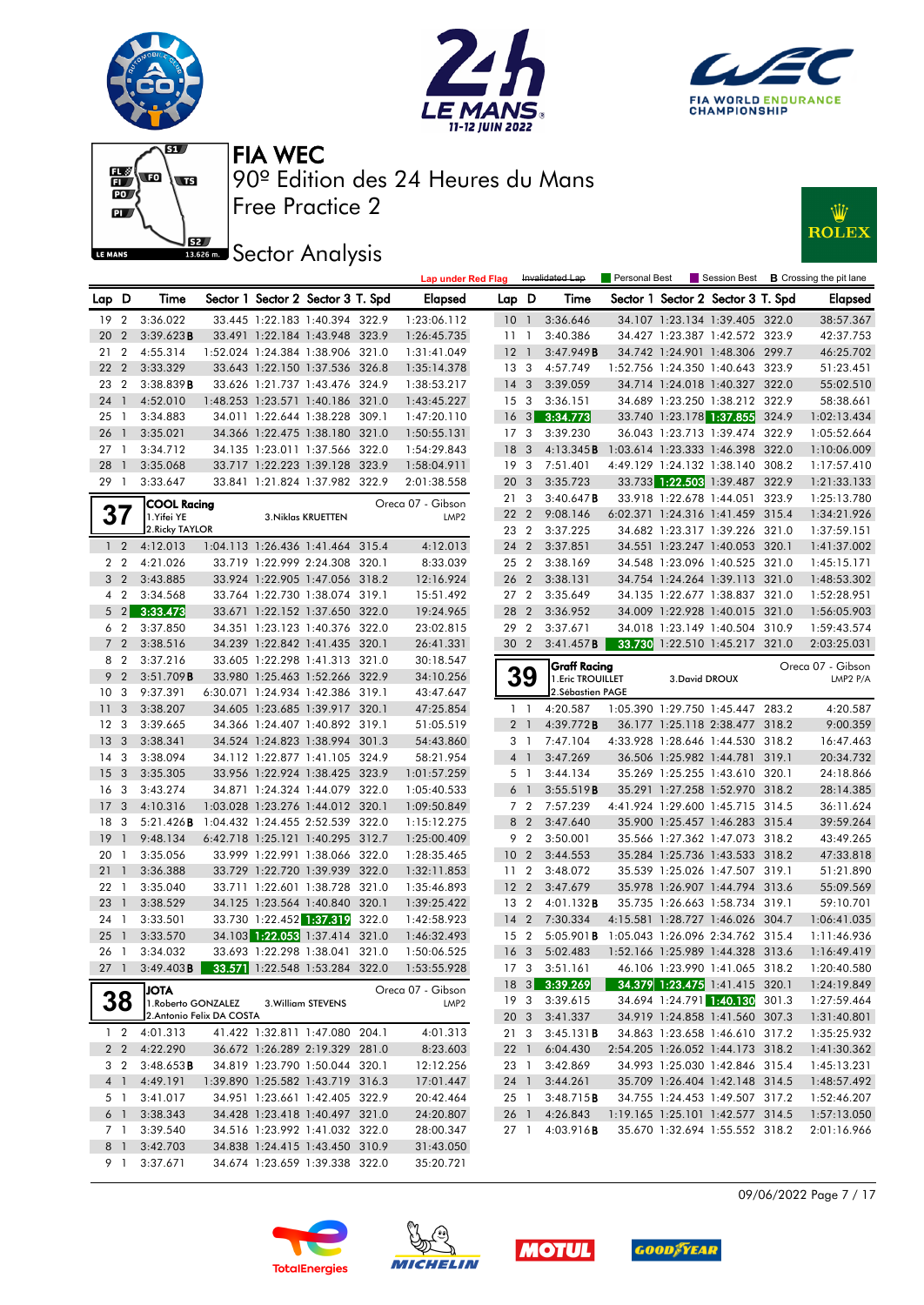







**Sector Analysis** 



|    |                                 |                |                                             |                                              |                |                                                                  |       | <b>Lap under Red Flag</b>             |                 |                  | Invalidated Lap                                                 | Personal Best |                                                                  |       | Session Best <b>B</b> Crossing the pit lane |
|----|---------------------------------|----------------|---------------------------------------------|----------------------------------------------|----------------|------------------------------------------------------------------|-------|---------------------------------------|-----------------|------------------|-----------------------------------------------------------------|---------------|------------------------------------------------------------------|-------|---------------------------------------------|
|    | Lap D                           |                | Time                                        |                                              |                | Sector 1 Sector 2 Sector 3 T. Spd                                |       | Elapsed                               | Lap D           |                  | Time                                                            |               | Sector 1 Sector 2 Sector 3 T. Spd                                |       | <b>Elapsed</b>                              |
|    | 41                              |                | <b>Realteam by WRT</b><br>1.Rui ANDRADE     | 2. Ferdinand HABSBURG                        | 3. Norman NATO |                                                                  |       | Oreca 07 - Gibson<br>LMP <sub>2</sub> |                 | 44               | <b>ARC Bratislava</b><br>1. Miroslav KONOPKA<br>2. Bent VISCAAL |               | 3.Tristan VAUTIER                                                |       | Oreca 07 - Gibson<br>LMP2 P/A               |
|    | 1 <sub>1</sub>                  |                | 4:01.832                                    |                                              |                | 52.071 1:25.950 1:43.811 287.7                                   |       | 4:01.832                              |                 | 1 <sub>3</sub>   | 6:27.847                                                        |               | 2:53.342 1:24.796 2:09.709 314.5                                 |       | 6:27.847                                    |
|    | 2 1                             |                | 4:24.859                                    |                                              |                | 36.434 1:27.189 2:21.236 309.1                                   |       | 8:26.691                              |                 | 2 <sub>3</sub>   | 3:43.027                                                        |               | 34.034 1:23.091 1:45.902 316.3                                   |       | 10:10.874                                   |
|    | 3 <sup>1</sup>                  |                | 3:42.507                                    |                                              |                | 34.651 1:24.389 1:43.467 320.1                                   |       | 12:09.198                             |                 | 3 <sub>3</sub>   | 3:43.037                                                        |               | 36.599 1:24.809 1:41.629 323.9                                   |       | 13:53.911                                   |
|    | $4-1$                           |                | 3:37.968                                    |                                              |                | 34.265 1:23.936 1:39.767 320.1                                   |       | 15:47.166                             |                 | $4 \quad 3$      | 3:39.590                                                        |               | 33.766 1:23.044 1:42.780 318.2                                   |       | 17:33.501                                   |
|    | 5 1                             |                | 3:36.091                                    |                                              |                | 33.927 1:23.080 1:39.084 320.1                                   |       | 19:23.257                             |                 | 5 <sub>3</sub>   | 3:34.804                                                        |               | 33.930 1:22.636 1:38.238                                         | 320.1 | 21:08.305                                   |
|    | 6 1                             |                | 3:42.277                                    |                                              |                | 37.185 1:24.836 1:40.256 319.1                                   |       | 23:05.534                             |                 | 6 <sub>3</sub>   | 3:42.964B                                                       |               | 33.899 1:22.371 1:46.694 321.0                                   |       | 24:51.269                                   |
|    | 7 <sup>1</sup>                  |                | 3:36.661                                    |                                              |                | 34.381 1:23.053 1:39.227 319.1                                   |       | 26:42.195                             |                 | 7 <sup>1</sup>   | 6:06.605                                                        |               | 2:45.311 1:30.420 1:50.874 314.5                                 |       | 30:57.874                                   |
|    | 8                               | -1             | 3:37.605                                    |                                              |                | 34.147 1:22.807 1:40.651 323.9                                   |       | 30:19.800                             |                 | 8 1              | 3:54.905                                                        |               | 36.982 1:29.410 1:48.513 235.7                                   |       | 34:52.779                                   |
|    | 9<br>$\overline{\phantom{0}}$   |                | 3:51.178B                                   |                                              |                | 34.167 1:24.519 1:52.492 322.9                                   |       | 34:10.978                             |                 | 9 <sub>1</sub>   | 3:52.510                                                        |               | 36.320 1:28.288 1:47.902 318.2                                   |       | 38:45.289                                   |
|    | 10                              | - 1            | 5:19.571                                    |                                              |                | 2:12.964 1:24.231 1:42.376 318.2                                 |       | 39:30.549                             | 10 <sub>1</sub> |                  | 3:52.255                                                        |               | 36.207 1:27.780 1:48.268 319.1                                   |       | 42:37.544                                   |
| 11 | $\overline{1}$                  |                | 3:40.311                                    |                                              |                | 35.225 1:23.770 1:41.316 320.1                                   |       | 43:10.860                             | 11 <sub>1</sub> |                  | 3:53.576                                                        |               | 37.267 1:27.111 1:49.198 319.1                                   |       | 46:31.120                                   |
|    | $12-1$                          |                | 3:37.539                                    |                                              |                | 34.354 1:23.408 1:39.777 322.0                                   |       | 46:48.399                             | $12-1$          |                  | 3:51.563                                                        |               | 36.913 1:26.573 1:48.077 301.3                                   |       | 50:22.683                                   |
| 13 |                                 | -1             | 3:37.445                                    |                                              |                | 34.494 1:23.729 1:39.222 323.9                                   |       | 50:25.844                             | $13-1$          |                  | 3:52.475                                                        |               | 36.547 1:26.717 1:49.211 312.7                                   |       | 54:15.158                                   |
|    | 14 1                            |                | 3:39.819                                    |                                              |                | 34.861 1:24.862 1:40.096 298.8                                   |       | 54:05.663                             | $14-1$          |                  | 3:50.145                                                        |               | 36.067 1:27.361 1:46.717 315.4                                   |       | 58:05.303                                   |
| 15 |                                 | $\overline{1}$ | 3:35.681                                    |                                              |                | 34.241 1:22.752 1:38.688 320.1                                   |       | 57:41.344                             | $15-1$          |                  | 3:58.089B                                                       |               | 36.545 1:26.684 1:54.860 314.5                                   |       | 1:02:03.392                                 |
|    | 16                              | -1             | 3:48.326B                                   |                                              |                | 35.323 1:23.978 1:49.025 321.0                                   |       | 1:01:29.670                           | 16 <sub>2</sub> |                  | 6:11.424                                                        |               | 2:59.629 1:26.085 1:45.710 315.4                                 |       | 1:08:14.816                                 |
| 17 |                                 | $\overline{2}$ | 6:30.309                                    |                                              |                | 3:23.667 1:24.819 1:41.823 319.1                                 |       | 1:07:59.979                           | 17              | $\overline{2}$   | 5:34.450B                                                       |               | 1:05.315 1:27.254 3:01.881 296.4                                 |       | 1:13:49.266                                 |
|    | 18                              | $\overline{2}$ | 5:17.033                                    |                                              |                | 1:03.999 1:23.539 2:49.495 318.2                                 |       | 1:13:17.012                           | 18 2            |                  | 7:04.493                                                        |               | 3:58.570 1:25.357 1:40.566 304.7                                 |       | 1:20:53.759                                 |
| 19 |                                 | $\overline{2}$ | 4:10.707                                    |                                              |                | 1:04.298 1:24.736 1:41.673 314.5                                 |       | 1:17:27.719                           | 19              | $\overline{2}$   | 3:38.685                                                        |               | 34.451 1:23.649 1:40.585 318.2                                   |       | 1:24:32.444                                 |
|    | 20 2                            |                | 3:38.177                                    |                                              |                | 34.263 1:24.202 1:39.712 322.9                                   |       | 1:21:05.896                           | 20 2            |                  | 3:39.402                                                        |               | 34.434 1:23.685 1:41.283 317.2                                   |       | 1:28:11.846                                 |
| 21 |                                 | $\overline{2}$ | 3:37.148                                    |                                              |                | 33.984 1:23.507 1:39.657 322.9                                   |       | 1:24:43.044                           | 21 2            |                  | 3:37.077                                                        |               | 34.457 1:23.441 1:39.179 317.2                                   |       | 1:31:48.923                                 |
|    | 22                              | $\overline{2}$ | 3:35.232                                    |                                              |                | 33.966 1:23.166 1:38.100 316.3                                   |       | 1:28:18.276                           | 22 2            |                  | 3:36.975                                                        |               | 34.177 1:23.134 1:39.664 317.2                                   |       | 1:35:25.898                                 |
|    | 23                              | $\overline{2}$ | 3:38.499                                    |                                              |                | 34.975 1:24.175 1:39.349 318.2                                   |       | 1:31:56.775                           | 23 2            |                  | 3:37.408                                                        |               | 33.982 1:23.243 1:40.183 318.2                                   |       | 1:39:03.306                                 |
|    | 24 2                            |                | 3:37.122                                    |                                              |                | 34.779 1:23.538 1:38.805 319.1                                   |       | 1:35:33.897                           | 24 2            |                  | 3:36.282                                                        |               | 33.985 1:23.537 1:38.760 317.2                                   |       | 1:42:39.588                                 |
| 25 |                                 | $\overline{2}$ | 3:42.279B                                   |                                              |                | 34.619 1:22.905 1:44.755 319.1                                   |       | 1:39:16.176                           | 25 <sub>2</sub> |                  | 3:36.338                                                        |               | 33.946 1:23.945 1:38.447 319.1                                   |       | 1:46:15.926                                 |
|    | 26                              | - 3            | 5:24.020                                    |                                              |                | 2:19.915 1:24.055 1:40.050 316.3                                 |       | 1:44:40.196                           | 26 2            |                  | 3:44.686B                                                       |               | 34.191 1:24.351 1:46.144 316.3                                   |       | 1:50:00.612                                 |
|    | 27                              | 3              | 3:36.218                                    |                                              |                | 34.706 1:23.145 1:38.367 319.1                                   |       | 1:48:16.414                           | 27              | 3                | 5:23.365                                                        |               | 2:19.318 1:24.119 1:39.928 319.1                                 |       | 1:55:23.977                                 |
|    | 28                              | - 3            | 3:39.979                                    |                                              |                | 34.008 1:23.761 1:42.210 320.1                                   |       | 1:51:56.393                           | 28 3            |                  | 3:38.204                                                        |               | 35.030 1:24.514 1:38.660 313.6                                   |       | 1:59:02.181                                 |
| 29 |                                 | 3              | 3:36.332                                    |                                              |                | 34.606 1:22.909 1:38.817 320.1                                   |       | 1:55:32.725                           | 29 <sub>3</sub> |                  | 3:36.197                                                        |               | 34.433 1:23.423 1:38.341 316.3                                   |       | 2:02:38.378                                 |
|    | 30                              | 3              | 3:34.518                                    |                                              |                | 33.993 1:22.922 1:37.603 320.1                                   |       | 1:59:07.243                           |                 |                  | Team Project 1                                                  |               |                                                                  |       | Porsche 911 RSR - 19                        |
|    |                                 |                | 31 3 3:33.641                               |                                              |                | 33.614 1:22.488 1:37.539                                         | 321.0 | 2:02:40.884                           |                 | 46               | 1. Matteo CAIROLI<br>2. Mikkel PEDERSEN                         |               | 3. Nicolas LEUTWILER                                             |       | <b>LMGTE Am</b>                             |
|    |                                 |                |                                             | Inter Europol Competition                    |                |                                                                  |       | Oreca 07 - Gibson                     | 1               | 3                | 8:41.112                                                        |               | 4:38.636 1:34.910 2:27.566 292.4                                 |       | 8:41.112                                    |
|    | 43                              |                | 2. Fabio SCHERER                            | 1. David HEINEMEIER-HANS3. Pietro FITTIPALDI |                |                                                                  |       | LMP <sub>2</sub>                      |                 | 2 <sub>3</sub>   | 4:02.673                                                        |               | 38.726 1:32.184 1:51.763 295.6                                   |       | 12:43.785                                   |
|    | 1 <sub>3</sub>                  |                | 4:37.672                                    |                                              |                | 1:28.373 1:25.446 1:43.853 318.2                                 |       | 4:37.672                              |                 | 3 <sub>3</sub>   | 4:01.893                                                        |               | 38.092 1:31.741 1:52.060 296.4                                   |       | 16:45.678                                   |
|    | 2 <sub>3</sub>                  |                | 4:17.768                                    |                                              |                | 34.413 1:26.095 2:17.260 324.9                                   |       | 8:55.440                              |                 | $4 \overline{3}$ | 4:05.972                                                        |               | 38.352 1:34.320 1:53.300 297.2                                   |       | 20:51.650                                   |
|    | 3 <sub>3</sub>                  |                | 3:38.944                                    |                                              |                | 34.387 1:23.483 1:41.074 301.3                                   |       | 12:34.384                             |                 | 5 <sub>3</sub>   | 4:11.880B                                                       |               | 38.104 1:33.071 2:00.705 295.6                                   |       | 25:03.530                                   |
|    |                                 |                | 4 3 3:34.793 33.865 1:22.280 1:38.648 317.2 |                                              |                |                                                                  |       | 16:09.177                             |                 |                  | 6 2 9:20.317 5:56.851 1:32.783 1:50.683 295.6                   |               |                                                                  |       | 34:23.847                                   |
|    |                                 |                | 5 3 3:36.741                                |                                              |                | 35.578 1:23.074 1:38.089 313.6                                   |       | 19:45.918                             |                 |                  | 7 2 3:59.345                                                    |               | 37.612 1:31.349 1:50.384 297.2                                   |       | 38:23.192                                   |
|    |                                 |                |                                             |                                              |                |                                                                  |       |                                       |                 |                  |                                                                 |               |                                                                  |       | 42:22.426                                   |
|    | 6 3<br>7 3                      |                | 3:38.429<br>$3:50.467$ <b>B</b>             |                                              |                | 34.007 1:23.567 1:40.855 313.6<br>34.078 1:22.342 1:54.047 315.4 |       | 23:24.347<br>27:14.814                |                 | 9 2              | 8 2 3:59.234<br>3:56.158                                        |               | 38.032 1:32.295 1:48.907 295.6<br>37.255 1:30.595 1:48.308 296.4 |       | 46:18.584                                   |
|    | 8 1                             |                | 5:40.121                                    |                                              |                | 2:33.983 1:24.691 1:41.447 320.1                                 |       | 32:54.935                             |                 |                  | 10 2 4:02.573 <b>B</b>                                          |               | 37.093 1:30.515 1:54.965 297.2                                   |       | 50:21.157                                   |
|    | 9 1                             |                | 3:44.025                                    |                                              |                | 36.468 1:23.756 1:43.801 315.4                                   |       | 36:38.960                             |                 | $11-1$           | 6:08.019                                                        |               | 2:44.920 1:33.188 1:49.911 295.6                                 |       | 56:29.176                                   |
|    |                                 |                | 3:39.465                                    |                                              |                | 34.911 1:23.961 1:40.593 318.2                                   |       |                                       |                 |                  | 3:57.178                                                        |               | 37.433 1:31.187 1:48.558 298.8                                   |       |                                             |
|    | 10 <sub>1</sub><br>$11 \quad 1$ |                | 3:43.116                                    |                                              |                | 34.768 1:23.235 1:45.113 321.0                                   |       | 40:18.425<br>44:01.541                | 12 <sup>1</sup> | 13 1             | 3:55.786                                                        |               | 37.557 1:30.080 1:48.149 298.0                                   |       | 1:00:26.354<br>1:04:22.140                  |
|    | 12 <sub>1</sub>                 |                | 3:38.685                                    |                                              |                | 34.567 1:24.127 1:39.991 322.0                                   |       | 47:40.226                             |                 |                  | 14 1 4:25.741                                                   |               | 1:04.824 1:31.749 1:49.168 298.0                                 |       | 1:08:47.881                                 |
|    | 13 1                            |                | 3:39.754                                    |                                              |                | 34.493 1:23.311 1:41.950 321.0                                   |       | 51:19.980                             |                 | 15 1             | 5:38.208B 1:04.593 1:31.959 3:01.656 298.8                      |               |                                                                  |       | 1:14:26.089                                 |
|    | 14 <sup>1</sup>                 |                | $3:45.341$ <b>B</b>                         |                                              |                | 35.220 1:22.829 1:47.292 322.9                                   |       | 55:05.321                             |                 |                  | 16 2 5:32.987                                                   |               | 2:08.597 1:31.918 1:52.472 294.8                                 |       | 1:19:59.076                                 |
|    |                                 |                | 15 2 5:20.709                               |                                              |                | 2:10.731 1:25.622 1:44.356 310.9                                 |       | 1:00:26.030                           |                 |                  | 17 2 4:00.161                                                   |               | 38.144 1:31.322 1:50.695 296.4                                   |       | 1:23:59.237                                 |
|    |                                 |                |                                             |                                              |                |                                                                  |       |                                       |                 |                  | 18 2 3:57.322                                                   |               | 37.552 1:31.064 1:48.706 298.0                                   |       | 1:27:56.559                                 |
|    |                                 |                |                                             |                                              |                |                                                                  |       |                                       |                 |                  |                                                                 |               |                                                                  |       |                                             |

09/06/2022 Page 8 / 17







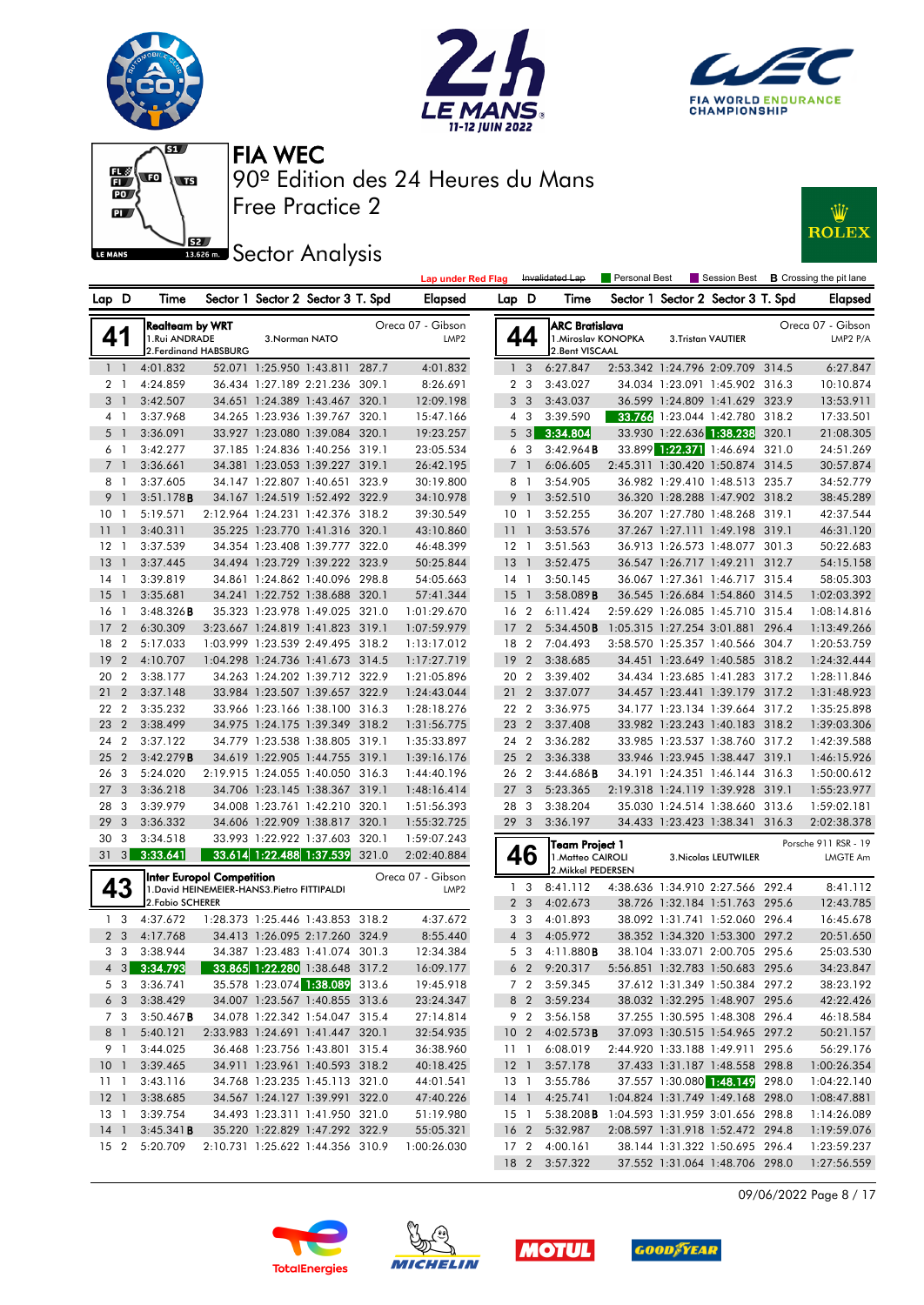











|                        |                   |                                          |                  |                                                                    |       | <b>Lap under Red Flag</b>     |                 |                         | Invalidated Lap                                         | Personal Best                            |                 |                                                                  |       | Session Best <b>B</b> Crossing the pit lane |
|------------------------|-------------------|------------------------------------------|------------------|--------------------------------------------------------------------|-------|-------------------------------|-----------------|-------------------------|---------------------------------------------------------|------------------------------------------|-----------------|------------------------------------------------------------------|-------|---------------------------------------------|
| Lap D                  |                   | Time                                     |                  | Sector 1 Sector 2 Sector 3 T. Spd                                  |       | Elapsed                       | Lap D           |                         | Time                                                    |                                          |                 | Sector 1 Sector 2 Sector 3 T. Spd                                |       | <b>Elapsed</b>                              |
| 19                     | $\overline{2}$    | 3:57.823                                 |                  | 37.588 1:30.809 1:49.426 300.5                                     |       | 1:31:54.382                   | $13-1$          |                         | 3:39.243                                                |                                          |                 | 34.697 1:24.545 1:40.001 316.3                                   |       | 52:04.678                                   |
| 20                     | $\overline{2}$    | 3:57.794                                 |                  | 37.481 1:30.726 1:49.587 298.0                                     |       | 1:35:52.176                   | $14-1$          |                         | 3:39.023                                                |                                          |                 | 34.551 1:24.062 1:40.410 321.0                                   |       | 55:43.701                                   |
| 21                     | $\overline{2}$    | 3:58.213                                 |                  | 37.527 1:30.704 1:49.982 298.0                                     |       | 1:39:50.389                   | 15              | $\overline{1}$          | 3:47.856B                                               |                                          |                 | 34.457 1:23.961 1:49.438 320.1                                   |       | 59:31.557                                   |
| 22                     | $\overline{2}$    | 3:56.948                                 |                  | 37.262 1:30.519 1:49.167 297.2                                     |       | 1:43:47.337                   | $16-1$          |                         | 6:12.914                                                |                                          |                 | 3:00.734 1:25.495 1:46.685 310.0                                 |       | 1:05:44.471                                 |
| 23                     | $\overline{2}$    | 3:55.864                                 |                  | 37.094 1:30.318 1:48.452 296.4                                     |       | 1:47:43.201                   | $17-1$          |                         | 4:14.009                                                |                                          |                 | 1:04.473 1:25.337 1:44.199 309.1                                 |       | 1:09:58.480                                 |
| 24                     | 2                 | 3:55.629                                 |                  | 36.788 1:30.044 1:48.797 297.2                                     |       | 1:51:38.830                   | $18-1$          |                         | 5:16.552                                                |                                          |                 | 1:04.249 1:24.927 2:47.376 318.2                                 |       | 1:15:15.032                                 |
| 25                     | $\overline{2}$    | 3:56.662                                 |                  | 37.256 1:30.422 1:48.984                                           | 298.0 | 1:55:35.492                   | $19-1$          |                         | 4:21.782 <b>B</b>                                       | 1:04.404 1:25.185 1:52.193 315.4         |                 |                                                                  |       | 1:19:36.814                                 |
| 26 2                   |                   | 4:02.020B                                |                  | 36.863 1:29.953 1:55.204 298.8                                     |       | 1:59:37.512                   |                 |                         | <b>AF Corse</b>                                         |                                          |                 |                                                                  |       | Ferrari 488 GTE Evo                         |
| 47                     |                   | Algarve Pro Racing<br>1. Sophia FLOERSCH | 3. Jack AITKEN   |                                                                    |       | Oreca 07 - Gibson<br>LMP2 P/A | 51              |                         | 2. James CALADO                                         | 1. Alessandro PIER GUIDI 3. Daniel SERRA |                 |                                                                  |       | <b>LMGTE Pro</b>                            |
|                        |                   | 2.John FALB                              |                  |                                                                    |       |                               |                 |                         | 1 3 10:12.358                                           |                                          |                 | 6:35.252 1:33.930 2:03.176 287.7                                 |       | 10:12.358                                   |
|                        | $1\quad$          | 5:52.251                                 |                  | 2:42.258 1:26.513 1:43.480 298.8                                   |       | 5:52.251                      |                 | 2 <sub>3</sub>          | 4:06.438B                                               |                                          |                 | 36.986 1:31.629 1:57.823 298.0                                   |       | 14:18.796                                   |
|                        | 2 <sub>1</sub>    | 4:10.009                                 |                  | 34.812 1:23.780 2:11.417 319.1                                     |       | 10:02.260                     | 3 <sub>3</sub>  |                         | 4:51.632                                                |                                          |                 | 1:30.578 1:31.469 1:49.585 298.8                                 |       | 19:10.428                                   |
|                        | 3 1               | 3:38.828                                 |                  | 34.092 1:23.594 1:41.142 320.1                                     |       | 13:41.088                     |                 | $4 \quad 3$             | 3:56.698                                                |                                          |                 | 36.788 1:29.922 1:49.988 297.2                                   |       | 23:07.126                                   |
|                        | 4 <sup>1</sup>    | 3:41.868                                 |                  | 34.293 1:24.154 1:43.421 318.2                                     |       | 17:22.956                     | 5 <sub>3</sub>  |                         | 3:59.995                                                |                                          |                 | 36.907 1:32.619 1:50.469 253.3                                   |       | 27:07.121                                   |
|                        | 5 1               | 3:37.234                                 |                  | 33.892 1:23.004 1:40.338 319.1                                     |       | 21:00.190                     |                 | 6 <sub>3</sub>          | 3:55.675                                                |                                          |                 | 36.771 1:30.120 1:48.784 298.0                                   |       | 31:02.796                                   |
|                        | 6 <sup>1</sup>    | 3:39.633                                 |                  | 34.794 1:23.474 1:41.365 322.9                                     |       | 24:39.823                     |                 | 7 <sub>3</sub>          | 3:55.949                                                |                                          |                 | 37.034 1:29.725 1:49.190 298.0                                   |       | 34:58.745                                   |
| 7 <sub>1</sub>         |                   | 3:36.778                                 |                  | 33.838 1:23.479 1:39.461 320.1                                     |       | 28:16.601                     |                 | 8 3                     | 3:55.665                                                |                                          |                 | 37.383 1:29.741 1:48.541                                         | 300.5 | 38:54.410                                   |
| 8 <sup>1</sup>         |                   | 3:38.381                                 |                  | 33.839 1:23.041 1:41.501 322.0                                     |       | 31:54.982                     | 9               | $\overline{\mathbf{3}}$ | 3:58.091                                                |                                          |                 | 36.929 1:29.723 1:51.439 299.7                                   |       | 42:52.501                                   |
| 9 1                    |                   | $3:45.877$ B                             |                  | 33.780 1:23.811 1:48.286 322.0                                     |       | 35:40.859                     | 10 <sub>3</sub> |                         | 3:55.299                                                |                                          |                 | 36.886 1:30.219 1:48.194 299.7                                   |       | 46:47.800                                   |
| 10 <sup>°</sup>        | 3                 | 6:08.188                                 |                  | 3:03.822 1:24.436 1:39.930 316.3                                   |       | 41:49.047                     | 11              | -3                      | 4:10.511B                                               |                                          |                 | 37.334 1:29.987 2:03.190 300.5                                   |       | 50:58.311                                   |
| 11                     | 3                 | 3:37.798                                 |                  | 34.595 1:23.469 1:39.734 318.2                                     |       | 45:26.845                     | $12-1$          |                         | 6:06.189                                                |                                          |                 | 2:45.407 1:32.452 1:48.330 300.5                                 |       | 57:04.500                                   |
| 12                     | 3                 | 3:37.311                                 |                  | 34.298 1:23.376 1:39.637 318.2                                     |       | 49:04.156                     | $13-1$          |                         | 3:55.456                                                |                                          |                 | 37.128 1:29.925 1:48.403 301.3                                   |       | 1:00:59.956                                 |
| 13                     | -3                | 3:36.793                                 |                  | 34.834 1:23.248 1:38.711 322.9                                     |       | 52:40.949                     | $14-1$          |                         | 4:00.764                                                |                                          |                 | 37.221 1:29.907 1:53.636 302.2                                   |       | 1:05:00.720                                 |
| 14                     | 3                 | 3:35.342                                 |                  | 34.068 1:23.370 1:37.904 320.1                                     |       | 56:16.291                     | $15-1$          |                         | 4:27.528                                                |                                          |                 | 1:05.728 1:30.169 1:51.631 296.4                                 |       | 1:09:28.248                                 |
| 15                     | $\lvert 3 \rvert$ | 3:33.785                                 |                  | 33.677 1:22.577 1:37.531                                           | 320.1 | 59:50.076                     | 16 <sub>1</sub> |                         | 5:33.300                                                |                                          |                 | 1:04.646 1:30.420 2:58.234 281.7                                 |       | 1:15:01.548                                 |
| 16                     | 3                 | 3:36.117                                 |                  | 34.305 1:22.458 1:39.354 319.1                                     |       | 1:03:26.193                   | $17-1$          |                         | 4:24.588                                                |                                          |                 | 1:04.773 1:30.485 1:49.330 279.5                                 |       | 1:19:26.136                                 |
| 17                     | 3                 | 3:55.842                                 |                  | 53.391 1:23.058 1:39.393 318.2                                     |       | 1:07:22.035                   | 18              | $\overline{1}$          | 4:01.152B                                               |                                          |                 | 36.839 1:30.209 1:54.104 298.0                                   |       | 1:23:27.288                                 |
| 18                     | 3                 | 5:28.416B                                |                  | 1:03.660 1:23.262 3:01.494 318.2                                   |       | 1:12:50.451                   | 19 2            |                         | 7:58.052                                                |                                          |                 | 4:36.495 1:31.192 1:50.365 298.8                                 |       | 1:31:25.340                                 |
| 19                     | $\overline{2}$    | 8:21.987                                 |                  | 5:08.437 1:28.650 1:44.900 315.4                                   |       | 1:21:12.438                   | 20              | $\overline{2}$          | 3:56.176                                                |                                          |                 | 37.270 1:30.249 1:48.657 298.0                                   |       | 1:35:21.516                                 |
| 20                     | $\overline{2}$    | 3:44.731                                 |                  | 35.684 1:25.809 1:43.238 317.2                                     |       | 1:24:57.169                   | 21              | $\overline{2}$          | 3:55.143                                                |                                          |                 | 37.020 1:29.969 1:48.154 299.7                                   |       | 1:39:16.659                                 |
| 21                     | $\overline{2}$    | 3:44.202                                 |                  | 35.295 1:25.729 1:43.178 318.2                                     |       | 1:28:41.371                   | 22 2            |                         | 3:56.056                                                |                                          |                 | 37.226 1:30.023 1:48.807 299.7                                   |       | 1:43:12.715                                 |
| 22                     | $\overline{2}$    | 3:46.351                                 |                  | 35.429 1:25.923 1:44.999 278.1                                     |       | 1:32:27.722                   | 23 2            |                         | 3:55.153                                                |                                          |                 | 37.678 1:29.749 1:47.726                                         | 298.8 | 1:47:07.868                                 |
| 23                     | $\overline{2}$    | 3:48.461                                 |                  | 37.064 1:27.203 1:44.194 313.6                                     |       | 1:36:16.183                   | 24 2            |                         | 4:04.505B                                               |                                          |                 | 37.433 1:31.092 1:55.980                                         | 283.9 | 1:51:12.373                                 |
| 24                     | $\overline{2}$    | 3:43.128                                 |                  | 35.242 1:25.287 1:42.599 314.5                                     |       | 1:39:59.311                   | 25 1            |                         | 4:58.279                                                |                                          |                 | 1:37.278 1:31.335 1:49.666 294.8                                 |       | 1:56:10.652                                 |
| 25                     | $\overline{2}$    | 3:41.932                                 |                  | 35.205 1:24.918 1:41.809 317.2                                     |       | 1:43:41.243                   | 26 1            |                         | 4:03.526B                                               |                                          |                 | 37.191 1:30.704 1:55.631 260.7                                   |       | 2:00:14.178                                 |
| 26<br>27 <sub>2</sub>  | $\overline{2}$    | 3:44.934<br>3:50.825B                    |                  | 35.238 1:25.023 1:44.673<br>35.120 1:24.834 1:50.871 318.2         | 318.2 | 1:47:26.177<br>1:51:17.002    |                 | 52                      | <b>AF Corse</b><br>1. Miguel MOLINA<br>2. Antonio FUOCO |                                          | 3. Davide RIGON |                                                                  |       | Ferrari 488 GTE Evo<br><b>LMGTE Pro</b>     |
|                        |                   | <b>IDEC Sport</b>                        |                  |                                                                    |       | Oreca 07 - Gibson             |                 |                         | 1 3 10:08.043                                           |                                          |                 | 6:30.660 1:32.458 2:04.925 286.9                                 |       | 10:08.043                                   |
|                        | 48                | 1. Paul LAFARGUE                         | 3. Patrick PILET |                                                                    |       | LMP <sub>2</sub>              |                 |                         |                                                         |                                          |                 |                                                                  |       |                                             |
|                        |                   | 2. Paul Loup CHATIN                      |                  |                                                                    |       |                               |                 |                         | 2 3 3:57.407 37.876 1:30.577 1:48.954 297.2             |                                          |                 |                                                                  |       | 14:05.450                                   |
|                        |                   | $1 \quad 2 \quad 3:59.413$               |                  | 46.909 1:28.664 1:43.840 284.7                                     |       | 3:59.413                      |                 |                         | 3 3 3:55.750                                            |                                          |                 | 37.090 1:30.286 1:48.374 298.8                                   |       | 18:01.200                                   |
|                        |                   | 2 2 4:13.088                             |                  | 34.434 1:23.391 2:15.263 320.1                                     |       | 8:12.501                      |                 | 4 3                     | 3:57.127                                                |                                          |                 | 37.090 1:30.052 1:49.985 299.7                                   |       | 21:58.327                                   |
|                        |                   | 3 2 3:35.926                             |                  | 34.257 1:23.404 1:38.265 319.1<br>33.542 1:22.975 1:37.598 319.1   |       | 11:48.427                     |                 | 5 3                     | 3:55.186                                                |                                          |                 | 37.107 1:30.112 1:47.967 296.4<br>37.039 1:31.179 1:51.173 300.5 |       | 25:53.513                                   |
|                        |                   | 4 2 3:34.115<br>3:43.715B                |                  |                                                                    |       | 15:22.542                     |                 | 6 3                     | 3:59.391                                                |                                          |                 |                                                                  |       | 29:52.904<br>33:57.204                      |
|                        | $5\quad2$         |                                          |                  | 33.765 1:23.177 1:46.773 322.0                                     |       | 19:06.257                     |                 | 7 3                     | 4:04.300B                                               |                                          |                 | 37.857 1:31.396 1:55.047 294.8                                   |       |                                             |
|                        | 6 3               | 5:30.576                                 |                  | 2:26.648 1:24.142 1:39.786 320.1                                   |       | 24:36.833                     |                 | 8 1                     | 5:32.796                                                |                                          |                 | 2:11.439 1:31.481 1:49.876 299.7                                 |       | 39:30.000                                   |
|                        | 7 3               | 3:37.802<br>3:34.497                     |                  | 35.046 1:24.235 1:38.521 318.2                                     |       | 28:14.635                     |                 | 9 1                     | 3:57.959                                                |                                          |                 | 37.965 1:31.154 1:48.840 298.0                                   |       | 43:27.959                                   |
|                        | 8 3               |                                          |                  | 33.853 1:23.063 1:37.581 320.1<br>34.103 1:22.712 1:38.633 320.1   |       | 31:49.132                     | 10 <sub>1</sub> |                         | 3:55.441                                                |                                          |                 | 36.984 1:29.960 1:48.497 300.5<br>37.034 1:30.360 1:48.846 300.5 |       | 47:23.400                                   |
|                        | 9 3               | 3:35.448                                 |                  |                                                                    |       | 35:24.580                     | 111             |                         | 3:56.240                                                |                                          |                 |                                                                  |       | 51:19.640                                   |
| 10 <sub>3</sub>        |                   | 3:45.325B<br>5:34.285                    |                  | 33.560 1:22.745 1:49.020 322.0                                     |       | 39:09.905                     |                 |                         | 12 1 3:54.925                                           |                                          |                 | 37.223 1:30.164 1:47.538 288.5                                   |       | 55:14.565                                   |
| $11 \quad 1$<br>$12-1$ |                   | 3:41.245                                 |                  | 2:25.171 1:26.531 1:42.583 315.4<br>34.647 1:24.820 1:41.778 317.2 |       | 44:44.190<br>48:25.435        | 13 1            |                         | 3:55.775<br>14 1 4:03.580 <b>B</b>                      |                                          |                 | 37.338 1:29.840 1:48.597 300.5<br>36.998 1:30.267 1:56.315 302.2 |       | 59:10.340<br>1:03:13.920                    |
|                        |                   |                                          |                  |                                                                    |       |                               |                 |                         |                                                         |                                          |                 |                                                                  |       |                                             |

09/06/2022 Page 9 / 17







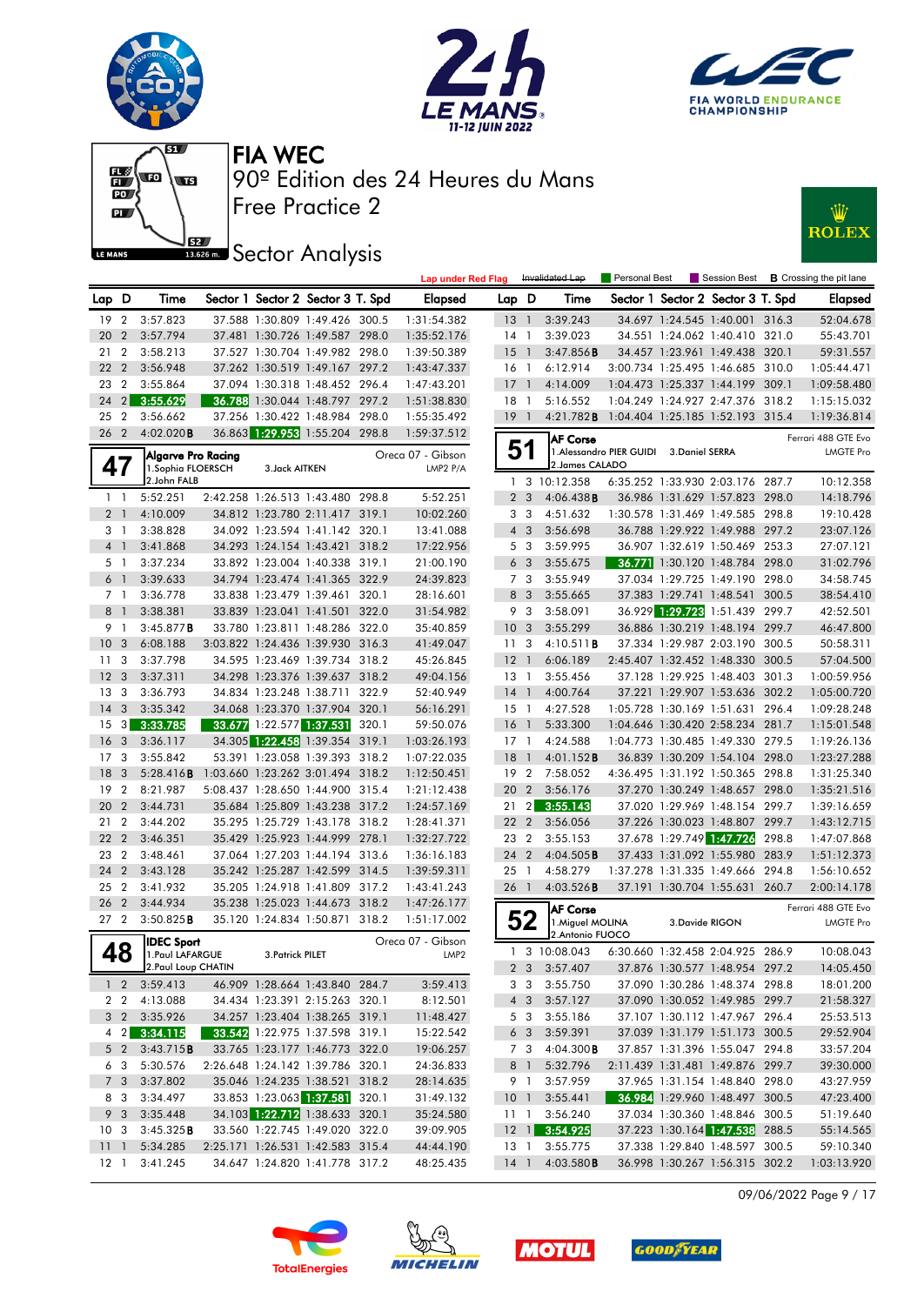







### **J**<br>I<sup>1886</sup> Sector Analysis



|                 |                |                                            |                          |                 |                                   | <b>Lap under Red Flag</b> |                 |                 | Invalidated Lap        | Personal Best          |                  |                                   | Session Best <b>B</b> Crossing the pit lane |
|-----------------|----------------|--------------------------------------------|--------------------------|-----------------|-----------------------------------|---------------------------|-----------------|-----------------|------------------------|------------------------|------------------|-----------------------------------|---------------------------------------------|
| Lap D           |                | Time                                       |                          |                 | Sector 1 Sector 2 Sector 3 T. Spd | <b>Elapsed</b>            | Lap D           |                 | Time                   |                        |                  | Sector 1 Sector 2 Sector 3 T. Spd | Elapsed                                     |
| 15 <sub>2</sub> |                | 5:13.994                                   |                          |                 | 1:50.603 1:31.511 1:51.880 286.9  | 1:08:27.914               |                 | 7 <sub>3</sub>  | 3:58.647               |                        |                  | 37.308 1:32.159 1:49.180 293.2    | 30:08.481                                   |
| 16 <sub>2</sub> |                | 5:41.487B                                  |                          |                 | 1:04.655 1:33.211 3:03.621 296.4  | 1:14:09.401               |                 | 8 3             | 4:05.871 <b>B</b>      |                        |                  | 37.280 1:31.325 1:57.266 295.6    | 34:14.352                                   |
| 17 <sub>2</sub> |                | 4:46.765                                   |                          |                 | 1:23.174 1:31.595 1:51.996 285.4  | 1:18:56.166               |                 | 9 <sub>2</sub>  | 5:23.423               |                        |                  | 1:58.126 1:32.989 1:52.308 293.2  | 39:37.775                                   |
| 18 2            |                | 3:56.366                                   |                          |                 | 37.315 1:30.457 1:48.594 287.7    | 1:22:52.532               | 10 <sub>2</sub> |                 | 3:59.193               |                        |                  | 37.687 1:31.744 1:49.762 294.8    | 43:36.968                                   |
| 19 <sup>2</sup> |                | 3:55.411                                   |                          |                 | 37.268 1:29.730 1:48.413 291.6    | 1:26:47.943               | 11 <sub>2</sub> |                 | 3:59.674               |                        |                  | 37.372 1:32.276 1:50.026 293.2    | 47:36.642                                   |
| 20 2            |                | 3:57.105                                   |                          |                 | 38.439 1:30.315 1:48.351 293.2    | 1:30:45.048               | 12 <sub>2</sub> |                 | 3:58.355               |                        |                  | 37.409 1:31.632 1:49.314 293.2    | 51:34.997                                   |
| 21 2            |                | 3:55.575                                   |                          |                 | 37.109 1:30.086 1:48.380 294.8    | 1:34:40.623               | 13 <sub>2</sub> |                 | 3:57.819               |                        |                  | 37.203 1:31.367 1:49.249 294.0    | 55:32.816                                   |
| 22 <sub>2</sub> |                | 3:55.576                                   |                          |                 | 37.101 1:29.781 1:48.694 290.0    | 1:38:36.199               | 14 <sup>2</sup> |                 | $4:05.286$ <b>B</b>    |                        |                  | 37.336 1:31.430 1:56.520 293.2    | 59:38.102                                   |
| 23 2            |                | 3:55.675                                   |                          |                 | 36.987 1:30.089 1:48.599 286.9    | 1:42:31.874               | $15-1$          |                 | 5:47.613               |                        |                  | 2:14.246 1:34.743 1:58.624 291.6  | 1:05:25.715                                 |
| 24 2            |                | 3:55.625                                   |                          |                 | 37.060 1:29.831 1:48.734 288.5    | 1:46:27.499               | $16-1$          |                 | 4:36.112               |                        |                  | 1:05.978 1:33.657 1:56.477 290.8  | 1:10:01.827                                 |
| 25 2            |                | 3:55.460                                   |                          |                 | 37.023 1:29.631 1:48.806 287.7    | 1:50:22.959               | $17-1$          |                 | 5:31.603               |                        |                  | 1:05.789 1:33.750 2:52.064 290.0  | 1:15:33.430                                 |
| 26 2            |                | 3:55.275                                   |                          |                 | 36.988 1:29.824 1:48.463 287.7    | 1:54:18.234               | 18 1            |                 | 4:33.328               |                        |                  | 1:05.979 1:33.930 1:53.419 290.0  | 1:20:06.758                                 |
| 27 <sub>2</sub> |                | $4:02.351$ <b>B</b>                        |                          |                 | 37.259 1:29.720 1:55.372 298.0    | 1:58:20.585               | 19              | $\overline{1}$  | 4:05.405               |                        |                  | 38.684 1:33.800 1:52.921 292.4    | 1:24:12.163                                 |
|                 |                | <b>AF Corse</b>                            |                          |                 |                                   | Ferrari 488 GTE Evo       | 20 1            |                 | 4:08.189               |                        |                  | 38.497 1:33.485 1:56.207 291.6    | 1:28:20.352                                 |
|                 | 54             | 1. Thomas FLOHR                            |                          | 3. Nick CASSIDY |                                   | LMGTE Am                  | 211             |                 | 4:05.803               |                        |                  | 39.159 1:33.209 1:53.435 290.0    | 1:32:26.155                                 |
|                 |                |                                            | 2. Francesco CASTELLACCI |                 |                                   |                           | 22 1            |                 | 4:12.342B              |                        |                  | 38.887 1:34.351 1:59.104 262.6    | 1:36:38.497                                 |
|                 | $1\quad$       | 5:16.968                                   |                          |                 | 1:41.423 1:36.720 1:58.825 286.2  | 5:16.968                  | 23 1            |                 | 4:56.322               |                        |                  | 1:27.636 1:35.516 1:53.170 290.8  | 1:41:34.819                                 |
|                 | 2 1            | 4:39.359                                   |                          |                 | 39.090 1:33.629 2:26.640 292.4    | 9:56.327                  | 24 1            |                 | 4:03.479               |                        |                  | 38.584 1:33.227 1:51.668 290.0    | 1:45:38.298                                 |
|                 | $3-1$          | 4:05.601                                   |                          |                 | 38.647 1:33.547 1:53.407 291.6    | 14:01.928                 | $25 \quad 1$    |                 | 4:05.676               |                        |                  | 39.081 1:33.208 1:53.387 290.0    | 1:49:43.974                                 |
|                 | 4 <sub>1</sub> | 4:02.607                                   |                          |                 | 38.219 1:33.175 1:51.213 290.8    | 18:04.535                 | 26 1            |                 | 4:04.890               |                        |                  | 38.137 1:33.283 1:53.470 290.0    | 1:53:48.864                                 |
|                 | 5 <sub>1</sub> | 4:02.516                                   |                          |                 | 38.155 1:32.614 1:51.747 291.6    | 22:07.051                 | $27-1$          |                 | 4:10.290B              |                        |                  | 38.084 1:32.916 1:59.290 290.8    | 1:57:59.154                                 |
|                 | 6 1            | 4:07.963                                   |                          |                 | 40.279 1:34.504 1:53.180 292.4    | 26:15.014                 |                 |                 | <b>Team Project 1</b>  |                        |                  |                                   | Porsche 911 RSR - 19                        |
|                 | 7 <sub>1</sub> | 4:04.588                                   |                          |                 | 38.073 1:32.386 1:54.129 295.6    | 30:19.602                 |                 | 56              | 1.Brendan IRIBE        |                        |                  | 3. Ben BARNICOAT                  | <b>LMGTE Am</b>                             |
|                 | 8 1            | 4:01.685                                   |                          |                 | 37.975 1:32.322 1:51.388 290.0    | 34:21.287                 |                 |                 | 2. Oliver MILLROY      |                        |                  |                                   |                                             |
|                 | 9 1            | 4:01.468                                   |                          |                 | 37.833 1:32.518 1:51.117 290.0    | 38:22.755                 |                 | $1\quad$        | 8:34.883               |                        |                  | 4:26.817 1:34.544 2:33.522 287.7  | 8:34.883                                    |
| 10 <sub>1</sub> |                | 4:10.363                                   |                          |                 | 38.287 1:34.547 1:57.529 279.5    | 42:33.118                 |                 | 2 <sub>1</sub>  | 4:04.507               |                        |                  | 38.920 1:32.896 1:52.691 292.4    | 12:39.390                                   |
| $11 - 1$        |                | 4:08.661                                   |                          |                 | 38.117 1:33.634 1:56.910 284.7    | 46:41.779                 | 3 <sub>1</sub>  |                 | 4:03.215               |                        |                  | 38.050 1:32.685 1:52.480 293.2    | 16:42.605                                   |
| $12-1$          |                | $4:15.324$ <b>B</b>                        |                          |                 | 37.933 1:34.023 2:03.368 292.4    | 50:57.103                 |                 | 4 <sup>1</sup>  | 4:02.642               |                        |                  | 37.718 1:32.973 1:51.951 294.8    | 20:45.247                                   |
| 13 <sub>2</sub> |                | 5:44.308                                   |                          |                 | 2:17.542 1:33.780 1:52.986 290.8  | 56:41.411                 | 5 <sub>1</sub>  |                 | 4:10.557B              |                        |                  | 37.739 1:32.549 2:00.269 286.9    | 24:55.804                                   |
| 14 <sup>2</sup> |                | 4:01.982                                   |                          |                 | 37.906 1:32.644 1:51.432 290.8    | 1:00:43.393               |                 | 6 <sub>2</sub>  | 5:09.715               |                        |                  | 1:45.660 1:32.499 1:51.556 292.4  | 30:05.519                                   |
| 15 <sub>2</sub> |                | 4:05.873                                   |                          |                 | 37.812 1:32.479 1:55.582 291.6    | 1:04:49.266               |                 | 7 2             | 4:02.041               |                        |                  | 37.695 1:32.096 1:52.250 281.0    | 34:07.560                                   |
| 16 2            |                | 4:31.901                                   |                          |                 | 1:05.644 1:33.131 1:53.126 291.6  | 1:09:21.167               |                 | 8 2             | 3:58.647               |                        |                  | 37.516 1:31.633 1:49.498 292.4    | 38:06.207                                   |
| 17 <sub>2</sub> |                | 5:36.876                                   |                          |                 | 1:05.220 1:32.713 2:58.943 291.6  | 1:14:58.043               |                 | 9 2             | 3:59.433               |                        |                  | 37.793 1:31.785 1:49.855 282.5    | 42:05.640                                   |
| 18 2            |                | 4:36.943B 1:05.607 1:32.461 1:58.875 289.3 |                          |                 |                                   | 1:19:34.986               | 10 <sub>2</sub> |                 | $4:06.766$ B           |                        |                  | 37.740 1:32.360 1:56.666 283.9    | 46:12.406                                   |
| 19 <sup>2</sup> |                | 5:01.529                                   |                          |                 | 1:38.314 1:32.793 1:50.422 293.2  | 1:24:36.515               | 11 <sub>3</sub> |                 | 6:08.523               |                        |                  | 2:45.780 1:32.108 1:50.635 273.9  | 52:20.929                                   |
| 20 2            |                | 3:58.378                                   |                          |                 | 37.266 1:31.525 1:49.587 294.0    | 1:28:34.893               | 12 <sup>3</sup> |                 | 3:56.894               |                        |                  | 37.307 1:31.315 1:48.272 289.3    | 56:17.823                                   |
| 21 2            |                | 4:00.617                                   |                          |                 | 37.330 1:31.632 1:51.655 291.6    | 1:32:35.510               | $13 \quad 3$    |                 | 3:56.151               |                        |                  | 37.109 1:30.667 1:48.375 292.4    | 1:00:13.974                                 |
| 22 2            |                | 3:57.419                                   |                          |                 | 37.311 1:31.197 1:48.911 295.6    | 1:36:32.929               | $14 \quad 3$    |                 | 4:09.505B              |                        |                  | 37.597 1:31.502 2:00.406 258.8    | 1:04:23.479                                 |
| 23 2            |                | 4:06.616B                                  |                          |                 | 37.703 1:32.533 1:56.380 290.8    | 1:40:39.545               |                 |                 | 15 3 17:09.264         |                        |                  | 1:32.807 1:48.923 281.0           | 1:21:32.743                                 |
| 24 3            |                | 5:27.006                                   |                          |                 | 2:00.129 1:33.149 1:53.728 291.6  | 1:46:06.551               |                 |                 | 16 3 3:58.217          |                        |                  | 37.319 1:31.391 1:49.507 283.9    | 1:25:30.960                                 |
|                 |                | 25 3 3:59.854                              |                          |                 | 37.503 1:32.332 1:50.019 291.6    | 1:50:06.405               |                 |                 | 17 3 4:04.070 <b>B</b> |                        |                  | 37.503 1:31.322 1:55.245 276.7    | 1:29:35.030                                 |
|                 | 26 3           | 3:57.583                                   |                          |                 | 37.304 1:31.360 1:48.919 290.8    | 1:54:03.988               |                 |                 | 18 2 16:17.613         |                        |                  | 1:31.934 1:49.951 290.8           | 1:45:52.643                                 |
|                 |                | 27 3 3:56.108                              |                          |                 | 36.996 1:30.929 1:48.183 293.2    | 1:58:00.096               |                 |                 | 19 2 3:57.452          |                        |                  | 37.355 1:31.407 1:48.690 294.0    | 1:49:50.095                                 |
|                 | 28 3           | 3:57.204                                   |                          |                 | 37.045 1:30.821 1:49.338 291.6    | 2:01:57.300               |                 | 20 <sub>2</sub> | 4:04.878 <b>B</b>      |                        |                  | 37.432 1:31.230 1:56.216 275.3    | 1:53:54.973                                 |
|                 |                | Spirit of Race                             |                          |                 |                                   | Ferrari 488 GTE Evo       |                 | 21 2            | 6:11.946               |                        |                  | 2:51.316 1:31.681 1:48.949 291.6  | 2:00:06.919                                 |
|                 | 55             | 1. Duncan CAMERON                          |                          | 3. David PEREL  |                                   | LMGTE Am                  |                 |                 | Kessel Racing          |                        |                  |                                   | Ferrari 488 GTE Evo                         |
|                 |                | 2. Matthew GRIFFIN                         |                          |                 |                                   |                           | 57              |                 | 1. Takeshi KIMURA      |                        | 3. Mikkel JENSEN |                                   | <b>LMGTE Am</b>                             |
|                 | $1\quad3$      | 5:53.505                                   |                          |                 | 2:27.739 1:33.182 1:52.584 289.3  | 5:53.505                  |                 |                 |                        | 2. Frederik SCHANDORFF |                  |                                   |                                             |
|                 | 2 3            | 4:14.977                                   |                          |                 | 37.832 1:32.869 2:04.276 265.1    | 10:08.482                 |                 | 1 <sup>1</sup>  | 6:36.430               |                        |                  | 2:31.037 1:44.155 2:21.238 285.4  | 6:36.430                                    |
|                 | 3 <sup>3</sup> | 4:03.618                                   |                          |                 | 39.127 1:34.480 1:50.011 290.8    | 14:12.100                 |                 | 2 <sub>1</sub>  | 4:07.778               |                        |                  | 39.319 1:34.668 1:53.791 287.7    | 10:44.208                                   |
|                 | 4 3            | 3:57.784                                   |                          |                 | 37.461 1:31.296 1:49.027 292.4    | 18:09.884                 |                 | 3 1             | 4:06.639               |                        |                  | 38.695 1:34.400 1:53.544 289.3    | 14:50.847                                   |
|                 |                | $5 \quad 3 \quad 3:57.165$                 |                          |                 | 37.171 1:30.998 1:48.996 294.8    | 22:07.049                 |                 | 4 1             | 4:07.834               |                        |                  | 38.344 1:33.886 1:55.604 287.7    | 18:58.681                                   |
|                 | 63             | 4:02.785                                   |                          |                 | 38.670 1:31.664 1:52.451 294.0    | 26:09.834                 |                 | 5 1             | 4:05.399               |                        |                  | 38.656 1:33.439 1:53.304 288.5    | 23:04.080                                   |

09/06/2022 Page 10 / 17







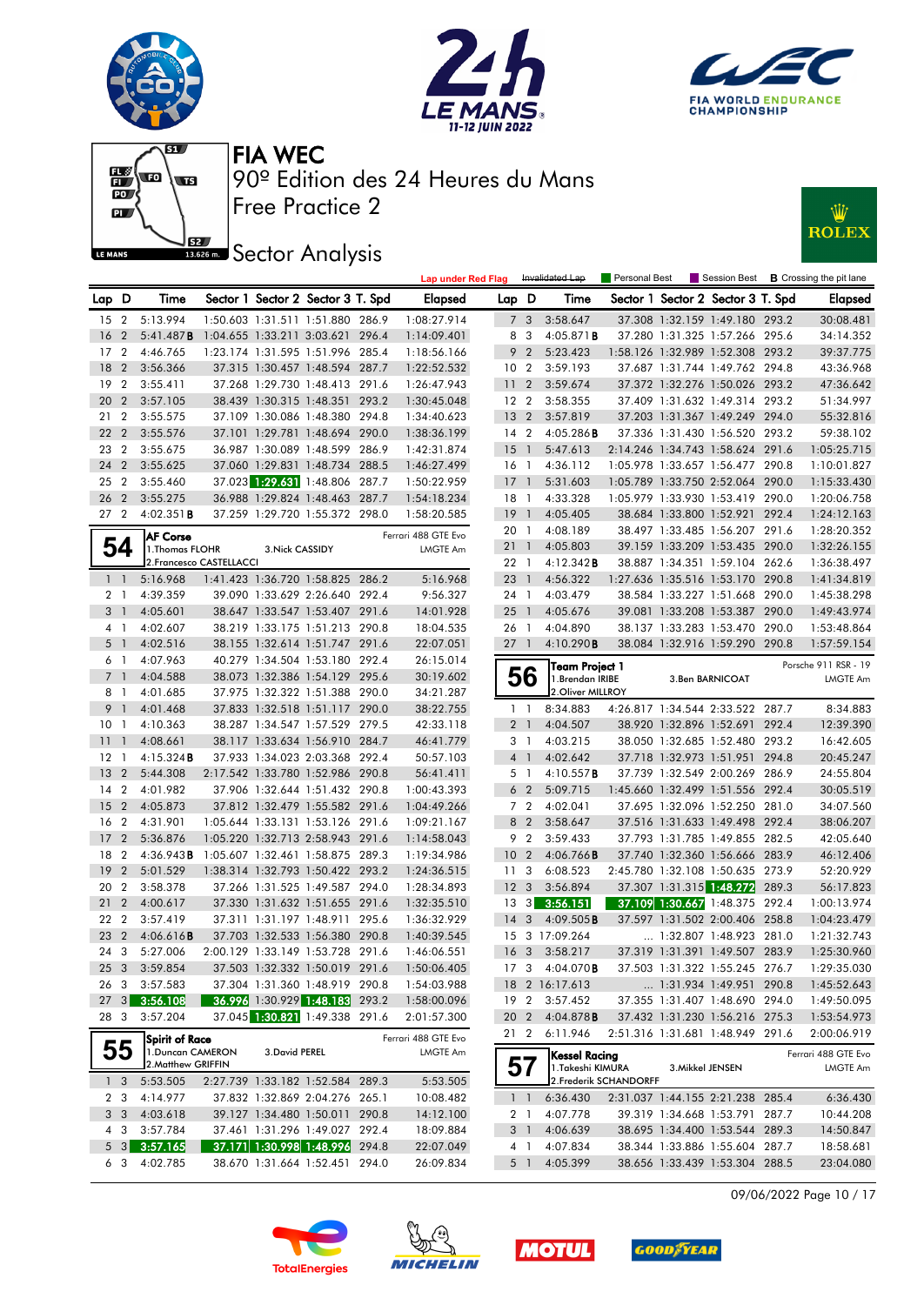











|                 |                |                                             |                                  |                 |                                                                  |       | <b>Lap under Red Flag</b>  |                 |                         | Invalidated Lap                      | <b>Personal Best</b> |                  |                                                                    | Session Best <b>B</b> Crossing the pit lane |
|-----------------|----------------|---------------------------------------------|----------------------------------|-----------------|------------------------------------------------------------------|-------|----------------------------|-----------------|-------------------------|--------------------------------------|----------------------|------------------|--------------------------------------------------------------------|---------------------------------------------|
| Lap D           |                | Time                                        |                                  |                 | Sector 1 Sector 2 Sector 3 T. Spd                                |       | <b>Elapsed</b>             | Lap D           |                         | Time                                 |                      |                  | Sector 1 Sector 2 Sector 3 T. Spd                                  | <b>Elapsed</b>                              |
| 6 1             |                | 4:12.788B                                   |                                  |                 | 38.671 1:34.456 1:59.661 289.3                                   |       | 27:16.868                  |                 | 3 1                     | 4:09.357                             |                      |                  | 39.522 1:34.213 1:55.622 293.2                                     | 24:32.658                                   |
| $\overline{7}$  | - 3            | 5:22.695                                    |                                  |                 | 1:59.073 1:32.811 1:50.811 288.5                                 |       | 32:39.563                  |                 | $4-1$                   | 4:11.996                             |                      |                  | 39.619 1:34.030 1:58.347 292.4                                     | 28:44.654                                   |
| 8 3             |                | 4:00.866                                    |                                  |                 | 37.425 1:31.815 1:51.626 290.8                                   |       | 36:40.429                  |                 | 5 <sup>1</sup>          | 4:09.080                             |                      |                  | 39.171 1:34.142 1:55.767 293.2                                     | 32:53.734                                   |
| 9 <sup>3</sup>  |                | 9:08.970B                                   |                                  |                 | 37.260 1:31.601 7:00.109 290.0                                   |       | 45:49.399                  |                 | 6 1                     | 4:19.103                             |                      |                  | 41.685 1:35.516 2:01.902 289.3                                     | 37:12.837                                   |
| 10 <sub>3</sub> |                | 8:39.936                                    |                                  |                 | 5:16.574 1:33.222 1:50.140 286.9                                 |       | 54:29.335                  |                 | 7 <sup>1</sup>          | 4:13.533                             |                      |                  | 39.789 1:35.627 1:58.117 292.4                                     | 41:26.370                                   |
| $\overline{11}$ | 3              | 3:58.539                                    |                                  |                 | 37.320 1:31.874 1:49.345 290.8                                   |       | 58:27.874                  |                 | 8 1                     | 4:08.106                             |                      |                  | 39.214 1:33.745 1:55.147 290.0                                     | 45:34.476                                   |
| 12              | -3             | 4:06.021B                                   |                                  |                 | 37.465 1:31.996 1:56.560 290.8                                   |       | 1:02:33.895                | 9               | $\overline{1}$          | 4:15.447B                            |                      |                  | 39.511 1:34.153 2:01.783 287.7                                     | 49:49.923                                   |
| 13              | $\overline{2}$ | 6:05.338                                    |                                  |                 | 2:36.408 1:34.178 1:54.752 290.8                                 |       | 1:08:39.233                | 10 <sup>3</sup> |                         | 6:26.190                             |                      |                  | 3:03.458 1:32.591 1:50.141 292.4                                   | 56:16.113                                   |
| 14              | $\overline{2}$ | 5:37.630                                    |                                  |                 | 1:05.382 1:32.411 2:59.837 291.6                                 |       | 1:14:16.863                | 11 <sub>3</sub> |                         | 3:57.157                             |                      |                  | 37.074 1:30.731 1:49.352 294.8                                     | 1:00:13.270                                 |
| 15              |                | 2 4:29.718                                  |                                  |                 | 1:05.300 1:32.516 1:51.902 287.7                                 |       | 1:18:46.581                | 12 <sup>3</sup> |                         | 4:01.195                             |                      |                  | 36.962 1:30.429 1:53.804 294.8                                     | 1:04:14.465                                 |
| 16              | $\overline{2}$ | 4:01.022                                    |                                  |                 | 37.716 1:33.140 1:50.166 269.8                                   |       | 1:22:47.603                | 13 <sup>3</sup> |                         | 4:29.680                             |                      |                  | 1:06.011 1:31.361 1:52.308 292.4                                   | 1:08:44.145                                 |
| 17              | $\overline{2}$ | 3:58.836                                    |                                  |                 | 37.562 1:31.824 1:49.450 289.3                                   |       | 1:26:46.439                | $14 \quad 3$    |                         | 5:36.874                             |                      |                  | 1:05.176 1:31.001 3:00.697 294.0                                   | 1:14:21.019                                 |
| 18              | $\overline{2}$ | 4:02.467                                    |                                  |                 | 37.375 1:34.840 1:50.252 290.0                                   |       | 1:30:48.906                | 15 <sub>3</sub> |                         | 4:25.996                             |                      |                  | 1:05.216 1:30.926 1:49.854 294.0                                   | 1:18:47.015                                 |
| 19              | $\overline{2}$ | 3:57.765                                    |                                  |                 | 37.443 1:31.460 1:48.862 290.8                                   |       | 1:34:46.671                | 16              | $\overline{\mathbf{3}}$ | 4:04.632B                            |                      |                  | 37.575 1:31.561 1:55.496 293.2                                     | 1:22:51.647                                 |
| 20 2            |                | 4:03.905B                                   |                                  |                 | 37.231 1:31.260 1:55.414 290.0                                   |       | 1:38:50.576                | 17 <sub>3</sub> |                         | 5:44.771                             |                      |                  | 2:24.241 1:31.691 1:48.839 294.8                                   | 1:28:36.418                                 |
| 213             |                | 5:18.407                                    |                                  |                 | 1:55.678 1:32.177 1:50.552 287.7                                 |       | 1:44:08.983                | 18              | - 3                     | 3:57.708                             |                      |                  | 37.509 1:31.459 1:48.740 295.6                                     | 1:32:34.126                                 |
| 22 3            |                | 3:57.795                                    |                                  |                 | 37.304 1:31.721 1:48.770 287.7                                   |       | 1:48:06.778                | 19 <sup>3</sup> |                         | 4:05.459B                            |                      |                  | 37.016 1:30.359 1:58.084 296.4                                     | 1:36:39.585                                 |
| 23              | $\mathbf{3}$   | 3:57.170                                    |                                  |                 | 37.199 1:31.392 1:48.579 289.3                                   |       | 1:52:03.948                | 20              |                         | 2 12:13.221                          |                      |                  | 8:48.847 1:33.179 1:51.195 290.0                                   | 1:48:52.806                                 |
| 24              | -3             | 3:57.543                                    |                                  |                 | 37.301 1:31.702 1:48.540 290.8                                   |       | 1:56:01.491                | 21              | $\overline{2}$          | 3:58.406                             |                      |                  | 37.595 1:31.551 1:49.260 291.6                                     | 1:52:51.212                                 |
| 25              | $\mathbf{3}$   | 3:56.592                                    |                                  |                 | 37.202 1:31.170 1:48.220 291.6                                   |       | 1:59:58.083                | 22 2            |                         | 3:56.792                             |                      |                  | 37.310 1:31.091 1:48.391 292.4                                     | 1:56:48.004                                 |
| $26 \quad 3$    |                | 3:56.505                                    |                                  |                 | 37.309 1:31.065 1:48.131                                         | 290.0 | 2:03:54.588                |                 |                         | 23 2 3:56.470                        |                      |                  | 37.084 1:31.174 1:48.212 294.0                                     | 2:00:44.474                                 |
|                 |                | Inception Racing                            |                                  |                 |                                                                  |       | Ferrari 488 GTE Evo        |                 |                         | <b>AF Corse</b>                      |                      |                  |                                                                    | Ferrari 488 GTE Evo                         |
|                 | 59             | 1.Alexander WEST                            |                                  | 3. Marvin KLEIN |                                                                  |       | LMGTE Am                   | 61              |                         | 1. Louis PRETTE                      |                      | 3. Vincent ABRIL |                                                                    | <b>LMGTE Am</b>                             |
|                 |                | 2.Côme LEDOGAR                              |                                  |                 |                                                                  |       |                            |                 |                         |                                      | 2. Conrad GRUNEWALD  |                  |                                                                    |                                             |
|                 | 1 <sub>3</sub> | 8:10.131                                    |                                  |                 | 4:04.229 1:37.724 2:28.178 266.5                                 |       | 8:10.131                   |                 |                         | 1 2 27:13.854 <b>B</b>               |                      |                  | 1:34.722 2:01.203 288.5                                            | 27:13.854                                   |
| 2 <sub>3</sub>  |                | 4:01.613                                    |                                  |                 | 38.621 1:32.696 1:50.296 290.0                                   |       | 12:11.744                  |                 |                         | 2 2 11:53.713                        |                      |                  | 8:26.595 1:34.707 1:52.411 289.3                                   | 39:07.567                                   |
| 3 <sub>3</sub>  |                | 3:58.446                                    |                                  |                 | 37.197 1:32.075 1:49.174 292.4                                   |       | 16:10.190                  |                 | 3 <sub>2</sub>          | 4:02.790                             |                      |                  | 38.430 1:32.803 1:51.557 290.8                                     | 43:10.357                                   |
|                 | $4 \quad 3$    | 3:57.961                                    |                                  |                 | 37.891 1:31.639 1:48.431                                         | 286.2 | 20:08.151                  |                 | 4 <sup>2</sup>          | 4:01.231                             |                      |                  | 37.860 1:32.093 1:51.278 290.8                                     | 47:11.588                                   |
| 5 <sub>3</sub>  |                | 4:07.377B                                   |                                  |                 | 38.118 1:32.926 1:56.333 286.2                                   |       | 24:15.528                  |                 | 5 <sub>2</sub>          | 4:11.139 <b>B</b>                    |                      |                  | 38.531 1:32.343 2:00.265 291.6                                     | 51:22.727                                   |
| 6 1             |                | 5:46.302                                    |                                  |                 | 2:03.103 1:41.098 2:02.101 287.7                                 |       | 30:01.830                  |                 | $6-1$                   | 7:49.771                             |                      |                  | 4:25.496 1:32.834 1:51.441 291.6                                   | 59:12.498                                   |
| 7 <sub>1</sub>  |                | 4:19.271                                    |                                  |                 | 40.883 1:37.331 2:01.057 279.5                                   |       | 34:21.101                  |                 | 7 1 I                   | 3:57.652                             |                      |                  | 37.195 1:31.565 1:48.892 293.2                                     | 1:03:10.150                                 |
| 8 1             |                | 4:15.340                                    |                                  |                 | 42.181 1:35.476 1:57.683 291.6                                   |       | 38:36.441                  |                 | 8 1                     | 4:07.539                             |                      |                  | 42.743 1:32.895 1:51.901 290.8                                     | 1:07:17.689                                 |
| 9               | $\overline{1}$ | 4:17.560                                    |                                  |                 | 39.626 1:36.966 2:00.968 289.3                                   |       | 42:54.001                  |                 | 9 1                     | 5:39.365                             |                      |                  | 1:06.012 1:33.395 2:59.958 291.6                                   | 1:12:57.054                                 |
| 10              | $\overline{1}$ | 4:26.550B                                   |                                  |                 | 40.705 1:39.247 2:06.598 290.0                                   |       | 47:20.551                  | 10              | $\overline{1}$          | 4:39.850B                            |                      |                  | 1:05.688 1:32.393 2:01.769 290.8                                   | 1:17:36.904                                 |
| 11              | $\overline{2}$ | 6:17.565                                    |                                  |                 | 2:46.784 1:38.069 1:52.712 287.7                                 |       | 53:38.116                  | 11 <sub>3</sub> |                         | 8:49.156                             |                      |                  | 5:24.652 1:33.622 1:50.882 291.6                                   | 1:26:26.060                                 |
| 12 <sub>2</sub> |                | 4:00.914                                    |                                  |                 | 37.774 1:32.628 1:50.512 288.5                                   |       | 57:39.030                  | 12 <sup>3</sup> |                         | 3:59.758                             |                      |                  | 37.775 1:31.820 1:50.163 290.8                                     | 1:30:25.818                                 |
| <b>13</b>       | $\overline{2}$ | 4:01.972                                    |                                  |                 | 37.846 1:34.103 1:50.023 287.7                                   |       | 1:01:41.002                | 13 <sub>3</sub> |                         | 3:59.194                             |                      |                  | 37.392 1:31.906 1:49.896 293.2                                     | 1:34:25.012                                 |
| $14 \quad 2$    |                | 4:02.491                                    |                                  |                 | 37.581 1:32.471 1:52.439 289.3                                   |       | 1:05:43.493                | 14 <sub>3</sub> |                         | 4:00.318                             |                      |                  | 37.437 1:31.800 1:51.081 290.8<br>37.327 1:31.631 1:55.555 290.0   | 1:38:25.330                                 |
| 15              | $\overline{2}$ | $4:37.207$ <b>B</b><br>5:56.687             | 1:05.161 1:32.633 1:59.413 290.0 |                 |                                                                  |       | 1:10:20.700                | 15 <sub>3</sub> |                         | 4:04.513B<br>16 3 14:02.613          |                      |                  |                                                                    | 1:42:29.843                                 |
| 16 <sub>3</sub> |                |                                             |                                  |                 | 2:29.951 1:32.801 1:53.935 286.9                                 |       | 1:16:17.387                |                 |                         |                                      |                      |                  | 1:31.776 1:49.057 290.8                                            | 1:56:32.456                                 |
|                 |                | 17 3 4:28.589                               | 1:04.416 1:33.349 1:50.824 288.5 |                 |                                                                  |       | 1:20:45.976                |                 |                         | 17 3 3:58.549                        |                      |                  | 37.164 1:31.855 1:49.530 290.8                                     | 2:00:31.005                                 |
| 18 3            |                | 4:00.621                                    |                                  |                 | 37.756 1:31.757 1:51.108 289.3                                   |       | 1:24:46.597                |                 |                         | Corvette Racing                      |                      |                  |                                                                    | Chevrolet Corvette C8.R                     |
| 19 <sup>3</sup> |                | 3:58.608                                    |                                  |                 | 37.261 1:31.789 1:49.558 288.5                                   |       | 1:28:45.205                |                 | 63                      | 1. Antonio GARCIA<br>2.Jordan TAYLOR |                      |                  | 3. Nicky CATSBURG                                                  | <b>LMGTE Pro</b>                            |
| 20 3            |                | $4:05.792$ <b>B</b>                         |                                  |                 | 37.299 1:32.145 1:56.348 290.0                                   |       | 1:32:50.997                |                 |                         |                                      |                      |                  |                                                                    |                                             |
| 21 <sub>3</sub> |                | 7:48.728                                    |                                  |                 | 4:27.092 1:32.549 1:49.087 290.0                                 |       | 1:40:39.725<br>1:44:38.641 |                 | 1 <sub>3</sub>          | 4:29.596                             |                      |                  | 1:05.878 1:33.259 1:50.459 290.8<br>36.883 1:30.494 2:23.722 295.6 | 4:29.596                                    |
| 22 3            |                | 3:58.916                                    |                                  |                 | 37.312 1:32.196 1:49.408 287.7<br>37.761 1:31.867 1:49.330 289.3 |       |                            |                 | 2 <sub>3</sub>          | 4:31.099                             |                      |                  |                                                                    | 9:00.695                                    |
| 23 3            |                | 3:58.958                                    |                                  |                 |                                                                  |       | 1:48:37.599<br>1:52:43.382 |                 | 3 <sub>3</sub>          | 3:55.046<br>4 3 3:53.492             |                      |                  | 36.919 1:30.302 1:47.825 295.6                                     | 12:55.741                                   |
| 24 3            |                | $4:05.783$ <b>B</b>                         |                                  |                 | 37.301 1:32.514 1:55.968 289.3                                   |       |                            |                 |                         |                                      |                      |                  | 36.706 1:29.789 1:46.997 297.2                                     | 16:49.233                                   |
|                 |                | Iron Lynx                                   |                                  |                 |                                                                  |       | Ferrari 488 GTE Evo        |                 | 5 <sub>3</sub>          | 3:56.447<br>$4:02.020$ <b>B</b>      |                      |                  | 36.664 1:31.391 1:48.392 301.3<br>37.569 1:30.410 1:54.041 296.4   | 20:45.680<br>24:47.700                      |
|                 | 60             | 1. Claudio SCHIAVONI<br>2.Alessandro BALZAN |                                  |                 | 3.Raffaele GIAMMARIA                                             |       | LMGTE Am                   |                 | 6 3                     | 7 3 12:21.888                        |                      |                  | 9:00.701 1:32.314 1:48.873 293.2                                   | 37:09.588                                   |
|                 |                | $1 \quad 2 \quad 14:24.677 \text{ B}$       |                                  |                 | 1:33.436 1:58.226 290.8                                          |       | 14:24.677                  |                 |                         | 8 3 3:55.715                         |                      |                  | 36.785 1:30.421 1:48.509 297.2                                     | 41:05.303                                   |
|                 | 2 1            | 5:58.624                                    |                                  |                 | 2:25.454 1:37.119 1:56.051 276.7                                 |       | 20:23.301                  |                 |                         | 9 3 3:54.432                         |                      |                  | 36.620 1:29.901 1:47.911 296.4                                     | 44:59.735                                   |
|                 |                |                                             |                                  |                 |                                                                  |       |                            |                 |                         |                                      |                      |                  |                                                                    |                                             |

09/06/2022 Page 11 / 17







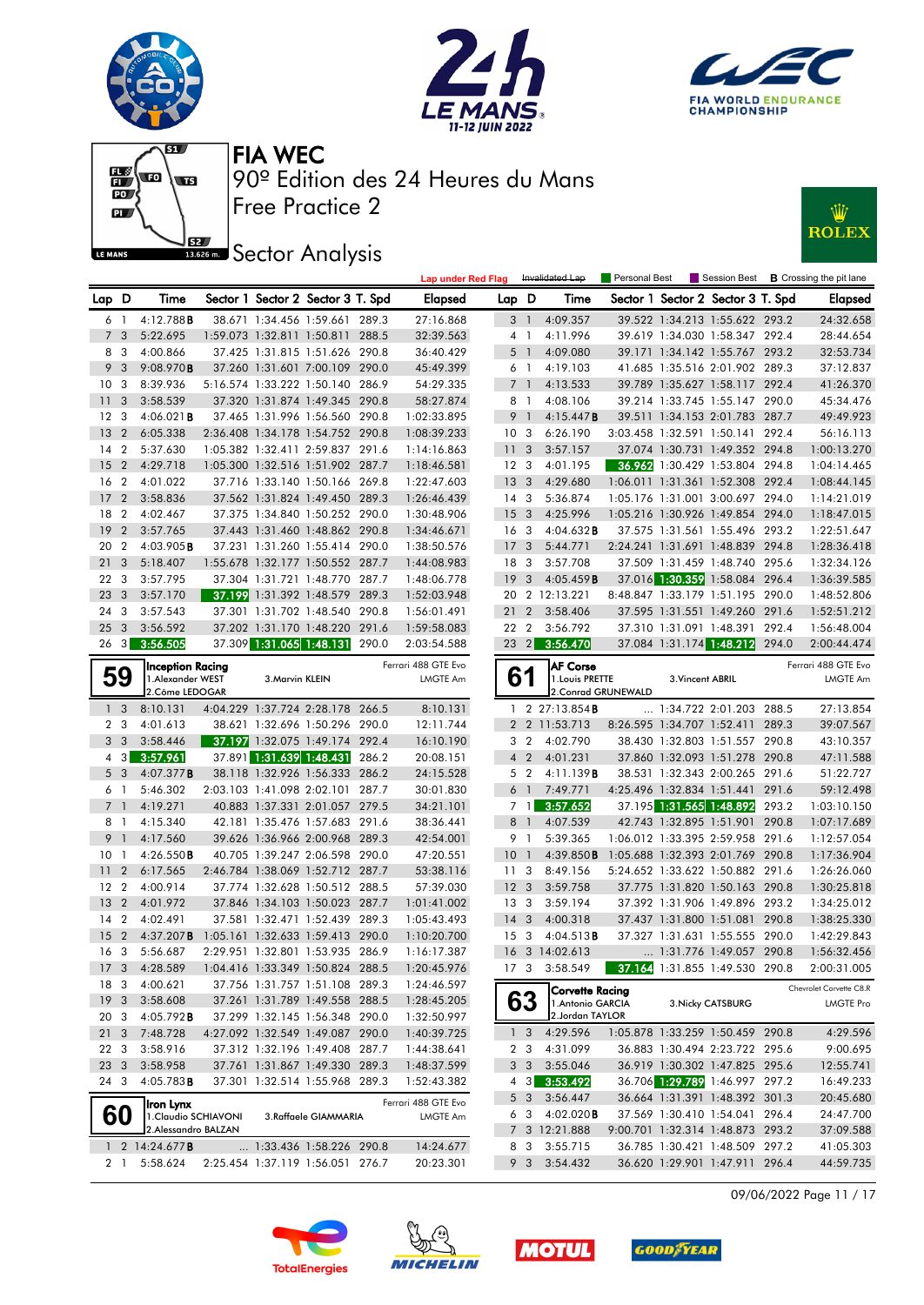











|                  |                |                  |                                  |                                   |       | <b>Lap under Red Flag</b> |                 |                 | Invalidated Lap       | Personal Best                         |                 |                                   |       | Session Best <b>B</b> Crossing the pit lane |
|------------------|----------------|------------------|----------------------------------|-----------------------------------|-------|---------------------------|-----------------|-----------------|-----------------------|---------------------------------------|-----------------|-----------------------------------|-------|---------------------------------------------|
| Lap D            |                | Time             |                                  | Sector 1 Sector 2 Sector 3 T. Spd |       | <b>Elapsed</b>            | Lap D           |                 | Time                  |                                       |                 | Sector 1 Sector 2 Sector 3 T. Spd |       | <b>Elapsed</b>                              |
| 10 <sub>3</sub>  |                | 3:53.552         |                                  | 36.516 1:29.885 1:47.151 297.2    |       | 48:53.287                 |                 | 8 3             | 3:36.492              |                                       |                 | 34.496 1:22.918 1:39.078 321.0    |       | 32:23.184                                   |
| 11               | 3              | 4:03.941B        |                                  | 37.019 1:30.280 1:56.642 296.4    |       | 52:57.228                 |                 | $9 \quad 3$     | 3:34.971              |                                       |                 | 33.887 1:22.950 1:38.134 318.2    |       | 35:58.155                                   |
| 12               | $\overline{2}$ | 5:01.340         |                                  | 1:40.360 1:32.131 1:48.849 294.0  |       | 57:58.568                 | 10 <sub>3</sub> |                 | 3:46.148B             |                                       |                 | 35.643 1:23.638 1:46.867 321.0    |       | 39:44.303                                   |
| 13               | $\overline{2}$ | 3:54.972         |                                  | 36.847 1:30.466 1:47.659 294.0    |       | 1:01:53.540               | 1111            |                 | 5:10.972              |                                       |                 | 2:04.104 1:24.552 1:42.316 320.1  |       | 44:55.275                                   |
| 14               | $\overline{2}$ | 3:56.146         |                                  | 36.646 1:29.962 1:49.538 298.0    |       | 1:05:49.686               | $12-1$          |                 | 3:37.095              |                                       |                 | 34.221 1:23.584 1:39.290 318.2    |       | 48:32.370                                   |
| 15               | $\overline{2}$ | 4:31.874B        | 1:05.154 1:30.961 1:55.759 294.0 |                                   |       | 1:10:21.560               | $13-1$          |                 | 3:39.190              |                                       |                 | 34.088 1:24.184 1:40.918 322.9    |       | 52:11.560                                   |
| 16               |                | 2 10:02.358      |                                  | 6:41.431 1:32.245 1:48.682 296.4  |       | 1:20:23.918               | $14-1$          |                 | 3:36.261              |                                       |                 | 34.079 1:23.167 1:39.015 321.0    |       | 55:47.821                                   |
| 17               | $\overline{2}$ | 3:55.280         |                                  | 36.699 1:30.141 1:48.440 298.0    |       | 1:24:19.198               | 15 <sub>1</sub> |                 | 3:39.562              |                                       |                 | 34.076 1:23.207 1:42.279 321.0    |       | 59:27.383                                   |
| 18               | $\overline{2}$ | 3:56.652         |                                  | 37.015 1:29.847 1:49.790 297.2    |       | 1:28:15.850               | $16-1$          |                 | 3:45.501B             |                                       |                 | 34.501 1:23.777 1:47.223 322.9    |       | 1:03:12.884                                 |
| 19               | $\overline{2}$ | 3:55.667         |                                  | 36.930 1:30.468 1:48.269 292.4    |       | 1:32:11.517               | 17 1            |                 | 5:28.988              |                                       |                 | 2:18.308 1:26.119 1:44.561 321.0  |       | 1:08:41.872                                 |
| 20               | $\overline{2}$ | 3:59.869B        |                                  | 36.819 1:29.799 1:53.251          | 297.2 | 1:36:11.386               | 18              | $\overline{1}$  | 5:28.418B             |                                       |                 | 1:03.772 1:25.612 2:59.034 319.1  |       | 1:14:10.290                                 |
| 21               | $\overline{1}$ | 5:05.516         |                                  | 1:44.243 1:32.267 1:49.006 294.0  |       | 1:41:16.902               | 19 1            |                 | 8:12.390B             |                                       |                 | 4:33.282 1:30.197 2:08.911 314.5  |       | 1:22:22.680                                 |
| 22 <sub>1</sub>  |                | 3:55.000         |                                  | 36.954 1:30.153 1:47.893 296.4    |       | 1:45:11.902               | 20 2            |                 | 5:08.077              |                                       |                 | 2:02.669 1:23.970 1:41.438 318.2  |       | 1:27:30.757                                 |
| 23               | $\overline{1}$ | 3:54.955         |                                  | 36.848 1:30.596 1:47.511 296.4    |       | 1:49:06.857               | 21 2            |                 | 3:37.163              |                                       |                 | 34.728 1:23.360 1:39.075 319.1    |       | 1:31:07.920                                 |
| 24               | $\overline{1}$ | 3:54.113         |                                  | 37.103 1:29.942 1:47.068 294.8    |       | 1:53:00.970               | 22 2            |                 | 3:37.306              |                                       |                 | 34.164 1:23.610 1:39.532 319.1    |       | 1:34:45.226                                 |
| 25               | $\overline{1}$ | 3:53.722         |                                  | 36.882 1:30.032 1:46.808          | 296.4 | 1:56:54.692               | 23 2            |                 | 3:44.006B             |                                       |                 | 33.991 1:22.801 1:47.214 322.0    |       | 1:38:29.232                                 |
| 26 1             |                | 3:53.725         |                                  | 36.823 1:29.941 1:46.961 295.6    |       | 2:00:48.417               |                 |                 | 24 2 10:08.577        |                                       |                 | 7:04.605 1:23.928 1:40.044 318.2  |       | 1:48:37.809                                 |
|                  |                | Corvette Racing  |                                  |                                   |       | Chevrolet Corvette C8.R   | $25 \t2$        |                 | 3:35.359              |                                       |                 | 34.098 1:23.059 1:38.202 319.1    |       | 1:52:13.168                                 |
|                  | 64             | 1. Tommy MILNER  |                                  | 3. Alexander SIMS                 |       | <b>LMGTE Pro</b>          | 26              | $\overline{2}$  | 3:38.975              |                                       |                 | 35.005 1:23.912 1:40.058 319.1    |       | 1:55:52.143                                 |
|                  |                | 2. Nick TANDY    |                                  |                                   |       |                           | 27 2            |                 | 3:37.346              |                                       |                 | 34.391 1:23.511 1:39.444 312.7    |       | 1:59:29.489                                 |
|                  | $1\quad$       | 5:42.082         |                                  | 2:18.926 1:33.606 1:49.550 293.2  |       | 5:42.082                  | 28 2            |                 | 3:37.700              |                                       |                 | 34.339 1:24.093 1:39.268 307.3    |       | 2:03:07.189                                 |
|                  | 2 1            | 4:21.008         |                                  | 36.890 1:30.503 2:13.615 296.4    |       | 10:03.090                 |                 |                 | <b>JMW Motorsport</b> |                                       |                 |                                   |       | Ferrari 488 GTE Evo                         |
|                  | 3 <sup>1</sup> | 3:55.096         |                                  | 36.596 1:29.940 1:48.560 298.8    |       | 13:58.186                 |                 | 66              |                       | 1. Renger VAN DER ZANDE 3. Jason HART |                 |                                   |       | LMGTE Am                                    |
| 4 1              |                | 3:53.827         |                                  | 36.556 1:30.158 1:47.113 298.8    |       | 17:52.013                 |                 |                 | 2. Mark KVAMME        |                                       |                 |                                   |       |                                             |
|                  | 5 1            | 4:00.951B        |                                  | 36.522 1:29.978 1:54.451 301.3    |       | 21:52.964                 |                 | 1 <sup>2</sup>  | 4:46.393              |                                       |                 | 1:13.548 1:37.866 1:54.979 254.5  |       | 4:46.393                                    |
|                  |                | 6 1 29:20.545    |                                  | 1:31.731 1:50.340 298.0           |       | 51:13.509                 |                 | 2 <sub>2</sub>  | 4:43.440              |                                       |                 | 39.225 1:33.740 2:30.475 290.0    |       | 9:29.833                                    |
| 7 <sup>1</sup>   |                | 3:57.081         |                                  | 36.909 1:30.730 1:49.442 298.0    |       | 55:10.590                 |                 | 3 <sub>2</sub>  | 4:06.864              |                                       |                 | 38.633 1:33.501 1:54.730 292.4    |       | 13:36.697                                   |
| 8 1              |                | 3:56.401         |                                  | 37.447 1:31.035 1:47.919 298.0    |       | 59:06.991                 |                 | $4\quad2$       | 4:08.059              |                                       |                 | 38.359 1:34.502 1:55.198 288.5    |       | 17:44.756                                   |
| 9 <sub>1</sub>   |                | 4:01.239B        |                                  | 36.877 1:30.333 1:54.029 299.7    |       | 1:03:08.230               |                 | 5 <sub>2</sub>  | 4:14.087B             |                                       |                 | 38.554 1:33.885 2:01.648 294.0    |       | 21:58.843                                   |
| 10               | 3              | 5:26.139         |                                  | 2:03.211 1:31.956 1:50.972 292.4  |       | 1:08:34.369               |                 | 6 <sub>3</sub>  | 9:14.774B             |                                       |                 | 2:28.792 1:54.910 4:51.072 285.4  |       | 31:13.617                                   |
| 11               | 3              | 5:33.888         |                                  | 1:05.348 1:30.662 2:57.878 297.2  |       | 1:14:08.257               |                 | 7 3             | 6:16.008              |                                       |                 | 2:44.581 1:37.187 1:54.240 279.5  |       | 37:29.625                                   |
| 12 <sup>12</sup> | 3              | 4:23.124         |                                  | 1:05.327 1:30.405 1:47.392 297.2  |       | 1:18:31.381               |                 | 8 3             | 4:04.210              |                                       |                 | 38.254 1:33.453 1:52.503 288.5    |       | 41:33.835                                   |
| 13               | 3              | 3:53.699         |                                  | 37.181 1:29.682 1:46.836 298.8    |       | 1:22:25.080               |                 | 9 3             | 4:02.264              |                                       |                 | 37.894 1:32.860 1:51.510 290.0    |       | 45:36.099                                   |
| 14               | 3              | 3:55.642         |                                  | 37.048 1:30.140 1:48.454 299.7    |       | 1:26:20.722               | 10 <sub>3</sub> |                 | 4:14.722B             |                                       |                 | 38.833 1:33.799 2:02.090          | 286.2 | 49:50.821                                   |
| 15               | 3              | 3:54.150         |                                  | 36.811 1:30.458 1:46.881 299.7    |       | 1:30:14.872               | 11              | $\overline{1}$  | $5:18.506$ <b>B</b>   | 1:47.452 1:32.640 1:58.414 290.0      |                 |                                   |       | 55:09.327                                   |
| 16 <sub>3</sub>  |                | 3:54.885         |                                  | 36.966 1:31.522 1:46.397          | 297.2 | 1:34:09.757               | $12-1$          |                 | 5:30.589              |                                       |                 | 2:02.984 1:32.078 1:55.527 290.0  |       | 1:00:39.916                                 |
| 17               | 3              | 3:54.695         |                                  | 36.782 1:30.145 1:47.768 295.6    |       | 1:38:04.452               | $13-1$          |                 | 4:02.525              |                                       |                 | 37.746 1:32.007 1:52.772 293.2    |       | 1:04:42.441                                 |
| 18               | 3              | 3:55.662         |                                  | 36.963 1:30.102 1:48.597 297.2    |       | 1:42:00.114               | 14              | $\overline{1}$  | 4:33.214              |                                       |                 | 1:05.229 1:32.128 1:55.857 285.4  |       | 1:09:15.655                                 |
| 19               | 3              | 4:04.469B        |                                  | 37.200 1:30.274 1:56.995 299.7    |       | 1:46:04.583               | 15 <sub>1</sub> |                 | 5:44.510B             | 1:06.613 1:33.802 3:04.095 286.2      |                 |                                   |       | 1:15:00.165                                 |
| 20 2             |                | 5:05.474         |                                  | 1:40.232 1:32.685 1:52.557 298.0  |       | 1:51:10.057               |                 | 16 <sub>2</sub> | 5:53.414              |                                       |                 | 2:19.252 1:36.556 1:57.606 286.2  |       | 1:20:53.579                                 |
|                  |                | 21 2 3:55.498    |                                  | 37.291 1:30.365 1:47.842 296.4    |       | 1:55:05.555               |                 |                 | 17 2 4:10.337         |                                       |                 | 39.539 1:35.312 1:55.486 285.4    |       | 1:25:03.916                                 |
| 22 2             |                | 3:54.511         |                                  | 37.029 1:29.957 1:47.525 296.4    |       | 1:59:00.066               |                 |                 | 18 2 4:07.656         |                                       |                 | 38.803 1:34.714 1:54.139 286.9    |       | 1:29:11.572                                 |
| 23 2             |                | 3:54.187         |                                  | 36.798 1:29.959 1:47.430 298.0    |       | 2:02:54.253               |                 | 19 2            | 4:08.706              |                                       |                 | 38.530 1:35.138 1:55.038 284.7    |       | 1:33:20.278                                 |
|                  |                | Panis Racing     |                                  |                                   |       | Oreca 07 - Gibson         |                 | 20 2            | 4:18.252B             |                                       |                 | 38.877 1:35.373 2:04.002 284.7    |       | 1:37:38.530                                 |
|                  | 65             | 1. Julien CANAL  |                                  | 3.Job VAN UITERT                  |       | LMP <sub>2</sub>          | 21 3            |                 | 5:33.296              |                                       |                 | 2:08.153 1:33.131 1:52.012 286.2  |       | 1:43:11.826                                 |
|                  |                | 2. Nicolas JAMIN |                                  |                                   |       |                           |                 | $22 \quad 3$    | 4:06.675              |                                       |                 | 42.336 1:32.965 1:51.374 286.9    |       | 1:47:18.501                                 |
|                  | 1 <sub>3</sub> | 4:00.887         |                                  | 51.230 1:26.185 1:43.472 300.5    |       | 4:00.887                  | 233             |                 | 4:00.820              |                                       |                 | 37.888 1:32.156 1:50.776 288.5    |       | 1:51:19.321                                 |
|                  | 2 3            | 4:16.240         |                                  | 35.024 1:23.528 2:17.688 320.1    |       | 8:17.127                  |                 | $24 \quad 3$    | 4:00.566              |                                       |                 | 37.490 1:32.209 1:50.867 288.5    |       | 1:55:19.887                                 |
|                  | 3 3            | 3:38.332         |                                  | 34.137 1:24.201 1:39.994 319.1    |       | 11:55.459                 | 253             |                 | 4:02.400              |                                       |                 | 37.867 1:33.800 1:50.733 289.3    |       | 1:59:22.287                                 |
|                  | 4 3            | 3:36.144         |                                  | 34.288 1:23.256 1:38.600 317.2    |       | 15:31.603                 | 26 3            |                 | 4:09.646B             |                                       |                 | 38.074 1:32.578 1:58.994 288.5    |       | 2:03:31.933                                 |
|                  | 5 3            | 3:36.662         |                                  | 33.725 1:22.607 1:40.330 319.1    |       | 19:08.265                 |                 |                 | Spirit of Race        |                                       |                 |                                   |       | Ferrari 488 GTE Evo                         |
|                  | 6 3            | 3:41.075B        |                                  | 33.713 1:22.984 1:44.378 322.0    |       | 22:49.340                 |                 |                 | 1. Franck DEZOTEUX    |                                       | 3.Gabriel AUBRY |                                   |       | <b>LMGTE Am</b>                             |
|                  | 7 3            | 5:57.352         |                                  | 2:53.899 1:23.292 1:40.161 319.1  |       | 28:46.692                 |                 |                 | 2. Pierre RAGUES      |                                       |                 |                                   |       |                                             |

09/06/2022 Page 12 / 17







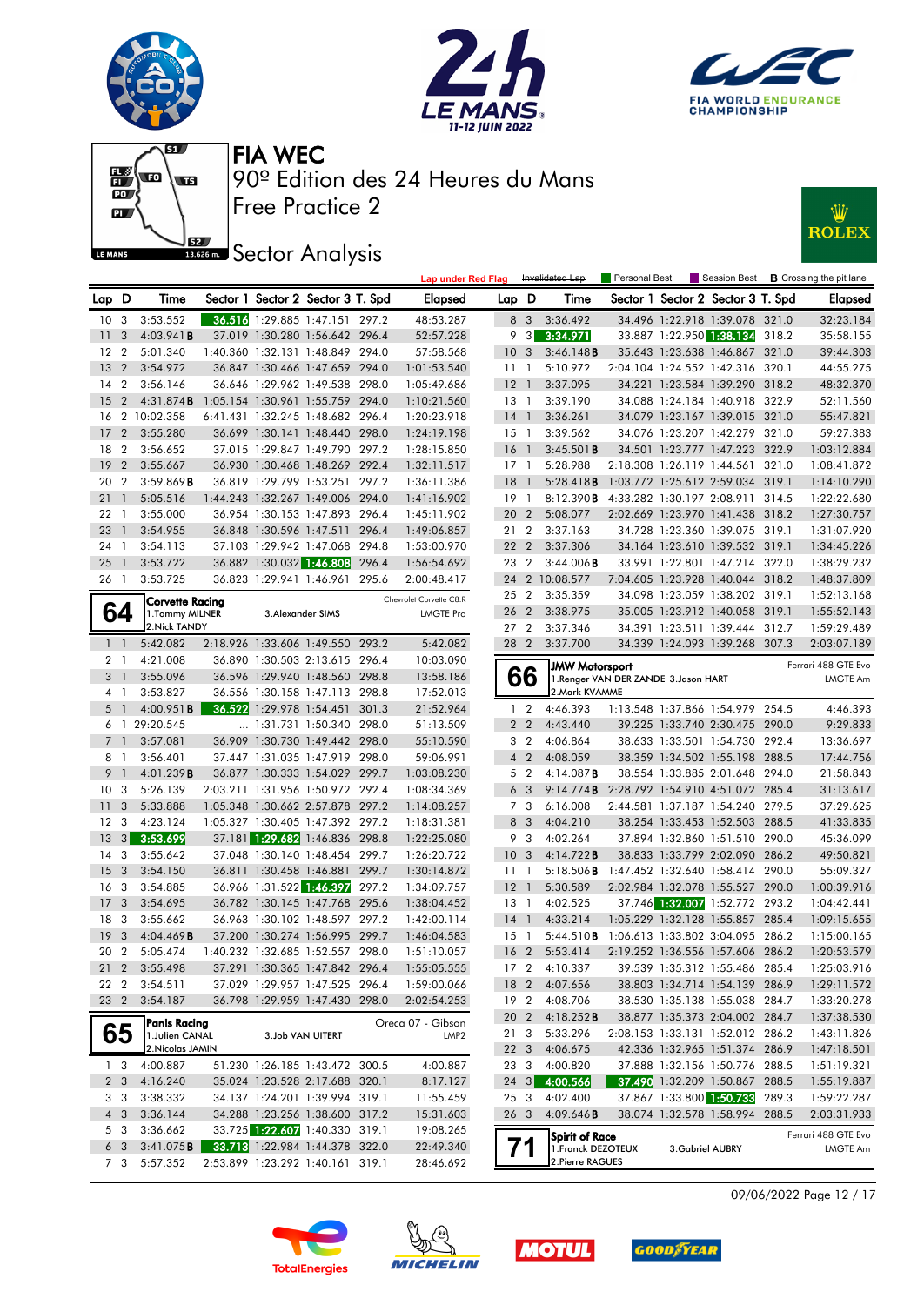







**JEZ Sector Analysis** 



|                 |                 |                                             |                          |                                   |       | <b>Lap under Red Flag</b>               |                 |                | Invalidated Lap        | Personal Best             |                                   |       | Session Best <b>B</b> Crossing the pit lane |
|-----------------|-----------------|---------------------------------------------|--------------------------|-----------------------------------|-------|-----------------------------------------|-----------------|----------------|------------------------|---------------------------|-----------------------------------|-------|---------------------------------------------|
| Lap D           |                 | Time                                        |                          | Sector 1 Sector 2 Sector 3 T. Spd |       | <b>Elapsed</b>                          | Lap D           |                | Time                   |                           | Sector 1 Sector 2 Sector 3 T. Spd |       | <b>Elapsed</b>                              |
| $\mathbf{1}$    | $\overline{2}$  | 5:10.417                                    |                          | 1:46.349 1:34.196 1:49.872 273.9  |       | 5:10.417                                |                 | 5 <sub>1</sub> | 4:11.125               |                           | 39.243 1:36.471 1:55.411 288.5    |       | 38:19.827                                   |
|                 | 2 <sub>2</sub>  | 4:32.874                                    |                          | 39.146 1:31.349 2:22.379 292.4    |       | 9:43.291                                |                 | 6 1            | 4:09.617               |                           | 38.986 1:36.144 1:54.487 285.4    |       | 42:29.444                                   |
|                 |                 | $3 \quad 2 \quad 3:57.456$                  | 37.250 1:31.365 1:48.841 |                                   | 292.4 | 13:40.747                               |                 | 7 <sup>1</sup> | 4:08.699               |                           | 39.254 1:34.975 1:54.470 283.9    |       | 46:38.143                                   |
|                 | $4\quad2$       | 4:00.241                                    |                          | 37.172 1:32.516 1:50.553 295.6    |       | 17:40.988                               | 8 1             |                | $4:17.504$ <b>B</b>    |                           | 38.898 1:35.254 2:03.352 285.4    |       | 50:55.647                                   |
|                 | 5 2             | 4:07.889B                                   |                          | 38.729 1:30.685 1:58.475 297.2    |       | 21:48.877                               |                 | 9 <sub>2</sub> | 6:28.226               |                           | 2:55.001 1:35.873 1:57.352 287.7  |       | 57:23.873                                   |
| 6 <sup>1</sup>  |                 | 5:36.129                                    |                          | 2:02.822 1:35.314 1:57.993 294.8  |       | 27:25.006                               | 10 <sub>2</sub> |                | 4:09.940               |                           | 40.050 1:34.382 1:55.508 286.2    |       | 1:01:33.813                                 |
| 7 <sub>1</sub>  |                 | 4:08.860                                    |                          | 39.023 1:34.407 1:55.430 291.6    |       | 31:33.866                               | 11              | $\overline{2}$ | 4:13.687               |                           | 39.219 1:34.866 1:59.602 286.2    |       | 1:05:47.500                                 |
| 8 <sup>1</sup>  |                 | 4:09.882                                    |                          | 39.219 1:34.242 1:56.421 294.0    |       | 35:43.748                               | 12 <sub>2</sub> |                | 4:40.041               |                           | 1:06.100 1:33.818 2:00.123 289.3  |       | 1:10:27.541                                 |
| 9 1             |                 | 4:07.898                                    |                          | 39.004 1:34.134 1:54.760 294.8    |       | 39:51.646                               | 13 <sub>2</sub> |                | 5:12.745               |                           | 1:06.280 1:34.483 2:31.982 286.2  |       | 1:15:40.286                                 |
| 10              | $\mathbf{1}$    | 4:22.226B                                   |                          | 39.945 1:35.298 2:06.983 293.2    |       | 44:13.872                               | 14 <sup>2</sup> |                | 4:35.813               |                           | 1:06.468 1:34.686 1:54.659 285.4  |       | 1:20:16.099                                 |
| 11 <sub>3</sub> |                 | 5:16.987                                    |                          | 1:51.467 1:33.177 1:52.343 286.9  |       | 49:30.859                               | 15 <sub>2</sub> |                | 4:19.275B              |                           | 39.614 1:33.950 2:05.711 279.5    |       | 1:24:35.374                                 |
| 12              | $\overline{3}$  | 4:04.115                                    |                          | 38.298 1:33.143 1:52.674 278.1    |       | 53:34.974                               | 16              | 3              | 6:49.792               |                           | 3:19.817 1:34.761 1:55.214 285.4  |       | 1:31:25.166                                 |
| 13              | -3              | 3:59.859                                    |                          | 37.514 1:31.863 1:50.482 291.6    |       | 57:34.833                               | 17              | 3              | 4:04.717               |                           | 38.956 1:33.406 1:52.355 286.9    |       | 1:35:29.883                                 |
| 14              | 3               | 4:00.303                                    |                          | 37.985 1:31.799 1:50.519 292.4    |       | 1:01:35.136                             | 18 3            |                | 4:01.827               |                           | 38.116 1:32.573 1:51.138 289.3    |       | 1:39:31.710                                 |
| 15 <sup>3</sup> |                 | 4:07.981B                                   |                          | 38.359 1:32.713 1:56.909 291.6    |       | 1:05:43.117                             | 19              | 3              | 4:00.267               |                           | 37.722 1:32.644 1:49.901          | 287.7 | 1:43:31.977                                 |
| 16              | -1              | 7:04.914                                    |                          | 2:15.137 1:39.957 3:09.820 290.0  |       | 1:12:48.031                             | 20 3            |                | 3:59.963               |                           | 37.935 1:32.179 1:49.849 290.0    |       | 1:47:31.940                                 |
| 17              | $\overline{1}$  | 4:42.307                                    |                          | 1:06.521 1:37.634 1:58.152 272.5  |       | 1:17:30.338                             | 21              | 3              | 3:58.637               |                           | 37.510 1:32.038 1:49.089 288.5    |       | 1:51:30.577                                 |
| 18              | $\mathbf{1}$    | 4:13.849                                    |                          | 40.453 1:36.451 1:56.945 269.1    |       | 1:21:44.187                             | 22 <sub>3</sub> |                | 3:58.302               |                           | 37.450 1:31.598 1:49.254 291.6    |       | 1:55:28.879                                 |
| 19              | $\overline{1}$  | 4:10.755                                    |                          | 40.246 1:34.931 1:55.578 291.6    |       | 1:25:54.942                             | 23              | 3              | 3:57.223               |                           | 37.351 1:31.458 1:48.414 290.0    |       | 1:59:26.102                                 |
| 20              | $\mathbf{1}$    | 4:13.336                                    |                          | 39.123 1:35.310 1:58.903 292.4    |       | 1:30:08.278                             | $24 \quad 3$    |                | 3:56.935               |                           | 37.267 1:31.075 1:48.593 290.8    |       | 2:03:23.037                                 |
| 21              | $\overline{1}$  | 4:16.558                                    |                          | 39.833 1:36.388 2:00.337 290.0    |       | 1:34:24.836                             |                 |                |                        |                           |                                   |       |                                             |
| 22              | $\overline{1}$  | 4:19.220B                                   |                          | 40.484 1:35.316 2:03.420 290.8    |       | 1:38:44.056                             |                 |                | 1. Christian RIED      | Dempsey - Proton Racing   | 3. Harry TINCKNELL                |       | Porsche 911 RSR - 19<br><b>LMGTE Am</b>     |
| 23              | $\overline{2}$  | 5:28.156                                    |                          | 2:03.301 1:32.953 1:51.902 289.3  |       | 1:44:12.212                             |                 | 77             | 2. Sebastian PRIAULX   |                           |                                   |       |                                             |
| 24              | $\overline{2}$  | 4:00.360                                    |                          | 37.596 1:31.797 1:50.967 292.4    |       | 1:48:12.572                             |                 | $1\quad1$      | 5:26.205               |                           | 1:43.750 1:42.712 1:59.743 282.5  |       | 5:26.205                                    |
| 25              | $\overline{2}$  | 3:57.780                                    |                          | 37.474 1:30.954 1:49.352 294.0    |       | 1:52:10.352                             |                 |                | 2 1 13:20.259 B        |                           | 39.358 4:39.808 8:01.093 284.7    |       | 18:46.464                                   |
| 26              | $\overline{2}$  | 3:58.487                                    |                          | 37.502 1:31.288 1:49.697 294.0    |       | 1:56:08.839                             |                 |                | 3 1 29:38.639          |                           | 1:35.435 1:55.683 284.7           |       | 48:25.103                                   |
| 27 <sub>2</sub> |                 | 3:59.851                                    |                          | 37.904 1:32.391 1:49.556 291.6    |       | 2:00:08.690                             |                 | 4 <sup>1</sup> | 4:04.990               |                           | 38.180 1:33.298 1:53.512 292.4    |       | 52:30.093                                   |
|                 |                 |                                             |                          |                                   |       |                                         |                 | 5 <sub>1</sub> | 4:02.557               |                           | 37.929 1:32.219 1:52.409 294.8    |       | 56:32.650                                   |
|                 | $\overline{14}$ | <b>Riley Motorsports</b><br>1.Felipe FRAGA  |                          | 3. Shane VAN GISBERGEN            |       | Ferrari 488 GTE Evo<br><b>LMGTE Pro</b> |                 | 6 1            | 4:02.824               |                           | 37.522 1:32.861 1:52.441          | 294.0 | 1:00:35.474                                 |
|                 |                 | 2.Sam BIRD                                  |                          |                                   |       |                                         |                 | 7 1            | 4:17.233B              |                           | 39.035 1:34.204 2:03.994 287.7    |       | 1:04:52.707                                 |
| 1 <sup>3</sup>  |                 | 5:15.324                                    |                          | 1:50.805 1:32.617 1:51.902 294.8  |       | 5:15.324                                |                 | 8 2            | 6:08.517               |                           | 2:29.042 1:33.957 2:05.518 282.5  |       | 1:11:01.224                                 |
|                 | 2 <sub>3</sub>  | 4:29.925                                    |                          | 37.344 1:31.577 2:21.004 295.6    |       | 9:45.249                                |                 | 9 <sub>2</sub> | 4:46.629               |                           | 1:05.411 1:33.993 2:07.225 285.4  |       | 1:15:47.853                                 |
|                 | 3 <sub>3</sub>  | 3:56.393                                    |                          | 37.043 1:30.711 1:48.639 291.6    |       | 13:41.642                               | 10 <sub>2</sub> |                | 4:28.482               |                           | 1:05.519 1:31.848 1:51.115 294.8  |       | 1:20:16.335                                 |
| 4 3             |                 | 3:58.251                                    |                          | 36.978 1:31.346 1:49.927 279.5    |       | 17:39.893                               | 11              | $\overline{2}$ | 3:58.632               |                           | 37.566 1:31.655 1:49.411 294.8    |       | 1:24:14.967                                 |
| 5 <sub>3</sub>  |                 | 4:00.313                                    |                          | 38.583 1:30.381 1:51.349 300.5    |       | 21:40.206                               | 12 <sub>2</sub> |                | 3:59.231               |                           | 38.041 1:31.560 1:49.630 296.4    |       | 1:28:14.198                                 |
|                 | 6 3             | 4:00.691 <b>B</b>                           |                          | 36.798 1:30.175 1:53.718 298.0    |       | 25:40.897                               | $13 \quad 2$    |                | 3:57.007               |                           | 37.319 1:30.879 1:48.809 294.0    |       | 1:32:11.205                                 |
| 7 <sub>1</sub>  |                 | 5:12.680                                    |                          | 1:53.916 1:31.061 1:47.703 279.5  |       | 30:53.577                               | 14 <sup>2</sup> |                | 4:06.394B              |                           | 37.943 1:33.109 1:55.342 296.4    |       | 1:36:17.599                                 |
|                 | 8 1             | 3:54.019                                    |                          | 37.184 1:29.877 1:46.958          | 297.2 | 34:47.596                               | 15              | 3              | 5:22.813               |                           | 1:58.990 1:33.126 1:50.697 291.6  |       | 1:41:40.412                                 |
| 9 1             |                 | 4:01.629                                    |                          | 38.590 1:30.608 1:52.431          | 298.0 | 38:49.225                               | 16 <sub>3</sub> |                | 3:58.157               |                           | 37.241 1:30.903 1:50.013 293.2    |       | 1:45:38.569                                 |
| 10 <sub>1</sub> |                 | 3:56.672                                    |                          | 37.189 1:29.909 1:49.574 298.0    |       | 42:45.897                               |                 |                | 17 3 3:56.257          |                           | 37.014 1:30.752 1:48.491 293.2    |       | 1:49:34.826                                 |
|                 |                 | 11 1 4:01.518B                              |                          | 37.349 1:29.976 1:54.193 286.9    |       | 46:47.415                               |                 |                | 18 3 3:56.830          |                           | 37.066 1:31.054 1:48.710 292.4    |       | 1:53:31.656                                 |
|                 |                 | 12 2 11:42.858                              |                          | 8:21.462 1:30.959 1:50.437 298.8  |       | 58:30.273                               |                 |                | 19 3 4:02.495 <b>B</b> |                           | 37.107 1:31.262 1:54.126 292.4    |       | 1:57:34.151                                 |
| 13 <sub>2</sub> |                 | $4:03.082$ <b>B</b>                         |                          | 36.856 1:29.712 1:56.514 299.7    |       | 1:02:33.355                             | 20 2            |                | 5:32.438               |                           | 2:12.277 1:31.412 1:48.749 293.2  |       | 2:03:06.589                                 |
| 14 <sub>2</sub> |                 | 5:42.991                                    |                          | 2:15.835 1:33.144 1:54.012 268.4  |       | 1:08:16.346                             |                 |                |                        |                           |                                   |       | Porsche 911 RSR - 19                        |
|                 |                 | 15 2 5:42.603                               |                          | 1:07.132 1:34.671 3:00.800 276.0  |       | 1:13:58.949                             |                 | 79             | 1. Cooper MACNEIL      | <b>WeatherTech Racing</b> | 3. Thomas MERRILL                 |       | LMGTE Am                                    |
| 16 2            |                 | 4:32.434 B 1:05.911 1:31.554 1:54.969 286.9 |                          |                                   |       | 1:18:31.383                             |                 |                | 2.Julien ANDLAUER      |                           |                                   |       |                                             |
|                 |                 |                                             |                          |                                   |       | Ferrari 488 GTE Evo                     |                 | $1\quad1$      | 9:52.156               |                           | 5:51.838 1:35.155 2:25.163 284.7  |       | 9:52.156                                    |
|                 | 75              | Iron Lynx<br>1. Pierre EHRET                |                          | 3. Nicolas VARRONE                |       | LMGTE Am                                |                 | 2 1            | 4:04.010               |                           | 38.642 1:32.967 1:52.401 296.4    |       | 13:56.166                                   |
|                 |                 | 2. Christian HOOK                           |                          |                                   |       |                                         |                 | 3 1            | 4:02.546               |                           | 38.096 1:32.846 1:51.604 290.8    |       | 17:58.712                                   |
|                 |                 | 1 1 17:39.175                               |                          | 1:41.359 2:01.974 258.2           |       | 17:39.175                               |                 | 4 1            | 4:03.539               |                           | 38.218 1:32.979 1:52.342 296.4    |       | 22:02.251                                   |
|                 | 2 1             | 4:15.525                                    |                          | 42.465 1:36.571 1:56.489 288.5    |       | 21:54.700                               |                 | 5 1            | 4:15.752B              |                           | 39.397 1:33.880 2:02.475 281.7    |       | 26:18.003                                   |
|                 | 3 1             | 4:21.474B                                   |                          | 39.857 1:35.943 2:05.674 288.5    |       | 26:16.174                               |                 |                | 6 3 12:23.318          |                           | 8:59.076 1:31.875 1:52.367 293.2  |       | 38:41.321                                   |
|                 | 4 1             | 7:52.528                                    |                          | 4:14.254 1:39.430 1:58.844 287.7  |       | 34:08.702                               |                 |                | 7 3 4:03.055           |                           | 37.889 1:32.858 1:52.308 294.8    |       | 42:44.376                                   |

09/06/2022 Page 13 / 17







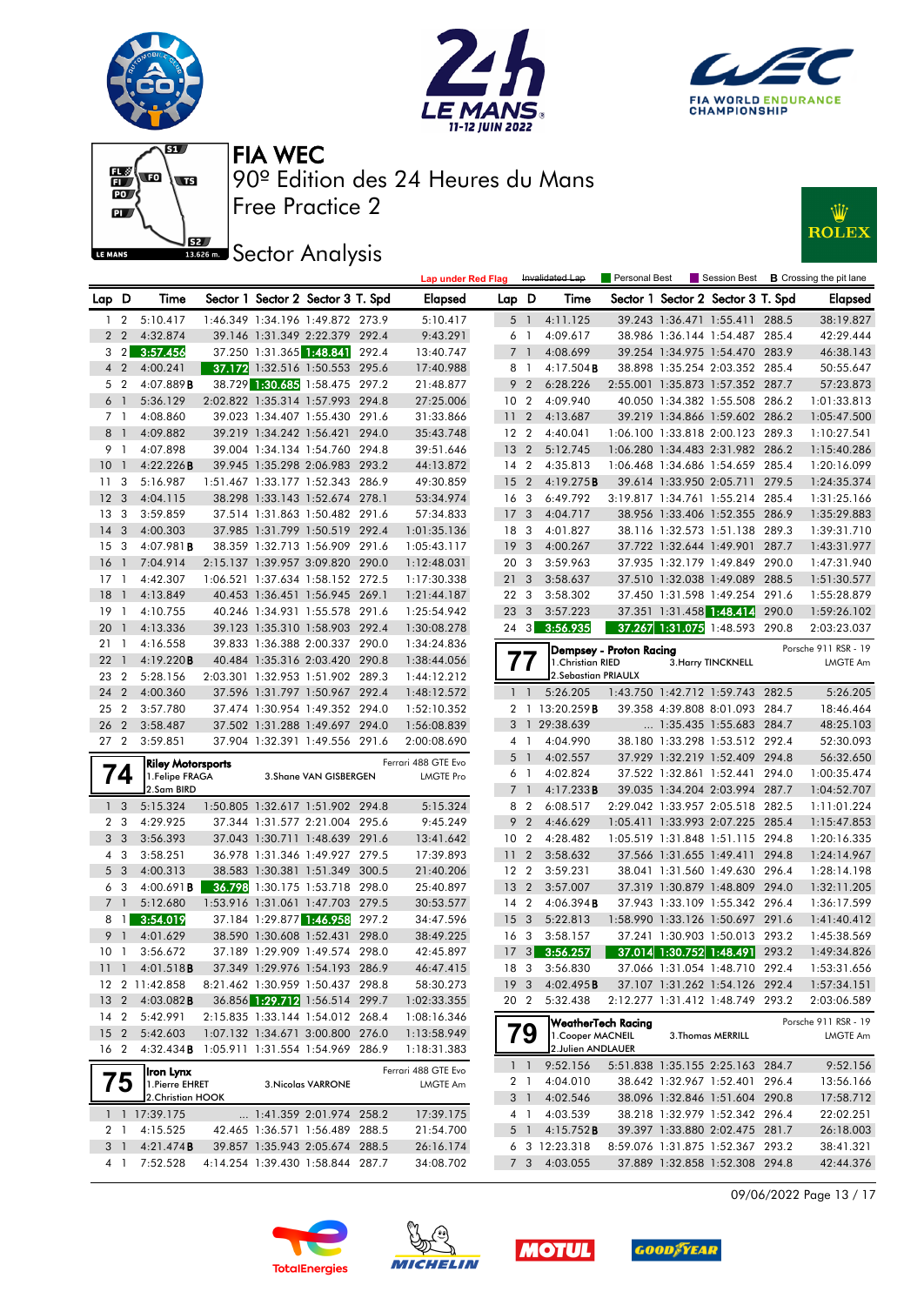











|                                 |                              |                                           |                            |                                   |       | <b>Lap under Red Flag</b>  |                 |                         | Invalidated Lap     | Personal Best                            |                          |                                   |       | Session Best <b>B</b> Crossing the pit lane |
|---------------------------------|------------------------------|-------------------------------------------|----------------------------|-----------------------------------|-------|----------------------------|-----------------|-------------------------|---------------------|------------------------------------------|--------------------------|-----------------------------------|-------|---------------------------------------------|
| Lap D                           |                              | Time                                      |                            | Sector 1 Sector 2 Sector 3 T. Spd |       | Elapsed                    | Lap D           |                         | Time                |                                          |                          | Sector 1 Sector 2 Sector 3 T. Spd |       | <b>Elapsed</b>                              |
|                                 | 8 3                          | 3:59.902                                  |                            | 37.923 1:31.766 1:50.213 294.8    |       | 46:44.278                  |                 | 2 <sub>1</sub>          | 5:27.632            |                                          |                          | 2:19.345 1:25.554 1:42.733 316.3  |       | 1:01:03.650                                 |
| 9                               | 3                            | 3:58.649                                  |                            | 37.567 1:31.014 1:50.068 298.8    |       | 50:42.927                  |                 | 3 1                     | 3:46.021            |                                          |                          | 35.381 1:24.752 1:45.888 322.0    |       | 1:04:49.671                                 |
| 10 <sup>°</sup>                 | -3                           | 4:05.176B                                 |                            | 37.929 1:31.182 1:56.065 295.6    |       | 54:48.103                  |                 | $4-1$                   | 4:15.078            |                                          |                          | 1:05.004 1:25.808 1:44.266 316.3  |       | 1:09:04.749                                 |
| 11                              | 3                            | 5:00.458                                  |                            | 1:38.722 1:30.716 1:51.020 297.2  |       | 59:48.561                  |                 | 5 <sub>1</sub>          | 5:22.886            |                                          |                          | 1:03.980 1:25.641 2:53.265 314.5  |       | 1:14:27.635                                 |
| 12                              | 3                            | 4:02.476                                  |                            | 37.478 1:30.413 1:54.585 297.2    |       | 1:03:51.037                |                 | 6 <sub>1</sub>          | 4:24.053B           | 1:05.234 1:27.205 1:51.614 293.2         |                          |                                   |       | 1:18:51.688                                 |
| 13                              | 3                            | 4:28.684                                  |                            | 1:05.484 1:31.063 1:52.137 297.2  |       | 1:08:19.721                |                 | 7 3                     | 5:24.567            |                                          |                          | 2:14.540 1:25.569 1:44.458 302.2  |       | 1:24:16.255                                 |
| 14                              | 3                            | 5:37.637                                  |                            | 1:05.374 1:32.488 2:59.775 297.2  |       | 1:13:57.358                |                 | 8 3                     | 3:40.952            |                                          |                          | 35.992 1:24.617 1:40.343 315.4    |       | 1:27:57.207                                 |
| 15                              | 3                            | 4:26.230                                  |                            | 1:05.477 1:30.767 1:49.986 295.6  |       | 1:18:23.588                |                 | 9 3                     | 3:41.399            |                                          |                          | 36.317 1:24.340 1:40.742 318.2    |       | 1:31:38.606                                 |
| 16                              | 3                            | 3:58.508                                  |                            | 37.439 1:30.749 1:50.320 297.2    |       | 1:22:22.096                | 10 <sub>3</sub> |                         | 3:38.259            |                                          |                          | 34.320 1:24.388 1:39.551          | 314.5 | 1:35:16.865                                 |
| 17                              | 3                            | 3:58.555                                  |                            | 37.767 1:30.727 1:50.061 297.2    |       | 1:26:20.651                | 11              | 3                       | 3:36.538            |                                          |                          | 33.948 1:23.235 1:39.355 320.1    |       | 1:38:53.403                                 |
| 18                              | 3                            | 3:59.506                                  |                            | 37.924 1:31.043 1:50.539 297.2    |       | 1:30:20.157                | 12              | 3                       | 3:44.714B           |                                          |                          | 34.269 1:23.257 1:47.188 317.2    |       | 1:42:38.117                                 |
| 19                              | 3                            | 4:06.770B                                 |                            | 37.530 1:31.197 1:58.043 295.6    |       | 1:34:26.927                | 13 2            |                         | 4:54.488            |                                          |                          | 1:49.089 1:24.830 1:40.569 317.2  |       | 1:47:32.605                                 |
| 20                              | $\overline{2}$               | 5:05.572                                  |                            | 1:43.706 1:31.753 1:50.113 297.2  |       | 1:39:32.499                | 14              | $\overline{2}$          | 3:37.620            |                                          |                          | 33.916 1:23.679 1:40.025 305.6    |       | 1:51:10.225                                 |
| 21                              | $\overline{2}$               | 3:57.042                                  |                            | 37.225 1:31.226 1:48.591 292.4    |       | 1:43:29.541                | 15 2            |                         | 3:36.151            |                                          |                          | 33.942 1:23.543 1:38.666          | 316.3 | 1:54:46.376                                 |
| 22                              | $\overline{2}$               | 3:57.128                                  |                            | 36.923 1:31.000 1:49.205 278.1    |       | 1:47:26.669                | 16              | $\overline{2}$          | 3:36.035            |                                          |                          | 34.044 1:23.248 1:38.743 316.3    |       | 1:58:22.411                                 |
| 23                              | 2                            | 3:56.780                                  |                            | 36.851 1:30.407 1:49.522 296.4    |       | 1:51:23.449                | 17 <sup>2</sup> |                         | 3:35.313            |                                          | 33.949 1:23.024 1:38.340 |                                   | 317.2 | 2:01:57.724                                 |
| 24                              | $\overline{2}$               | 3:57.102                                  |                            | 37.001 1:29.866 1:50.235 297.2    |       | 1:55:20.551                |                 |                         | <b>Iron Dames</b>   |                                          |                          |                                   |       | Ferrari 488 GTE Evo                         |
| 25                              | $\overline{2}$               | 3:57.758                                  |                            | 37.416 1:32.199 1:48.143 290.8    |       | 1:59:18.309                |                 | 85                      | 1.Rahel FREY        |                                          | 3.Sarah BOVY             |                                   |       | <b>LMGTE Am</b>                             |
| 26 2                            |                              | $4:00.604$ <b>B</b>                       |                            | 36.699 1:29.848 1:54.057 295.6    |       | 2:03:18.913                |                 |                         | 2. Michelle GATTING |                                          |                          |                                   |       |                                             |
|                                 |                              | Iron Lynx                                 |                            |                                   |       | Ferrari 488 GTE Evo        |                 |                         | 1 3 11:56.946       | 8:29.741 1:34.538 1:52.667 288.5         |                          |                                   |       | 11:56.946                                   |
|                                 | 80                           | 1. Matteo CRESSONI                        |                            | 3. Richard HEISTAND               |       | LMGTE Am                   |                 | 2 <sub>3</sub>          | 4:02.689            |                                          |                          | 38.066 1:33.164 1:51.459 290.0    |       | 15:59.635                                   |
|                                 |                              | 2. Giancarlo FISICHELLA                   |                            |                                   |       |                            |                 | 3 <sub>3</sub>          | 4:00.975            |                                          |                          | 37.677 1:32.581 1:50.717 290.8    |       | 20:00.610                                   |
| 1 <sub>2</sub>                  |                              | 9:06.776                                  |                            | 5:08.952 1:33.123 2:24.701 286.9  |       | 9:06.776                   |                 | 4 3                     | 3:59.811            |                                          |                          | 37.524 1:32.049 1:50.238 290.8    |       | 24:00.421                                   |
|                                 | 2 <sub>2</sub>               | 3:57.938                                  |                            | 37.272 1:31.544 1:49.122 289.3    |       | 13:04.714                  |                 | 5 <sub>3</sub>          | 4:00.596            |                                          |                          | 37.519 1:32.369 1:50.708 289.3    |       | 28:01.017                                   |
| 3 <sub>2</sub>                  |                              | 3:58.104                                  |                            | 36.939 1:31.361 1:49.804 290.8    |       | 17:02.818                  | 6               | $\overline{\mathbf{3}}$ | 4:07.978 <b>B</b>   |                                          |                          | 37.821 1:32.193 1:57.964 290.8    |       | 32:08.995                                   |
|                                 | 4 <sup>2</sup>               | 3:57.876                                  |                            | 37.085 1:31.853 1:48.938 290.8    |       | 21:00.694                  |                 | 7 <sub>2</sub>          | 8:57.532            |                                          |                          | 5:28.258 1:34.331 1:54.943 287.7  |       | 41:06.527                                   |
| 5                               | $\left  \frac{2}{2} \right $ | 3:56.560                                  |                            | 37.055 1:31.291 1:48.214          | 290.8 | 24:57.254                  |                 | 8 2                     | 3:59.366            |                                          |                          | 37.647 1:31.559 1:50.160 292.4    |       | 45:05.893                                   |
|                                 | 6 2                          | $4:05.586$ <b>B</b>                       |                            | 37.043 1:31.510 1:57.033 288.5    |       | 29:02.840                  |                 | 9 <sub>2</sub>          | 3:58.013            |                                          |                          | 37.439 1:30.997 1:49.577 294.0    |       | 49:03.906                                   |
| $\overline{7}$                  | $\overline{2}$               | 4:59.588                                  | 1:32.358 1:35.330 1:51.900 |                                   | 290.0 | 34:02.428                  | 10 <sub>2</sub> |                         | 3:59.232            |                                          |                          | 38.120 1:31.446 1:49.666 295.6    |       | 53:03.138                                   |
|                                 | 8 2                          | 3:56.617                                  |                            | 37.014 1:31.122 1:48.481 289.3    |       | 37:59.045                  | 11              | $\overline{2}$          | 3:56.450            |                                          |                          | 37.266 1:30.582 1:48.602 294.8    |       | 56:59.588                                   |
| 9                               | $\overline{2}$               | $4:03.962$ B                              |                            | 37.136 1:31.416 1:55.410 288.5    |       | 42:03.007                  | 12 2            |                         | 3:56.361            |                                          |                          | 37.201 1:30.613 1:48.547 294.0    |       | 1:00:55.949                                 |
| 10                              | 3                            | 5:24.207                                  |                            | 1:58.435 1:33.958 1:51.814 286.9  |       | 47:27.214                  | 13 <sup>7</sup> | $\overline{2}$          | $4:07.400$ B        |                                          |                          | 37.596 1:31.406 1:58.398 291.6    |       | 1:05:03.349                                 |
| 11                              | 3                            | 4:01.429                                  |                            | 37.600 1:32.551 1:51.278 290.0    |       | 51:28.643                  | $14-1$          |                         | 5:51.310            |                                          |                          | 2:14.708 1:33.138 2:03.464 289.3  |       | 1:10:54.659                                 |
| 12 <sup>3</sup>                 |                              | 3:59.959                                  |                            | 37.561 1:32.106 1:50.292 290.0    |       | 55:28.602                  | 15              | $\overline{1}$          | 4:51.921            |                                          |                          | 1:06.085 1:32.712 2:13.124 289.3  |       | 1:15:46.580                                 |
| 13                              | 3                            | 3:59.876                                  |                            | 37.485 1:31.911 1:50.480 289.3    |       | 59:28.478                  | 16 1            |                         | 4:31.425            |                                          |                          | 1:05.880 1:32.028 1:53.517 290.0  |       | 1:20:18.005                                 |
| 14                              | 3                            | 3:59.327                                  |                            | 37.729 1:32.014 1:49.584 289.3    |       | 1:03:27.805                | 17              | $\overline{1}$          | 3:58.988            |                                          |                          | 38.041 1:32.007 1:48.940 290.8    |       | 1:24:16.993                                 |
| 15                              | 3                            | 4:23.914                                  |                            | 59.383 1:33.380 1:51.151          | 288.5 | 1:07:51.719                | 18              | $\overline{1}$          | 3:59.818            |                                          |                          | 37.298 1:30.801 1:51.719 296.4    |       | 1:28:16.811                                 |
| 16                              | 3                            | 5:41.796                                  |                            | 1:05.832 1:35.149 3:00.815 286.9  |       | 1:13:33.515                | 19              | $\vert$                 | 3:55.999            |                                          |                          | 37.454 1:30.538 1:48.007          | 295.6 | 1:32:12.810                                 |
| 17                              | 3                            | $4:48.028$ B                              |                            | 1:16.479 1:33.318 1:58.231        | 286.2 | 1:18:21.543                | 20              | -1                      | $4:03.954$ <b>B</b> |                                          |                          | 37.471 1:31.158 1:55.325 293.2    |       | 1:36:16.764                                 |
| 18                              | $\overline{1}$               | 5:14.500                                  |                            | 1:51.443 1:32.835 1:50.222 289.3  |       | 1:23:36.043                | 21              | $\overline{2}$          | 5:25.942            |                                          |                          | 1:58.313 1:35.778 1:51.851        | 289.3 | 1:41:42.706                                 |
|                                 |                              | 19 1 4:00.229                             |                            | 37.574 1:32.171 1:50.484 290.0    |       | 1:27:36.272                |                 | 22 2                    | 3:59.299            |                                          |                          | 37.522 1:31.766 1:50.011 292.4    |       | 1:45:42.005                                 |
| 20 1                            |                              | 3:59.524                                  |                            | 37.616 1:32.162 1:49.746 290.0    |       | 1:31:35.796                |                 | 23 2                    | 4:00.339            |                                          |                          | 37.456 1:31.598 1:51.285 293.2    |       | 1:49:42.344                                 |
| 211                             |                              | 3:59.234                                  |                            | 37.433 1:31.710 1:50.091 292.4    |       | 1:35:35.030                |                 | 24 2                    | 3:59.911            |                                          |                          | 37.320 1:31.828 1:50.763 290.0    |       | 1:53:42.255                                 |
| 22 <sub>1</sub>                 |                              | 4:00.850                                  |                            | 37.375 1:33.719 1:49.756 291.6    |       | 1:39:35.880                |                 | 25 2                    | 3:58.311            |                                          |                          | 37.276 1:31.652 1:49.383 289.3    |       | 1:57:40.566                                 |
| 23 1                            |                              | 3:57.801                                  |                            | 37.176 1:31.476 1:49.149 291.6    |       | 1:43:33.681                |                 | 262                     | 3:57.844            |                                          |                          | 37.130 1:31.511 1:49.203 289.3    |       |                                             |
| 24 1                            |                              | $4:06.006$ <b>B</b>                       |                            | 37.242 1:31.729 1:57.035 294.0    |       | 1:47:39.687                |                 |                         |                     |                                          |                          |                                   |       | 2:01:38.410                                 |
|                                 |                              |                                           |                            | 1:30.713 1:32.056 1:49.676 289.3  |       |                            |                 |                         | <b>GR Racing</b>    |                                          |                          |                                   |       | Porsche 911 RSR - 19                        |
| $25 \quad 1$<br>26 <sub>1</sub> |                              | 4:52.445<br>3:57.585                      |                            | 37.183 1:31.750 1:48.652 287.7    |       | 1:52:32.132                |                 | 86                      | 2. Riccardo PERA    | 1. Michael WAINWRIGHT 3. Benjamin BARKER |                          |                                   |       | LMGTE Am                                    |
|                                 |                              | 3:58.146                                  |                            |                                   |       | 1:56:29.717<br>2:00:27.863 |                 |                         | 1 1 10:06.683       |                                          |                          | 6:01.174 1:43.160 2:22.349 289.3  |       |                                             |
| $27-1$                          |                              |                                           |                            | 37.209 1:31.739 1:49.198 287.7    |       |                            |                 |                         |                     |                                          |                          | 40.479 1:35.633 1:54.966 294.8    |       | 10:06.683                                   |
|                                 |                              | <b>AF Corse</b>                           |                            |                                   |       | Oreca 07 - Gibson          |                 | 2 1                     | 4:11.078            |                                          |                          |                                   |       | 14:17.761                                   |
|                                 | 83                           | 1. François PERRODO<br>2. Nicklas NIELSEN |                            | 3. Alessio ROVERA                 |       | LMP2 P/A                   |                 | 3 1                     | 4:07.131            |                                          |                          | 39.484 1:33.866 1:53.781 293.2    |       | 18:24.892<br>22:29.148                      |
|                                 |                              |                                           |                            |                                   |       |                            |                 | 4 1                     | 4:04.256            |                                          |                          | 38.436 1:33.415 1:52.405 294.8    |       |                                             |
|                                 |                              | $1 \quad 1 \quad 55:36.018$ <b>B</b>      |                            | 1:27.461 1:51.618 313.6           |       | 55:36.018                  |                 | 5 1                     | 4:13.897 <b>B</b>   |                                          |                          | 38.503 1:33.320 2:02.074 293.2    |       | 26:43.045                                   |

09/06/2022 Page 14 / 17







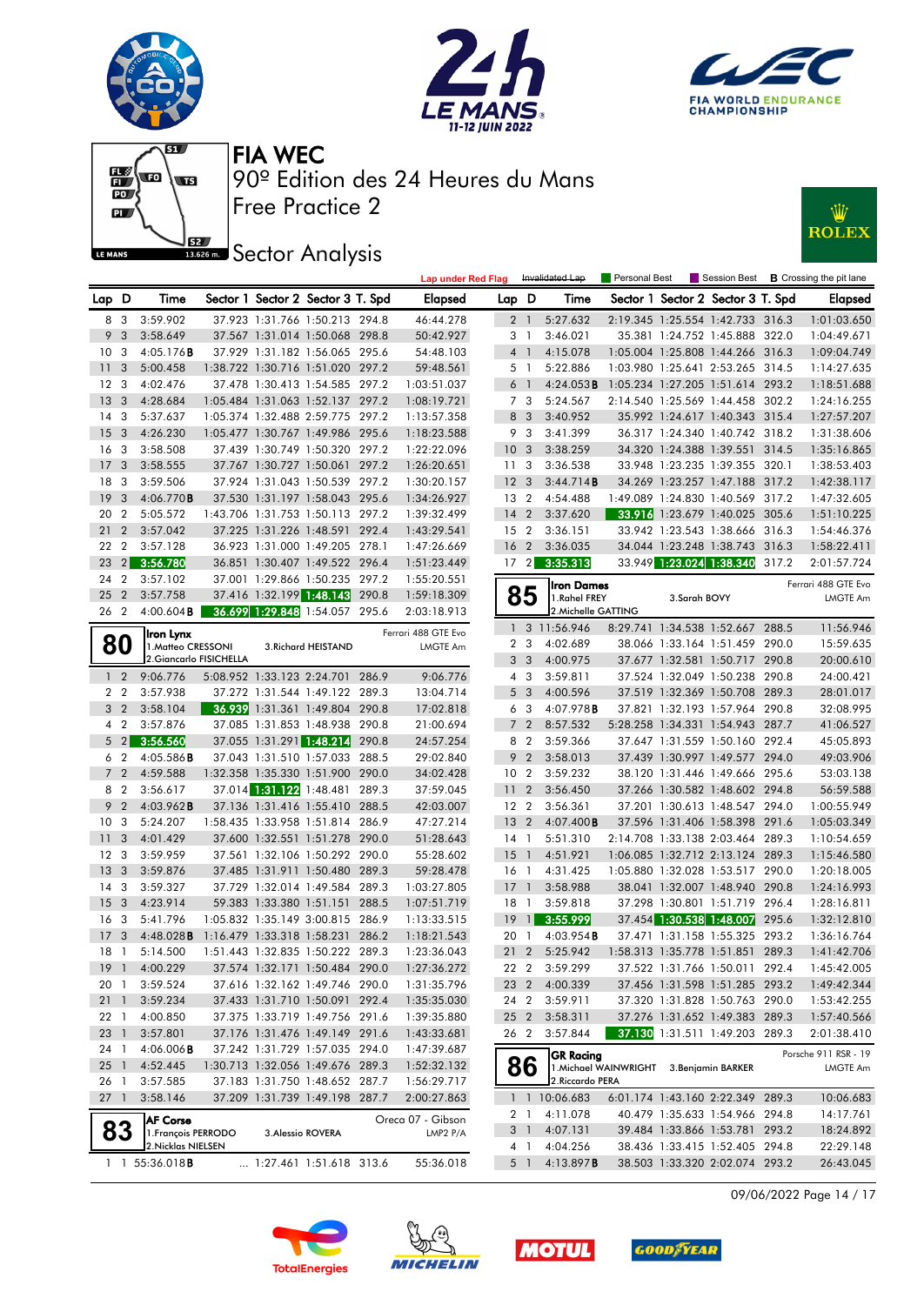







### **J**<br>I<sup>1886</sup> Sector Analysis

| :W           |
|--------------|
| <b>ROLEX</b> |
|              |

|                 |                         |                                            |                         |              |                                                                  |       | <b>Lap under Red Flag</b> |                 |                                  | Invalidated Lap                        | Personal Best                              |                |                                                                    |       | Session Best <b>B</b> Crossing the pit lane |
|-----------------|-------------------------|--------------------------------------------|-------------------------|--------------|------------------------------------------------------------------|-------|---------------------------|-----------------|----------------------------------|----------------------------------------|--------------------------------------------|----------------|--------------------------------------------------------------------|-------|---------------------------------------------|
| Lap D           |                         | Time                                       |                         |              | Sector 1 Sector 2 Sector 3 T. Spd                                |       | <b>Elapsed</b>            | Lap D           |                                  | Time                                   |                                            |                | Sector 1 Sector 2 Sector 3 T. Spd                                  |       | <b>Elapsed</b>                              |
|                 | 6 2                     | 8:16.925                                   |                         |              | 4:49.587 1:34.116 1:53.222 248.7                                 |       | 34:59.970                 | 10 <sub>3</sub> |                                  | 3:55.217                               |                                            |                | 37.319 1:29.633 1:48.265 300.5                                     |       | 54:18.873                                   |
|                 | 7 <sub>2</sub>          | 4:04.295                                   |                         |              | 38.733 1:33.875 1:51.687 294.0                                   |       | 39:04.265                 | 11 <sub>3</sub> |                                  | 3:54.269                               |                                            |                | 36.825 1:29.413 1:48.031 300.5                                     |       | 58:13.142                                   |
| 8               | $\overline{2}$          | 4:02.142                                   |                         |              | 37.078 1:32.372 1:52.692 296.4                                   |       | 43:06.407                 | 12 <sup>3</sup> |                                  | 3:56.349                               |                                            |                | 37.026 1:29.989 1:49.334 298.8                                     |       | 1:02:09.491                                 |
| 9               | $\sqrt{2}$              | 3:57.640                                   |                         |              | 37.431 1:31.170 1:49.039 296.4                                   |       | 47:04.047                 | 13 <sub>3</sub> |                                  | 3:56.141                               |                                            |                | 36.933 1:29.294 1:49.914 298.8                                     |       | 1:06:05.632                                 |
| 10              | $\overline{2}$          | 4:06.455B                                  |                         |              | 37.706 1:31.574 1:57.175                                         | 294.8 | 51:10.502                 | $14 \quad 3$    |                                  | $4:29.002$ <b>B</b>                    |                                            |                | 1:05.202 1:29.409 1:54.391 298.8                                   |       | 1:10:34.634                                 |
| 11              | 3                       | 9:40.950B                                  |                         |              | 5:51.249 1:39.857 2:09.844 290.8                                 |       | 1:00:51.452               | 15 1            |                                  | 9:27.449                               |                                            |                | 6:05.532 1:31.802 1:50.115 298.0                                   |       | 1:20:02.083                                 |
| 12 <sup>3</sup> |                         | 6:18.918                                   |                         |              | 2:55.489 1:32.682 1:50.747 293.2                                 |       | 1:07:10.370               | 16              | $\overline{1}$                   | 3:56.544                               |                                            |                | 36.901 1:30.267 1:49.376 300.5                                     |       | 1:23:58.627                                 |
| 13              | 3                       | 5:39.126                                   |                         |              | 1:08.116 1:31.486 2:59.524 294.0                                 |       | 1:12:49.496               | 17 1            |                                  | 3:55.248                               |                                            |                | 37.142 1:29.894 1:48.212 298.8                                     |       | 1:27:53.875                                 |
| 14              | 3                       | $4:33.081$ <b>B</b>                        |                         |              | 1:05.417 1:31.641 1:56.023 291.6                                 |       | 1:17:22.577               | 18              | $\overline{1}$                   | 3:56.090                               |                                            |                | 36.912 1:30.755 1:48.423 298.0                                     |       | 1:31:49.965                                 |
| 15              | -3                      | 9:37.384B                                  |                         |              | 6:09.916 1:31.280 1:56.188 294.8                                 |       | 1:26:59.961               | 19 1            |                                  | 3:53.971                               |                                            |                | 36.637 1:29.747 1:47.587                                           | 298.8 | 1:35:43.936                                 |
| 16 <sub>3</sub> |                         | 6:36.443B 3:09.764 1:31.367 1:55.312 293.2 |                         |              |                                                                  |       | 1:33:36.404               | 20 1            |                                  | 4:00.048B                              |                                            |                | 36.767 1:29.829 1:53.452 298.0                                     |       | 1:39:43.984                                 |
|                 |                         |                                            | Dempsey - Proton Racing |              |                                                                  |       | Porsche 911 RSR - 19      | 21 2            |                                  | 5:29.047                               |                                            |                | 2:05.364 1:32.044 1:51.639 296.4                                   |       | 1:45:13.031                                 |
|                 | 88                      | 1.Fred POORDAD                             |                         | 3.Jan HEYLEN |                                                                  |       | <b>LMGTE Am</b>           | 22 2            |                                  | 3:58.197                               |                                            |                | 37.949 1:31.073 1:49.175 299.7                                     |       | 1:49:11.228                                 |
|                 |                         | 2. Maxwell ROOT                            |                         |              |                                                                  |       |                           | 23 2            |                                  | 3:57.176                               |                                            |                | 37.165 1:30.086 1:49.925 298.8                                     |       | 1:53:08.404                                 |
| $1\quad$        |                         | 8:33.946                                   |                         |              | 4:03.707 1:45.627 2:44.612 224.0                                 |       | 8:33.946                  | 24 2            |                                  | 3:56.052                               |                                            |                | 37.023 1:30.390 1:48.639 298.0                                     |       | 1:57:04.456                                 |
| 2 1             |                         | 4:30.315                                   |                         |              | 44.672 1:40.795 2:04.848 270.4                                   |       | 13:04.261                 | 25 2            |                                  | 3:54.751                               |                                            |                | 36.796 1:29.950 1:48.005 297.2                                     |       | 2:00:59.207                                 |
| 3 <sub>1</sub>  |                         | 4:28.091                                   |                         |              | 42.852 1:41.155 2:04.084 268.4                                   |       | 17:32.352                 |                 |                                  | Porsche GT Team                        |                                            |                |                                                                    |       | Porsche 911 RSR - 19                        |
|                 | 41                      | 4:29.661                                   |                         |              | 42.969 1:40.652 2:06.040 292.4                                   |       | 22:02.013                 |                 | 92                               |                                        | 1. Michael CHRISTENSEN 3. Laurens VANTHOOR |                |                                                                    |       | LMGTE Pro                                   |
|                 | 5 <sub>1</sub>          | 4:38.989B                                  |                         |              | 45.074 1:40.003 2:13.912 274.6                                   |       | 26:41.002                 |                 |                                  | 2.Kevin ESTRE                          |                                            |                |                                                                    |       |                                             |
| 6               | $\overline{2}$          | 5:53.544                                   |                         |              | 2:23.002 1:35.502 1:55.040 272.5                                 |       | 32:34.546                 |                 | $1\quad1$                        | 6:01.119                               |                                            |                | 2:35.296 1:30.941 1:54.882 298.0                                   |       | 6:01.119                                    |
|                 | 7 <sub>2</sub>          | 4:15.528B                                  |                         |              | 39.649 1:34.237 2:01.642 276.0                                   |       | 36:50.074                 |                 | 2 <sub>1</sub>                   | 4:12.148                               |                                            |                | 37.045 1:30.064 2:05.039 299.7                                     |       | 10:13.267                                   |
|                 | 8 2                     | 5:12.879                                   |                         |              | 1:44.512 1:35.511 1:52.856 239.9                                 |       | 42:02.953                 | 3               | $\overline{1}$                   | 5:45.084B                              |                                            |                | 38.970 2:21.780 2:44.334 162.9                                     |       | 15:58.351                                   |
|                 | 9 <sub>2</sub>          | 4:05.842                                   |                         |              | 37.887 1:34.523 1:53.432 288.5                                   |       | 46:08.795                 |                 |                                  | 4 1 24:27.260                          |                                            |                | $\ldots$ 1:31.425 1:48.301 297.2                                   |       | 40:25.611                                   |
| 10              | $\overline{2}$          | 4:00.794                                   |                         |              | 37.672 1:32.103 1:51.019 292.4                                   |       | 50:09.589                 | 5               | $\overline{1}$                   | 4:01.558B                              |                                            |                | 36.964 1:30.047 1:54.547 298.8                                     |       | 44:27.169                                   |
| 11              | $\overline{2}$          | 4:00.113                                   |                         |              | 37.711 1:31.834 1:50.568 293.2                                   |       | 54:09.702                 |                 | 6 <sub>2</sub>                   | 9:05.640                               |                                            |                | 5:45.537 1:30.326 1:49.777 300.5                                   |       | 53:32.809                                   |
| 12              | $\overline{2}$          | 4:00.314                                   |                         |              | 37.799 1:32.317 1:50.198 293.2                                   |       | 58:10.016                 |                 | 7 <sub>2</sub>                   | 3:56.032                               |                                            |                | 37.161 1:29.725 1:49.146 298.8                                     |       | 57:28.841                                   |
| 13              | $\overline{2}$          | 4:01.300                                   |                         |              | 37.726 1:32.065 1:51.509 291.6                                   |       | 1:02:11.316               |                 | 8 2                              | 3:54.454                               |                                            |                | 36.891 1:30.144 1:47.419 300.5                                     |       | 1:01:23.295                                 |
| 14              | $\overline{2}$          | 4:09.191B                                  |                         |              | 38.505 1:33.576 1:57.110 273.2                                   |       | 1:06:20.507               | 9               | $\overline{2}$                   | 3:58.133                               |                                            |                | 37.103 1:30.022 1:51.008 299.7                                     |       | 1:05:21.428                                 |
| 15              | $\overline{\mathbf{3}}$ | 6:46.871                                   |                         |              | 2:03.361 1:35.152 3:08.358 267.1                                 |       | 1:13:07.378               | 10 <sub>2</sub> |                                  | 4:27.343                               |                                            |                | 1:04.583 1:31.176 1:51.584 298.8                                   |       | 1:09:48.771                                 |
| 16              | -3                      | 4:34.150                                   |                         |              | 1:05.510 1:32.964 1:55.676 292.4                                 |       | 1:17:41.528               | 11              | $\overline{2}$                   | 5:25.713                               |                                            |                | 1:04.691 1:30.709 2:50.313 294.8                                   |       | 1:15:14.484                                 |
| 17              | 3                       | 4:02.686                                   |                         |              | 37.470 1:31.311 1:53.905 294.8                                   |       | 1:21:44.214               | 12 2            |                                  | 4:22.476                               |                                            |                | 1:04.465 1:30.154 1:47.857 298.8                                   |       | 1:19:36.960                                 |
| 18              | -3                      | 3:58.337                                   |                         |              | 37.348 1:30.945 1:50.044 293.2                                   |       | 1:25:42.551               | 13              | $\overline{2}$                   | 3:55.858                               |                                            |                | <b>36.754</b> 1:30.530 1:48.574 299.7                              |       | 1:23:32.818                                 |
| 19              | -3                      | 3:57.971                                   |                         |              | 37.097 1:30.659 1:50.215 292.4                                   |       | 1:29:40.522               | 14 2            |                                  | 4:02.253B                              |                                            |                | 36.881 1:30.516 1:54.856 298.8                                     |       | 1:27:35.071                                 |
| 20              | -3                      | 3:56.160                                   |                         |              | 37.071 1:30.333 1:48.756                                         | 293.2 | 1:33:36.682               | 15 <sub>2</sub> |                                  | 4:57.445                               |                                            |                | 1:39.317 1:30.290 1:47.838 287.7                                   |       | 1:32:32.516                                 |
| 21              | 3                       | 3:56.343                                   |                         |              | 37.081 1:30.385 1:48.877 294.0                                   |       | 1:37:33.025               | 16 2            |                                  | 3:54.337                               |                                            |                | 36.809 1:29.599 1:47.929 301.3                                     |       | 1:36:26.853                                 |
| 22              | -3                      | $4:04.291$ <b>B</b>                        |                         |              | 37.064 1:30.115 1:57.112 295.6                                   |       | 1:41:37.316               | 17 <sub>2</sub> |                                  | 3:54.746                               |                                            |                | 36.992 1:29.934 1:47.820 297.2                                     |       | 1:40:21.599                                 |
| 23              | 3                       | 4:24.094                                   |                         |              | 58.057 1:31.018 1:55.019 294.0                                   |       | 1:46:01.410               | 18 2            |                                  | 3:54.158                               |                                            |                | 36.979 1:29.847 1:47.332 298.0                                     |       | 1:44:15.757                                 |
| 24              | -3                      | 3:58.170                                   |                         |              | 36.822 1:30.143 1:51.205 294.0                                   |       | 1:49:59.580               | 19              | $\overline{2}$                   | 3:55.181                               |                                            |                | 36.913 1:29.681 1:48.587 299.7                                     |       | 1:48:10.938                                 |
| 25              | 3 <sup>1</sup>          | 3:55.729                                   |                         |              | 36.805 1:29.986 1:48.938 294.0                                   |       | 1:53:55.309               | 20              | $\overline{2}$                   | 3:54.440                               |                                            |                | 36.976 1:29.813 1:47.651 298.8                                     |       | 1:52:05.378                                 |
| 26 3            |                         | 3:55.967                                   |                         |              | 36.973 1:29.860 1:49.134 294.8                                   |       | 1:57:51.276               | 21              | $\overline{2}$                   | 3:54.397                               |                                            |                | 37.141 1:30.019 1:47.237                                           | 298.8 | 1:55:59.775                                 |
| 27 3            |                         | 3:58.294                                   |                         |              | 37.927 1:30.038 1:50.329 294.8                                   |       | 2:01:49.570               |                 |                                  | 22 2 3:54.204                          |                                            |                | 37.074 1:29.586 1:47.544 298.0                                     |       | 1:59:53.979                                 |
|                 |                         | Porsche GT Team                            |                         |              |                                                                  |       | Porsche 911 RSR - 19      |                 | 23 2                             | $4:03.462$ B                           |                                            |                | 37.419 1:30.894 1:55.149 295.6                                     |       | 2:03:57.441                                 |
| 91              |                         | 1.Gianmaria BRUNI                          |                         |              | 3. Frédéric MAKOWIECKI                                           |       | LMGTE Pro                 |                 |                                  | Northwest AMR                          |                                            |                |                                                                    |       | Aston Martin VANTAGE AMR                    |
|                 |                         | 2. Richard LIETZ                           |                         |              |                                                                  |       |                           |                 | 98                               | 1. Paul DALLA LANA<br>2. David PITTARD |                                            | 3. Nicki THIIM |                                                                    |       | LMGTE Am                                    |
|                 |                         | 1 3 14:22.620                              |                         |              | 1:36.682 1:50.315 298.8                                          |       | 14:22.620                 |                 |                                  |                                        |                                            |                |                                                                    |       |                                             |
|                 | 2 <sub>3</sub>          | 4:00.124                                   |                         |              | 36.956 1:31.939 1:51.229 298.0                                   |       | 18:22.744                 |                 | $1\quad 2$                       | 4:54.746                               |                                            |                | 1:27.346 1:36.099 1:51.301 288.5                                   |       | 4:54.746                                    |
|                 | 33                      | 3:54.352                                   |                         |              | 36.843 1:29.368 1:48.141 299.7<br>36.708 1:29.242 1:48.498 299.7 |       | 22:17.096                 |                 | 2 <sub>2</sub>                   | 4:36.131                               |                                            |                | 37.364 1:31.566 2:27.201 292.4                                     |       | 9:30.877                                    |
|                 | 4 3                     | 3:54.448<br>3:54.725                       |                         |              |                                                                  |       | 26:11.544                 |                 | 3 <sub>2</sub>                   | 3:59.538                               |                                            |                | 37.987 1:31.630 1:49.921 292.4<br>37.699 1:32.573 1:52.599 281.0   |       | 13:30.415                                   |
|                 | 53<br>6 3               |                                            |                         |              | 36.681 1:29.583 1:48.461 300.5                                   |       | 30:06.269                 |                 | 4 <sub>2</sub><br>5 <sub>2</sub> | 4:02.871<br>4:04.930B                  |                                            |                |                                                                    |       | 17:33.286                                   |
|                 | 7 3                     | 3:55.158<br>3:59.382B                      |                         |              | 37.261 1:29.510 1:48.387 299.7<br>36.845 1:29.246 1:53.291 298.8 |       | 34:01.427                 |                 |                                  | 6:06.908                               |                                            |                | 38.412 1:31.434 1:55.084 291.6                                     |       | 21:38.216                                   |
|                 | 8 3                     | 8:29.178                                   |                         |              | 5:08.652 1:30.296 1:50.230 297.2                                 |       | 38:00.809<br>46:29.987    |                 | 6 1<br>7 1                       | 4:01.727                               |                                            |                | 2:39.987 1:34.092 1:52.829 289.3<br>37.871 1:32.667 1:51.189 290.8 |       | 27:45.124<br>31:46.851                      |
|                 |                         | 9 3 3:53.669                               |                         |              | 36.574 1:29.403 1:47.692 300.5                                   |       | 50:23.656                 |                 | 8 1                              | 4:01.944                               |                                            |                | 37.945 1:32.645 1:51.354 290.8                                     |       | 35:48.795                                   |
|                 |                         |                                            |                         |              |                                                                  |       |                           |                 |                                  |                                        |                                            |                |                                                                    |       |                                             |

09/06/2022 Page 15 / 17







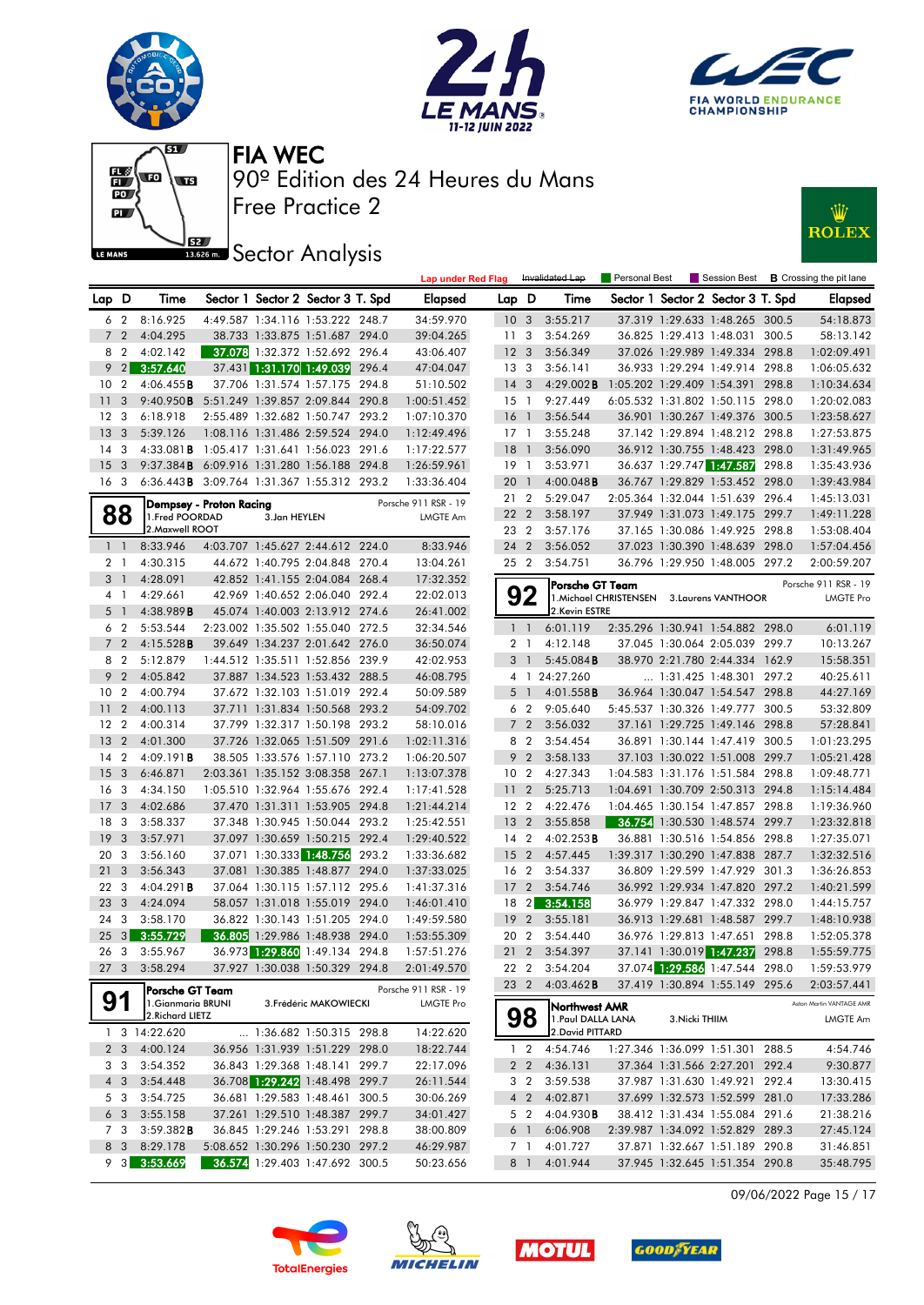











|                 |                         |                           |                      |                |                                   |       | <b>Lap under Red Flag</b> |                 |                         | Invalidated Lap           | Personal Best |                          | Session Best                      |       | <b>B</b> Crossing the pit lane |
|-----------------|-------------------------|---------------------------|----------------------|----------------|-----------------------------------|-------|---------------------------|-----------------|-------------------------|---------------------------|---------------|--------------------------|-----------------------------------|-------|--------------------------------|
| Lap D           |                         | Time                      |                      |                | Sector 1 Sector 2 Sector 3 T. Spd |       | <b>Elapsed</b>            | Lap D           |                         | Time                      |               |                          | Sector 1 Sector 2 Sector 3 T. Spd |       | <b>Elapsed</b>                 |
|                 | 9 1                     | 4:02.938                  |                      |                | 37.244 1:31.997 1:53.697 293.2    |       | 39:51.733                 |                 | $1\quad 2$              | 3:56.408                  |               |                          | 49.167 1:24.652 1:42.589 323.9    |       | 3:56.408                       |
| 10              | $\overline{1}$          | 4:16.213B                 |                      |                | 37.816 1:38.129 2:00.268 291.6    |       | 44:07.946                 |                 | 2 <sub>2</sub>          | 4:07.857                  |               |                          | 33.821 1:21.174 2:12.862 331.8    |       | 8:04.265                       |
| 11              | 3                       | 6:12.950                  |                      |                | 2:49.974 1:32.823 1:50.153 291.6  |       | 50:20.896                 |                 | 3 <sub>2</sub>          | 3:32.151                  |               |                          | 34.102 1:21.039 1:37.010 334.9    |       | 11:36.416                      |
| 12              | $\overline{\mathbf{3}}$ | 3:58.192                  |                      |                | 37.027 1:31.496 1:49.669 290.8    |       | 54:19.088                 |                 | 4 <sup>2</sup>          | 3:32.284                  |               |                          | 33.364 1:21.754 1:37.166 337.0    |       | 15:08.700                      |
| 13              | $\lceil 3 \rceil$       | 3:55.941                  |                      |                | 37.143 1:30.667 1:48.131 294.8    |       | 58:15.029                 |                 | 5 <sub>2</sub>          | 3:29.751                  |               |                          | 33.291 1:20.241 1:36.219 331.8    |       | 18:38.451                      |
| 14              | 3                       | 3:57.094                  |                      |                | 37.271 1:30.730 1:49.093 294.0    |       | 1:02:12.123               |                 | $6\quad2$               | 3:28.900                  |               |                          | 33.151 1:20.089 1:35.660 333.9    |       | 22:07.351                      |
| 15              | 3                       | $4:05.800$ <b>B</b>       |                      |                | 37.956 1:32.543 1:55.301 289.3    |       | 1:06:17.923               |                 | 7 <sub>2</sub>          | 3:33.717                  |               |                          | 35.178 1:21.530 1:37.009          | 336.0 | 25:41.068                      |
| 16              | $\overline{2}$          | 7:34.800                  |                      |                | 2:58.853 1:33.342 3:02.605 288.5  |       | 1:13:52.723               |                 | 8 2                     | 3:29.056                  |               |                          | 33.384 1:20.067 1:35.605          | 333.9 | 29:10.124                      |
| 17 <sub>2</sub> |                         | 4:28.895                  |                      |                | 1:06.488 1:32.267 1:50.140 288.5  |       | 1:18:21.618               | 9               | $\overline{2}$          | 3:37.672B                 |               |                          | 33.081 1:20.415 1:44.176 331.8    |       | 32:47.796                      |
| 18              | $\overline{2}$          | 3:58.581                  |                      |                | 37.360 1:31.697 1:49.524 289.3    |       | 1:22:20.199               | 10 <sub>2</sub> |                         | 5:48.684                  |               |                          | 2:44.339 1:23.483 1:40.862 328.8  |       | 38:36.480                      |
| 19              | $\overline{2}$          | 3:58.163                  |                      |                | 37.329 1:31.404 1:49.430 289.3    |       | 1:26:18.362               | 11 <sub>2</sub> |                         | 3:34.418                  |               |                          | 34.076 1:22.276 1:38.066 331.8    |       | 42:10.898                      |
| 20              | $\overline{2}$          | 4:02.604                  |                      |                | 37.262 1:33.547 1:51.795 289.3    |       | 1:30:20.966               | 12 <sub>2</sub> |                         | 3:33.275                  |               |                          | 33.741 1:22.301 1:37.233 332.9    |       | 45:44.173                      |
| 21              | $\overline{2}$          | 4:00.767                  |                      |                | 39.420 1:31.352 1:49.995 292.4    |       | 1:34:21.733               | 13              | $\overline{2}$          | 3:32.905                  |               |                          | 33.487 1:21.216 1:38.202 328.8    |       | 49:17.078                      |
| 22              | $\overline{2}$          | 3:57.186                  |                      |                | 37.448 1:31.340 1:48.398 289.3    |       | 1:38:18.919               | 14 2            |                         | 3:34.307                  |               |                          | 34.552 1:22.126 1:37.629 331.8    |       | 52:51.385                      |
| 23              | $\overline{2}$          | 3:56.659                  |                      |                | 37.212 1:31.282 1:48.165 290.0    |       | 1:42:15.578               | 15              | $\overline{2}$          | 3:39.977B                 |               |                          | 33.463 1:21.255 1:45.259 332.9    |       | 56:31.362                      |
| 24              | $\overline{2}$          | 3:56.755                  |                      |                | 37.035 1:31.001 1:48.719 290.0    |       | 1:46:12.333               | 16 <sub>3</sub> |                         | 5:35.671                  |               |                          | 2:30.632 1:23.375 1:41.664 298.8  |       | 1:02:07.033                    |
| 25 2            |                         | 3:57.346                  |                      |                | 37.961 1:30.977 1:48.408 292.4    |       | 1:50:09.679               | 17 <sub>3</sub> |                         | 3:38.590                  |               |                          | 33.989 1:22.032 1:42.569 329.8    |       | 1:05:45.623                    |
| 26              | $\overline{2}$          | 3:56.315                  |                      |                | 36.981 1:30.409 1:48.925 292.4    |       | 1:54:05.994               | 18              | - 3                     | 4:34.324B                 |               |                          | 1:04.283 1:21.920 2:08.121 330.8  |       | 1:10:19.947                    |
| 27 <sub>2</sub> |                         | 3:56.544                  |                      |                | 37.424 1:30.971 1:48.149 291.6    |       | 1:58:02.538               | 19              |                         | 3 10:24.699               |               |                          | 7:19.916 1:21.942 1:42.841        | 329.8 | 1:20:44.646                    |
| 28 2            |                         | 3:56.075                  |                      |                | 37.143 1:30.652 1:48.280 290.0    |       | 2:01:58.613               | 20              | - 3                     | 3:32.935                  |               |                          | 33.433 1:20.831 1:38.671          | 333.9 | 1:24:17.581                    |
|                 |                         |                           | Hardpoint Motorsport |                |                                   |       | Porsche 911 RSR - 19      | 21              | 3                       | 3:34.890                  |               |                          | 35.137 1:21.454 1:38.299 331.8    |       | 1:27:52.471                    |
|                 | 99                      | 1.Andrew HARYANTO         |                      | 3. Martin RUMP |                                   |       | <b>LMGTE Am</b>           | 22 3            |                         | 3:31.511                  |               |                          | 33.640 1:20.680 1:37.191 331.8    |       | 1:31:23.982                    |
|                 |                         | 2. Alessio PICARIELLO     |                      |                |                                   |       |                           | 23              | $\overline{\mathbf{3}}$ | 3:30.972                  |               |                          | 33.418 1:20.596 1:36.958 331.8    |       | 1:34:54.954                    |
| $1\quad$        |                         | 4:43.448                  |                      |                | 1:13.970 1:34.479 1:54.999 293.2  |       | 4:43.448                  | 24 3            |                         | 3:38.097B                 |               |                          | 33.269 1:20.514 1:44.314 333.9    |       | 1:38:33.051                    |
|                 | 2 <sub>1</sub>          | 4:38.987                  |                      |                | 38.851 1:32.768 2:27.368 293.2    |       | 9:22.435                  | 25 1            |                         | 5:01.433                  |               |                          | 1:58.504 1:23.032 1:39.897 329.8  |       | 1:43:34.484                    |
|                 | 31                      | 4:04.525                  |                      |                | 38.837 1:32.794 1:52.894 294.0    |       | 13:26.960                 | 26 1            |                         | 3:37.471                  |               |                          | 34.636 1:22.724 1:40.111 290.8    |       | 1:47:11.955                    |
|                 | 4 1                     | 4:05.646                  |                      |                | 38.319 1:32.767 1:54.560 296.4    |       | 17:32.606                 | 27              | $\overline{1}$          | 3:33.197                  |               | 33.929 1:21.497 1:37.771 |                                   | 328.8 | 1:50:45.152                    |
|                 | 51                      | 4:03.923                  |                      |                | 40.489 1:31.945 1:51.489 298.0    |       | 21:36.529                 | 28 1            |                         | 3:31.753                  |               |                          | 33.458 1:20.667 1:37.628 330.8    |       | 1:54:16.905                    |
|                 | 6 1                     | 4:06.097                  |                      |                | 39.876 1:33.929 1:52.292 257.0    |       | 25:42.626                 | 29              | $\overline{1}$          | 3:36.269                  |               |                          | 33.608 1:22.023 1:40.638 331.8    |       | 1:57:53.174                    |
|                 | 7 1                     | 4:31.111B                 |                      |                | 38.201 1:44.537 2:08.373 296.4    |       | 30:13.737                 | 30              | $\overline{1}$          | 3:46.819B                 |               |                          | 35.130 1:22.650 1:49.039 310.9    |       | 2:01:39.993                    |
|                 |                         | 8 3 12:49.702             |                      |                | 9:25.459 1:32.137 1:52.106 294.8  |       | 43:03.439                 |                 |                         | <b>Glickenhaus Racing</b> |               |                          |                                   |       | Glickenhaus 007 LMH            |
| 9               | -3                      | 4:00.341                  |                      |                | 37.623 1:31.855 1:50.863 294.8    |       | 47:03.780                 |                 | 9                       | 1. Ryan BRISCOE           |               | 3. Franck MAILLEUX       |                                   |       | <b>HYPERCAR</b>                |
| 10              | $\mathbf{3}$            | 3:58.478                  |                      |                | 37.550 1:31.047 1:49.881 294.0    |       | 51:02.258                 |                 |                         | 2. Richard WESTBROOK      |               |                          |                                   |       |                                |
| 11              | 3                       | 3:58.028                  |                      |                | 37.228 1:30.561 1:50.239 300.5    |       | 55:00.286                 |                 | 1 <sup>3</sup>          | 4:05.097                  |               |                          | 1:02.270 1:24.030 1:38.797 318.2  |       | 4:05.097                       |
| 12              | $\overline{\mathbf{3}}$ | 3:57.958                  |                      |                | 37.086 1:30.978 1:49.894 295.6    |       | 58:58.244                 |                 | 2 <sub>3</sub>          | 4:13.745                  |               |                          | 34.259 1:23.074 2:16.412 332.9    |       | 8:18.842                       |
| 13              | - 3                     | 3:57.442                  |                      |                | 37.142 1:30.841 1:49.459 293.2    |       | 1:02:55.686               |                 | 3 <sub>3</sub>          | 3:35.919                  |               |                          | 34.262 1:22.128 1:39.529 323.9    |       | 11:54.761                      |
| 14              | 3                       | 4:04.103B                 |                      |                | 37.206 1:30.676 1:56.221 294.8    |       | 1:06:59.789               |                 | 4 3                     | 3:33.023                  |               |                          | 33.331 1:21.465 1:38.227 329.8    |       | 15:27.784                      |
| 15              | $\overline{2}$          | 7:04.346                  |                      |                | 2:29.216 1:32.347 3:02.783 293.2  |       | 1:14:04.135               |                 | 5 <sub>3</sub>          | 3:32.547                  |               |                          | 33.231 1:21.025 1:38.291          | 330.8 | 19:00.331                      |
| 16              | $\overline{2}$          | 4:25.454                  |                      |                | 1:05.316 1:31.507 1:48.631        | 294.8 | 1:18:29.589               |                 | 6 3                     | 3:32.911                  |               |                          | 34.075 1:21.318 1:37.518 334.9    |       | 22:33.242                      |
| 17 <sub>2</sub> |                         | 3:56.989                  |                      |                | 37.087 1:31.035 1:48.867 292.4    |       | 1:22:26.578               |                 | 7 <sub>3</sub>          | 3:35.015                  |               |                          | 33.887 1:20.790 1:40.338 330.8    |       | 26:08.257                      |
|                 |                         | 18 2 3:56.536             |                      |                | 37.370 1:30.475 1:48.691 298.0    |       | 1:26:23.114               |                 | 8 3                     | 3:39.575B                 |               |                          | 33.448 1:21.276 1:44.851 329.8    |       | 29:47.832                      |
| 19 2            |                         | 3:57.348                  |                      |                | 37.227 1:30.436 1:49.685 298.0    |       | 1:30:20.462               |                 |                         | 9 2 7:05.060              |               |                          | 3:49.970 1:30.160 1:44.930 236.7  |       | 36:52.892                      |
| 20 2            |                         | 4:07.198 <b>B</b>         |                      |                | 37.483 1:31.327 1:58.388 294.0    |       | 1:34:27.660               | 10 <sub>2</sub> |                         | 3:38.432                  |               |                          | 34.956 1:23.346 1:40.130 326.8    |       | 40:31.324                      |
| 21 3            |                         | 5:02.392                  |                      |                | 1:38.283 1:32.403 1:51.706 293.2  |       | 1:39:30.052               | 11 <sub>2</sub> |                         | 3:38.420                  |               |                          | 33.882 1:21.720 1:42.818 330.8    |       | 44:09.744                      |
| 22 3            |                         | 3:58.195                  |                      |                | 37.576 1:31.264 1:49.355 294.0    |       | 1:43:28.247               | 12 <sub>2</sub> |                         | 3:36.173                  |               |                          | 33.782 1:21.809 1:40.582 327.8    |       | 47:45.917                      |
| 23 3            |                         | 3:57.247                  |                      |                | 37.474 1:30.869 1:48.904 293.2    |       | 1:47:25.494               | 13 <sub>2</sub> |                         | 3:34.572                  |               |                          | 33.755 1:21.601 1:39.216 334.9    |       | 51:20.489                      |
| 24 3            |                         | 3:59.062                  |                      |                | 37.441 1:31.320 1:50.301 294.8    |       | 1:51:24.556               |                 | $14 \quad 2$            | 3:33.880                  |               |                          | 33.529 1:21.309 1:39.042 333.9    |       | 54:54.369                      |
| 25 3            |                         | 3:57.285                  |                      |                | 37.406 1:30.864 1:49.015 294.8    |       | 1:55:21.841               | 15 <sub>2</sub> |                         | 3:34.114                  |               |                          | 33.147 1:21.061 1:39.906 330.8    |       | 58:28.483                      |
| 26 3            |                         | 3:57.904                  |                      |                | 37.325 1:31.698 1:48.881 288.5    |       | 1:59:19.745               | 16 2            |                         | 3:41.901B                 |               |                          | 33.708 1:21.649 1:46.544 332.9    |       | 1:02:10.384                    |
| 27 3            |                         | 3:57.063                  |                      |                | 37.080 1:30.534 1:49.449 294.0    |       | 2:03:16.808               | 17 <sub>2</sub> |                         | 4:56.035                  |               |                          | 1:51.741 1:22.367 1:41.927 330.8  |       | 1:07:06.419                    |
|                 |                         | <b>Glickenhaus Racing</b> |                      |                |                                   |       | Glickenhaus 007 LMH       | 18 2            |                         | 5:19.662                  |               |                          | 1:03.755 1:22.423 2:53.484 328.8  |       | 1:12:26.081                    |
|                 |                         | 1.Olivier PLA             |                      |                | 3. Luis Felipe DERANI             |       | <b>HYPERCAR</b>           | 19 <sub>2</sub> |                         | 4:07.640                  |               |                          | 1:03.935 1:23.147 1:40.558 325.8  |       | 1:16:33.721                    |
|                 |                         | 2. Romain DUMAS           |                      |                |                                   |       |                           |                 |                         | 20 2 3:55.442             |               |                          | 54.835 1:21.714 1:38.893 330.8    |       | 1:20:29.163                    |

09/06/2022 Page 16 / 17